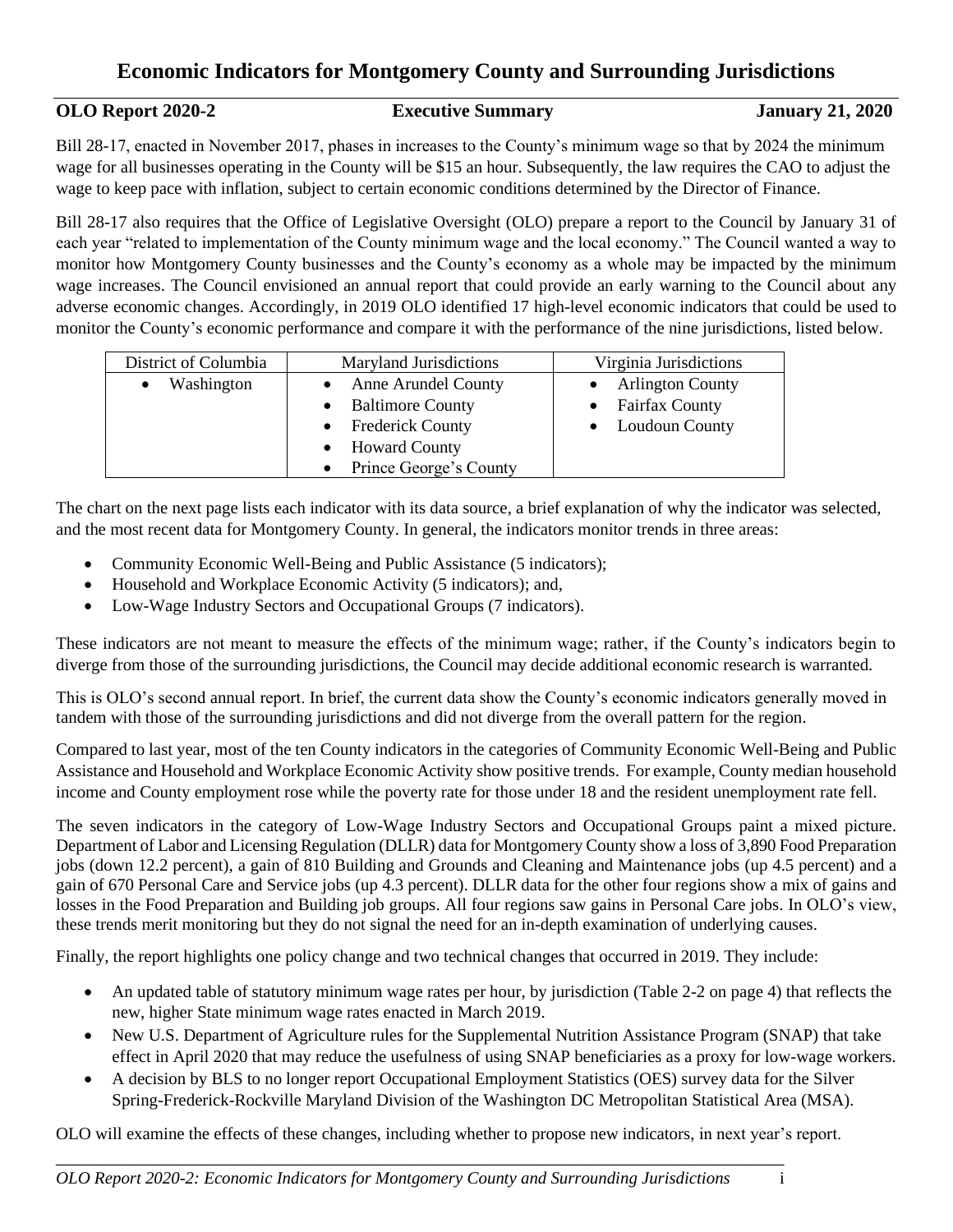#### **OLO ECONOMIC INDICATORS for 2020**

| #              | <b>Indicator</b><br>(Change from prior year) <sup>1</sup>                                            | Data<br><b>Source</b>                    | <b>Significance/Rationale</b>                                                                                                                                                                               | <b>Most recent</b><br>County<br>datapoint | <b>Change</b><br>from last<br>year |
|----------------|------------------------------------------------------------------------------------------------------|------------------------------------------|-------------------------------------------------------------------------------------------------------------------------------------------------------------------------------------------------------------|-------------------------------------------|------------------------------------|
|                |                                                                                                      |                                          | INDICATORS OF COMMUNITY ECONOMIC WELL-BEING AND PUBLIC ASSISTANCE                                                                                                                                           |                                           |                                    |
|                | <b>Total County Population</b>                                                                       |                                          |                                                                                                                                                                                                             | 1,052,567                                 | UP                                 |
| $\sqrt{2}$     | <b>Total Population as a Percentage</b><br>of State Population                                       | BEA,<br>Commerce                         | Provides a basis for benchmarking.                                                                                                                                                                          | 17.4%                                     | <b>FLAT</b>                        |
| 3              | Median Household Income                                                                              | SAIPE,<br>Census                         | Provides measure of economic well-being.                                                                                                                                                                    | \$107,758                                 | UP                                 |
| $\overline{4}$ | Poverty Rate for Children Under<br>18                                                                | SAIPE,<br>Census                         | Percentage of children in households with incomes<br>below federal poverty thresholds measures families<br>facing economic hardship.                                                                        | 8.4%                                      | DN                                 |
| 5              | Percentage of Residents<br>Receiving Supplemental Nutrition<br>Assistance Program (SNAP)<br>benefits | SAIPE,<br>Census and<br>BEA,<br>Commerce | SNAP eligibility is household income <130% of the<br>federal poverty threshold. The resident % measures<br>need for public assistance, although changes in<br>eligibility rules may lessen this connection. | 5.9%                                      | NA                                 |
|                |                                                                                                      |                                          | INDICATORS OF HOUSEHOLD AND WORKPLACE ECONOMIC ACTIVITY                                                                                                                                                     |                                           |                                    |
| 6              | <b>Resident Civilian Labor Force</b><br>(Employed plus unemployed)                                   | LAUS,<br><b>BLS</b>                      | Measure of a community's potential working adult<br>population.                                                                                                                                             | 554,989                                   | UP                                 |
| 7              | Resident Unemployment Rate                                                                           | LAUS,<br><b>BLS</b>                      | Percentage of adults age 16 and over looking for<br>work measures local economic health and<br>opportunity.                                                                                                 | 3.2%                                      | <b>DN</b>                          |
| 8              | <b>Total Workplace Employment</b><br>(Employees plus Self-Employed<br>Contractors)                   | BEA,<br>Commerce                         | Sole proprietorships and employees of local private<br>businesses, nonprofits or public agencies broadly<br>measures economic opportunity and well-being.                                                   | 728,259                                   | UP                                 |
| 9              | Wage and Salary Employment<br>(Number of full-time and part-<br>time jobs, by workplace)             | BEA,<br>Commerce                         | Measures changes in economic opportunity.                                                                                                                                                                   | 517,537                                   | <b>UP</b>                          |
| 10             | Number of Private Establishments                                                                     | QCEW,<br><b>BLS</b>                      | Measures changes in economic activity.                                                                                                                                                                      | 32,680                                    | <b>FLAT</b>                        |
|                |                                                                                                      |                                          | INDICATORS FOR LOW-WAGE INDUSTRY SECTORS AND OCCUPATIONAL GROUPS                                                                                                                                            |                                           |                                    |
| 11             | Retail Trade: Workplace<br>Employment                                                                | <b>BEA</b>                               |                                                                                                                                                                                                             | 52,716                                    | DN                                 |
| 12             | Retail Trade: Employee<br>Compensation                                                               | <b>BEA</b>                               | Measures economic activity for an industry sector<br>with a high percentage of minimum wage workers.                                                                                                        | \$1.970B                                  | UP                                 |
| 13             | Retail Trade: Number of<br>Establishments                                                            | QCEW,<br><b>BLS</b>                      |                                                                                                                                                                                                             | 2,584                                     | <b>FLAT</b>                        |
| 14             | Accomm. & Food Services:<br>Workplace Employment                                                     | <b>BEA</b>                               |                                                                                                                                                                                                             | 40,323                                    | UP                                 |
| 15             | Accomm. & Food Services:<br><b>Employee Compensation</b>                                             | <b>BEA</b>                               | Measures economic activity for an industry sector<br>with a high percentage of minimum wage workers.                                                                                                        | \$1.22B                                   | UP                                 |
| 16             | Accomm. & Food Services:<br>Number of Establishments                                                 | QCEW,<br><b>BLS</b>                      |                                                                                                                                                                                                             | 1,925                                     | <b>FLAT</b>                        |
| 17             | Maryland Employment and<br>Wages by Major Occupational<br>Group: Entry, mean, and median<br>wages    | <b>DLLR</b>                              | Measures wages for three occupational groups with<br>a high percentage of minimum wage workers.                                                                                                             | (various)                                 | NA                                 |

\_\_\_\_\_\_\_\_\_\_\_\_\_\_\_\_\_\_\_\_\_\_\_\_\_\_\_\_\_\_\_\_\_\_\_\_\_\_\_\_\_\_\_\_\_\_\_\_\_\_\_\_\_\_\_\_\_\_\_\_\_\_\_\_\_\_\_\_\_\_\_\_\_\_\_\_\_\_ <sup>1</sup> Change compares the current data to to the prior year data and notes whether is higher (UP), lower (DN) or nearly the same (FLAT).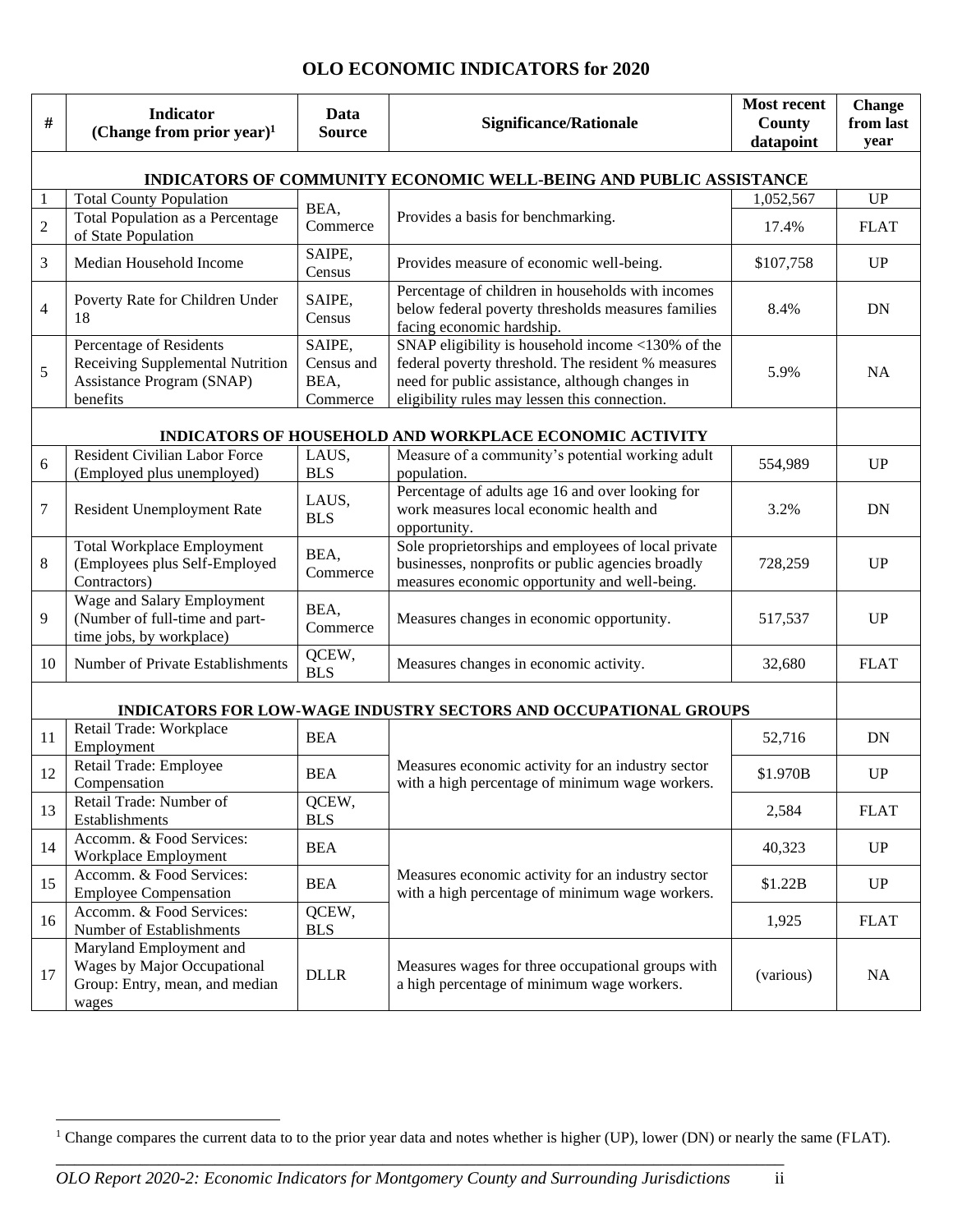# **Office of Legislative Oversight Report 2020-2**

# **Table of Contents**

| 2. Minimum Wage Rates in Montgomery County and Surrounding Jurisdictions 3 |  |
|----------------------------------------------------------------------------|--|
|                                                                            |  |
|                                                                            |  |
|                                                                            |  |
|                                                                            |  |
|                                                                            |  |
| Overview of Indicators for Labor Force, Unemployment, and Employment 23    |  |
|                                                                            |  |
|                                                                            |  |
|                                                                            |  |
|                                                                            |  |
|                                                                            |  |
|                                                                            |  |
|                                                                            |  |
|                                                                            |  |
|                                                                            |  |
|                                                                            |  |
| Economic Indicators for the Accommodation & Food Services Sector48         |  |
|                                                                            |  |
| Accommodation & Food Services (NAICS 72): Employee Compensation 51         |  |
| Accommodation & Food Services (NAICS 72): Number of Establishments53       |  |
| Maryland Employment and Wage Estimates by Major Occupational Group 55      |  |
|                                                                            |  |
| Appendices:                                                                |  |
|                                                                            |  |
|                                                                            |  |
|                                                                            |  |
|                                                                            |  |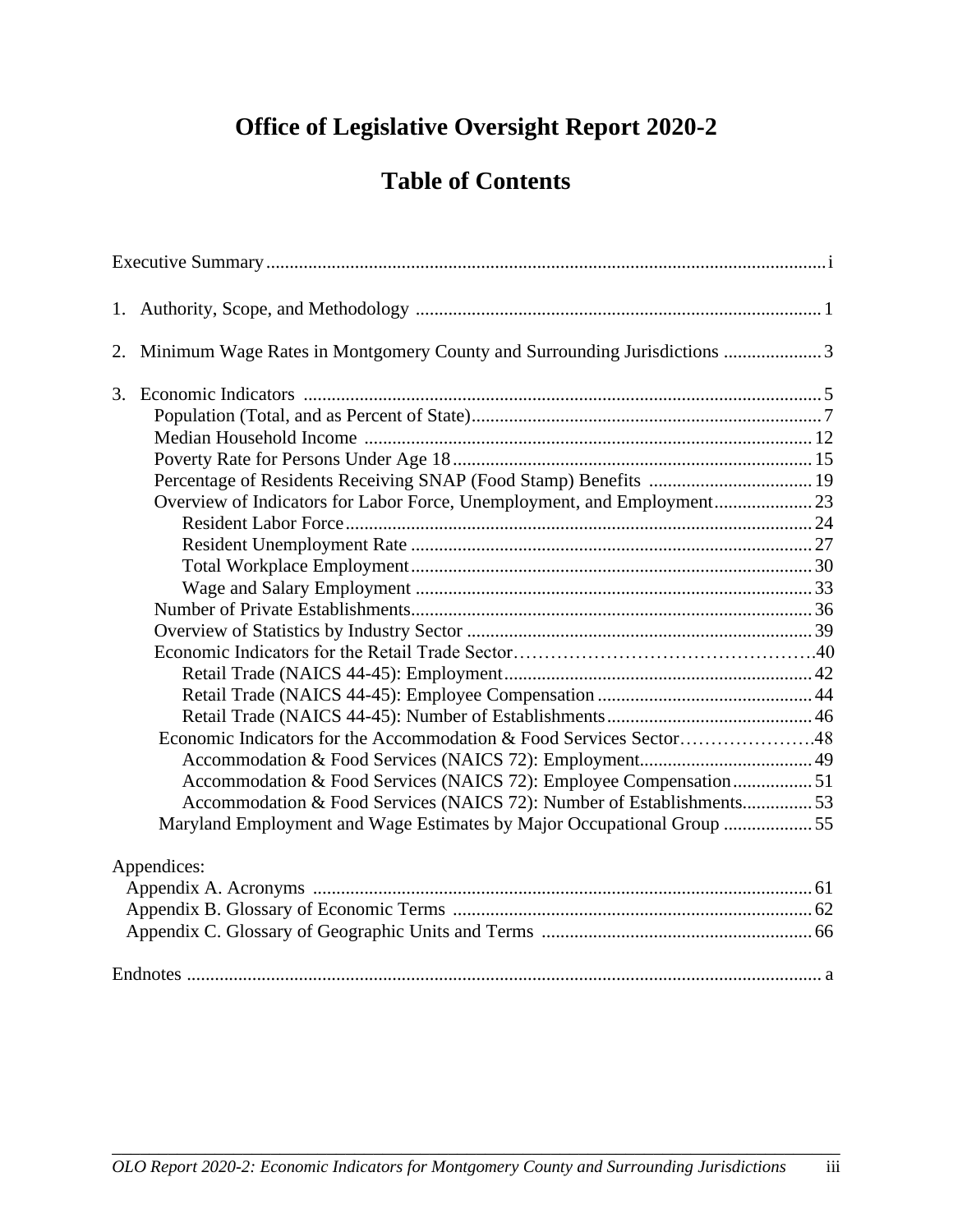| <b>Numbers</b> | <b>List of Tables and Figures</b>                               | <b>Pages</b> |
|----------------|-----------------------------------------------------------------|--------------|
| Table 2-1      | Montgomery County Hourly Minimum Wage Transition Schedule       | 3            |
| Table 2-2      | Statutory Minimum Wage Rate Per Hour, by Jurisdiction           | 4            |
| Figure 3-1     | Population, 2003-2018                                           | 8            |
| Table 3-1      | Population, 2003-2018                                           | 9            |
| Figure 3-2     | County Population as a Percentage of State, 2003-2018           | 10           |
| Table 3-2      | County Population as a Percentage of State, 2003-2018           | 11           |
| Figure 3-3     | Median Household Income, 2003-2018                              | 13           |
| Table 3-3      | Median Household Income, 2003-2018                              | 14           |
| Figure 3-4     | Poverty Rate for Persons Under Age 18, 2003-2018                | 17           |
| Table 3-4      | Poverty Rate for Persons Under Age 18, 2003-2018                | 18           |
| Figure 3-5     | Percentage of Residents Receiving SNAP Benefits, 2001-2016      | 21           |
| Table 3-5      | Percentage of Residents Receiving SNAP Benefits, 2001-2016      | 22           |
| Figure 3-6     | Resident Labor Force, 2003-2018                                 | 25           |
| Table 3-6      | Resident Labor Force, 2003-2018                                 | 26           |
| Figure 3-7     | Resident Unemployment Rate (not seasonally adjusted), 2003-2018 | 28           |
| Table 3-7      | Resident Unemployment Rate (not seasonally adjusted), 2003-2018 | 29           |
| Figure 3-8     | Total Workplace Employment, 2003-2018                           | 31           |
| Table 3-8      | Total Employment, 2003-2018                                     | 32           |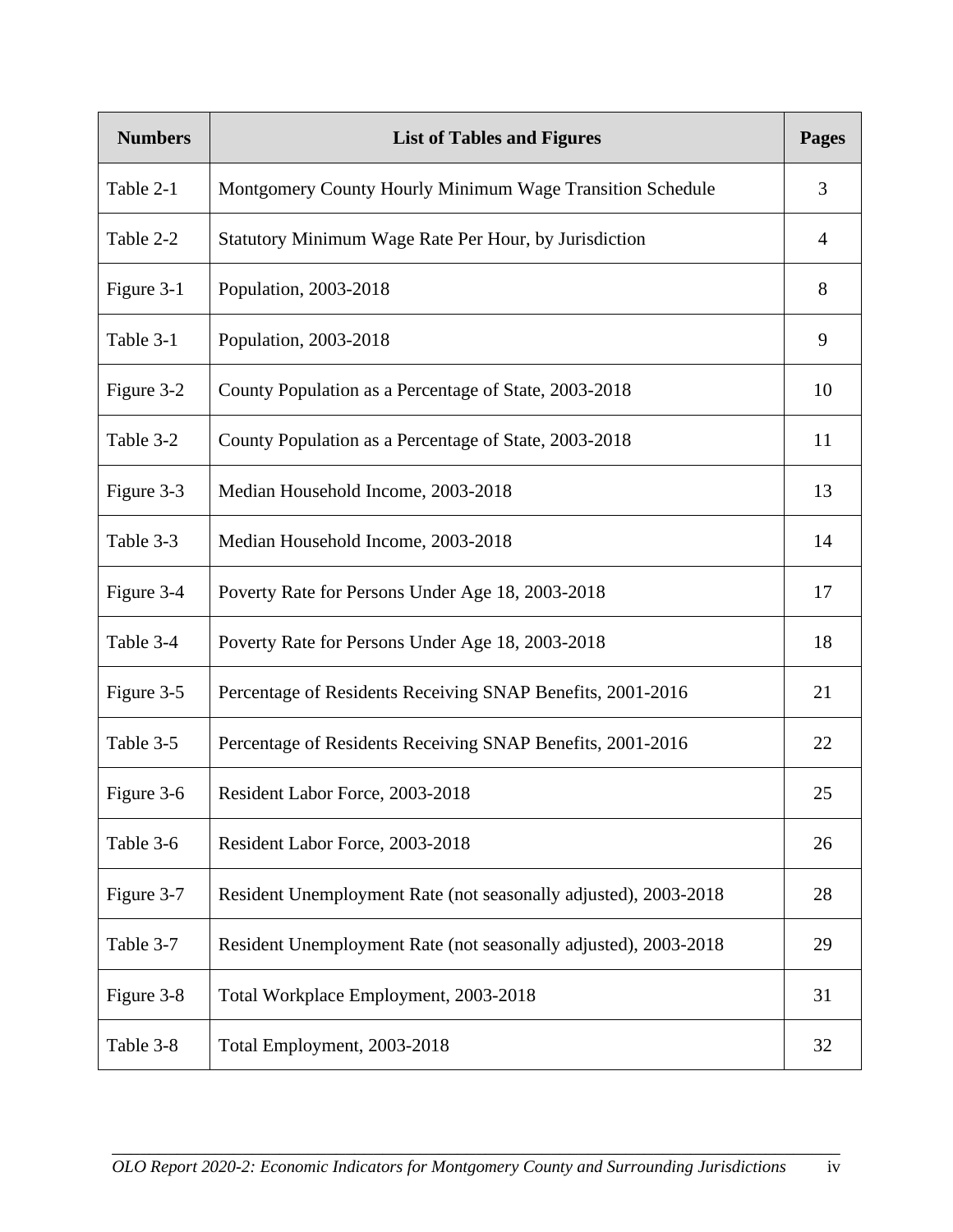| Figure 3-9        | Wage and Salary Employment, 2003-2018                                                                    | 34 |
|-------------------|----------------------------------------------------------------------------------------------------------|----|
| Table 3-9         | Wage and Salary Employment, 2003-2018                                                                    | 35 |
| Figure 3-10       | Number of Private Establishments, 2003-2018                                                              | 37 |
| Table 3-10        | Number of Private Establishments, 2003-2018                                                              | 38 |
| Figure 3-11       | Employment by Industry Sector: Retail Trade (NAICS 44-45), 2003-2018                                     | 42 |
| Table 3-11        | Employment by Industry Sector: Retail Trade (NAICS 44-45), 2003-2018                                     | 43 |
| Figure 3-12       | Compensation of Employees by Industry Sector:<br>Retail Trade (NAICS 44-45), 2003-2018                   | 44 |
| Table 3-12        | Compensation of Employees by Industry Sector:<br>Retail Trade (NAICS 44-45), 2003-2018                   | 45 |
| Figure 3-13       | Number of Private Establishments by Industry:<br>Retail Trade (NAICS 44-45), 2003-2018                   | 46 |
| <b>Table 3-13</b> | Number of Private Establishments by Industry:<br>Retail Trade (NAICS 44-45), 2003-2018                   | 47 |
| Figure 3-14       | Employment by Industry: Accommodation & Food Services (NAICS 72),<br>2003-2018                           | 49 |
| Table 3-14        | Employment by Industry: Accommodation & Food Services (NAICS 72),<br>2003-2018                           | 50 |
| Figure 3-15       | Compensation of Employees by Industry:<br>Accommodation & Food Services (NAICS 72), 2003-2018            | 51 |
| Table 3-15        | Compensation of Employees by Industry:<br>Accommodation & Food Services (NAICS 72), 2003-2018            | 52 |
| Figure 3-16       | Number of Private Establishments by Industry:<br>Accommodation & Food Services (NAICS 72), 2003-2018     | 53 |
| <b>Table 3-16</b> | Number of Private Establishments by Industry:<br>Accommodation & Food Services (NAICS 72), 2003-2018     | 54 |
| Table 3-17        | Maryland Employment and Wage Estimates<br>by Major Occupational Group, May 2018                          | 58 |
| Table 3-18        | Maryland Employment and Wage Estimates by Major Occupational<br>Group, May 2017                          | 59 |
| <b>Table 3-19</b> | Maryland Employment and Wage Estimates by Major Occupational<br>Group, Changes from May 2017 to May 2018 | 60 |

\_\_\_\_\_\_\_\_\_\_\_\_\_\_\_\_\_\_\_\_\_\_\_\_\_\_\_\_\_\_\_\_\_\_\_\_\_\_\_\_\_\_\_\_\_\_\_\_\_\_\_\_\_\_\_\_\_\_\_\_\_\_\_\_\_\_\_\_\_\_\_\_\_\_\_\_\_\_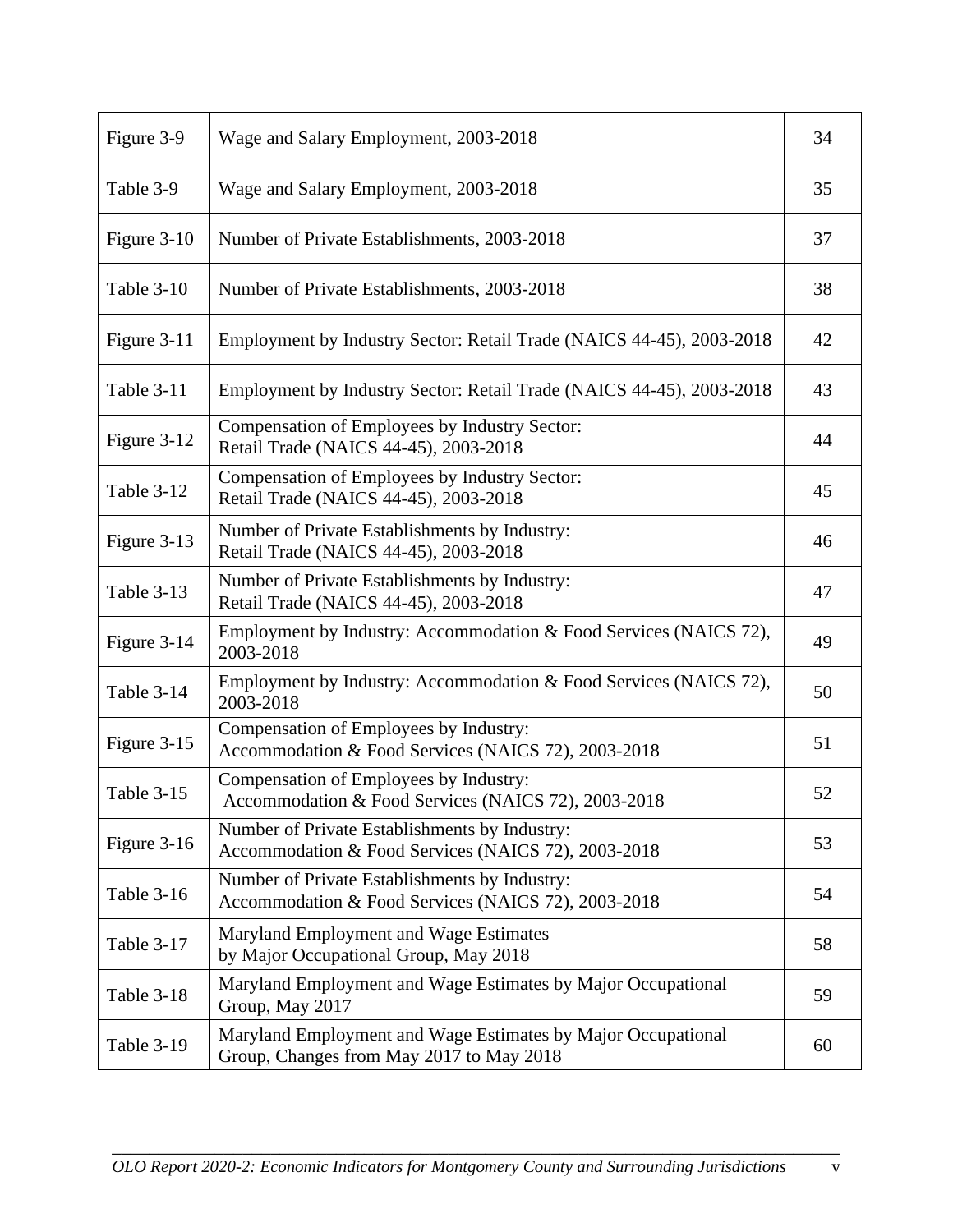# **Chapter 1. Authority, Scope, Methodology, and Acknowledgements**

# **A. Authority**

OLO prepared this report at the request of the Montgomery County Council under the following authorizations:

- Bill No. 28-17 (Sec. 27-70A), *Concerning: Human Rights and Civil Liberties – County Minimum Wage – Amount – Annual Adjustment*, enacted Nov. 7, 2017 and effective July 1, 2018.<sup>1</sup>
- Council Resolution 19-173, *Fiscal Year 2020 Work Program of the Office of Legislative Oversight*, adopted July 23, 2019.

# **B. Purpose, Scope, and Methodology**

Montgomery County Code Sec. 27-70A requires that OLO provide to the Council, by January 31 of each year, a report containing data related to the implementation of the County minimum wage and the local economy.<sup>2,3</sup> To fulfill that requirement, in 2019 OLO assembled a set of 17 economic indicators for Montgomery County and compared them with eight counties in the surrounding area, Washington, D.C., and the nation where applicable. <sup>4</sup> This report updates those indicators as initially published in January 2019. If County trends for individual indicators diverge from surrounding areas or the nation over time, the Council may seek additional analysis to explain possible causes.

This report is organized as follows:

Chapter 2 provides a brief history of federal, state, and local minimum wage rates and lists the current minimum wage rate for Montgomery County, surrounding jurisdictions, and the State of Maryland.

Chapter 3 presents economic indicators with the following components: a definition of the indicator, an explanation of how the indicator could relate to minimum wage rates, the data source, a data figure, and a data table.

OLO used the following criteria to select economic indicators for this report series:

- Data are collected and published by a reliable government source.
- Data are updated predictably and regularly to allow for comparisons over time.
- Data are available for individual counties, as well as larger statistical areas and the nation, to allow for comparisons between jurisdictions.

OLO gathered information from the following federal statistical agencies.<sup>5</sup>

• Bureau of Labor Statistics (BLS), within the U.S. Department of Labor. BLS' Quarterly Census of Employment and Wages (QCEW) derives data on employment and wages from tabulations of monthly employment and quarterly total wages of workers covered by state unemployment insurance programs and the unemployment compensation for Federal employees.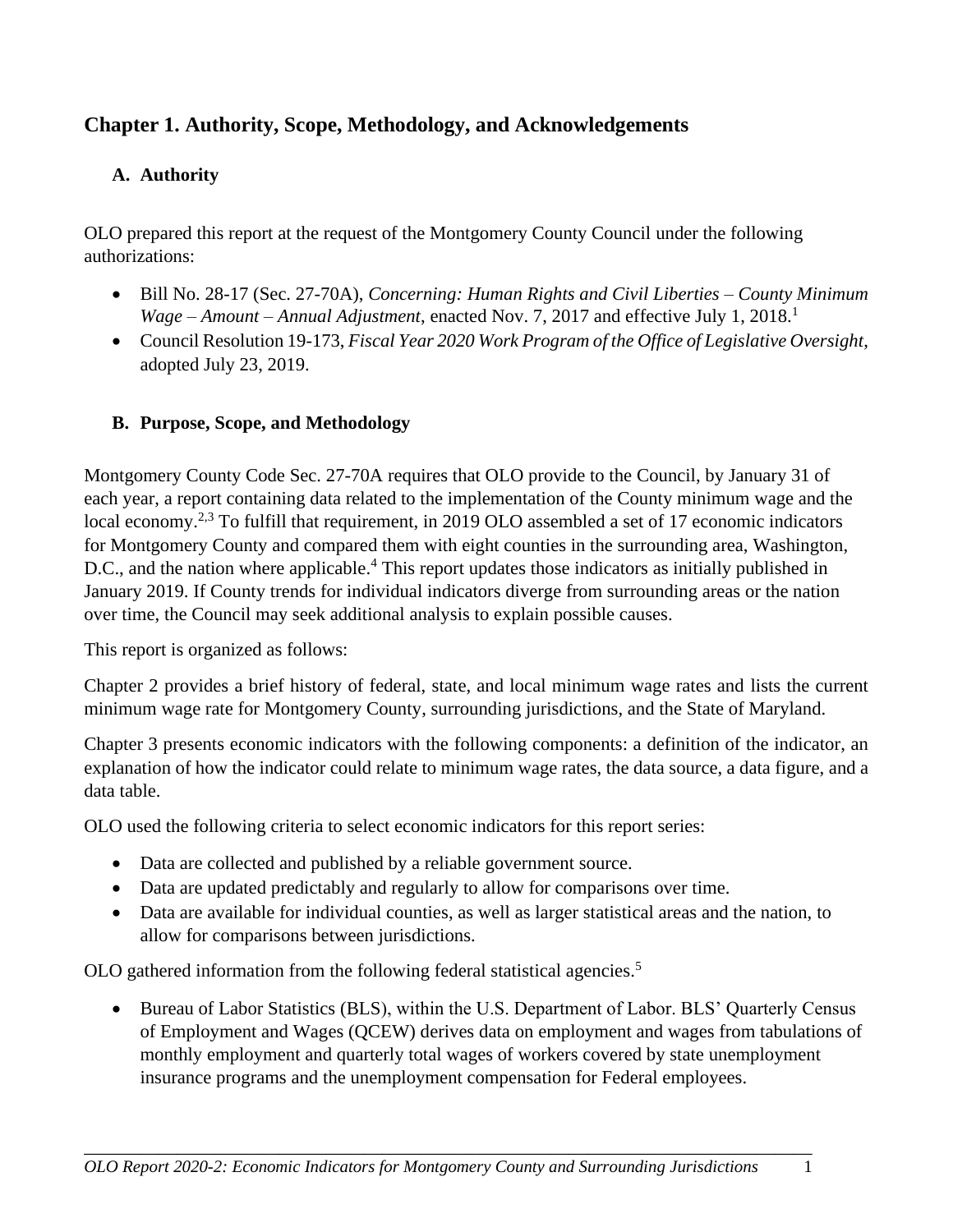- Bureau of Economic Analysis (BEA), within the U.S. Department of Commerce. BEA uses BLS' QCEW data on employment, wages, and salaries, with additional adjustments to account for employment not covered by public unemployment insurance (such as farm labor contractors, and employees of private schools). 6
- Bureau of the Census (Census Bureau), within the U.S. Department of Commerce. In addition to the decennial census and quinquennial economic census, the Census Bureau conducts more frequent surveys that collect employment and payroll data.

The U.S. Office of Management and Budget (OMB) defines the industry categories, occupational groups, and geographic statistical areas used by federal statistical agencies.

Federal statistical agencies report data on the U.S. economy using the North American Industry Classification System (NAICS), categorizing the economy into 20 industry sectors. Economic indicators in this report focus on two industry sectors likely to employ workers with wages low enough to be affected by the higher minimum wage: Retail Trade (NAICS Sector 44-45), and Accommodation and Food Services (NAICS Sector 72).

Federal statistical agencies also report economic data using the Standard Occupational Classification (SOC) system, categorizing workers into 23 major occupational groups. Every industry sector employs workers from many occupational groups, and workers in any occupational group are employed across industry sectors. This report provides economic indicators for three major occupational groups that typically have occupations with lower wages.<sup>7</sup>

Economic data tabulated at the local level for an industry sector and/or an occupational group can sometimes be too specific to avoid disclosure of confidential business information. In these cases, federal statistical agencies publish economic data only for a larger area.

Throughout this report, unless otherwise indicated, all years refer to calendar years.

### **C. Acknowledgements**

This project was conducted by OLO staff members Sue Richards, Senior Legislative Analyst, and Carl Scruggs, Research Associate, with assistance from: Victoria (Tori) H. Hall, Legislative Analyst, and Kelli Robinson, OLO Administrative Specialist.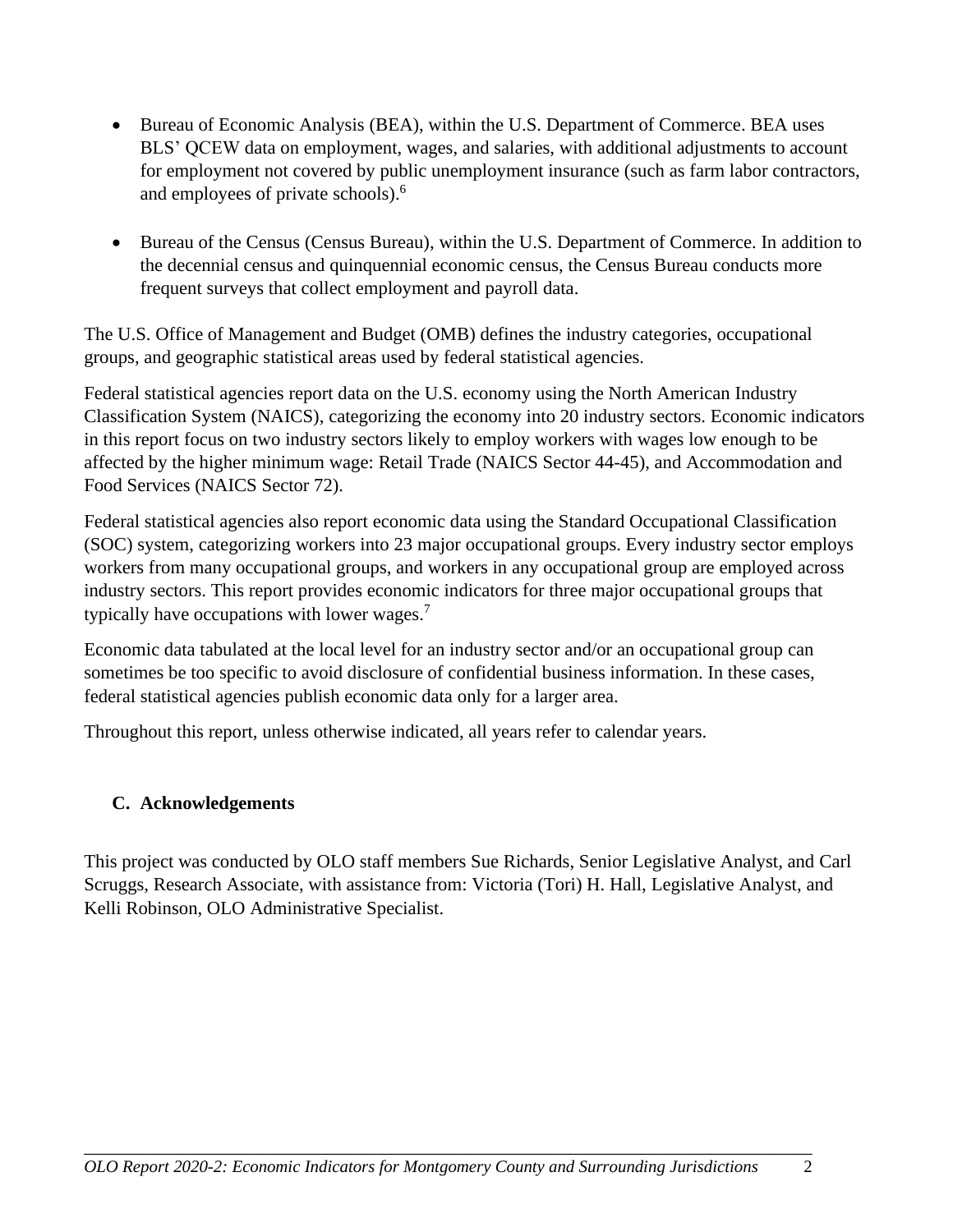# **Chapter 2. Minimum Wage Rates in Montgomery County and Other Jurisdictions**

This chapter provides a brief overview of federal, state, and Montgomery County minimum wage rates.

A. Federal Minimum Wage

The U.S. Fair Labor Standards Act (FLSA) of 1938 first established a federal minimum hourly wage rate. Since 1938, the FLSA has been amended dozens of times to raise the rate and/or expand the workers covered by the law. The last rate increase was in 2007 when the federal minimum wage was set at its current level of \$7.25 per hour.<sup>8</sup> FLSA covers most, but not all, employees in the public and private sectors. FLSA includes exemptions that allow subminimum wages for some classes of workers.

B. State of Maryland Minimum Wage

States may set labor standards that are more protective of employees than federal statutes. Under this authority, most states and the District of Columbia have minimum wage rates above the federal minimum rate of \$7.25 per hour.<sup>9,10</sup>

Maryland has had an established State minimum wage since the 1960s. The Maryland Minimum Wage Act of 2014 enacted a multi-year phase-in of higher State rates through July 1, 2018. In March 2019, Maryland enacted a new set of scheduled increases to the State minimum wage rate. Effective June 1, 2019, Senate Bill 280/House Bill 166 incrementally increases the State minimum wage rate over a multiyear period. On January 1, 2020, the State rate became \$11.00 per hour. By January 1, 2025, the rate will increase to \$15.00 per hour for employers with 15 or more employees.<sup>11</sup>

C. Montgomery County Minimum Wage

In 2013, the County enacted a local minimum wage rate higher than the Maryland (and federal) rates. Bill 27-13 increased wage rates over a three-year period from an initial rate of \$8.40 per hour (effective October 1, 2014) to a final rate of \$11.50 per hour (effective July 1, 2017). In 2017, Montgomery County enacted a new set of scheduled increases to the minimum wage rate, contingent on certain economic conditions. Bill 28-17 increases wage rates over several years. Small, mid-size, and large employers have different schedules to eventually reach \$15.00 per hour. When rates reach \$15.00 per hour, increases are indexed with inflation. Table 2-1 outlines the County's rate schedule.<sup>12</sup>:

|          | Table 2-1. Montgomery County Hourly Minimum Wage Transition Schedule. |                                   |                                   |  |  |  |  |  |  |
|----------|-----------------------------------------------------------------------|-----------------------------------|-----------------------------------|--|--|--|--|--|--|
| Date     | Large Employers $(51+)$                                               | Mid-Sized Employers (11-50)       | Small Employers $(\leq 10)$       |  |  |  |  |  |  |
| 7/1/2018 | \$12.25                                                               | \$12.00                           | \$12.00                           |  |  |  |  |  |  |
| 7/1/2019 | \$13.00                                                               | \$12.50                           | \$12.50                           |  |  |  |  |  |  |
| 7/1/2020 | \$14.00                                                               | \$13.25                           | \$13.00                           |  |  |  |  |  |  |
| 7/1/2021 | \$15.00                                                               | \$14.00                           | \$13.50                           |  |  |  |  |  |  |
| 7/1/2022 | $$15.00 + Inflation$                                                  | \$14.50                           | \$14.00                           |  |  |  |  |  |  |
| 7/1/2023 | $2022$ rate + Inflation                                               | \$15.00                           | \$14.50                           |  |  |  |  |  |  |
| 7/1/2024 | $2023$ rate + Inflation                                               | $$15.00 + Inflation + Adjustment$ | \$15.00                           |  |  |  |  |  |  |
| 7/1/2025 | $2024$ rate + Inflation                                               | $2024 + Inflation + Adjustment$   | $$15.00 + Inflation + Adjustment$ |  |  |  |  |  |  |

\_\_\_\_\_\_\_\_\_\_\_\_\_\_\_\_\_\_\_\_\_\_\_\_\_\_\_\_\_\_\_\_\_\_\_\_\_\_\_\_\_\_\_\_\_\_\_\_\_\_\_\_\_\_\_\_\_\_\_\_\_\_\_\_\_\_\_\_\_\_\_\_\_\_\_\_\_\_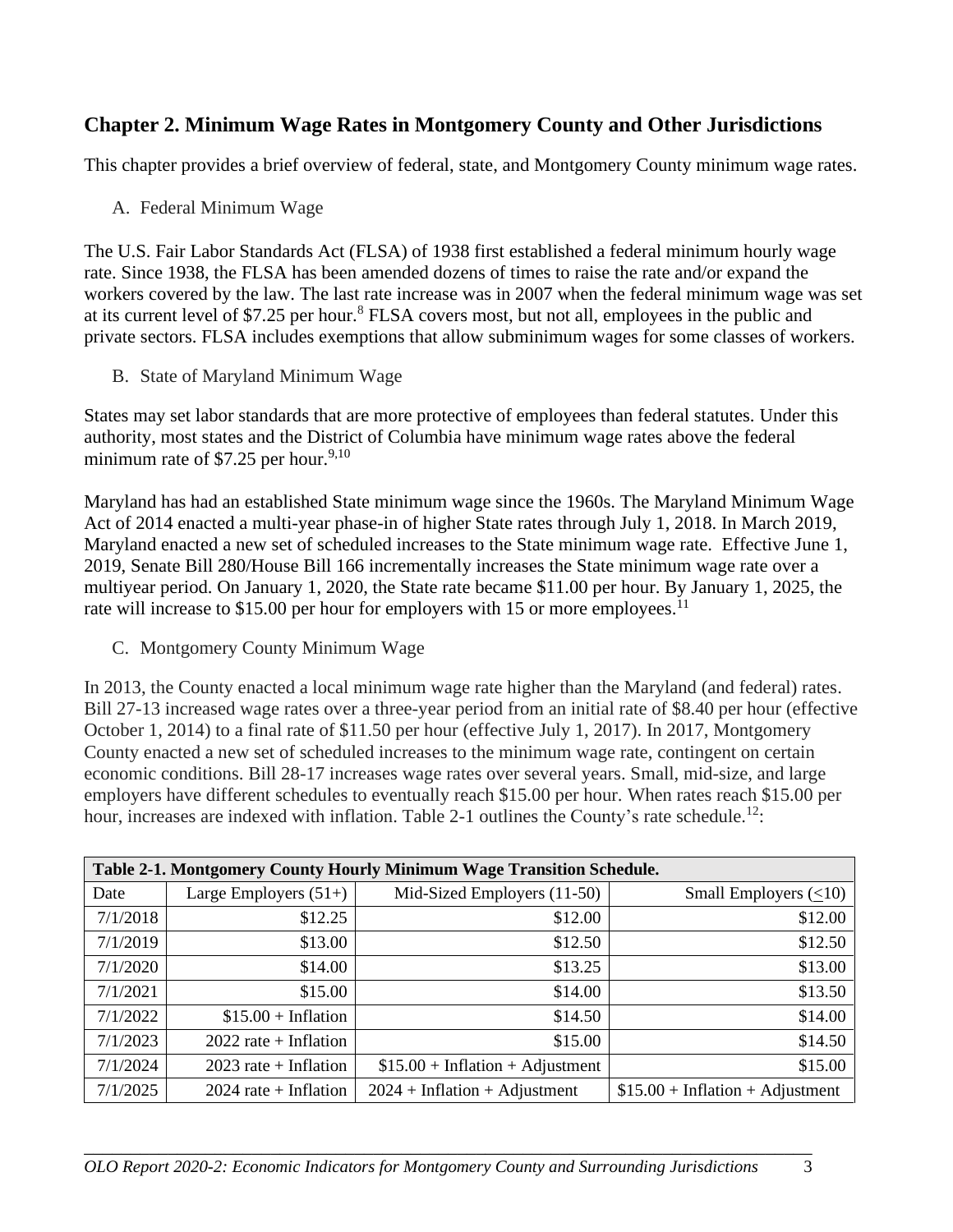In 2018, Montgomery County enacted Bill 34-18 to apply the County minimum wage to any entity that employs one or more persons in the County in addition to the owners.

| Table 2-2. Statutory Minimum Wage Rate Per Hour, by Jurisdiction <sup>13</sup>                    |          |          |                          |                          |                                 |                                 |  |  |  |
|---------------------------------------------------------------------------------------------------|----------|----------|--------------------------|--------------------------|---------------------------------|---------------------------------|--|--|--|
|                                                                                                   | 7/1/2018 | 7/1/2019 | 7/1/2020                 | 7/1/2021                 | 7/1/2022                        | 7/1/2023                        |  |  |  |
| Federal Government <sup>14</sup>                                                                  | \$7.25   | \$7.25   | \$7.25                   | \$7.25                   | \$7.25                          | \$7.25                          |  |  |  |
| District of Columbia <sup>15</sup>                                                                | \$13.25  | \$14.00  | \$15.00                  | $$15 +$<br>inflation     | prior year +<br>inflation       | prior year +<br>inflation       |  |  |  |
| State of Virginia (and counties) *                                                                | \$7.25   | \$7.25   | \$7.25                   | \$7.25                   | \$7.25                          | \$7.25                          |  |  |  |
| Montgomery County, MD:                                                                            | 7/1/2018 | 7/1/2019 | 7/1/2020                 | 7/1/2021                 | 7/1/2022                        | 7/1/2023                        |  |  |  |
| Large Employers (51+<br>employees)                                                                | \$12.25  | \$13.00  | \$14.00                  | \$15.00                  | $$15 +$<br>inflation            | prior year +<br>inflation       |  |  |  |
| Mid-sized Employers (11-50<br>employees)                                                          | \$12.00  | \$12.50  | \$13.25                  | \$14.00                  | \$14.50                         | \$15.00                         |  |  |  |
| Small Employers $(\leq 10)$                                                                       | \$12.00  | \$12.50  | \$13.00                  | \$13.50                  | \$14.00                         | \$14.50                         |  |  |  |
|                                                                                                   | 7/1/2018 | 7/1/2019 | 7/1/2020                 | 1/1/2021                 | 1/1/2022                        | 1/1/2023                        |  |  |  |
| Prince George's County, MD**                                                                      | \$11.50  | \$11.50  | \$11.50                  | New State<br>rates apply | <b>New State</b><br>rates apply | <b>New State</b><br>rates apply |  |  |  |
| State of Maryland: <sup>16*</sup>                                                                 | 7/1/2018 | 7/1/2019 | 1/1/2020                 | 1/1/2021                 | 1/1/2022                        | 1/1/2023                        |  |  |  |
| Large Employers (15+<br>$\bullet$<br>employees)                                                   | \$10.10  | \$10.10  | \$11.00                  | \$11.75                  | \$12.50                         | \$13.25                         |  |  |  |
| Small Employers (<15<br>$\bullet$<br>employees)                                                   | \$10.10  | \$10.10  | \$11.00                  | \$11.60                  | \$12.20                         | \$12.80                         |  |  |  |
| Anne Arundel County, MD**                                                                         | \$10.10  | \$10.10  | New State<br>rates apply | New State<br>rates apply | New State<br>rates apply        | New State<br>rates apply        |  |  |  |
| Baltimore County, MD**                                                                            | \$10.10  | \$10.10  | New State<br>rates apply | New State<br>rates apply | New State<br>rates apply        | New State<br>rates apply        |  |  |  |
| Carroll County, MD**                                                                              | \$10.10  | \$10.10  | New State<br>rates apply | New State<br>rates apply | New State<br>rates apply        | New State<br>rates apply        |  |  |  |
| Frederick County, MD**                                                                            | \$10.10  | \$10.10  | New State<br>rates apply | New State<br>rates apply | New State<br>rates apply        | New State<br>rates apply        |  |  |  |
| Howard County, MD**                                                                               | \$10.10  | \$10.10  | New State<br>rates apply | New State<br>rates apply | New State<br>rates apply        | New State<br>rates apply        |  |  |  |
| * Virginia uses the federal minimum wage. ** County uses or will use Maryland minimum wage rates. |          |          |                          |                          |                                 |                                 |  |  |  |

Table 2-2 displays scheduled minimum wage rate increases for Montgomery County, the State of Maryland, surrounding jurisdictions, and the nation.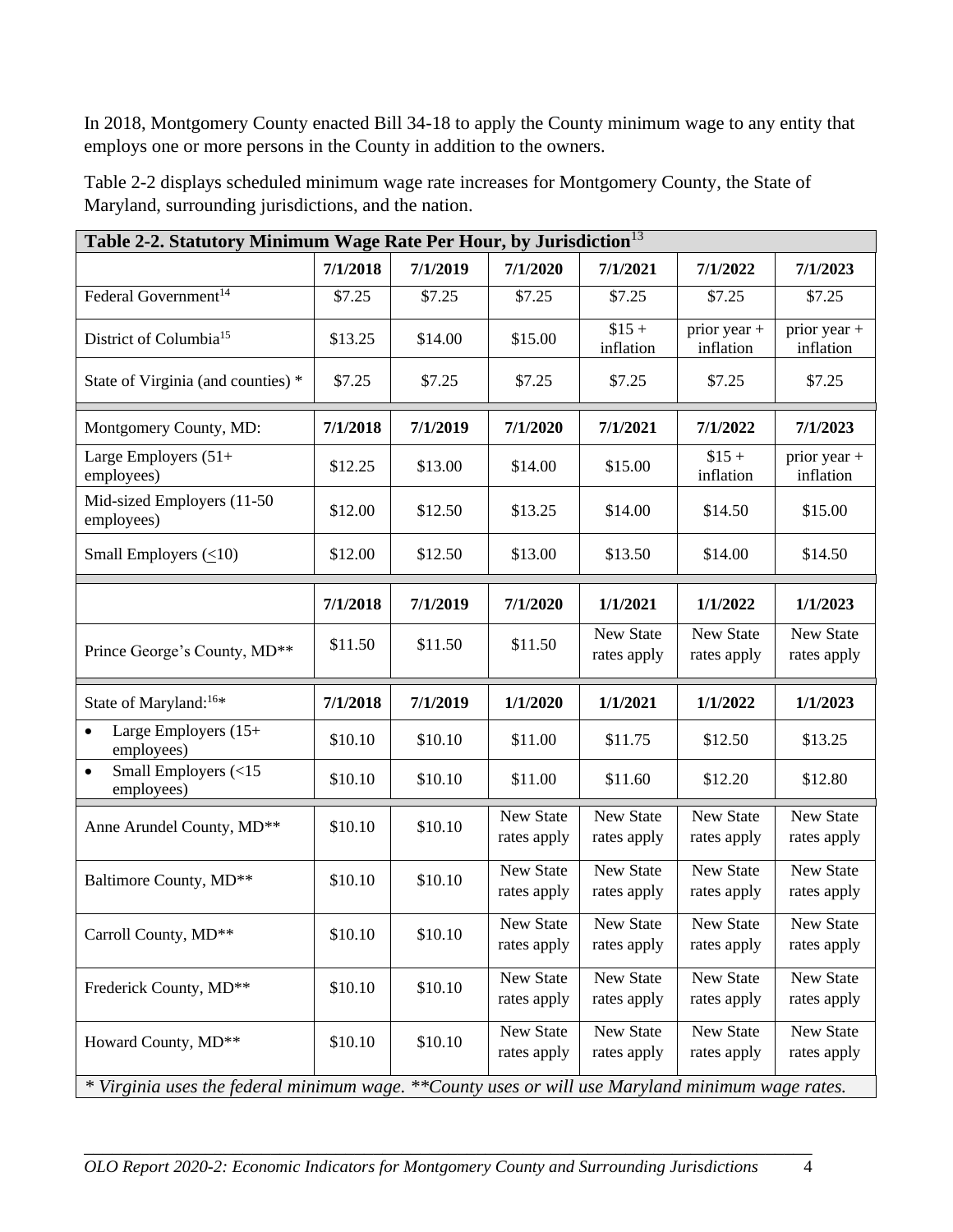# **Chapter 3. Economic Indicators**

Montgomery County Code Sec. 27-70A requires that OLO provide to the Council, by January 31 of each year, a report containing data related to the implementation of the County minimum wage and the local economy.<sup>17,18</sup> To fulfill that requirement, in 2019 OLO developed a set of 17 economic indicators for Montgomery County and compared them with eight counties in the surrounding area plus Washington, D.C. and the nation where applicable. The indicators in this report update those published in January 2019.<sup>19</sup> OLO cautions that these indicators, by themselves, are not meant to measure the effects of the minimum wage; rather, if the County's indicators begin to diverge from those of the surrounding jurisdictions, the Council may decide additional economic research is warranted.

OLO's presentation of each indicator includes: a definition of the indicator, an explanation of how the indicator could relate to minimum wage rates, the data source, a data figure, and a data table.

The economic indicators OLO selected reflect tradeoffs that arose because of the criteria described in Chapter 1. For example, although workplace wage data for specific low-wage occupations would have been a useful indicator, the BLS provides this data for metropolitan divisions but not for counties. While the Maryland Department of Labor, Licensing and Regulation (DLLR) provides more specific occupational data at the county level, DLLR advises that it should not be used in a time series.

OLO gathered data from the following federal statistical agencies<sup>20</sup>:

- Bureau of Labor Statistics (BLS), within the U.S. Department of Labor. BLS' Quarterly Census of Employment and Wages (QCEW) derives data on employment and wages from tabulations of monthly employment and quarterly total wages of workers covered by state unemployment insurance programs and the unemployment compensation for Federal employees.
- Bureau of Economic Analysis (BEA), within the U.S. Department of Commerce. BEA uses BLS' QCEW data on employment, wages, and salaries, with additional adjustments to account for employment not covered by public unemployment insurance (such as farm labor contractors, and employees of private schools).<sup>21</sup>
- Bureau of the Census, within the U.S. Department of Commerce. In addition to the decennial census and quinquennial economic census, the Census Bureau conducts more frequent surveys that collect employment and payroll data.

The U.S. Office of Management and Budget (OMB) defines the industry categories, occupational groups, and geographic statistical areas used by federal statistical agencies.

Federal statistical agencies report data on the U.S. economy using the North American Industry Classification System (NAICS), categorizing the economy into 20 industry sectors. Economic indicators in this report focus on two industry sectors likely to employ low-wage workers: Retail Trade (NAICS Sector 44-45), and Accommodation and Food Services (NAICS Sector 72). Note that economic data tabulated at a local level for an industry sector can sometimes be too specific to avoid disclosure of confidential business information, as indicated with a notation (D) in the data tables. In these cases, federal statistical agencies publish economic data only for a larger area.

\_\_\_\_\_\_\_\_\_\_\_\_\_\_\_\_\_\_\_\_\_\_\_\_\_\_\_\_\_\_\_\_\_\_\_\_\_\_\_\_\_\_\_\_\_\_\_\_\_\_\_\_\_\_\_\_\_\_\_\_\_\_\_\_\_\_\_\_\_\_\_\_\_\_\_\_\_\_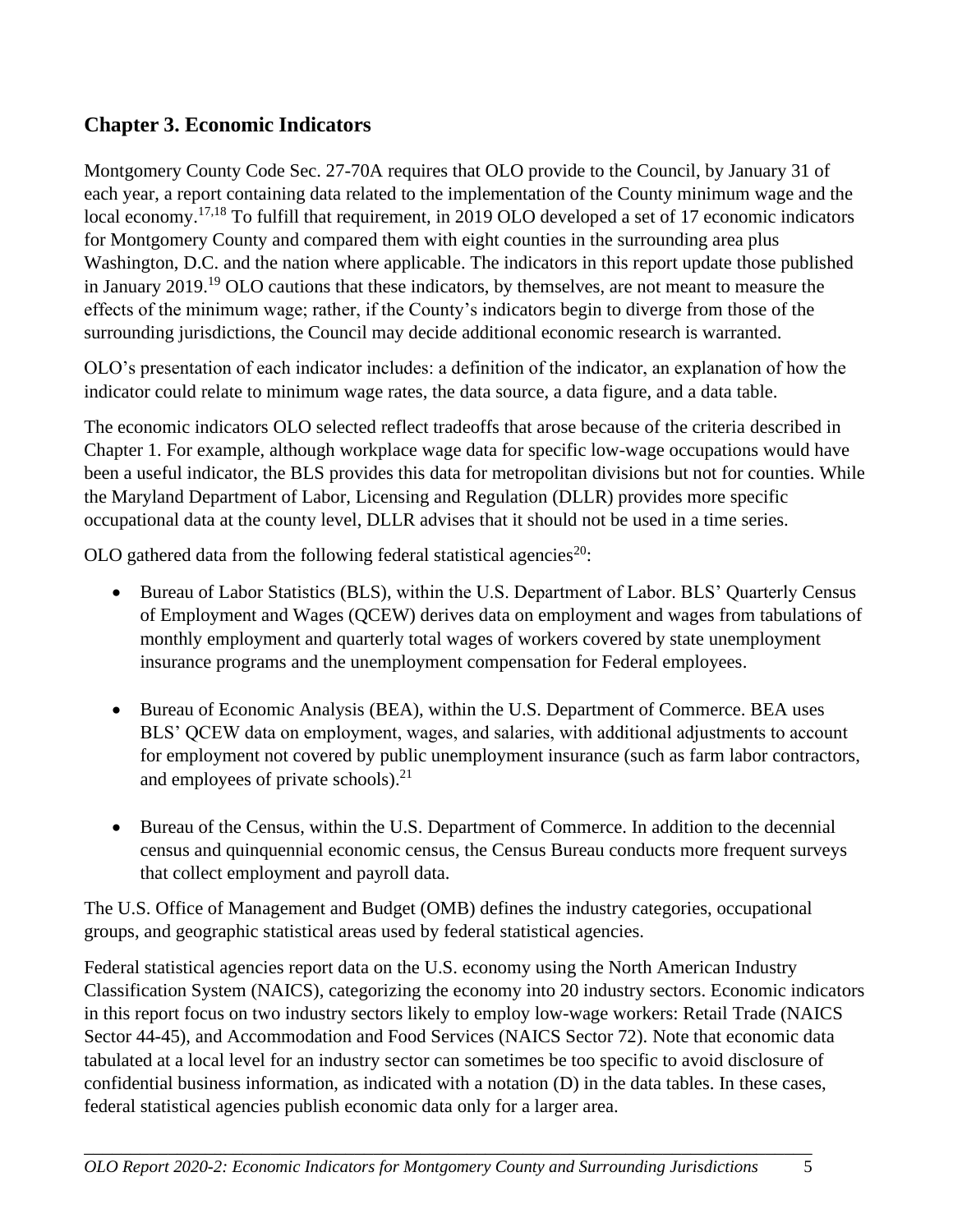Federal statistical agencies also report economic data using the Standard Occupational Classification (SOC) system, categorizing workers into 23 major occupational groups. Every industry sector employs workers from many occupational groups, and workers in any major occupational group are employed across industry sectors. This report provides economic indicators for three major occupational groups that typically include occupations with lower wages<sup>22</sup>:

- Food Preparation and Serving-Related Occupations (SOC code 35-0000),
- Building and Grounds Cleaning and Maintenance Occupations (SOC code 37-0000), and
- Personal Care and Service Occupations (SOC code 39-0000).

The occupational employment statistics (OES) survey data are provided for selected Maryland workforce regions, as reported by the Maryland Department of Labor, Licensing and Regulation (DLLR).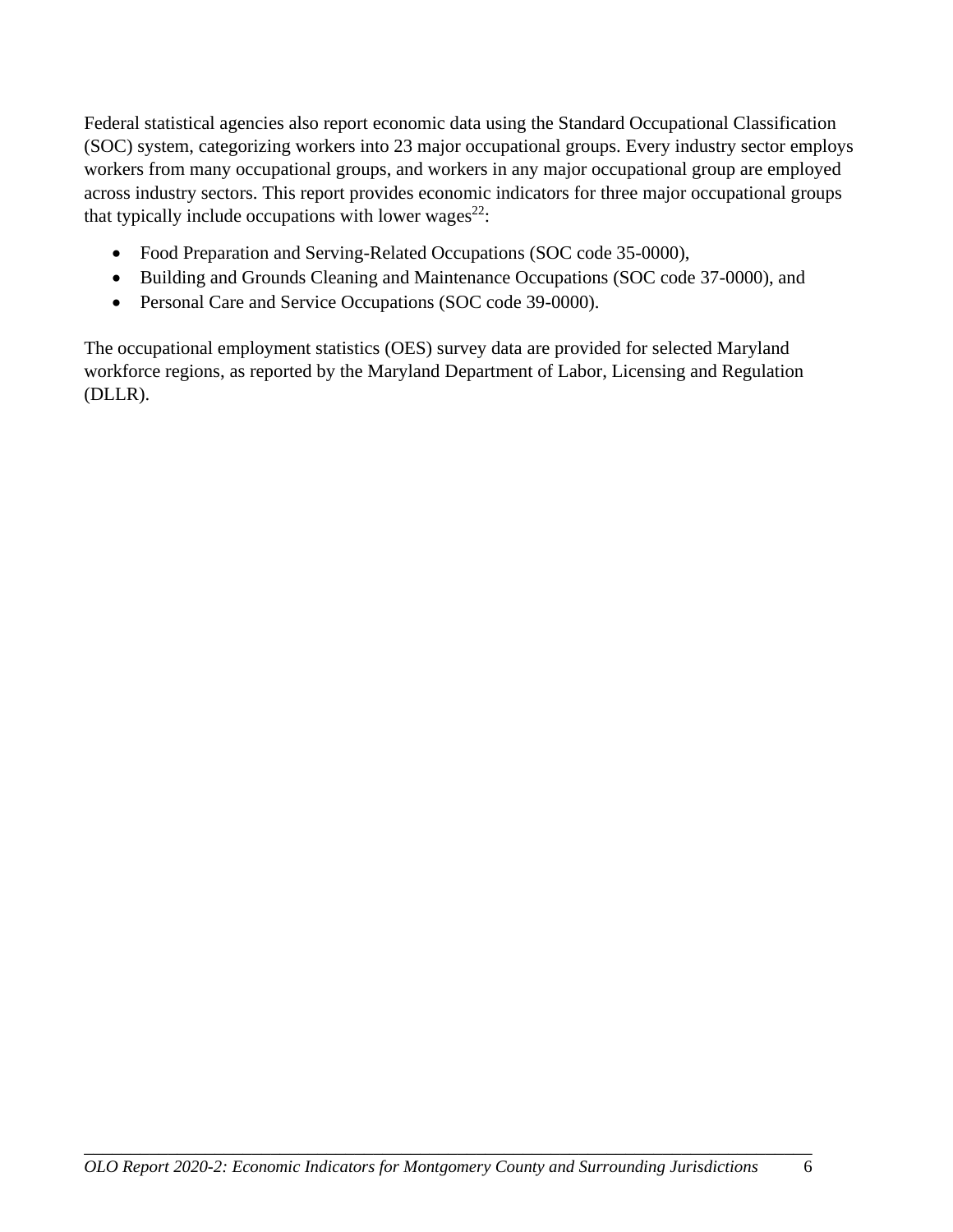#### **Economic Indicators #1 and #2: Population (Total Number) and Population as a Percentage of State**

#### *Definition*:

Population represents the number of individuals (both civilian and military) of all ages who reside in a given area.

#### *Indicators' relationship to the local economy and the minimum wage*:

This report begins with two population indicators to give context to the subsequent economic indicators and facilitate comparison between jurisdictions of different population sizes. Population and the economy can be interrelated. For example, some economists have argued that the co-location of related economic activities and assets in more densely populated cities amplifies economic activity and innovation. $23$ 

Figure 3-1 depicts data for the total population (all ages) of Montgomery County and surrounding jurisdictions in the region for the 2003-2018 period.

Figure 3-2 depicts changing percentages of the state's population for Montgomery County, five other Maryland counties and the City of Baltimore for the 2003-2018 period.

As of 2018, Montgomery County had a total population of approximately 1.1 million. It has the largest population among Maryland counties and it accounts for 17.4 percent of Maryland's total population. The County's population grew steadily over the 2003-2018 period.

### *Current data and trends*:

Compared to the prior year, the 2018 data in Table 3-1 show that every jurisdiction in the region except Baltimore County saw population growth. The State of Virginia's population grew 0.6 percent, the District of Columbia's population was up 1.0 percent and the State of Maryland's increased 0.3 percent.

In Maryland, Montgomery County's population rose 0.4 percent (+ 4,323 people) and Prince George's County's increased 0.1 percent (+ 507). Three smaller jurisdictions had growth rates of 0.8 percent or more, including Anne Arundel County (up 0.8 percent, +4,439), Howard County (+1.2 percent, +3,822), and Frederick County (+1.9 percent, +4,689).

### *Source of data*:

Regional Economic Accounts, Bureau of Economic Analysis (BEA), U.S. Department of Commerce.<sup>24</sup> BEA's data comes from Census Bureau midyear population estimates. Estimates for 2010-2018 reflect county population estimates available as of March 2019.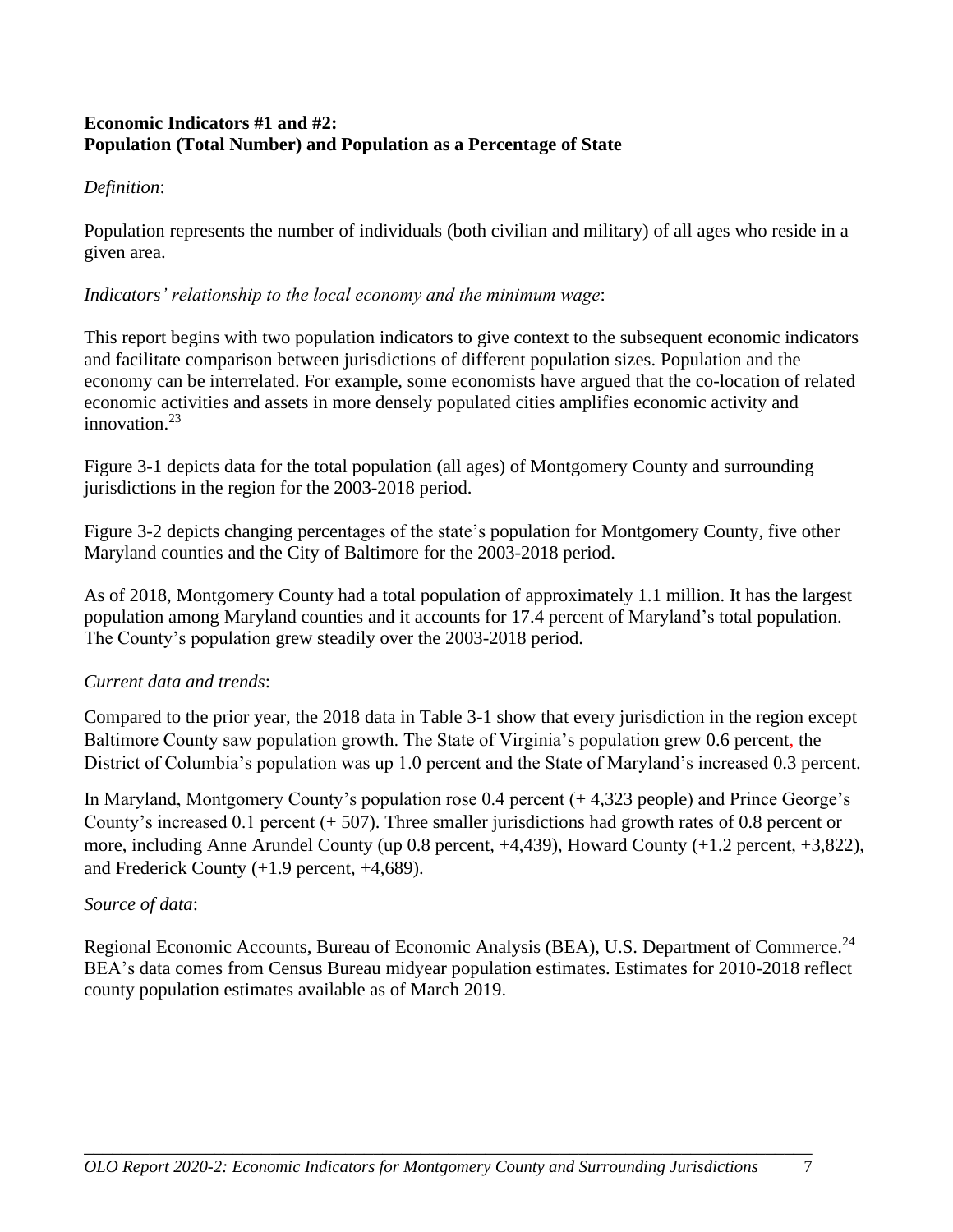

**Figure 3-1. Population, 2003-2018.**

\*BEA modifies the FIPS Codes to combine Fairfax County (FIPS 51059), Fairfax City (FIPS 51600) and Falls Church (FIPS 51610) into a single FIPS Code 51919. Separate estimates for the jurisdictions making up 51919 are not available.

Data source: Regional Economic Accounts, Bureau of Economic Analysis (BEA), U.S. Department of Commerce.

\_\_\_\_\_\_\_\_\_\_\_\_\_\_\_\_\_\_\_\_\_\_\_\_\_\_\_\_\_\_\_\_\_\_\_\_\_\_\_\_\_\_\_\_\_\_\_\_\_\_\_\_\_\_\_\_\_\_\_\_\_\_\_\_\_\_\_\_\_\_\_\_\_\_\_\_\_\_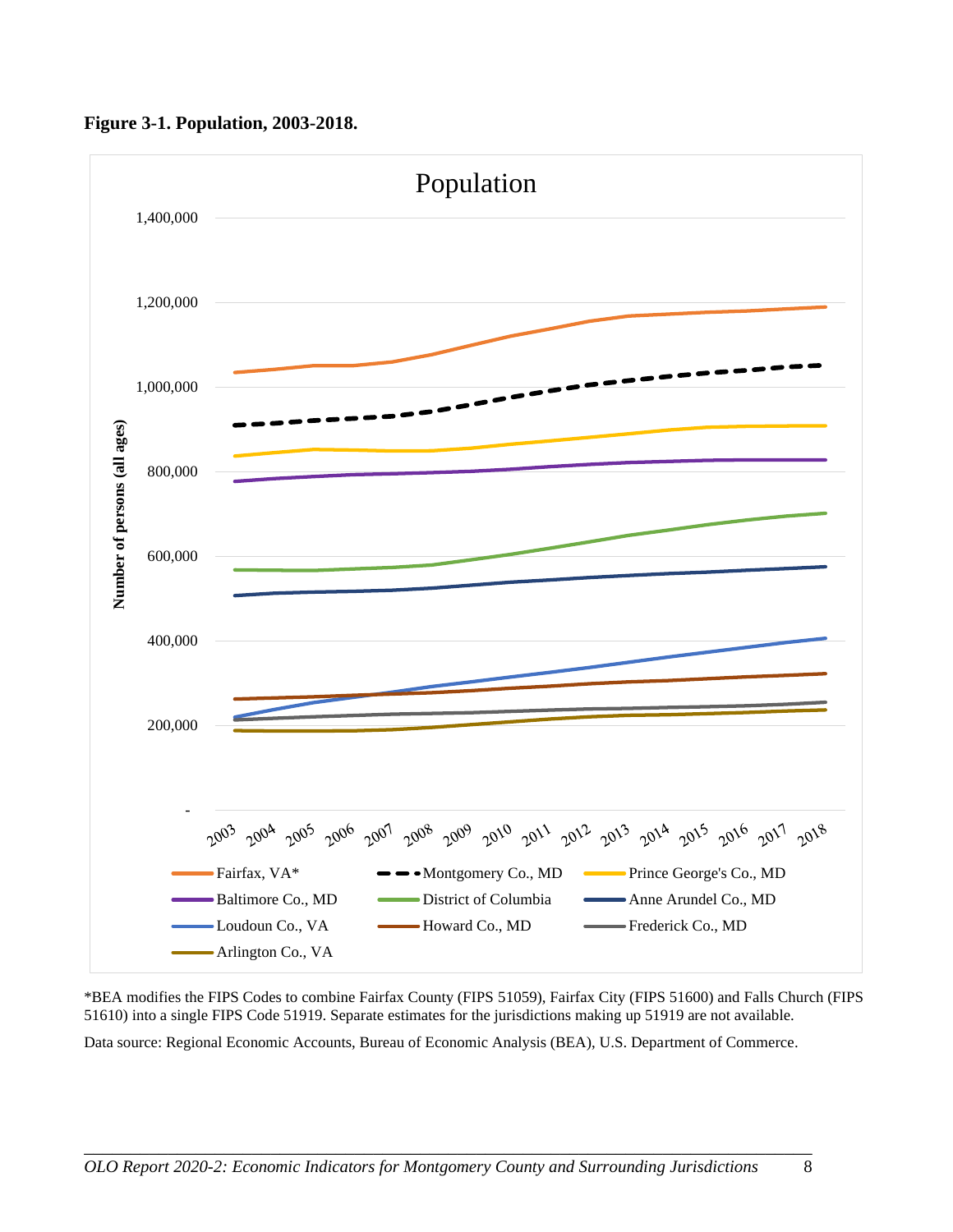#### **Table 3-1. Population, 2003-18.**

| Population (Number of persons) 1/                                                                 |           |           |           |           |           |           |           |           |  |  |
|---------------------------------------------------------------------------------------------------|-----------|-----------|-----------|-----------|-----------|-----------|-----------|-----------|--|--|
| Source: Regional Economic Data (CAINC1), Bureau of Economic Analysis, U.S. Department of Commerce |           |           |           |           |           |           |           |           |  |  |
|                                                                                                   |           |           |           |           |           |           |           |           |  |  |
| FIPS Name                                                                                         | 2003      | 2004      | 2005      | 2006      | 2007      | 2008      | 2009      | 2010      |  |  |
| 51919 Fairfax, VA*                                                                                | 1,035,184 | 1,042,687 | 1,051,190 | 1,051,240 | 1,060,356 | 1,077,509 | 1,099,347 | 1,121,176 |  |  |
| 24031 Montgomery Co., MD                                                                          | 910,498   | 914,991   | 921,531   | 926,492   | 931,694   | 942,748   | 959,013   | 976,287   |  |  |
| 24033 Prince George's Co., MD                                                                     | 837,648   | 845,950   | 853,271   | 852,097   | 849,916   | 850,167   | 856,161   | 865,747   |  |  |
| 24005 Baltimore Co., MD                                                                           | 777,756   | 784,371   | 789,110   | 793,733   | 796,073   | 798,651   | 801,808   | 806,560   |  |  |
| 11000 District of Columbia                                                                        | 568,502   | 567,754   | 567,136   | 570,681   | 574,404   | 580,236   | 592,228   | 605,085   |  |  |
| 24003 Anne Arundel Co., MD                                                                        | 507,769   | 513,259   | 516,171   | 517,698   | 520,503   | 525,304   | 532,395   | 539,277   |  |  |
| 51107 Loudoun Co., VA                                                                             | 220,366   | 238,299   | 254,909   | 267,194   | 279,704   | 292,570   | 303,661   | 315,479   |  |  |
| 24027 Howard Co., MD                                                                              | 263,186   | 265,919   | 268,590   | 271,793   | 275,196   | 278,405   | 283,061   | 288,628   |  |  |
| 24021 Frederick Co., MD                                                                           | 213,827   | 217,776   | 221,201   | 224,211   | 227,463   | 229,286   | 230,942   | 234,204   |  |  |
| 51013 Arlington Co., VA                                                                           | 188,735   | 187,901   | 187,760   | 188,176   | 190,759   | 196,305   | 202,637   | 209,287   |  |  |
|                                                                                                   |           |           |           |           |           |           |           |           |  |  |
| 51000 Virginia                                                                                    | 7,366,977 | 7,475,575 | 7,577,105 | 7,673,725 | 7,751,000 | 7,833,496 | 7,925,937 | 8,023,680 |  |  |
| 24000 Maryland                                                                                    | 5,496,269 | 5,546,935 | 5,592,379 | 5,627,367 | 5,653,408 | 5,684,965 | 5,730,388 | 5,788,642 |  |  |
|                                                                                                   |           |           |           |           |           |           |           |           |  |  |
| FIPS Name                                                                                         | 2011      | 2012      | 2013      | 2014      | 2015      | 2016      | 2017      | 2018      |  |  |
| 51919 Fairfax, VA*                                                                                | 1,138,530 | 1,156,496 | 1,168,622 | 1,173,342 | 1,177,440 | 1,180,846 | 1,185,534 | 1,190,141 |  |  |
| 24031 Montgomery Co., MD                                                                          | 991,833   | 1,005,852 | 1,016,064 | 1,025,617 | 1,033,994 | 1,040,245 | 1,048,244 | 1,052,567 |  |  |
| 24033 Prince George's Co., MD                                                                     | 873,679   | 881,870   | 890,117   | 899,223   | 905,737   | 907,939   | 908,801   | 909,308   |  |  |
| 24005 Baltimore Co., MD                                                                           | 812,797   | 818,023   | 822,238   | 825,006   | 827,471   | 828,616   | 828,603   | 828,431   |  |  |
| 11000 District of Columbia                                                                        | 619,602   | 634,725   | 650,431   | 662,513   | 675,254   | 686,575   | 695,691   | 702,455   |  |  |
| 24003 Anne Arundel Co., MD                                                                        | 544,744   | 550,311   | 555,438   | 559,691   | 563,502   | 567,665   | 571,592   | 576,031   |  |  |
| 51107 Loudoun Co., VA                                                                             | 326,319   | 337,881   | 349,978   | 362,290   | 374,054   | 385,524   | 396,995   | 406,850   |  |  |
| 24027 Howard Co., MD                                                                              | 293,579   | 299,213   | 303,583   | 306,998   | 311,449   | 315,619   | 319,374   | 323,196   |  |  |
| 24021 Frederick Co., MD                                                                           | 237,263   | 239,643   | 241,143   | 243,417   | 245,114   | 247,224   | 250,959   | 255,648   |  |  |
| 51013 Arlington Co., VA                                                                           | 215,972   | 221,463   | 224,938   | 226,043   | 228,746   | 231,582   | 235,121   | 237,521   |  |  |
|                                                                                                   |           |           |           |           |           |           |           |           |  |  |
| 51000 Virginia                                                                                    | 8,100,469 | 8,185,229 | 8,253,053 | 8,312,076 | 8,362,907 | 8,410,946 | 8,465,207 | 8,517,685 |  |  |
| 24000 Maryland                                                                                    | 5,838,991 | 5,887,072 | 5,923,704 | 5,958,165 | 5,986,717 | 6,004,692 | 6,024,891 | 6,042,718 |  |  |
|                                                                                                   |           |           |           |           |           |           |           |           |  |  |

#### **Legend / Footnotes:**

1/ Census Bureau midyear population estimates. Estimates for 2010-2018 reflect county population estimates available as of March 2019.

\* Virginia combination areas consist of one or two independent cities with 1980 populations of less than 100,000 combined with an adjacent county.

BEA modifies the FIPS Codes to combine Fairfax County (FIPS 51059), Fairfax City (FIPS 51600) and Falls Church (FIPS 51610) into a single FIPS Code 51919. Separate estimates for the jurisdictions making up 51919 are not available.

Last updated: November 14, 2019-- new statistics for 2018; revised statistics for 2001-2017.

\_\_\_\_\_\_\_\_\_\_\_\_\_\_\_\_\_\_\_\_\_\_\_\_\_\_\_\_\_\_\_\_\_\_\_\_\_\_\_\_\_\_\_\_\_\_\_\_\_\_\_\_\_\_\_\_\_\_\_\_\_\_\_\_\_\_\_\_\_\_\_\_\_\_\_\_\_\_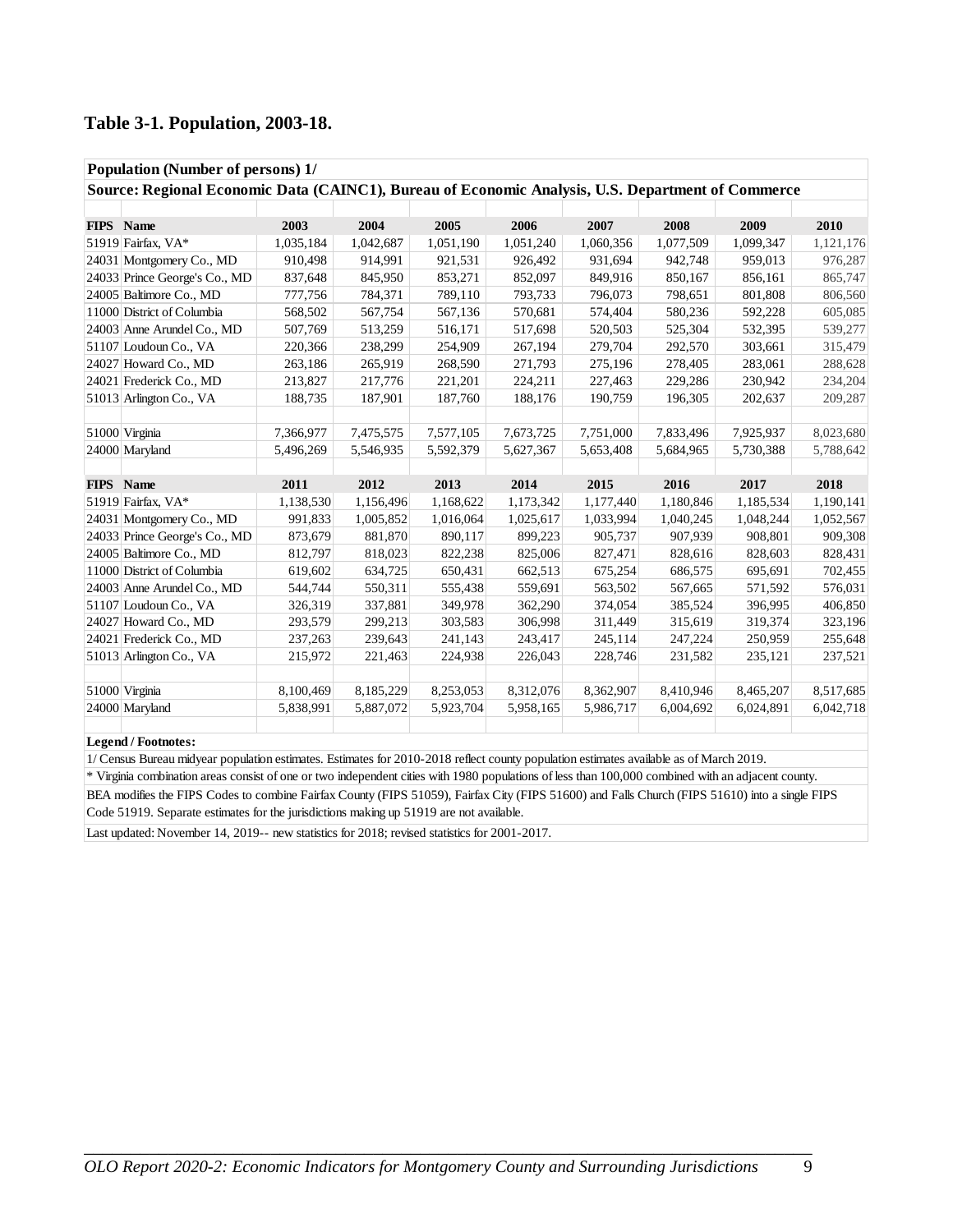

**Figure 3-2. County Population as a Percentage of State Population, 2003-2018.**

Data source: Regional Economic Accounts, Bureau of Economic Analysis (BEA), U.S. Department of Commerce.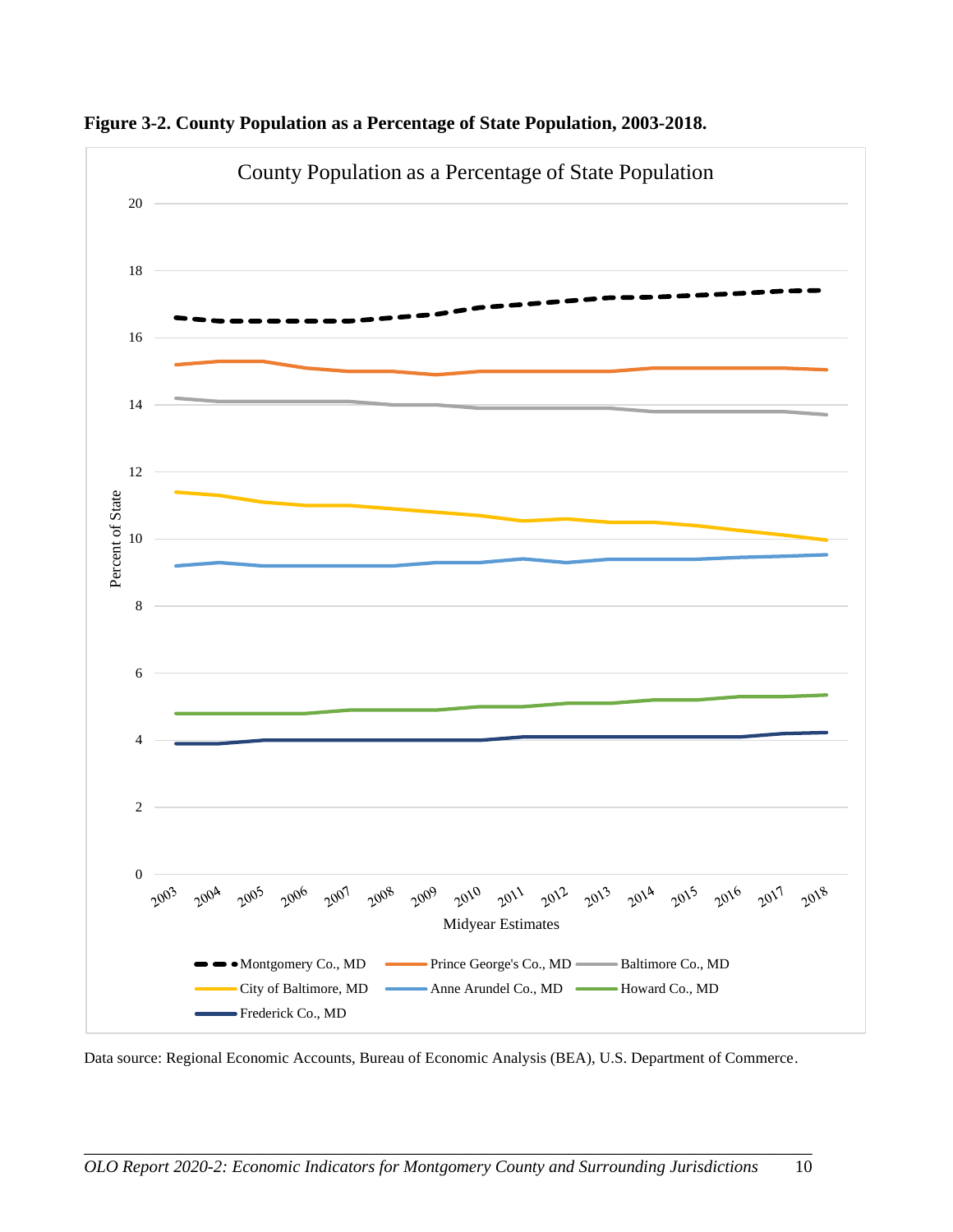|                 | Source: Regional Economic Data (CAINC1), Bureau of Economic Analysis, U.S. Department of |      |      |      |      |      |      |      |      |
|-----------------|------------------------------------------------------------------------------------------|------|------|------|------|------|------|------|------|
| <b>Commerce</b> |                                                                                          |      |      |      |      |      |      |      |      |
|                 |                                                                                          |      |      |      |      |      |      |      |      |
|                 | <b>Selected Maryland Counties:</b>                                                       |      |      |      |      |      |      |      |      |
| <b>FIPS</b>     | <b>Name</b>                                                                              | 2003 | 2004 | 2005 | 2006 | 2007 | 2008 | 2009 | 2010 |
| 24031           | Montgomery Co.                                                                           | 16.6 | 16.5 | 16.5 | 16.5 | 16.5 | 16.6 | 16.7 | 16.9 |
| 24033           | Prince George's Co.                                                                      | 15.2 | 15.3 | 15.3 | 15.1 | 15.0 | 15.0 | 14.9 | 15.0 |
| 24005           | Baltimore Co.                                                                            | 14.2 | 14.1 | 14.1 | 14.1 | 14.1 | 14.0 | 14.0 | 13.9 |
| 24510           | City of Baltimore                                                                        | 11.4 | 11.3 | 11.1 | 11.0 | 11.0 | 10.9 | 10.8 | 10.7 |
| 24003           | Anne Arundel Co.                                                                         | 9.2  | 9.3  | 9.2  | 9.2  | 9.2  | 9.2  | 9.3  | 9.3  |
| 24027           | Howard Co.                                                                               | 4.8  | 4.8  | 4.8  | 4.8  | 4.9  | 4.9  | 4.9  | 5.0  |
| 24021           | Frederick Co.                                                                            | 3.9  | 3.9  | 4.0  | 4.0  | 4.0  | 4.0  | 4.0  | 4.0  |
|                 |                                                                                          |      |      |      |      |      |      |      |      |
| <b>FIPS</b>     | <b>Name</b>                                                                              | 2011 | 2012 | 2013 | 2014 | 2015 | 2016 | 2017 | 2018 |
| 24031           | Montgomery Co.                                                                           | 17.0 | 17.1 | 17.2 | 17.2 | 17.3 | 17.3 | 17.4 | 17.4 |
| 24033           | Prince George's Co.                                                                      | 15.0 | 15.0 | 15.0 | 15.1 | 15.1 | 15.1 | 15.1 | 15.0 |
| 24005           | Baltimore Co.                                                                            | 13.9 | 13.9 | 13.9 | 13.8 | 13.8 | 13.8 | 13.8 | 13.7 |
| 24510           | City of Baltimore                                                                        | 10.5 | 10.6 | 10.5 | 10.5 | 10.4 | 10.3 | 10.1 | 10.0 |
| 24003           | Anne Arundel Co.                                                                         | 9.4  | 9.3  | 9.4  | 9.4  | 9.4  | 9.5  | 9.5  | 9.5  |
| 24027           | Howard Co.                                                                               | 5.0  | 5.1  | 5.1  | 5.2  | 5.2  | 5.3  | 5.3  | 5.3  |
| 24021           | Frederick Co.                                                                            | 4.1  | 4.1  | 4.1  | 4.1  | 4.1  | 4.1  | 4.2  | 4.2  |
|                 | Legend / Footnotes:                                                                      |      |      |      |      |      |      |      |      |

#### **Table 3-2. County Population as a Percentage of State Population, 2003-2018**.

1/ Census Bureau midyear population estimates. Estimates for 2010-2018 reflect county population estimates available as of March 2019.

Last updated: November 14, 2019-- new statistics for 2018; revised statistics for 2001-2017.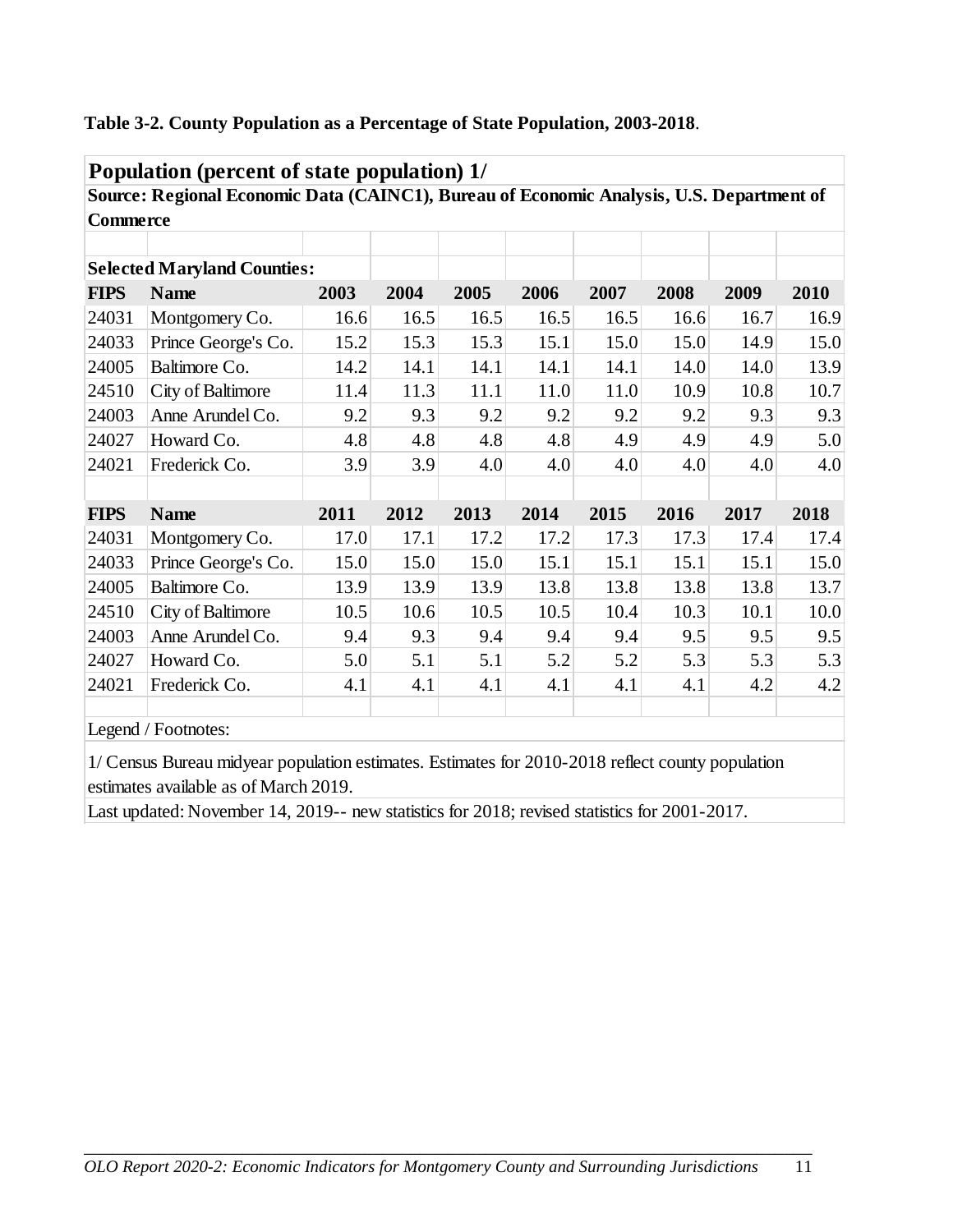#### **Economic Indicator #3: Median Household Income**

#### *Definition*:

Median household income (MHI) represents the annual income amount for which one-half of all households in a defined area have income above that level and the other half below. The U.S. Census Bureau determines the MHI for a defined geographic area based on the income of all households in that area, including those with no income. The Census Bureau defines a household as all of the people who occupy a housing unit, including all related family members as well as unrelated people such as household employees. A person who lives alone is counted as a household. The definition of household income includes all sources received by all household members during the previous calendar year. Common sources of income are salaries and wages, interest, dividends, rent, alimony and child support.

#### *Indicator's relationship to the local economy and the minimum wage*:

Studies of economic trends often include measures of household income because they can provide a broadly defined measure of an area's economic well-being. Household income for a defined area can be represented as a distribution, a mean, or a median. The median is useful because it is less affected by outliers such as a small number of households with exceptionally high income.

MHI in an area can change due to many factors, including changes in the minimum wage rate. A change in MHI can also be affected by changes in household size or living arrangements. For example, young people who continue to live at home with their parents could both slow the rate of new household formations and increase the household income. Other factors that could affect MHI include: changes in the overall mix of younger and older households, an increase in elderly households on fixed incomes due to the aging of the population, wage stagnation (e.g., increased automation reducing demand for labor), changing family patterns that could affect the number of wage earners (e.g., an increase in single parent households), and the overall state of the regional and national economy.

#### *Current data and trends*:

Figure 3-3 and Table 3-3 display MHI data for the 2003-2018 period. A comparison to the prior year shows Montgomery County's Medium Household Income (MHI) was up 4.7 percent (from \$102,944 in 2017 to \$107,758 in 2018). Montgomery County's MHI growth exceeded Maryland's MHI increase which rose 2.9 percent. Among the five other Maryland jurisdictions, the MHI data show:

- Three jurisdictions saw year over year increases that exceeded the statewide increase but were below that of Montgomery County. These increases were in Howard County (up 4.6 percent), Frederick County (up 3.8 percent) and Baltimore County (up 3.4 percent).
- Two jurisdictions saw increases that lagged the statewide increase. These increases were in Prince George's County (up 2.0 percent) and Anne Arundel County (up 1.0 percent).

#### *Source of data*:

Small Area Income and Poverty Estimates (SAIPE), Census Bureau, U.S. Department of Commerce.<sup>25</sup>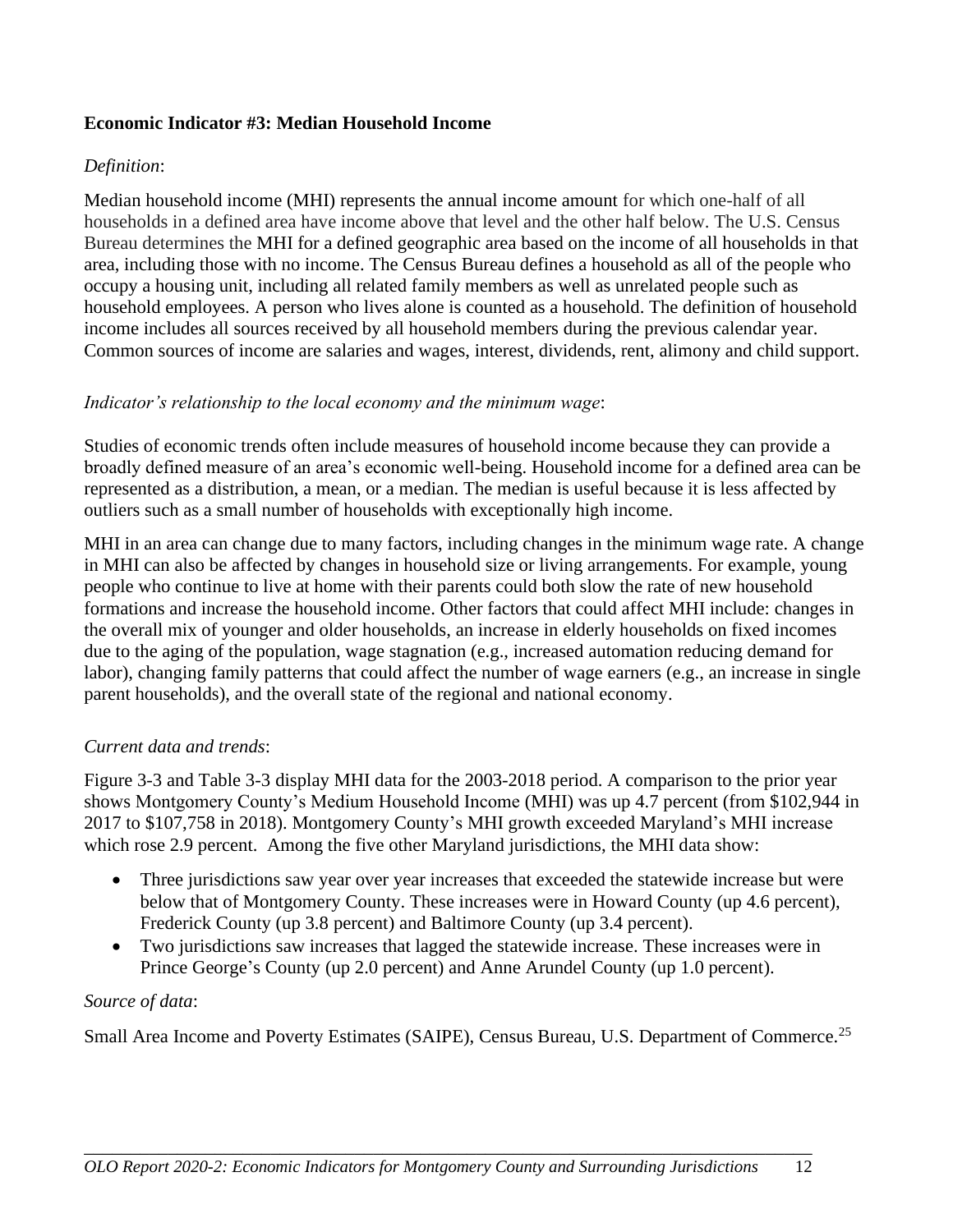

**Figure 3-3. Median Household Income, 2003-2018**.

Data source: Small Area Income and Poverty Estimates (SAIPE), Census Bureau, U.S. Department of Commerce.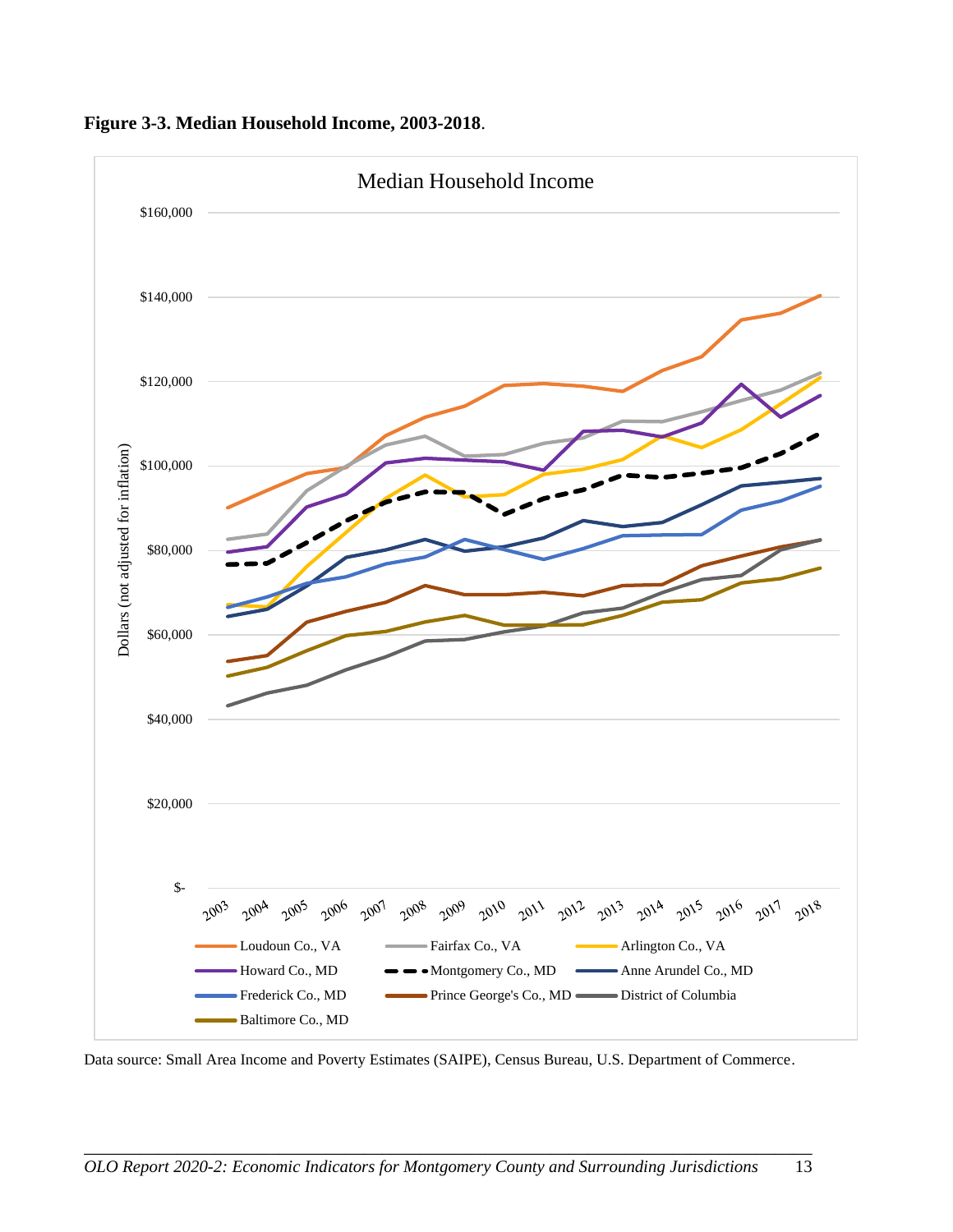# **Table 3-3. Median Household Income, 2003-2018**.

#### **Median Household Income (in Dollars)**

|                  | Source: Small Area Income and Poverty Estimates (SAIPE), Census Bureau, U.S. Department of Commerce |           |           |           |           |           |           |           |           |
|------------------|-----------------------------------------------------------------------------------------------------|-----------|-----------|-----------|-----------|-----------|-----------|-----------|-----------|
|                  |                                                                                                     |           |           |           |           |           |           |           |           |
| <b>FIPS</b>      | <b>Name</b>                                                                                         | 2003      | 2004      | 2005      | 2006      | 2007      | 2008      | 2009      | 2010      |
| 51107            | Loudoun Co., VA                                                                                     | \$90,122  | \$94,225  | \$98,245  | \$99,619  | \$107,200 | \$111,582 | \$114,200 | \$119,075 |
| 51059            | Fairfax Co., VA                                                                                     | \$82,648  | \$83,890  | \$94,173  | \$99,934  | \$104,984 | \$107,075 | \$102,325 | \$102,726 |
| 51013            | Arlington Co., VA                                                                                   | \$67,161  | \$66,626  | \$76,196  | \$84,316  | \$92,345  | \$97,871  | \$92,703  | \$93,231  |
| 24027            | Howard Co., MD                                                                                      | \$79,607  | \$80,904  | \$90,311  | \$93,349  | \$100,744 | \$101,867 | \$101,417 | \$100,992 |
| 24031            | Montgomery Co., MD                                                                                  | \$76,669  | \$76,957  | \$81,874  | \$87,019  | \$91,440  | \$93,895  | \$93,774  | \$88,559  |
| 24003            | Anne Arundel Co., MD                                                                                | \$64,362  | \$66,087  | \$71,609  | \$78,389  | \$80,158  | \$82,616  | \$79,843  | \$80,908  |
| 24021            | Frederick Co., MD                                                                                   | \$66,514  | \$69,005  | \$72,205  | \$73,765  | \$76,802  | \$78,437  | \$82,598  | \$80,216  |
| 24033            | Prince George's Co., MD                                                                             | \$53,716  | \$55,129  | \$63,005  | \$65,611  | \$67,706  | \$71,696  | \$69,545  | \$69,524  |
| 11000            | District of Columbia                                                                                | \$43,215  | \$46,211  | \$48,078  | \$51,746  | \$54,812  | \$58,553  | \$58,906  | \$60,729  |
| 24005            | Baltimore Co., MD                                                                                   | \$50,256  | \$52,308  | \$56,256  | \$59,864  | \$60,828  | \$63,078  | \$64,629  | \$62,300  |
|                  |                                                                                                     |           |           |           |           |           |           |           |           |
| 24000            | Maryland                                                                                            | \$54,302  | \$57,019  | \$61,546  | \$65,041  | \$67,989  | \$70,482  | \$69,193  | \$68,933  |
| 51000            | Virginia                                                                                            | \$50,028  | \$51,103  | \$54,207  | \$56,297  | \$59,575  | \$61,210  | \$59,372  | \$60,665  |
| $\boldsymbol{0}$ | <b>United States</b>                                                                                | \$43,318  | \$44,334  | \$46,242  | \$48,451  | \$50,740  | \$52,029  | \$50,221  | \$50,046  |
|                  |                                                                                                     |           |           |           |           |           |           |           |           |
| <b>FIPS</b>      | <b>Name</b>                                                                                         | 2011      | 2012      | 2013      | 2014      | 2015      | 2016      | 2017      | 2018      |
| 51107            | Loudoun Co., VA                                                                                     | \$119,525 | \$118,934 | \$117,680 | \$122,641 | \$125,900 | \$134,609 | \$136,191 | \$140,382 |
| 51059            | Fairfax Co., VA                                                                                     | \$105,409 | \$106,690 | \$110,658 | \$110,507 | \$112,844 | \$115,518 | \$117,989 | \$122,035 |
| 51013            | Arlington Co., VA                                                                                   | \$98,060  | \$99,255  | \$101,533 | \$107,143 | \$104,354 | \$108,635 | \$114,705 | \$120,950 |
| 24027            | Howard Co., MD                                                                                      | \$99,040  | \$108,234 | \$108,503 | \$106,871 | \$110,224 | \$119,386 | \$111,576 | \$116,719 |
| 24031            | Montgomery Co., MD                                                                                  | \$92,288  | \$94,365  | \$97,873  | \$97,279  | \$98,314  | \$99,604  | \$102,944 | \$107,758 |
| 24003            | Anne Arundel Co., MD                                                                                | \$82,980  | \$87,083  | \$85,685  | \$86,654  | \$90,825  | \$95,297  | \$96,133  | \$97,051  |
| 24021            | Frederick Co., MD                                                                                   | \$77,872  | \$80,427  | \$83,489  | \$83,698  | \$83,746  | \$89,541  | \$91,727  | \$95,196  |
| 24033            | Prince George's Co., MD                                                                             | \$70,114  | \$69,258  | \$71,682  | \$71,904  | \$76,366  | \$78,680  | \$80,858  | \$82,445  |
| 11000            | District of Columbia                                                                                | \$62,087  | \$65,231  | \$66,326  | \$69,992  | \$73,115  | \$74,093  | \$80,153  | \$82,533  |
| 24005            | Baltimore Co., MD                                                                                   | \$62,309  | \$62,413  | \$64,624  | \$67,766  | \$68,317  | \$72,305  | \$73,309  | \$75,836  |
|                  |                                                                                                     |           |           |           |           |           |           |           |           |
| 24000            | Maryland                                                                                            | \$70,075  | \$71,169  | \$72,482  | \$73,851  | \$75,784  | \$78,787  | \$80,711  | \$83,076  |
| 51000            | Virginia                                                                                            | \$61,877  | \$61,782  | \$62,745  | \$64,923  | \$66,263  | \$68,127  | \$71,518  | \$72,600  |
| $\boldsymbol{0}$ | <b>United States</b>                                                                                | \$50,502  | \$51,371  | \$52,250  | \$53,657  | \$55,775  | \$57,617  | \$60,336  | \$61,937  |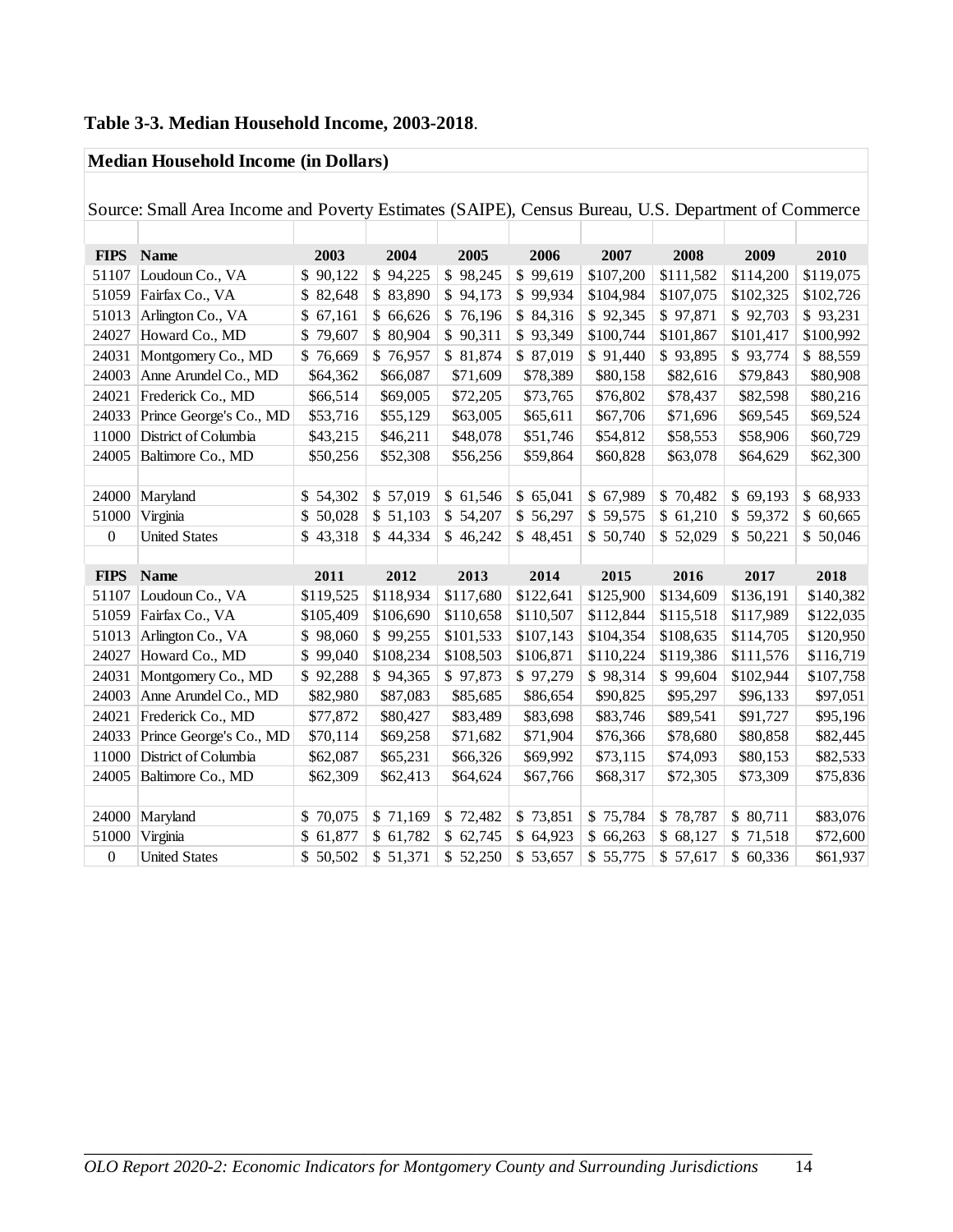### **Economic Indicator #4: Poverty Rate for Persons Under Age 18**

## *Definition*:

Poverty can be defined using an absolute or a relative measure. Federal statistical agencies use a table of federal poverty thresholds (FPTs) to calculate poverty statistics. FPTs vary by family size, number of related children, and age of householder, but not by geographic region of the country. The Census Bureau updates the FPTs annually to reflect changes in the cost of living.

The Census Bureau determines poverty status by comparing a household's total annual before-tax income to the FPT applicable to that household. Sources of income include wages, salaries, social security, pensions, alimony, child support, and public assistance. The value of noncash benefits such as housing subsidies, Medicaid, or SNAP (Food Stamp) benefits are not counted as household income.

If household income is below the FPT, then the household is considered to be in poverty. All family members in a household, including any children under age 18, have the same poverty status. For individuals not living in families, poverty status is determined by comparing the individual's total income to their FPT. The 2018 FPT for a family of four with two children under age 18 was \$25,465; the 2018 FPT for a single person under age 65 was \$13,064. <sup>26</sup> Because retirees or elderly households with fixed incomes below the FPT would be unaffected by minimum wage laws, this indicator uses the poverty rate for children under age 18, which reflects the poverty status for all household members.<sup>27</sup>

The poverty rate for people under age 18 is based on an annual household survey conducted by the Census Bureau to provide poverty estimates for counties and school districts.

### *Current data and trends:*

Figure 3-4 and Table 3-4 show that Montgomery County's poverty rate declined 0.9 percentage points, (from 9.3 to 8.4 percent), between 2017 and 2018. The District of Columbia's rate fell 1.7 points (from 26.2 to 24.5 percent) and Fairfax County's rate fell 1.4 points (from 8.6 to 7.2 percent.)

Across the ten local jurisdictions in Table 3-4, three saw an increase in the poverty rate for people under age 18 (Loudoun County, Anne Arundel County, and Prince George's County), one saw no change (Arlington County), and six saw a decrease in the poverty rate (including Montgomery County).

Among the six jurisdictions where rates fell, the District of Columbia, Fairfax County and Montgomery County saw the largest decreases. These declines were much larger than those in Howard County, Frederick County and Baltimore County which saw decreases of 0.2 percentage points or less.

### *Indicator's relationship to the local economy and the minimum wage*:

A drop in an area's poverty rate for children under age 18 might indicate that increased minimum wage rates are moving some households – including any children in that household -- out of poverty. A person working 40 hours a week for 52 weeks a year at the current federal minimum wage rate of \$7.25 per hour would earn about \$15,000, an income just above the 2018 FPT for an individual and well below the FPT for a family of four. In contrast, a person working 40 hours a week for 52 weeks a year at a minimum wage rate of \$12.25 would earn over \$25,000 for the year. Yet, determining the relationship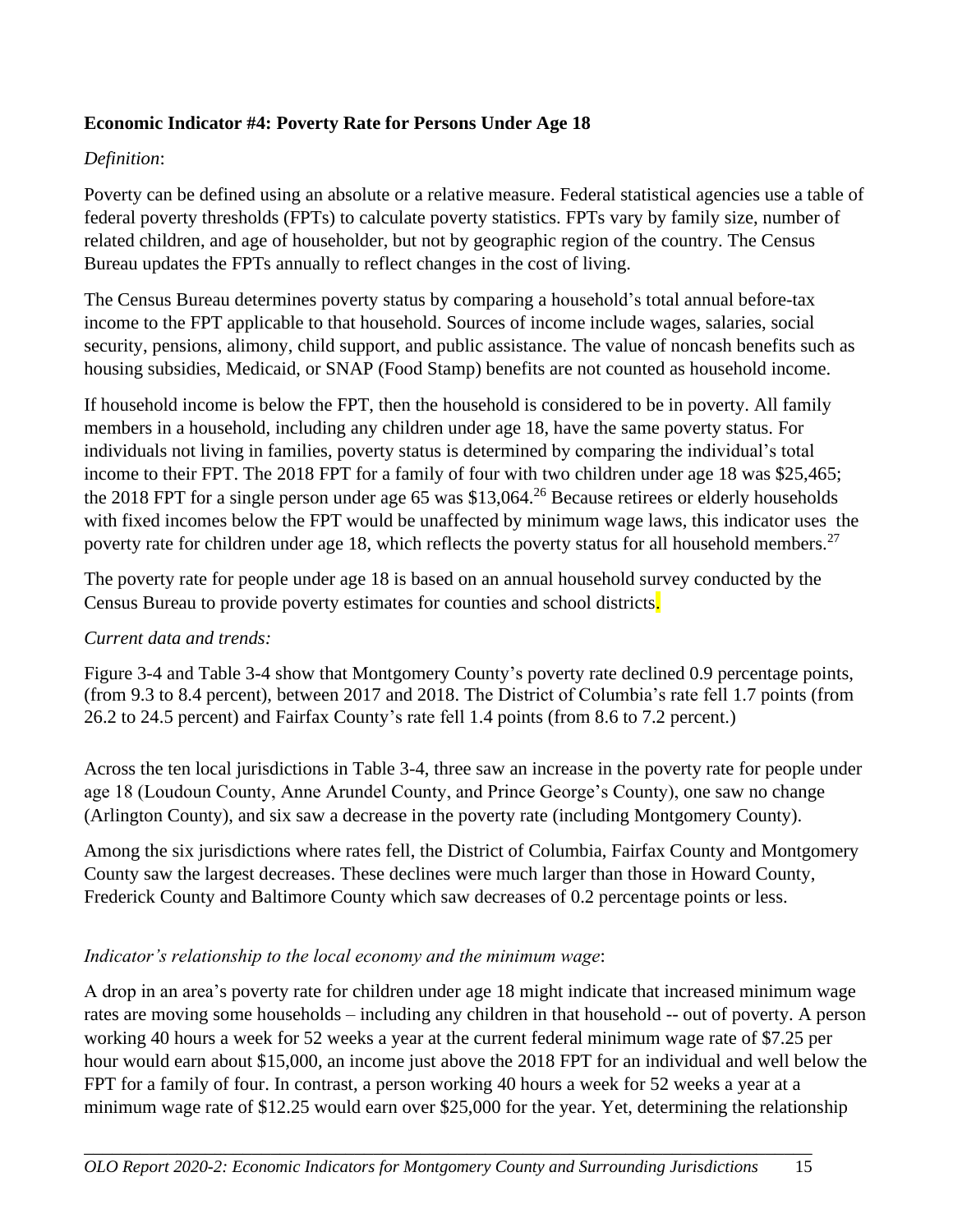between changes in the minimum wage rate and the poverty rate is challenging because poverty is also affected by many other factors. Factors that affect the poverty rate include: job availability in the local economy, the wage structure of available jobs, the number of hours worked, barriers to higher education, rates of unintended pregnancies, and rates of labor force participation. Moreover, many families with incomes below the FPT are not in the labor market.

#### *Source of data*:

Small Area Income and Poverty Estimates (SAIPE), Census Bureau, U.S. Department of Commerce.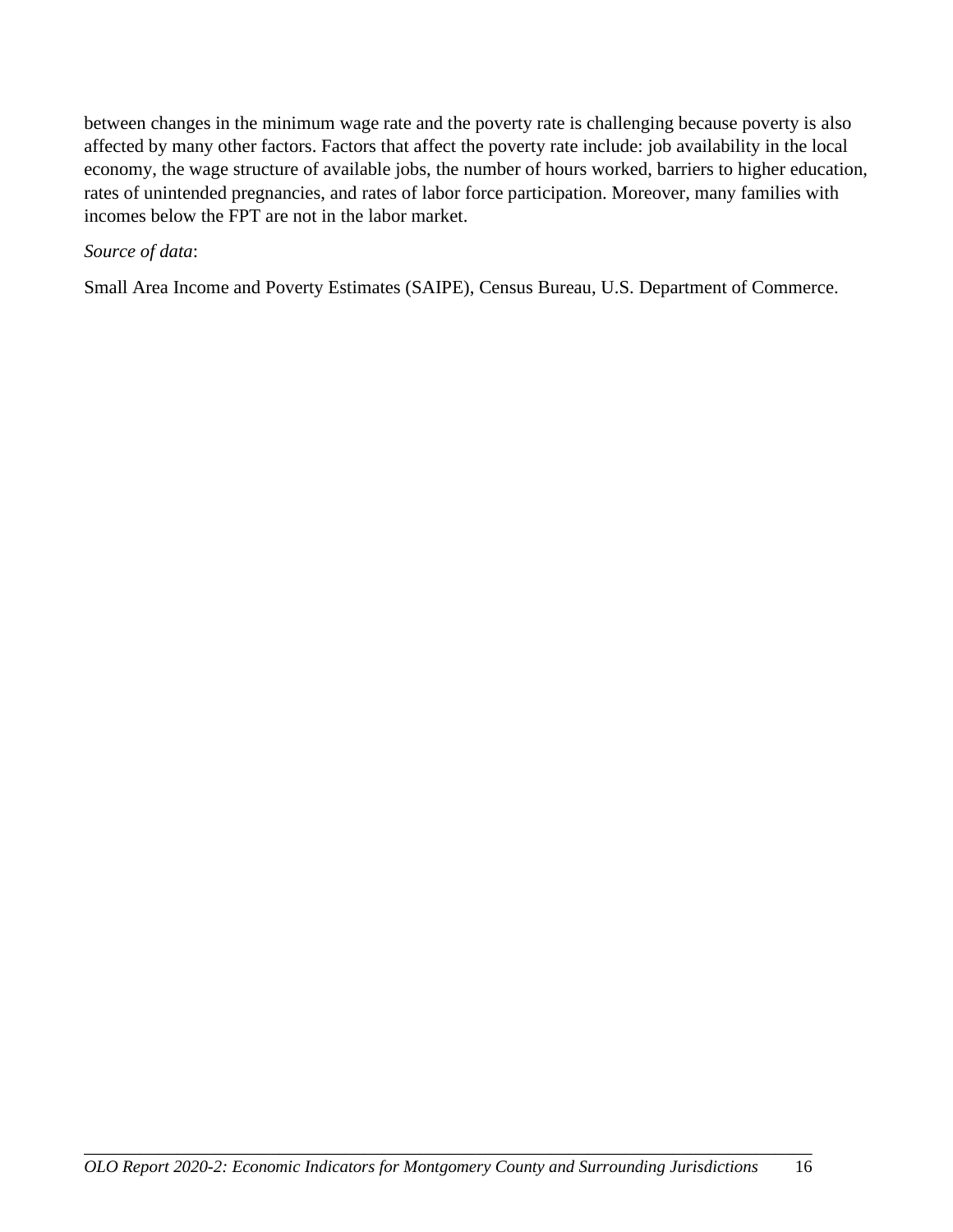

**Figure 3-4. Poverty Rate for Persons Under Age 18, 2003-2018**.

Data source: Small Area Income and Poverty Estimates (SAIPE), Census Bureau, U.S. Department of Commerce.<sup>28</sup>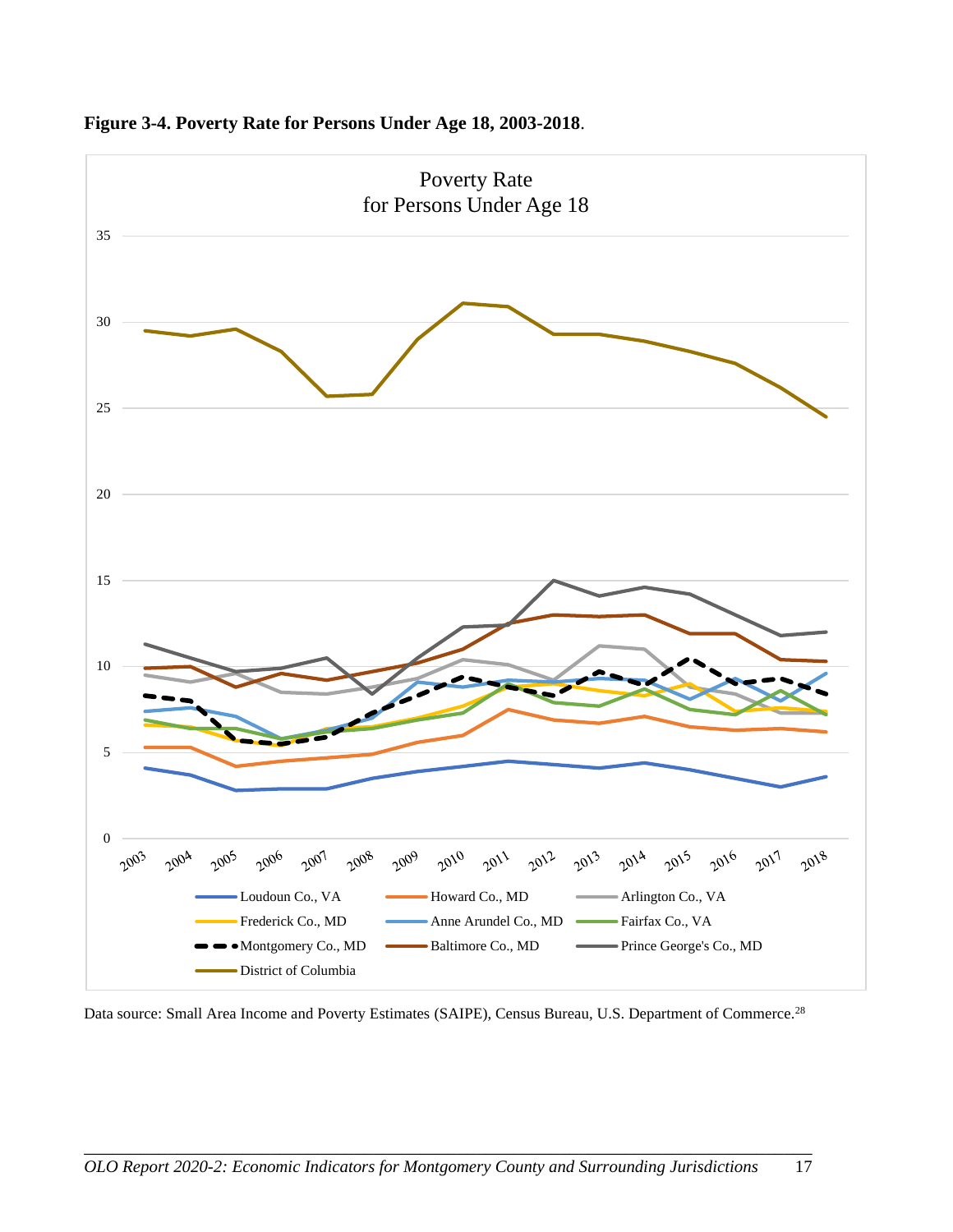# **Table 3-4. Poverty Rate for Persons Under Age 18, 2003-2018.**

|                  | <b>Poverty Rate (Percent) for Persons Under Age 18</b>                       |      |      |      |      |      |      |      |      |
|------------------|------------------------------------------------------------------------------|------|------|------|------|------|------|------|------|
|                  | Source: Small Area Income and Poverty Estimates (SAIPE), Census Bureau, U.S. |      |      |      |      |      |      |      |      |
|                  | Department of Commerce                                                       |      |      |      |      |      |      |      |      |
|                  |                                                                              |      |      |      |      |      |      |      |      |
| <b>FIPS</b>      | <b>Name</b>                                                                  | 2003 | 2004 | 2005 | 2006 | 2007 | 2008 | 2009 | 2010 |
| 51107            | Loudoun Co., VA                                                              | 4.1  | 3.7  | 2.8  | 2.9  | 2.9  | 3.5  | 3.9  | 4.2  |
| 24027            | Howard Co., MD                                                               | 5.3  | 5.3  | 4.2  | 4.5  | 4.7  | 4.9  | 5.6  | 6.0  |
| 51013            | Arlington Co., VA                                                            | 9.5  | 9.1  | 9.6  | 8.5  | 8.4  | 8.8  | 9.3  | 10.4 |
| 24021            | Frederick Co., MD                                                            | 6.6  | 6.5  | 5.7  | 5.4  | 6.4  | 6.5  | 7.0  | 7.7  |
| 24003            | Anne Arundel Co., MD                                                         | 7.4  | 7.6  | 7.1  | 5.8  | 6.3  | 7.0  | 9.1  | 8.8  |
| 51059            | Fairfax Co., VA                                                              | 6.9  | 6.4  | 6.4  | 5.8  | 6.2  | 6.4  | 6.9  | 7.3  |
| 24031            | Montgomery Co., MD                                                           | 8.3  | 8.0  | 5.7  | 5.5  | 5.9  | 7.3  | 8.3  | 9.4  |
| 24005            | Baltimore Co., MD                                                            | 9.9  | 10.0 | 8.8  | 9.6  | 9.2  | 9.7  | 10.2 | 11.0 |
| 24033            | Prince George's Co., MD                                                      | 11.3 | 10.5 | 9.7  | 9.9  | 10.5 | 8.4  | 10.5 | 12.3 |
| 11000            | District of Columbia                                                         | 29.5 | 29.2 | 29.6 | 28.3 | 25.7 | 25.8 | 29.0 | 31.1 |
|                  |                                                                              |      |      |      |      |      |      |      |      |
| 24000            | Maryland                                                                     | 11.5 | 11.1 | 10.9 | 10.1 | 10.6 | 10.4 | 11.8 | 13.1 |
| 51000            | Virginia                                                                     | 13.6 | 12.2 | 13.3 | 12.3 | 12.9 | 13.6 | 14.0 | 14.6 |
| $\boldsymbol{0}$ | <b>United States</b>                                                         | 17.6 | 17.8 | 18.5 | 18.3 | 18.0 | 18.2 | 20.0 | 21.6 |
|                  |                                                                              |      |      |      |      |      |      |      |      |
| <b>FIPS</b>      | <b>Name</b>                                                                  | 2011 | 2012 | 2013 | 2014 | 2015 | 2016 | 2017 | 2018 |
| 51107            | Loudoun Co., VA                                                              | 4.5  | 4.3  | 4.1  | 4.4  | 4.0  | 3.5  | 3.0  | 3.6  |
| 24027            | Howard Co., MD                                                               | 7.5  | 6.9  | 6.7  | 7.1  | 6.5  | 6.3  | 6.4  | 6.2  |
| 51013            | Arlington Co., VA                                                            | 10.1 | 9.2  | 11.2 | 11.0 | 8.8  | 8.4  | 7.3  | 7.3  |
| 24021            | Frederick Co., MD                                                            | 8.8  | 9.0  | 8.6  | 8.3  | 9.0  | 7.4  | 7.6  | 7.4  |
| 24003            | Anne Arundel Co., MD                                                         | 9.2  | 9.1  | 9.3  | 9.2  | 8.1  | 9.3  | 8.0  | 9.6  |
| 51059            | Fairfax Co., VA                                                              | 9.0  | 7.9  | 7.7  | 8.7  | 7.5  | 7.2  | 8.6  | 7.2  |
| 24031            | Montgomery Co., MD                                                           | 8.8  | 8.3  | 9.7  | 8.9  | 10.5 | 9.0  | 9.3  | 8.4  |
| 24005            | Baltimore Co., MD                                                            | 12.5 | 13.0 | 12.9 | 13.0 | 11.9 | 11.9 | 10.4 | 10.3 |
| 24033            | Prince George's Co., MD                                                      | 12.4 | 15.0 | 14.1 | 14.6 | 14.2 | 13.0 | 11.8 | 12.0 |
| 11000            | District of Columbia                                                         | 30.9 | 29.3 | 29.3 | 28.9 | 28.3 | 27.6 | 26.2 | 24.5 |
|                  |                                                                              |      |      |      |      |      |      |      |      |
| 24000            | Maryland                                                                     | 13.9 | 14.1 | 13.9 | 13.8 | 13.9 | 13.0 | 12.4 | 12.1 |
| 51000            | Virginia                                                                     | 15.6 | 15.5 | 15.7 | 15.9 | 15.0 | 14.3 | 14.0 | 13.8 |
| $\boldsymbol{0}$ | <b>United States</b>                                                         | 22.5 | 22.6 | 22.2 | 21.7 | 20.7 | 19.5 | 18.4 | 18.0 |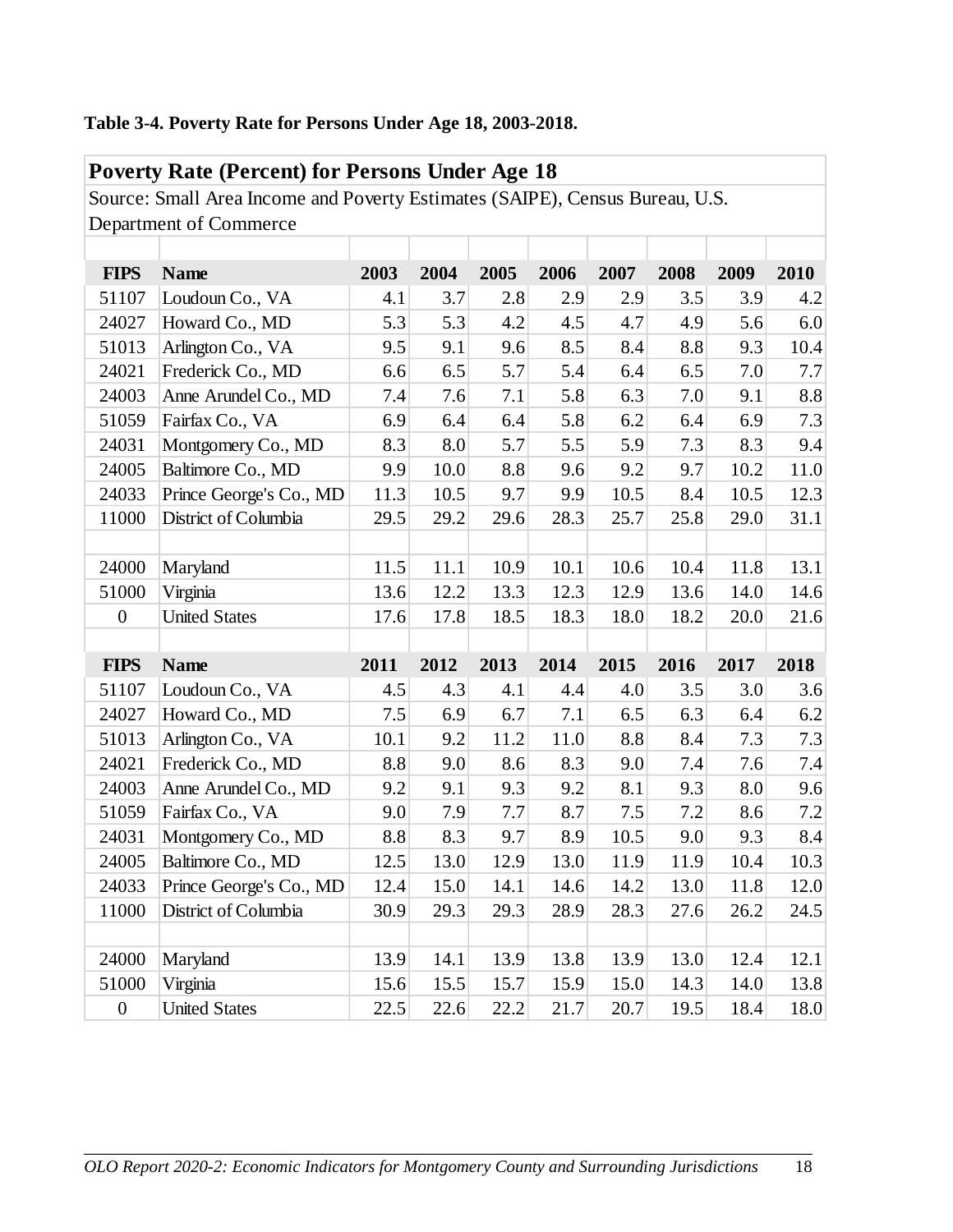#### **Economic Indicator #5: Percentage of Residents Receiving SNAP (Food Stamp) Benefits**

#### *Definition*:

The Supplemental Nutrition Assistance Program (SNAP), formerly known as the Food Stamp Program, is a federal aid program that provides food-purchasing assistance for low- and no-income people. To receive SNAP benefits, a household must meet certain requirements that include resource and income limits. The federal government updates these eligibility limits annually. (Special SNAP rules apply to households with elderly or disabled members.)<sup>29</sup> SNAP income limits are set at about 130 percent of the federal poverty thresholds. The SNAP program reports the number of people and the number of households who receive benefits.

#### *Indicator's relationship to the local economy and the minimum wage*:

Eligibility for SNAP is a common measure of income adequacy and whether an individual or a household is earning enough to avoid serious economic deprivation. SNAP enrollment numbers are also useful because they track the strength of the local economy. The number of beneficiaries increases during an economic recession and drops as the economy recovers. Since SNAP is a federal entitlement benefit, enrollment numbers reflect need and not budget allocations.

Economic research on the effects of minimum wage laws sometimes uses the number of people or households eligible for SNAP as a measure of income adequacy since it includes a larger number of low-wage workers who are likely to benefit from a minimum wage increase than the number of people the poverty rate counts.<sup>30</sup> Other research has found a relationship between higher minimum wage rates and lower SNAP enrollment levels: one study of state and federal minimum wage increases over a 20 year period calculated that a 10 percent increase in the minimum wage reduced SNAP enrollment by about 3 percent on average. Therefore, this report includes both the child poverty rate and the percentage of people receiving SNAP benefits as economic indicators.

### *Source of data*:

Small Area Income and Poverty Estimates (SAIPE), Census Bureau, U.S. Department of Commerce.<sup>31</sup>

#### *Current data and definitional changes to the indicator*

Figure 3-5 and Table 3-5 reflect Census Bureau revisions to the numbers for 2017. Data for 2018 are not displayed because, as of January 2020, the Census Bureau had published only six months of data.

From 2016 to 2017, every jurisdiction saw declines in the percentage of residents receiving SNAP benefits. The District of Columbia saw the largest decrease (down 1.8 percentage points). Maryland, Virginia and six local jurisdictions saw declines of one percentage point or less. They include Prince George's County (down 0.8 points), Maryland (down 0.7 points), decreases of 0.6 points in Anne Arundel County, Baltimore County, Frederick County and Virginia and declines of 0.4 points in Howard County and Montgomery County.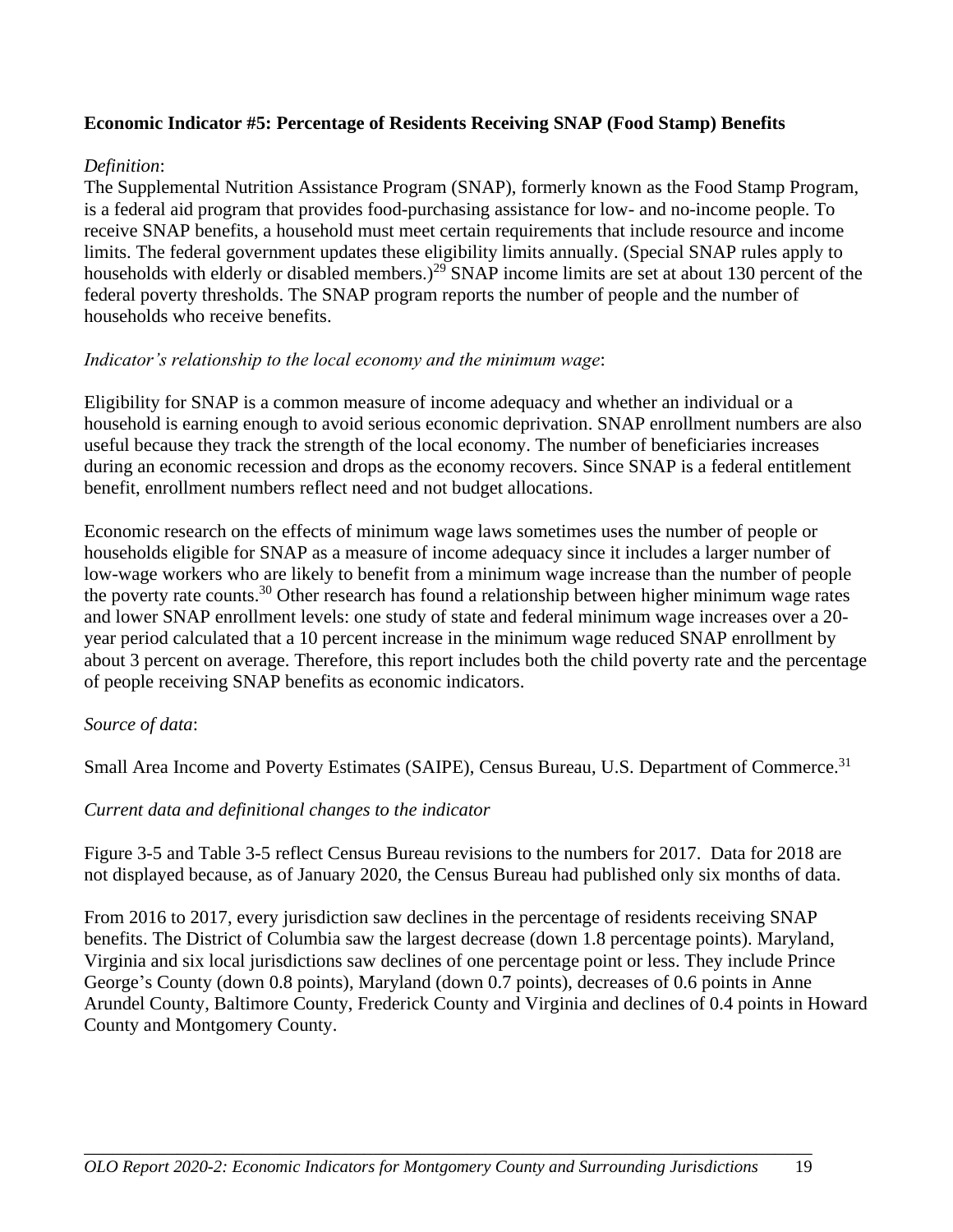In December 2019, the U.S. Department of Agriculture finalized new rules for the SNAP program. Previously, federal rules limited participation for a subset of SNAP beneficiaries, i.e., Able Bodied Adults Without Dependents (ABAWD) between the ages of 18 and 49, unless an individual was working and/or participating in a work program to maintain their eligibility for benefits. However, these rules also gave states the discretion to waive some or all of these requirements in areas where sufficient jobs were not available. According to USDA, as of December 2019, nearly half of ABAWDs receiving SNAP live in waived areas.  $32<sup>32</sup>$ 

The rule changes take effect April 1, 2020. Because the new federal rules place limits on states' exemption criteria, they are expected to reduce the eligibility of current ABAWD participants. This change may reduce the usefulness of SNAP beneficiaries as a proxy for estimating the number of lowwage working adults likely to benefit from minimum wage increases. As a result, in next year's report, OLO may revise or replace this indicator.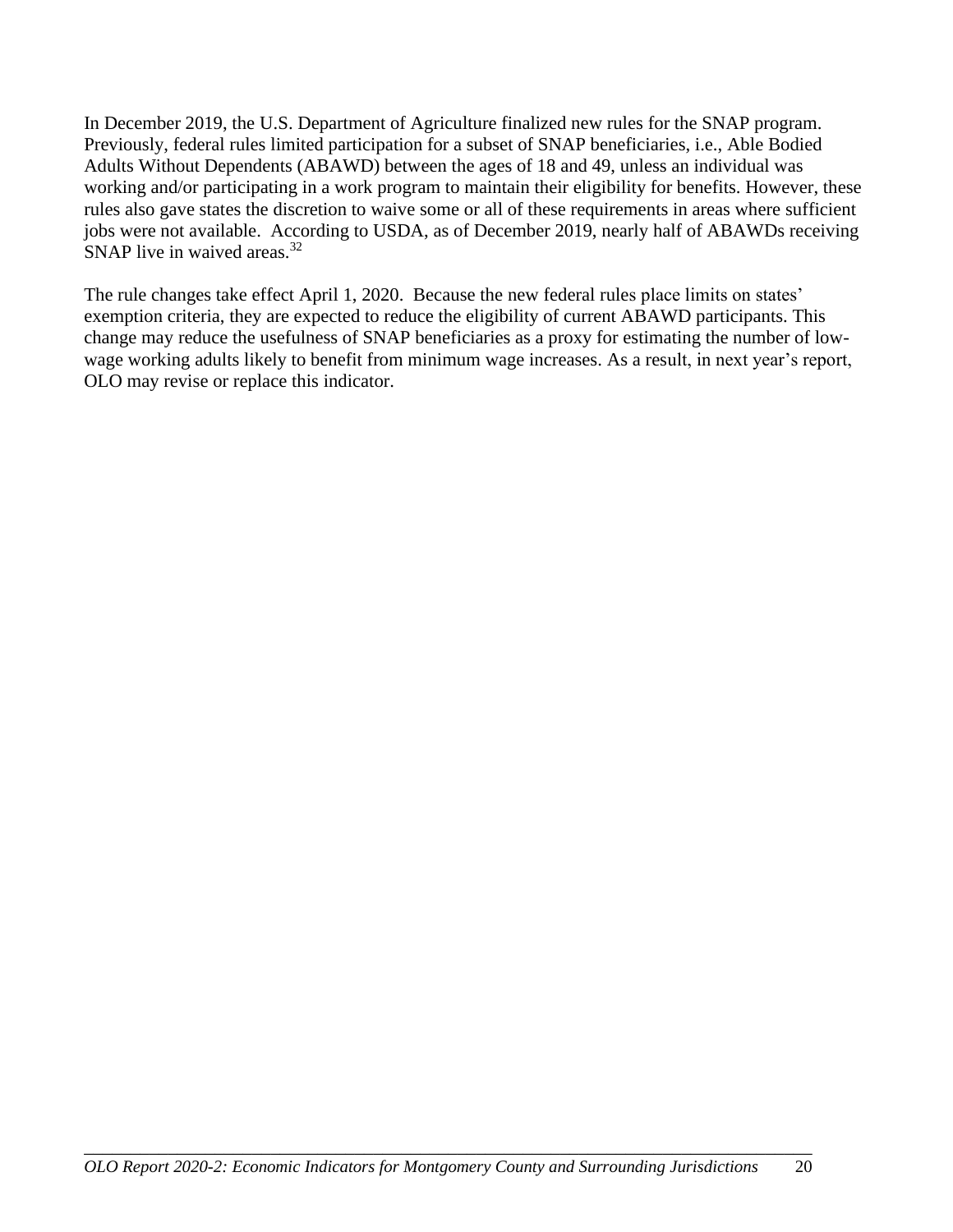

**Figure 3-5. Percentage of Residents Receiving SNAP (Food Stamp) Benefits, 2002-2017**.

Data source: Small Area Income and Poverty Estimates (SAIPE), Census Bureau, U.S. Department of Commerce.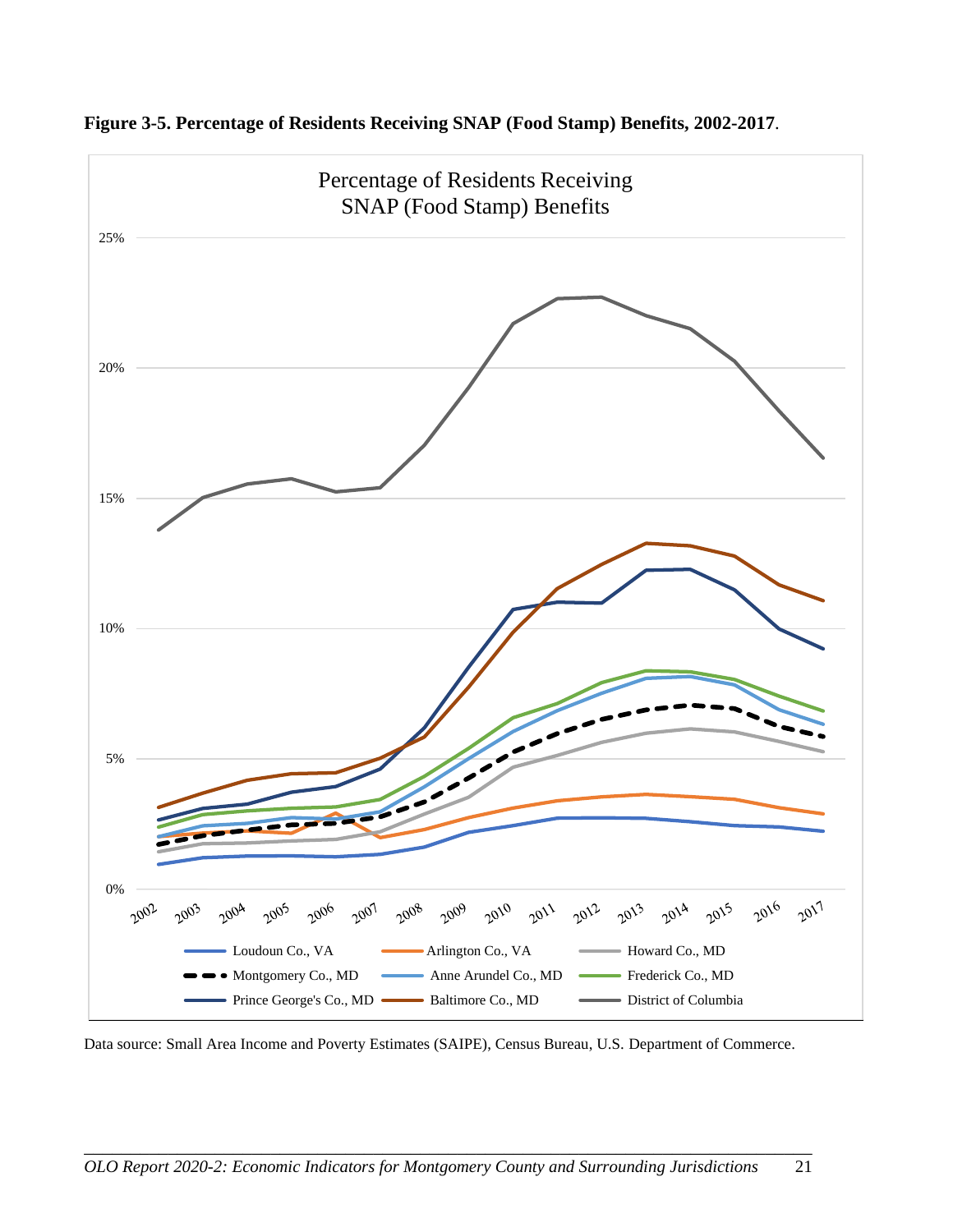# **Table 3-5. Percentage of Residents Receiving SNAP (Food Stamp) Benefits, 2002-2017**.

| Data source: Small Area Income and Poverty Estimates (SAIPE) from the Census Bureau, and Regional |                                                                                  |       |       |       |           |                |       |       |       |
|---------------------------------------------------------------------------------------------------|----------------------------------------------------------------------------------|-------|-------|-------|-----------|----------------|-------|-------|-------|
|                                                                                                   | Economic Data from the Bureau of Economic Analysis, U.S. Department of Commerce. |       |       |       |           |                |       |       |       |
|                                                                                                   |                                                                                  |       |       |       |           |                |       |       |       |
| <b>FIPS</b>                                                                                       | Name                                                                             | 2002  | 2003  |       | 2004 2005 | 2006           | 2007  | 2008  | 2009  |
| 51107                                                                                             | Loudoun Co., VA                                                                  | 1.0%  | 1.2%  | 1.3%  | 1.3%      | 1.2%           | 1.3%  | 1.6%  | 2.2%  |
| 51013                                                                                             | Arlington Co., VA                                                                | 2.0%  | 2.2%  | 2.2%  | 2.2%      | 2.9%           | 2.0%  | 2.3%  | 2.8%  |
| 24027                                                                                             | Howard Co., MD                                                                   | 1.4%  | 1.7%  | 1.8%  | 1.9%      | 1.9%           | 2.2%  | 2.9%  | 3.5%  |
| 24031                                                                                             | Montgomery Co., MD                                                               | 1.7%  | 2.1%  | 2.3%  | 2.5%      | 2.5%           | 2.8%  | 3.4%  | 4.3%  |
| 24003                                                                                             | Anne Arundel Co., MD                                                             | 2.0%  | 2.4%  | 2.5%  | 2.8%      | 2.7%           | 3.0%  | 3.9%  | 5.0%  |
| 24021                                                                                             | Frederick Co., MD                                                                | 2.4%  | 2.9%  | 3.0%  | 3.1%      | 3.2%           | 3.4%  | 4.3%  | 5.4%  |
| 24033                                                                                             | Prince George's Co., MD                                                          | 2.7%  | 3.1%  | 3.3%  | 3.7%      | 3.9%           | 4.6%  | 6.2%  | 8.5%  |
| 24005                                                                                             | Baltimore Co., MD                                                                | 3.1%  | 3.7%  | 4.2%  | 4.4%      | 4.5%           | 5.0%  | 5.8%  | 7.8%  |
| 11000                                                                                             | District of Columbia                                                             | 13.8% | 15.0% | 15.6% | 15.8%     | 15.2%          | 15.4% | 17.0% | 19.3% |
|                                                                                                   |                                                                                  |       |       |       |           |                |       |       |       |
| 51000                                                                                             | Virginia                                                                         | 5.2%  | 5.9%  | 6.5%  | 6.6%      | 6.7%           | 6.9%  | 7.8%  | 9.6%  |
| 24000                                                                                             | Maryland                                                                         | 4.5%  | 4.9%  | 5.1%  | 5.4%      | 5.5%           | 6.1%  | 7.5%  | 9.3%  |
|                                                                                                   |                                                                                  |       |       |       |           |                |       |       |       |
| <b>FIPS</b>                                                                                       | Name                                                                             | 2010  | 2011  | 2012  |           | 2013 2014 2015 |       | 2016  | 2017  |
| 51107                                                                                             | Loudoun Co., VA                                                                  | 2.4%  | 2.7%  | 2.7%  | 2.7%      | 2.6%           | 2.4%  | 2.4%  | 2.2%  |
| 51013                                                                                             | Arlington Co., VA                                                                | 3.1%  | 3.4%  | 3.5%  | 3.6%      | 3.6%           | 3.5%  | 3.1%  | 2.9%  |
| 24027                                                                                             | Howard Co., MD                                                                   | 4.7%  | 5.1%  | 5.6%  | 6.0%      | 6.2%           | 6.0%  | 5.7%  | 5.3%  |
| 24031                                                                                             | Montgomery Co., MD                                                               | 5.3%  | 6.0%  | 6.5%  | 6.9%      | 7.1%           | 6.9%  | 6.2%  | 5.9%  |
| 24003                                                                                             | Anne Arundel Co., MD                                                             | 6.1%  | 6.9%  | 7.5%  | 8.1%      | 8.2%           | 7.8%  | 6.9%  | 6.3%  |
| 24021                                                                                             | Frederick Co., MD                                                                | 6.6%  | 7.1%  | 7.9%  | 8.4%      | 8.3%           | 8.1%  | 7.4%  | 6.8%  |
| 24033                                                                                             | Prince George's Co., MD                                                          | 10.7% | 11.0% | 11.0% | 12.2%     | 12.3%          | 11.5% | 10.0% | 9.2%  |
| 24005                                                                                             | Baltimore Co., MD                                                                | 9.9%  | 11.5% | 12.5% | 13.3%     | 13.2%          | 12.8% | 11.7% | 11.1% |
| 11000                                                                                             | District of Columbia                                                             | 21.7% | 22.7% | 22.7% | 22.0%     | 21.5%          | 20.3% | 18.4% | 16.6% |
|                                                                                                   |                                                                                  |       |       |       |           |                |       |       |       |
| 51000                                                                                             | Virginia                                                                         | 10.5% | 11.2% | 11.4% | 11.3%     | 10.5%          | 10.0% | 9.4%  | 8.8%  |
| 24000                                                                                             | Maryland                                                                         | 11.2% | 12.1% | 12.8% | 13.3%     | 13.1%          | 12.7% | 11.6% | 10.9% |

Percentage of Residents Receiving SNAP (Food Stamp) Benefits

Data source: Small Area Income and Poverty Estimates (SAIPE), Census Bureau, U.S. Department of Commerce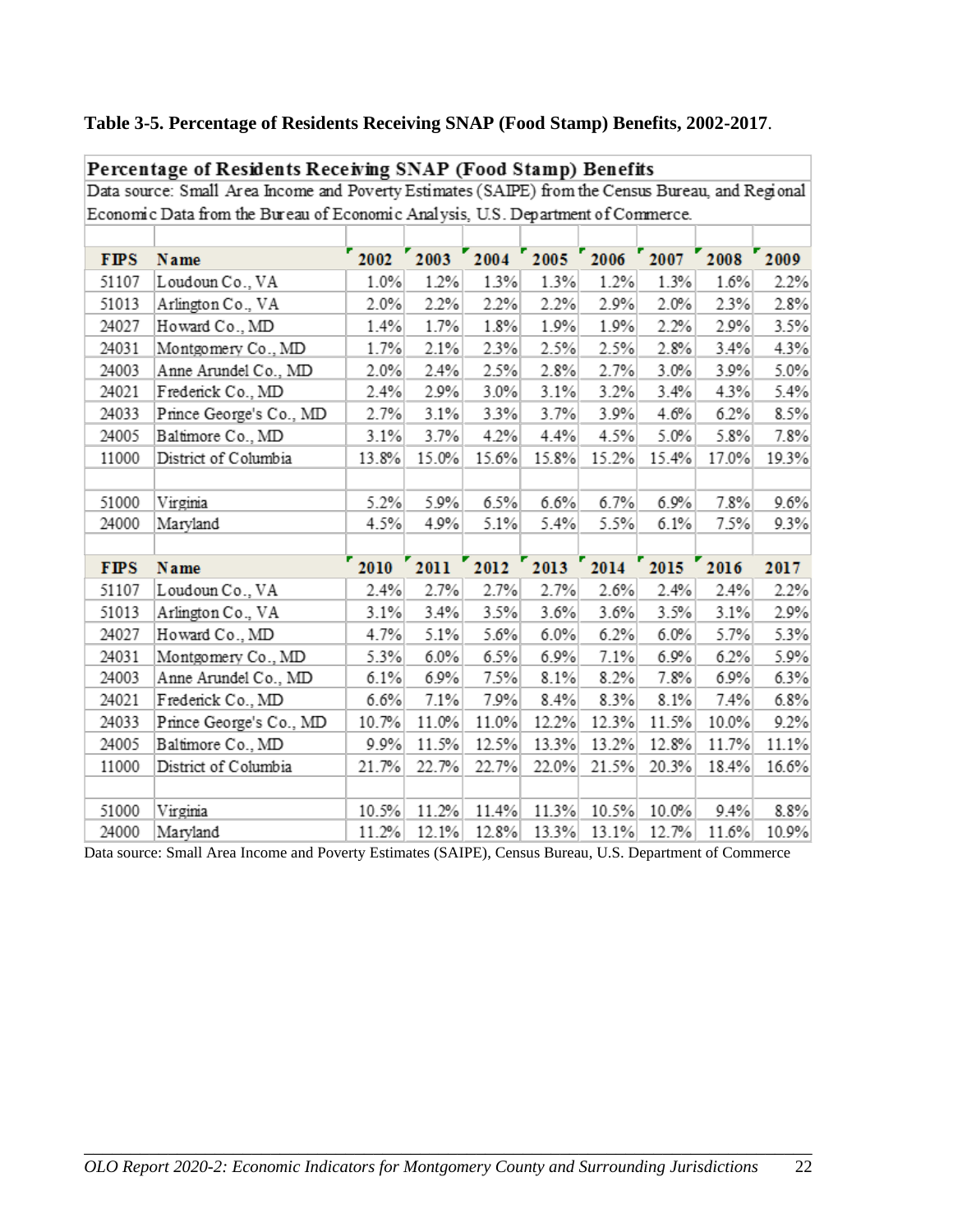#### **Overview of Economic Indicators for Labor Force, Unemployment, and Employment (#6-9)**

Jobs and earnings in a local economy can be measured in many ways. Data may be collected using a census or a survey. Data may be reported by place of residence or by place of work (sometimes called establishment-based data, or payroll data.) Data sets may vary based on the types of employment included.

Some commonly-used federal measures of county-level employment and wages are as follows:<sup>33</sup>

- *Bureau of Labor Statistics: Quarterly Census of Employment and Wages (QCEW).* QCEW statistics are derived from tabulations of monthly employment and quarterly total wages of workers covered by public unemployment insurance (UI). QCEW reports statistics by place of work.
- *Census Bureau: County Business Patterns (CBP).* Census Bureau employment and payroll statistics are published in the County Business Patterns (CBP) series. CBP reports statistics by place of work. CBP statistics differ from QCEW statistics primarily because the CBP statistics exclude most government employees, whereas OCEW statistics include civilian government employees.<sup>34</sup>
- *Bureau of Labor Statistics: Local Area Unemployment Statistics (LAUS).* The LAUS program measures the labor force (employed and unemployed people) by place of residence. LAUS data are based on a survey of households conducted by the Census Bureau.
- *Bureau of Economic Analysis (BEA): Regional Economic Accounts Data. BEA reports regional* statistics including employment and wage and salary disbursements by industry. QCEW statistics from BLS comprise 95 percent of BEA's wage and salary income estimates, but BEA estimates can differ from the QCEW because BEA makes adjustments to include employment and wages not covered by UI. (For example, QCEW statistics do not include domestic servants in private households or employees of religiously-affiliated private schools.) BEA adjusts personal income statistics to represent it as place of residence statistics. Therefore, some BEA data sets are by place of work and some are by place of residence.

The specific data source used for each economic indicator are indicated on the pages that follow.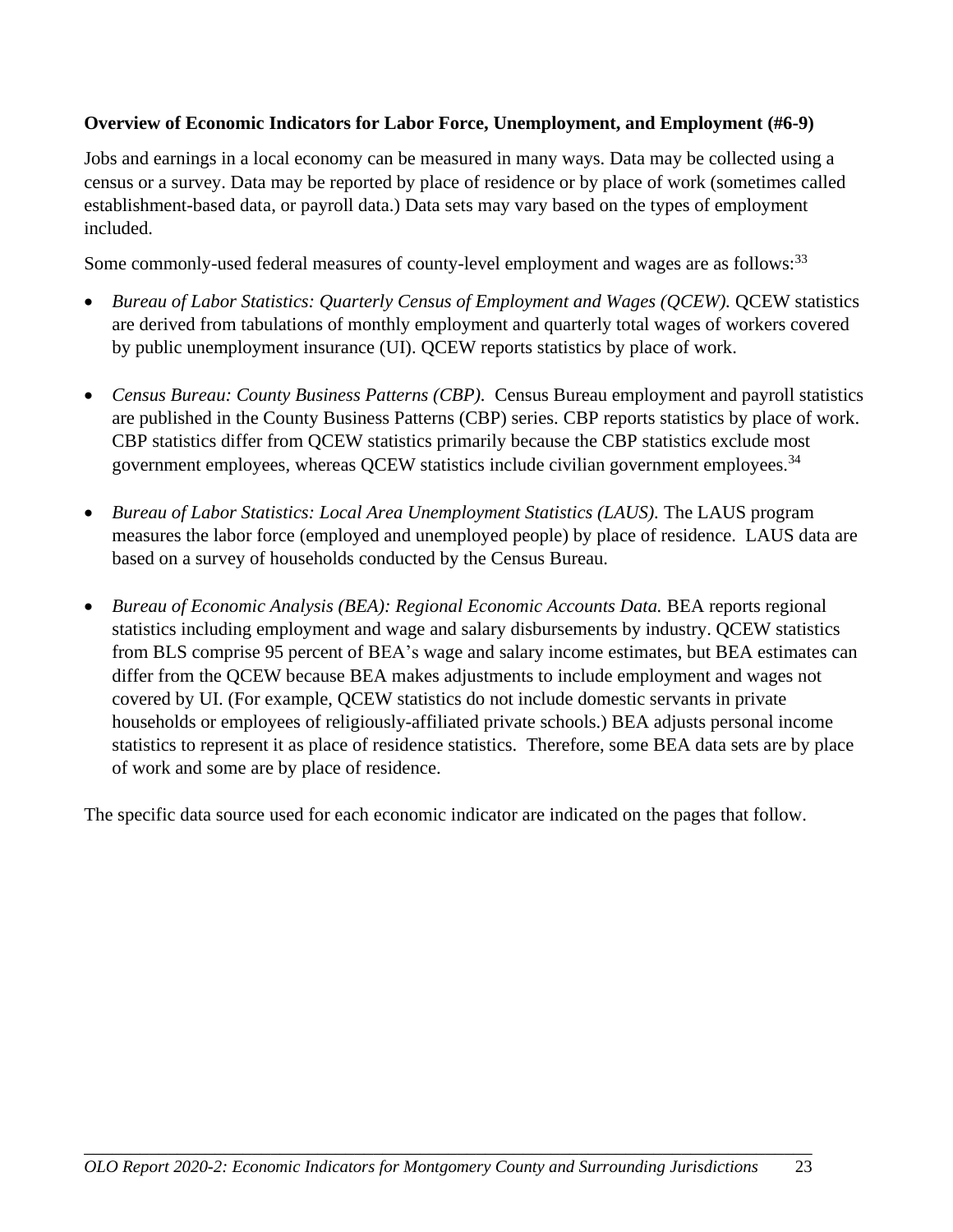#### **Economic Indicator #6: Resident Labor Force**

### *Definition*:

The LAUS program defines the civilian labor force as the sum of unemployed and employed people 16 years of age and older in a defined area. <sup>35</sup> The labor force is smaller than the population as a whole; it is also smaller than the population of working age persons since some people may be unable to work due to a disability, and some people may voluntarily choose not to be in the labor force (such as while they are in school).

#### *Indicator's relationship to the local economy and the minimum wage*:

Increases in the minimum wage rate could result in more persons of working age entering the labor force as either a job seeker or a job holder. However, since many minimum wage laws exempt workers under the age of 19, knowing whether any change in overall labor force size could be attributed to individuals in this cohort joining the labor force in response to changes to the minimum wage would require further research.

#### *Source of data*:

Local Area Unemployment Statistics (LAUS), Bureau of Labor Statistics, U.S. Department of Labor. LAUS data are based on a survey of households conducted by the Census Bureau. The LAUS program measures the labor force (employed persons plus and unemployed persons) by place of residence. (Note that labor force estimates may vary among federal statistical agencies because of differences in methodology, design, and data collection.) *Current data and trends:*

Figure 3-6 and Table 3-6 reflect new April 2019 LAUS data, as well as BLS revisions to LAUS data for prior years. LAUS data continue to show steady growth in the resident labor forces for Montgomery County and the surrounding area.

Figure 3-6 shows that between 2017 and 2018, the rankings of the 10 jurisdictions by labor force size stayed the same, with the District of Columbia's labor force continuing to close in on Baltimore County's.

A comparison of resident labor force growth rates shows that increases in Virginia outpaced those in the District of Columbia or Maryland.

- In Virginia, Fairfax County's resident labor force increased by 1.2 percent (+7,475 people), Arlington County's labor force increased by 1.3 percent (+1,884 people) and Loudoun County's labor force increased by 1.1 percent (+2,429 people.).
- The District of Columbia's resident labor force increased by 0.8 percent (+3,160 people).
- In Maryland, Montgomery County's labor force growth was up 0.5 percent (+2,676 people). By comparison, labor force increases in Howard County, Anne Arundel and Baltimore County were 0.4 percent or less, and Prince George's County saw a decline of 0.3 percent.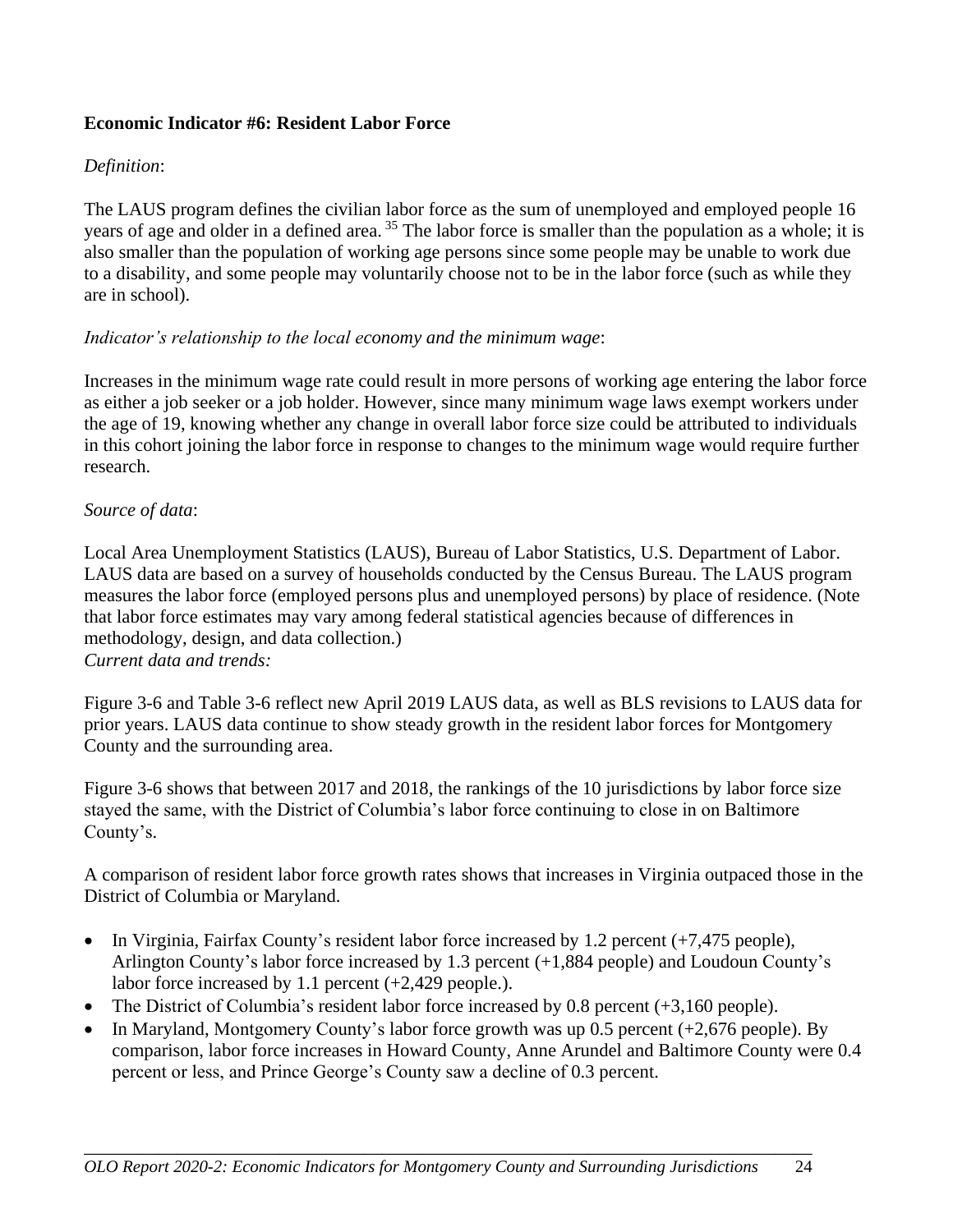

**Figure 3-6. Resident Labor Force, 2003-2018**.

Data source: Local Area Unemployment Statistics (LAUS), Bureau of Labor Statistics, U.S. Department of Labor.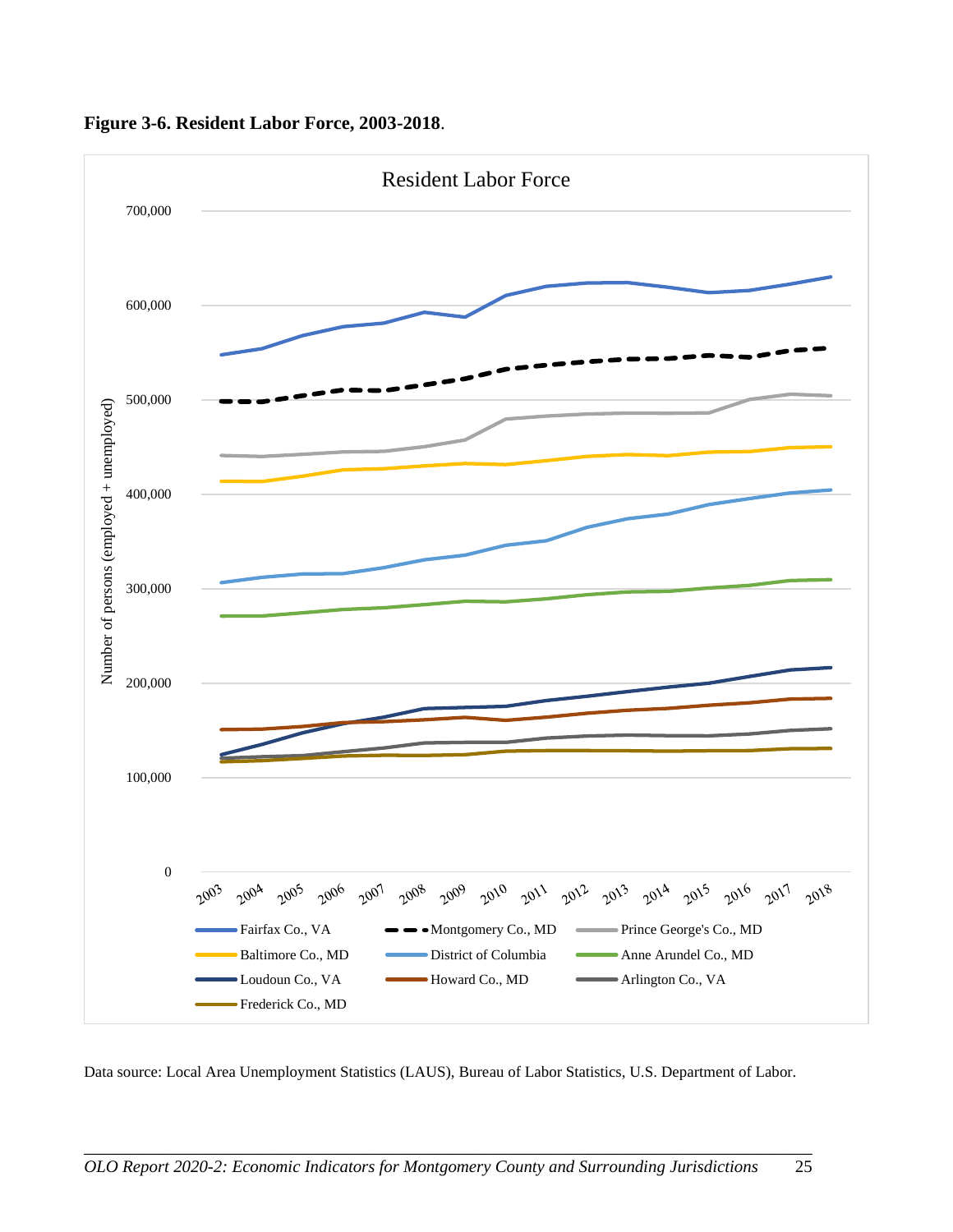# **Table 3-6. Resident Labor Force, 2003-2018**.

# **Resident Labor Force /1**

| Source: Local Area Unemployment Statistics (LAUS), Bureau of Labor Statistics, U.S. Department of Labor (April 19, 2019). |                                                                               |         |         |         |         |         |         |         |         |  |  |
|---------------------------------------------------------------------------------------------------------------------------|-------------------------------------------------------------------------------|---------|---------|---------|---------|---------|---------|---------|---------|--|--|
|                                                                                                                           |                                                                               |         |         |         |         |         |         |         |         |  |  |
| <b>LAUSCode</b>                                                                                                           | <b>Name</b>                                                                   | 2003    | 2004    | 2005    | 2006    | 2007    | 2008    | 2009    | 2010    |  |  |
| CN5105900000000                                                                                                           | Fairfax Co., VA                                                               | 547,743 | 554,326 | 568,187 | 577,489 | 581,377 | 592,899 | 587,584 | 610,521 |  |  |
| CN2403100000000                                                                                                           | Montgomery Co., MD                                                            | 498,402 | 497,950 | 504,410 | 510,593 | 509,769 | 515,987 | 522,421 | 532,572 |  |  |
| CN2403300000000                                                                                                           | Prince George's Co., MD                                                       | 441,104 | 440,080 | 442,341 | 444,907 | 445,492 | 450,361 | 457,576 | 479,626 |  |  |
| CN2400500000000                                                                                                           | Baltimore Co., MD                                                             | 413,908 | 413,537 | 419,256 | 425,938 | 427,026 | 430,124 | 432,708 | 431,530 |  |  |
| CN1100100000000                                                                                                           | District of Columbia                                                          | 306,422 | 312,027 | 315,616 | 316,083 | 322,237 | 330,544 | 335,672 | 346,065 |  |  |
| CN2400300000000                                                                                                           | Anne Arundel Co., MD                                                          | 271,014 | 271,155 | 274,457 | 277,964 | 279,882 | 283,135 | 286,650 | 286,070 |  |  |
| CN5110700000000                                                                                                           | Loudoun Co., VA                                                               | 124,224 | 135,147 | 147,280 | 156,992 | 163,971 | 173,148 | 174,290 | 175,439 |  |  |
| CN2402700000000                                                                                                           | Howard Co., MD                                                                | 150,740 | 151,348 | 154,170 | 158,285 | 159,215 | 161,287 | 163,780 | 160,638 |  |  |
| CN5101300000000                                                                                                           | Arlington Co., VA                                                             | 120,433 | 121,992 | 123,328 | 127,332 | 131,366 | 136,705 | 137,201 | 137,368 |  |  |
| CN2402100000000                                                                                                           | Frederick Co., MD                                                             | 116,690 | 117,954 | 120,349 | 122,779 | 123,692 | 123,410 | 124,142 | 127,913 |  |  |
|                                                                                                                           |                                                                               |         |         |         |         |         |         |         |         |  |  |
| <b>LAUSCode</b>                                                                                                           | <b>Name</b>                                                                   | 2011    | 2012    | 2013    | 2014    | 2015    | 2016    | 2017    | 2018    |  |  |
| CN5105900000000                                                                                                           | Fairfax Co., VA                                                               | 620,197 | 623,843 | 624,266 | 619,387 | 613,502 | 615,850 | 622,754 | 630,229 |  |  |
| CN2403100000000                                                                                                           | Montgomery Co., MD                                                            | 536,858 | 540,440 | 543,131 | 543,806 | 547,058 | 545,139 | 552,313 | 554,989 |  |  |
| CN2403300000000                                                                                                           |                                                                               |         |         |         |         |         |         |         |         |  |  |
|                                                                                                                           | Prince George's Co., MD                                                       | 482,936 | 484,976 | 486,017 | 485,869 | 486,296 | 500,516 | 506,033 | 504,423 |  |  |
| CN2400500000000                                                                                                           | Baltimore Co., MD                                                             | 435,564 | 440,264 | 442,221 | 441,060 | 444,695 | 445,314 | 449,508 | 450,366 |  |  |
| CN1100100000000                                                                                                           | District of Columbia                                                          | 350,778 | 364,989 | 374,126 | 379,123 | 389,218 | 395,424 | 401,450 | 404,610 |  |  |
| CN2400300000000                                                                                                           | Anne Arundel Co., MD                                                          | 289,348 | 293,697 | 296,544 | 297,176 | 300,734 | 303,551 | 308,684 | 309,603 |  |  |
| CN5110700000000                                                                                                           | Loudoun Co., VA                                                               | 181,515 | 186,073 | 191,048 | 195,838 | 200,016 | 206,982 | 214,004 | 216,433 |  |  |
| CN2402700000000                                                                                                           | Howard Co., MD                                                                | 163,953 | 168,218 | 171,321 | 173,235 | 176,626 | 179,270 | 183,114 | 183,889 |  |  |
| CN5101300000000                                                                                                           | Arlington Co., VA                                                             | 141,853 | 144,012 | 145,047 | 144,432 | 144,256 | 146,165 | 149,836 | 151,720 |  |  |
| CN2402100000000                                                                                                           | Frederick Co., MD                                                             | 128,573 | 128,608 | 128,454 | 127,923 | 128,447 | 128,673 | 130,528 | 130,831 |  |  |
|                                                                                                                           |                                                                               |         |         |         |         |         |         |         |         |  |  |
|                                                                                                                           | 1/Labor Force = Employed persons + Unemployed persons, by place-of-residence. |         |         |         |         |         |         |         |         |  |  |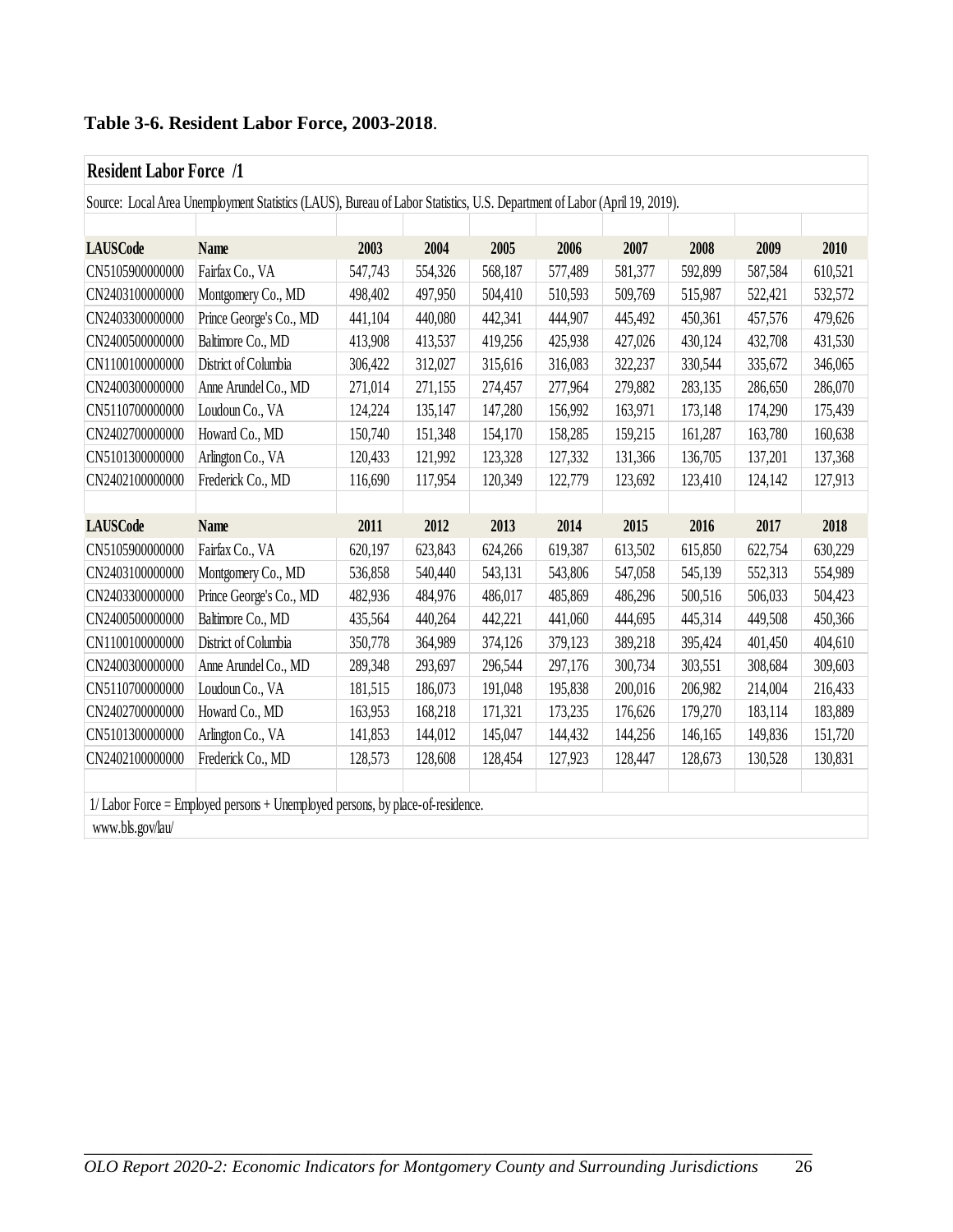### **Economic Indicator #7: Resident Unemployment Rate**

#### *Definition*:

The unemployment rate is the ratio of unemployed persons to the civilian labor force expressed as a percent. The Census Bureau classifies persons ages 16 and older as unemployed if they are jobless and have actively looked for work in the past month and are currently available for work. Persons are also included as unemployed if they were not working and waiting to be recalled to a job from which they had been temporarily laid off. Whether a person receives unemployment insurance benefits has no bearing on whether the Census Bureau classifies a person as unemployed.<sup>36</sup>

Frictional unemployment occurs when employees leave their job to find a better one or reenter the workforce after a voluntary period of joblessness (such as while attending school). [Structural](https://www.thebalance.com/structural-unemployment-3306202)  [unemployment](https://www.thebalance.com/structural-unemployment-3306202) occurs when workers' skills or income requirements no longer match the jobs available.<sup>37</sup>

#### *Indicator's relationship to the local economy and the minimum wage*:

Minimum wage rates could affect unemployment rates in a variety of ways. Higher labor costs due to the minimum wage could cause employers who employ low-wage workers to cut jobs, increasing the unemployment rate. Higher minimum wage rates could motivate persons not currently in the labor force to enter it, which could increase the unemployment rate. Businesses facing higher labor costs may try to raise prices to cover those costs, and if they are able to do so there may be no effect on the unemployment rate. Higher minimum wage rates could lead to higher employee productivity, offsetting the higher labor costs for businesses. A higher minimum wage rate could increase the buying power of low-wage workers, stimulating overall economic activity and causing a net gain in jobs in the economy.<sup>38</sup>

Many other factors can affect unemployment rates. Economic conditions that create a downturn in consumer demand for products can lead employers to lay off workers. Economic conditions that increase consumer demand for products could reduce unemployment if employers add jobs, but such conditions could also increase frictional unemployment if more employees leave jobs for better ones.

#### *Source of data*:

Local Area Unemployment Statistics (LAUS), Bureau of Labor Statistics, U.S. Department of Labor.

The LAUS program measures the labor force (employed and unemployed people) by place of residence. LAUS data are based on a survey of households conducted by the Census Bureau.

#### *Current data and trends:*

Figure 3-7 and Table 3-7 reflect new April 2019 LAUS data, as well as BLS revisions to LAUS data for prior years. Resident unemployment rates across the jurisdictions show a steady decline since 2010. From 2017 to 2018, Fairfax County's unemployment rate fell 0.6 percentage points to 2.4 percent. Rates in Arlington County and Loudoun County dropped 0.5 points each to 2.0 percent and 2.5 percent respectively. The District of Columbia's rate declined 0.5 points, from 6.1 percent to 5.6 percent and Montgomery County's rate declined 0.2 points from 3.4 percent to 3.2 percent.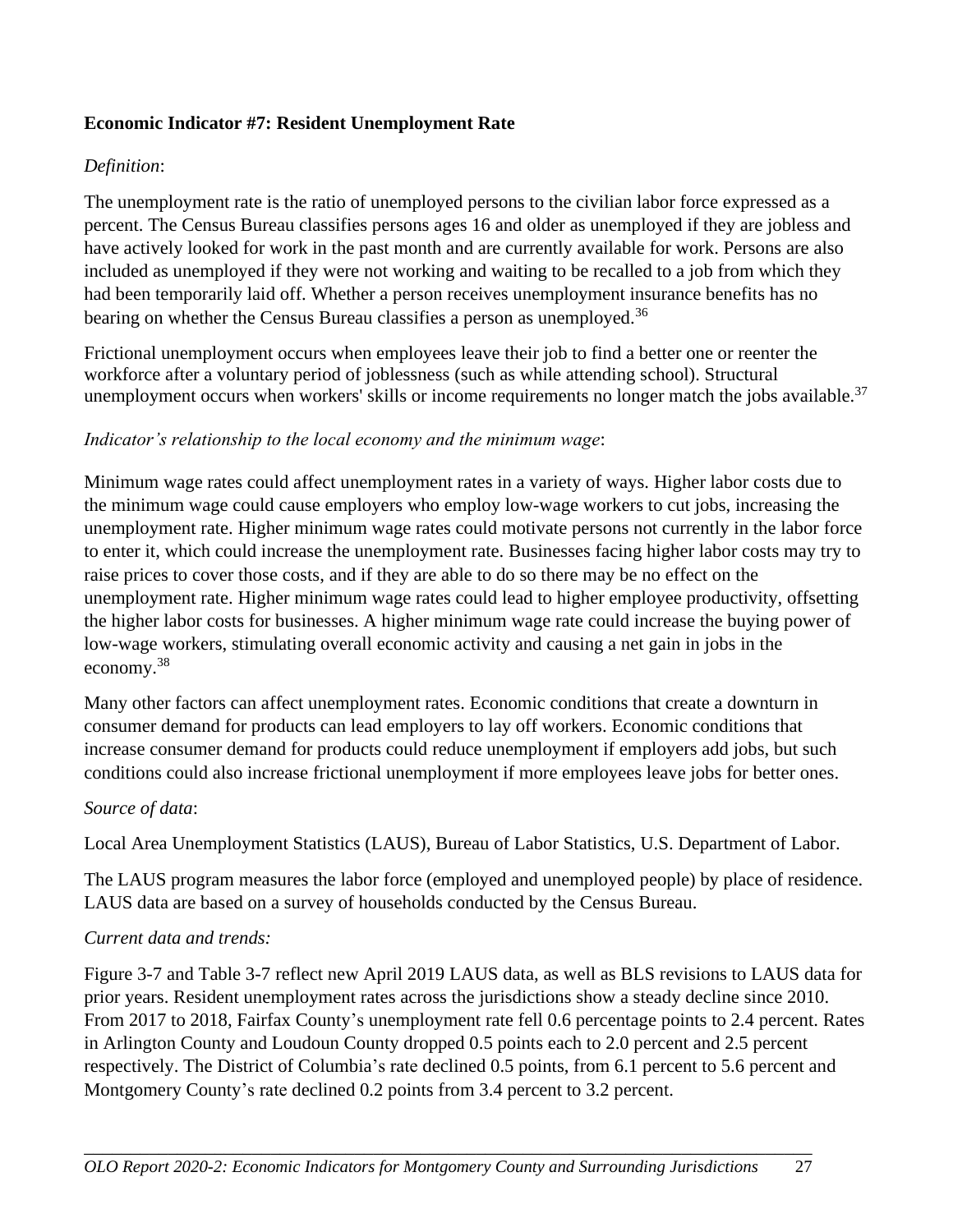

**Figure 3-7. Unemployment Rate (not seasonally adjusted), 2003-2018**.

Data source: Local Area Unemployment Statistics (LAUS), Bureau of Labor Statistics, U.S. Department of Labor.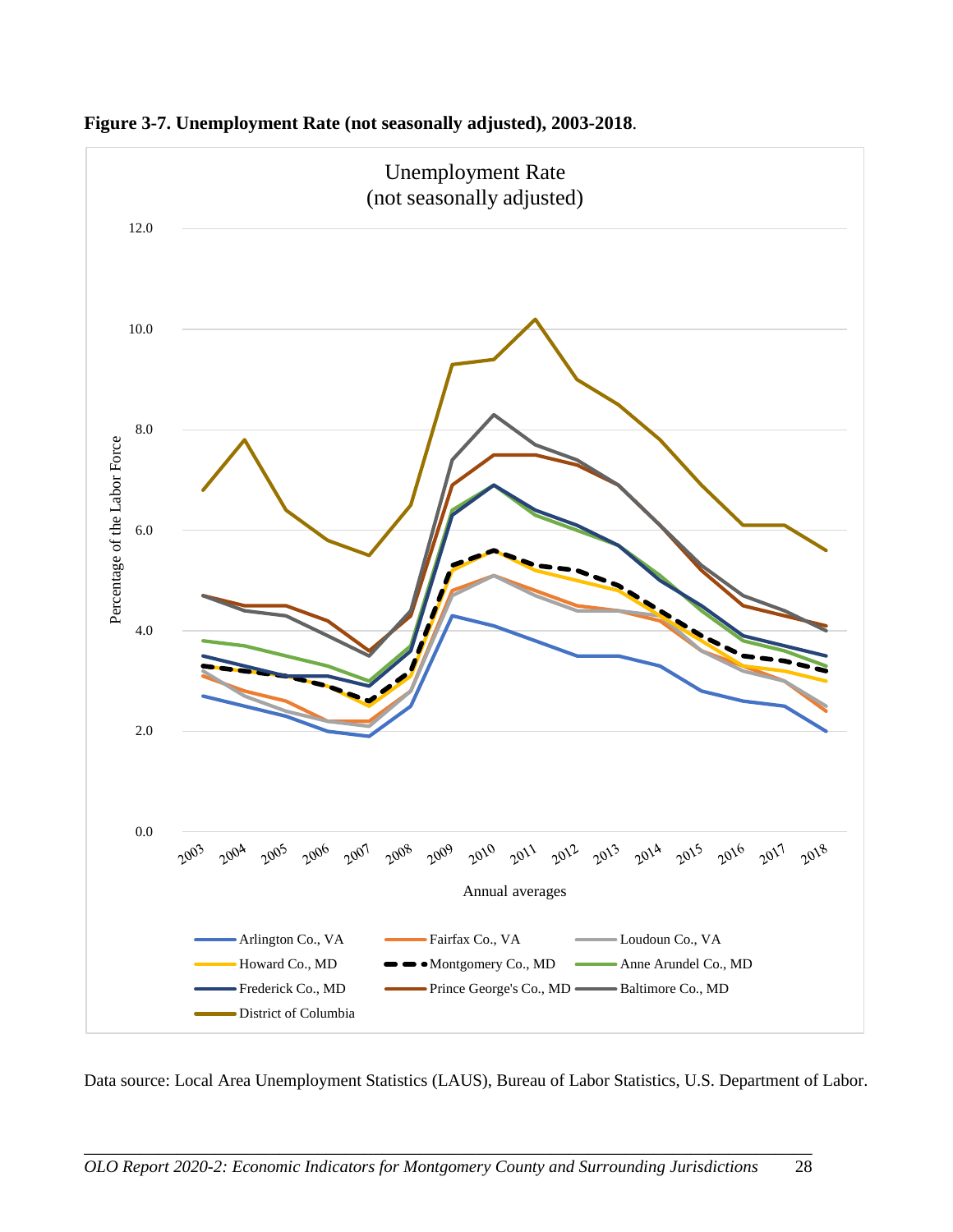| Unemployment Rate $(\frac{6}{6})/1$          |                                                                                                                          |      |      |      |      |      |      |      |      |
|----------------------------------------------|--------------------------------------------------------------------------------------------------------------------------|------|------|------|------|------|------|------|------|
|                                              | Source: Local Area Unemployment Statistics (LAUS), Bureau of Labor Statistics, U.S. Department of Labor (April 19, 2019) |      |      |      |      |      |      |      |      |
|                                              |                                                                                                                          |      |      |      |      |      |      |      |      |
| <b>LAUSCode</b>                              | <b>Name</b>                                                                                                              | 2003 | 2004 | 2005 | 2006 | 2007 | 2008 | 2009 | 2010 |
| CN5101300000000                              | Arlington Co., VA                                                                                                        | 2.7  | 2.5  | 2.3  | 2.0  | 1.9  | 2.5  | 4.3  | 4.1  |
| CN5191900000000                              | Fairfax Co., VA                                                                                                          | 3.1  | 2.8  | 2.6  | 2.2  | 2.2  | 2.8  | 4.8  | 5.1  |
| CN5110700000000                              | Loudoun Co., VA                                                                                                          | 3.2  | 2.7  | 2.4  | 2.2  | 2.1  | 2.8  | 4.7  | 5.1  |
| CN2402700000000                              | Howard Co., MD                                                                                                           | 3.3  | 3.2  | 3.1  | 2.9  | 2.5  | 3.1  | 5.2  | 5.6  |
| CN2403100000000                              | Montgomery Co., MD                                                                                                       | 3.3  | 3.2  | 3.1  | 2.9  | 2.6  | 3.2  | 5.3  | 5.6  |
| CN2400300000000                              | Anne Arundel Co., MD                                                                                                     | 3.8  | 3.7  | 3.5  | 3.3  | 3.0  | 3.7  | 6.4  | 6.9  |
| CN2402100000000                              | Frederick Co., MD                                                                                                        | 3.5  | 3.3  | 3.1  | 3.1  | 2.9  | 3.6  | 6.3  | 6.9  |
| CN2403300000000                              | Prince George's Co., MD                                                                                                  | 4.7  | 4.5  | 4.5  | 4.2  | 3.6  | 4.3  | 6.9  | 7.5  |
| CN2400500000000                              | Baltimore Co., MD                                                                                                        | 4.7  | 4.4  | 4.3  | 3.9  | 3.5  | 4.4  | 7.4  | 8.3  |
| CN1100100000000                              | District of Columbia                                                                                                     | 6.8  | 7.8  | 6.4  | 5.8  | 5.5  | 6.5  | 9.3  | 9.4  |
|                                              |                                                                                                                          |      |      |      |      |      |      |      |      |
| <b>LAUSCode</b>                              | <b>Name</b>                                                                                                              | 2011 | 2012 | 2013 | 2014 | 2015 | 2016 | 2017 | 2018 |
| CN5101300000000                              | Arlington Co., VA                                                                                                        | 3.8  | 3.5  | 3.5  | 3.3  | 2.8  | 2.6  | 2.5  | 2.0  |
| CN5191900000000                              | Fairfax Co., VA                                                                                                          | 4.8  | 4.5  | 4.4  | 4.2  | 3.6  | 3.3  | 3.0  | 2.4  |
| CN5110700000000                              | Loudoun Co., VA                                                                                                          | 4.7  | 4.4  | 4.4  | 4.3  | 3.6  | 3.2  | 3.0  | 2.5  |
| CN2402700000000                              | Howard Co., MD                                                                                                           | 5.2  | 5.0  | 4.8  | 4.3  | 3.8  | 3.3  | 3.2  | 3.0  |
| CN2403100000000                              | Montgomery Co., MD                                                                                                       | 5.3  | 5.2  | 4.9  | 4.4  | 3.9  | 3.5  | 3.4  | 3.2  |
| CN2400300000000                              | Anne Arundel Co., MD                                                                                                     | 6.3  | 6.0  | 5.7  | 5.1  | 4.4  | 3.8  | 3.6  | 3.3  |
| CN2402100000000                              | Frederick Co., MD                                                                                                        | 6.4  | 6.1  | 5.7  | 5.0  | 4.5  | 3.9  | 3.7  | 3.5  |
| CN2403300000000                              | Prince George's Co., MD                                                                                                  | 7.5  | 7.3  | 6.9  | 6.1  | 5.2  | 4.5  | 4.3  | 4.1  |
| CN2400500000000                              | Baltimore Co., MD                                                                                                        | 7.7  | 7.4  | 6.9  | 6.1  | 5.3  | 4.7  | 4.4  | 4.0  |
| CN1100100000000                              | District of Columbia                                                                                                     | 10.2 | 9.0  | 8.5  | 7.8  | 6.9  | 6.1  | 6.1  | 5.6  |
|                                              |                                                                                                                          |      |      |      |      |      |      |      |      |
| 1/ Annual averages, not seasonally adjusted. |                                                                                                                          |      |      |      |      |      |      |      |      |

# **Table 3-7. Unemployment Rate (not seasonally adjusted), 2003-2018**.

\_\_\_\_\_\_\_\_\_\_\_\_\_\_\_\_\_\_\_\_\_\_\_\_\_\_\_\_\_\_\_\_\_\_\_\_\_\_\_\_\_\_\_\_\_\_\_\_\_\_\_\_\_\_\_\_\_\_\_\_\_\_\_\_\_\_\_\_\_\_\_\_\_\_\_\_\_\_ *OLO Report 2020-2: Economic Indicators for Montgomery County and Surrounding Jurisdictions* 29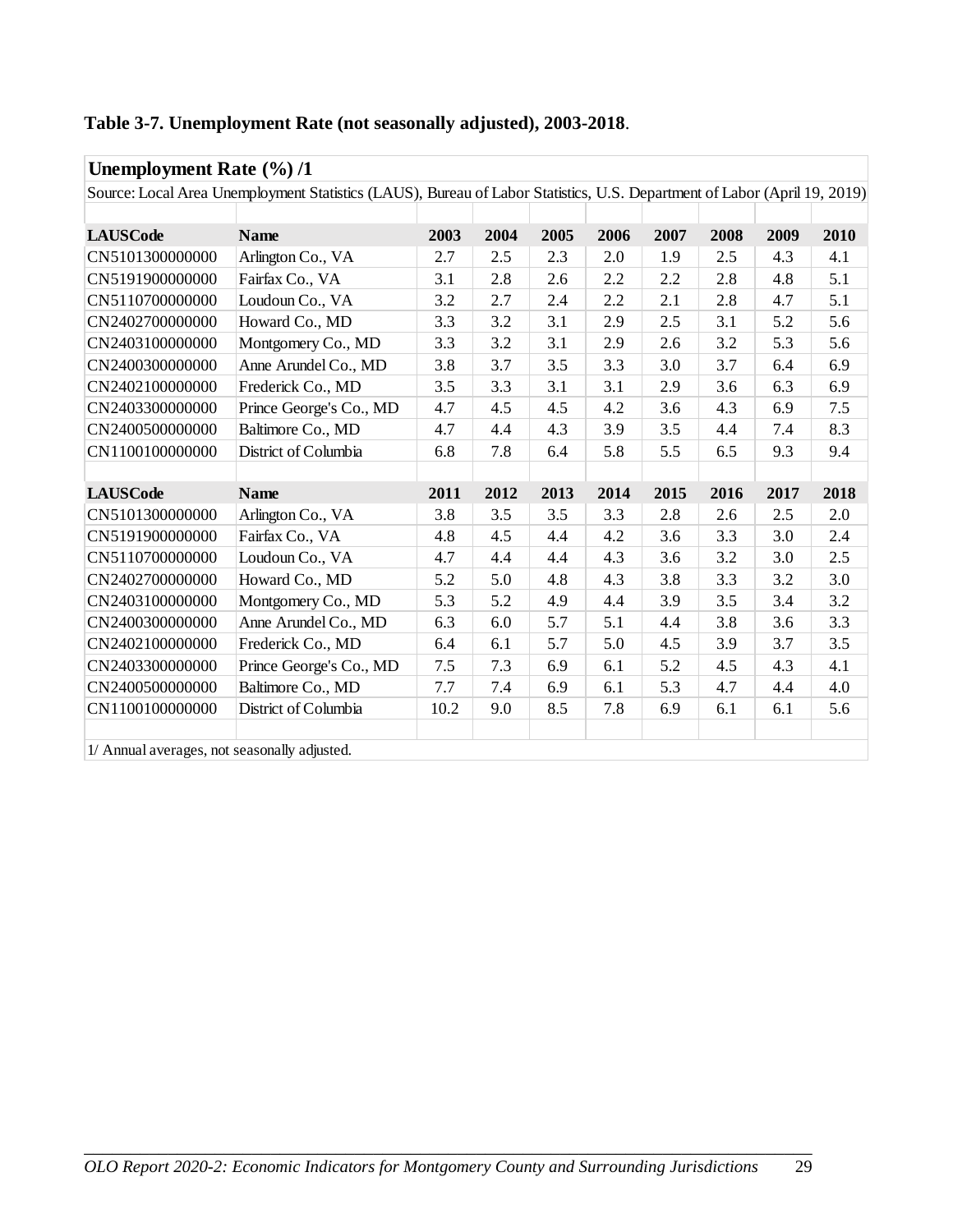#### **Economic Indicator #8: Total Workplace Employment**

#### *Definition*:

BEA estimates total employment as the number of full-time and part-time wage and salary jobs, sole proprietorships, and individual general partners (but not unpaid family workers or volunteers).<sup>39</sup>

Many sole proprietorships are self-employed individuals earning income as independent contractors or freelancers. Self-employed individuals are not subject to the Montgomery County minimum wage law. Sole proprietorships has been a growing category of employment over the last decade.<sup>40</sup> Research by the Stephen S. Fuller Institute has found that non-farm proprietors' income now accounts for ten percent of all earnings by place of work in the Washington, D.C. region. The contribution of this income source is particularly striking in Montgomery County where it accounts for 23 percent of earnings by place of work $^{41}$ 

#### *Indicator's relationship to the local economy and the minimum wage*:

This report includes two general employment indicators: statistics for total employment and statistics for the subset of employment that is wage and salary jobs. Total employment captures more types of employment than wage and salary employment.

#### *Current data and trends:*

BEA statistics for 2018 estimate the size of the County's total employment base at 728,259 jobs (Table 3-8) and the size of its wage and salary employment at 517,537 jobs (Table 3-9). Compared to the data available last year, the total employment base added roughly 13,500 jobs and grew by 1.9 percent.

The growth of Montgomery County's total employment base lagged that of Fairfax County which added 25,000 jobs and expanded by 2.8 percent. But, total employment growth in Montgomery County outpaced that of the District of Columbia which added 12,700 jobs and grew by 1.4 percent.

#### *Source of data*:

Regional Economic Accounts, Bureau of Economic Analysis (BEA), U.S. Department of Commerce.

The Quarterly Census of Employment and Wages (QCEW) statistics from BLS comprises 95 percent of BEA's wage and salary income estimates, but BEA estimates can differ from the QCEW statistics because BEA makes adjustments to include employment and wages not covered by public unemployment insurance programs. (For example, QCEW data does not include domestic servants in private households, nor does it count employment in religiously-affiliated private schools.)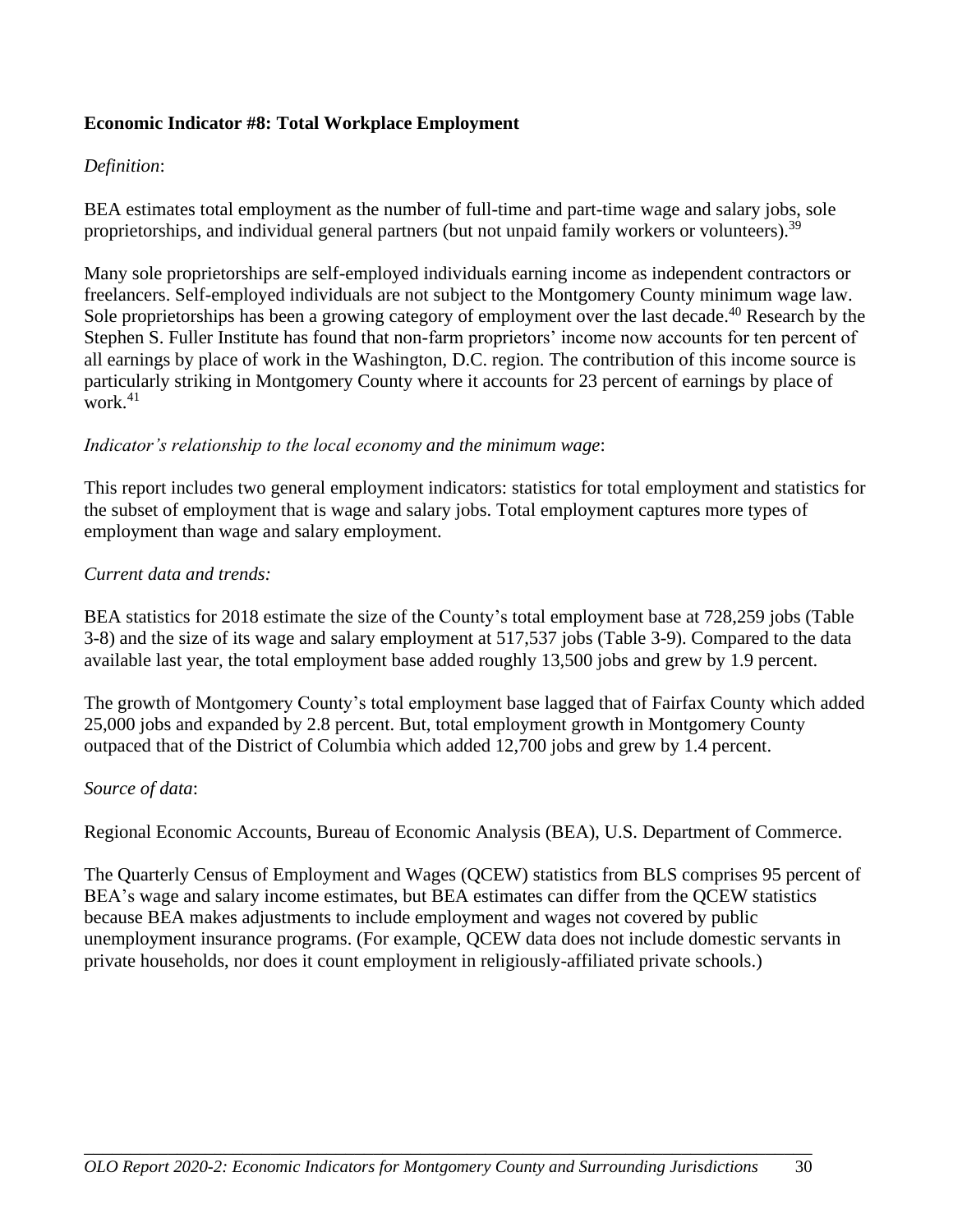#### **Figure 3-8. Total Workplace Employment, 2003-2018**.

\*BEA modifies the FIPS Codes to combine Fairfax County (FIPS 51059), Fairfax City (FIPS 51600) and Falls Church (FIPS 51610) into a single FIPS Code 51919. Separate estimates for the jurisdictions making up 51919 are not available.



Data source: Regional Economic Accounts, Bureau of Economic Analysis (BEA), U.S. Department of Commerce.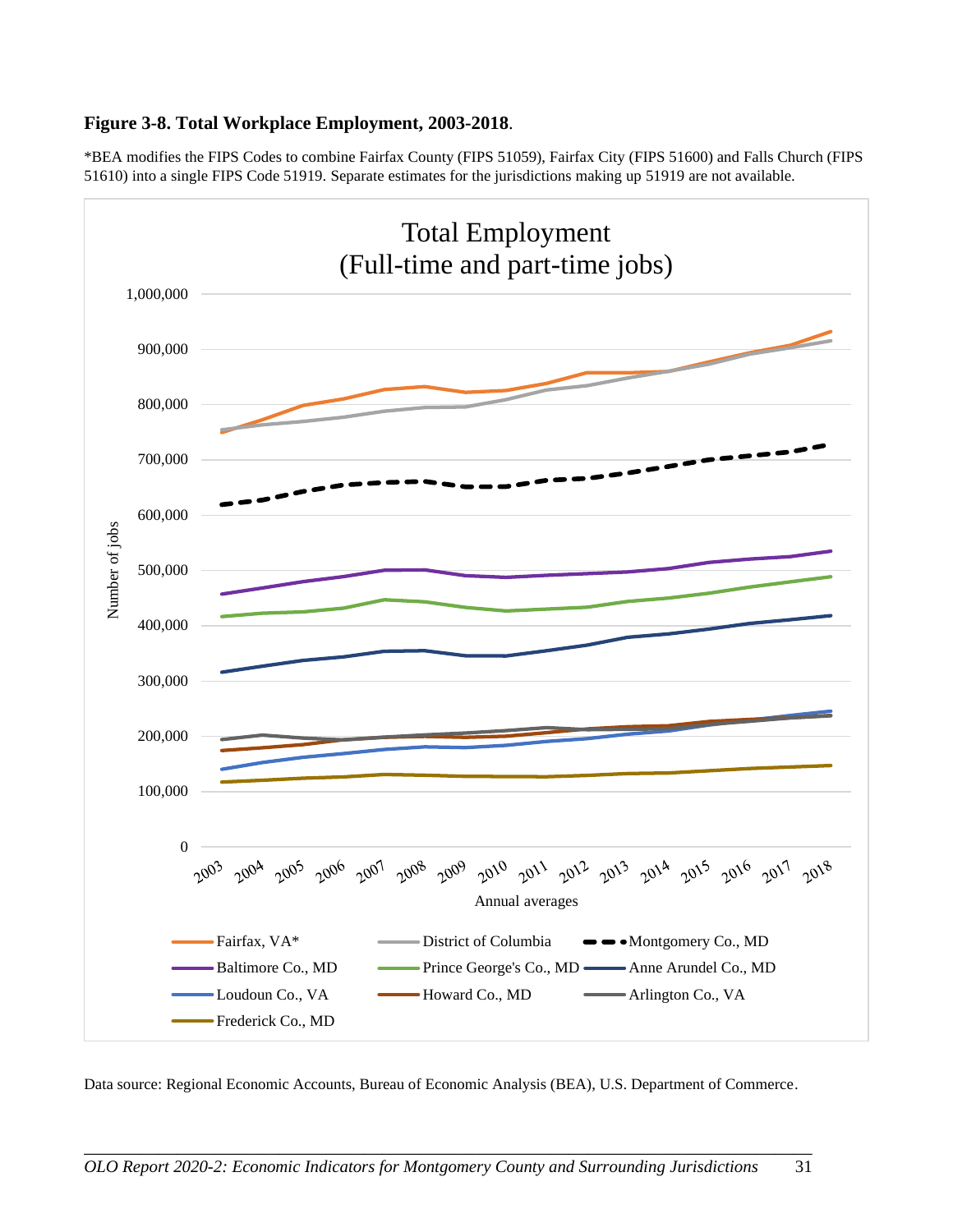|             | <b>Total Employment (Number of jobs)</b>                                                            |           |           |           |           |           |           |           |           |  |
|-------------|-----------------------------------------------------------------------------------------------------|-----------|-----------|-----------|-----------|-----------|-----------|-----------|-----------|--|
|             | <b>CAEMP25N Total Full-Time and Part-Time Employment 1/</b>                                         |           |           |           |           |           |           |           |           |  |
|             | Source: Regional Economic Accounts, Bureau of Economic Analysis (BEA), U.S. Department of Commerce. |           |           |           |           |           |           |           |           |  |
|             |                                                                                                     |           |           |           |           |           |           |           |           |  |
| <b>FIPS</b> | <b>Name</b>                                                                                         | 2003      | 2004      | 2005      | 2006      | 2007      | 2008      | 2009      | 2010      |  |
| 51919       | Fairfax, VA*                                                                                        | 749,746   | 772,605   | 798,631   | 810,456   | 827,412   | 832,867   | 822,361   | 825,687   |  |
| 11000       | District of Columbia                                                                                | 754,602   | 763,470   | 769,796   | 777,525   | 788,410   | 794,912   | 795,912   | 809,137   |  |
| 24031       | Montgomery Co., MD                                                                                  | 619,216   | 627,510   | 642,914   | 654,699   | 659,374   | 661,376   | 651,521   | 651,834   |  |
| 24005       | Baltimore Co., MD                                                                                   | 457,341   | 468,364   | 479,855   | 489,082   | 500,525   | 501,097   | 490,819   | 487,862   |  |
| 24033       | Prince George's Co., MD                                                                             | 416,696   | 423,023   | 425,276   | 432,115   | 447,324   | 443,519   | 433,377   | 426,807   |  |
| 24003       | Anne Arundel Co., MD                                                                                | 316,065   | 327,006   | 337,487   | 343,831   | 353,880   | 354,876   | 345,913   | 345,618   |  |
| 51107       | Loudoun Co., VA                                                                                     | 140,449   | 152,780   | 162,117   | 168,881   | 176,203   | 181,061   | 179,822   | 183,855   |  |
| 24027       | Howard Co., MD                                                                                      | 174,407   | 179,546   | 185,045   | 193,851   | 198,183   | 200,059   | 198,351   | 200,426   |  |
| 51013       | Arlington Co., VA                                                                                   | 194,238   | 202,405   | 197,039   | 193,707   | 198,545   | 202,775   | 205,930   | 210,386   |  |
| 24021       | Frederick Co., MD                                                                                   | 117,372   | 120,696   | 124,443   | 126,817   | 131,069   | 129,844   | 127,808   | 127,543   |  |
|             |                                                                                                     |           |           |           |           |           |           |           |           |  |
| 51000       | Virginia                                                                                            | 4,467,387 | 4,587,103 | 4,701,063 | 4,781,825 | 4,869,348 | 4,870,415 | 4,758,119 | 4,743,189 |  |
| 24000       | Maryland                                                                                            | 3,191,309 | 3,247,756 | 3,310,820 | 3,378,396 | 3,440,607 | 3,430,882 | 3,359,485 | 3,345,423 |  |
|             |                                                                                                     |           |           |           |           |           |           |           |           |  |
| <b>FIPS</b> | <b>Name</b>                                                                                         | 2011      | 2012      | 2013      | 2014      | 2015      | 2016      | 2017      | 2018      |  |
| 51919       | Fairfax, VA*                                                                                        | 838,615   | 858,111   | 857,784   | 860,180   | 877,427   | 893,849   | 907,332   | 932,345   |  |
| 11000       | District of Columbia                                                                                | 826,761   | 834,413   | 848,226   | 860,669   | 873,193   | 891,451   | 902,940   | 915,637   |  |
| 24031       | Montgomery Co., MD                                                                                  | 663,362   | 666,825   | 676,398   | 688,127   | 700,374   | 707,590   | 714,788   | 728,259   |  |
| 24005       | Baltimore Co., MD                                                                                   | 491,560   | 494,593   | 497,574   | 503,410   | 514,668   | 520,752   | 525,330   | 535,059   |  |
| 24033       | Prince George's Co., MD                                                                             | 430,315   | 433,821   | 444,116   | 450,101   | 459,158   | 470,070   | 479,769   | 488,809   |  |
| 24003       | Anne Arundel Co., MD                                                                                | 355,144   | 365,034   | 379,189   | 385,251   | 394,296   | 404,361   | 410,968   | 418,428   |  |
| 51107       | Loudoun Co., VA                                                                                     | 190,953   | 195,925   | 203,898   | 209,689   | 220,484   | 229,517   | 237,826   | 245,650   |  |
| 24027       | Howard Co., MD                                                                                      | 206,672   | 213,578   | 217,451   | 219,357   | 227,027   | 230,885   | 233,913   | 237,767   |  |
| 51013       | Arlington Co., VA                                                                                   | 215,762   | 212,248   | 212,978   | 213,861   | 221,688   | 227,205   | 233,308   | 237,379   |  |
| 24021       | Frederick Co., MD                                                                                   | 127,197   | 129,332   | 132,844   | 133,884   | 137,922   | 142,010   | 144,645   | 147,281   |  |
|             |                                                                                                     |           |           |           |           |           |           |           |           |  |
| 51000       | Virginia                                                                                            | 4,802,678 | 4,856,886 | 4,898,765 | 4,953,354 | 5,060,545 | 5,142,525 | 5,229,218 | 5,325,308 |  |
| 24000       | Maryland                                                                                            | 3,394,831 | 3,438,880 | 3,493,921 | 3,537,654 | 3,602,938 | 3,656,163 | 3,702,196 | 3,762,122 |  |
|             |                                                                                                     |           |           |           |           |           |           |           |           |  |
|             | <b>Legend / Footnotes:</b>                                                                          |           |           |           |           |           |           |           |           |  |

#### **Table 3-8. Total Workplace Employment, 2003-2018**.

1/ The estimates of employment for 2001-2006 are based on the 2002 North American Industry Classification System (NAICS). The estimates for 2007-2010 are based on the 2007 NAICS. The estimates for 2011-2016 are based on the 2012 NAICS. The estimates for 2017 forward are based on the 2017 NAICS.

\* Virginia combination areas consist of one or two independent cities with 1980 populations of less than 100,000 combined with an adjacent county.

BEA modifies the FIPS Codes to combine Fairfax County (FIPS 51059), Fairfax City (FIPS 51600) and Falls Church (FIPS 51610) into a single FIPS Code 51919. Separate estimates for the jurisdictions making up 51919 are not available.

Last updated: November 14, 2019-- new statistics for 2018; revised statistics for 2001-2017.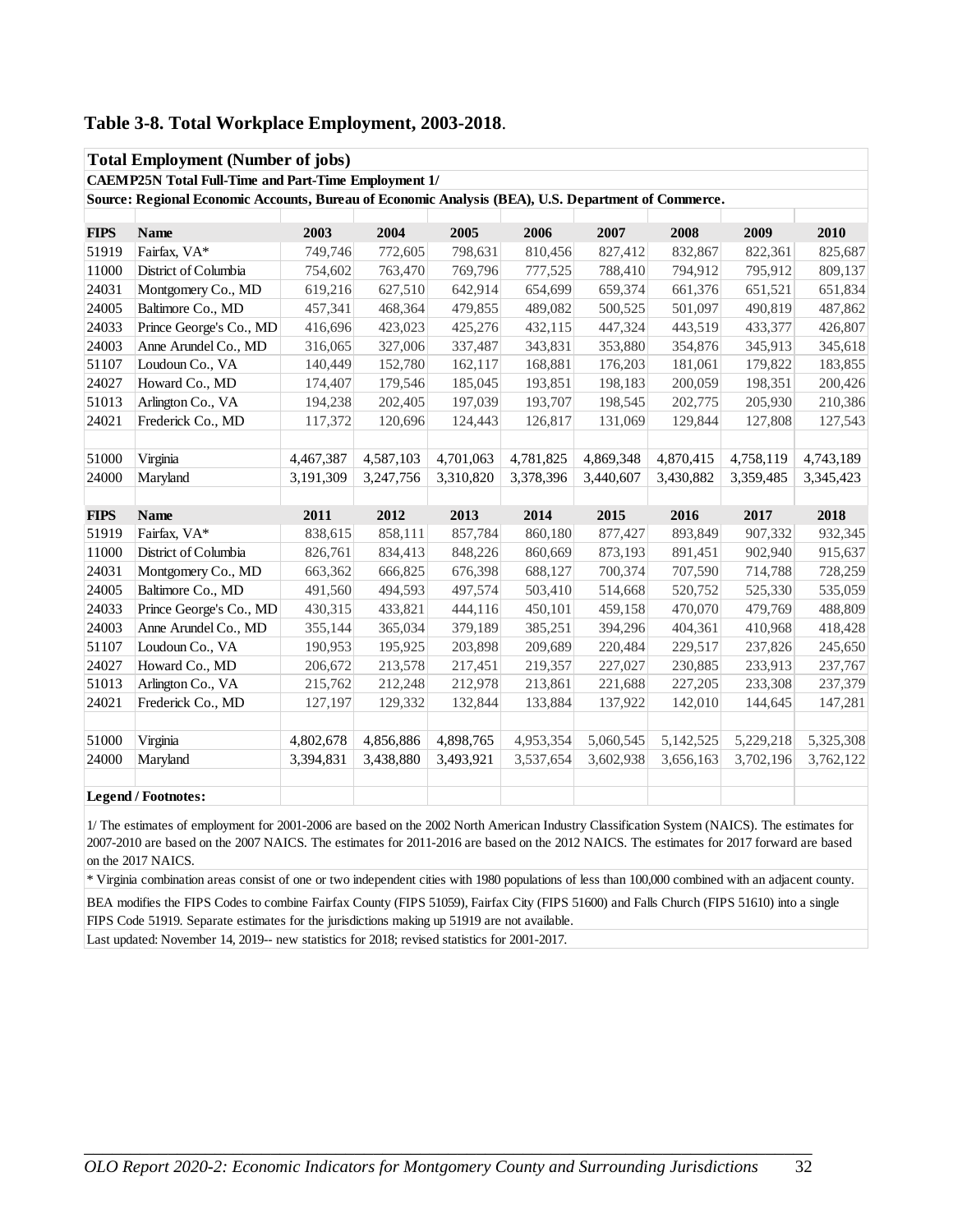## **Economic Indicator #9: Wage and Salary Employment (by Place of Work)**

## *Definition*:

BEA's wage and salary employment statistics count the number of full-time and part-time jobs for which wages and salaries are paid. This estimate measures the number of jobs in each area by place of work, averaged over the year.<sup>42</sup> Wages and salaries include commissions, tips, and bonuses.<sup>43</sup>

#### *Indicator's relationship to the local economy and the minimum wage*:

This indicator does not target only those jobs for which the hourly wage would likely be lower in the absence of a statutory minimum hourly rate. Nevertheless, this indicator may be more specific to those jobs than the broader indicator of total employment and can serve as one indicator of the general strength of an area economy.

Changes to the minimum wage rate could affect wage and salary jobs that currently pay below that minimum rate for many of the same reasons discussed above for the unemployment rate. Higher labor costs due to the minimum wage could cause employers who employ low-wage workers to cut the number of wage and salary jobs. Higher minimum wage rates could motivate persons not currently in the labor force to enter it, filling currently unfilled positions. Businesses facing higher labor costs may try to raise prices to cover those costs, and if they are able to do so there may be no effect on the number of wage and salary jobs. Higher minimum wage rates could lead to higher employee productivity, offsetting the higher labor costs for businesses. A higher minimum wage rate could increase the buying power of low-wage workers, stimulating overall economic activity and causing a net gain in wage and salary jobs in the economy.

Over time, changes to the minimum wage rate could also influence the relative proportion of jobs in different employment categories, such as salaried jobs versus jobs done under a contract with a sole proprietor.

#### *Current data and trends:*

Current BEA data show modest increases in wage and salary employment by place of work for Montgomery County and the surrounding area. From 2017 to 2018, growth of the County's wage and salary job base kept pace with the District of Columbia's base but lagged that of Fairfax County:

- Montgomery County added 5,800 wage and salary jobs for a growth rate of 1.1 percent;
- The District of Columbia added 8,200 jobs for a growth rate of 1.0 percent; and
- Fairfax County added 17,500 jobs for a growth rate of 2.4 percent.

#### *Source of data*:

Regional Economic Accounts, Bureau of Economic Analysis (BEA), U.S. Department of Commerce.

The Quarterly Census of Employment and Wages (QCEW) statistics from the Bureau of Labor Statistics comprises 95 percent of BEA's wage and salary income estimates, but BEA estimates can differ from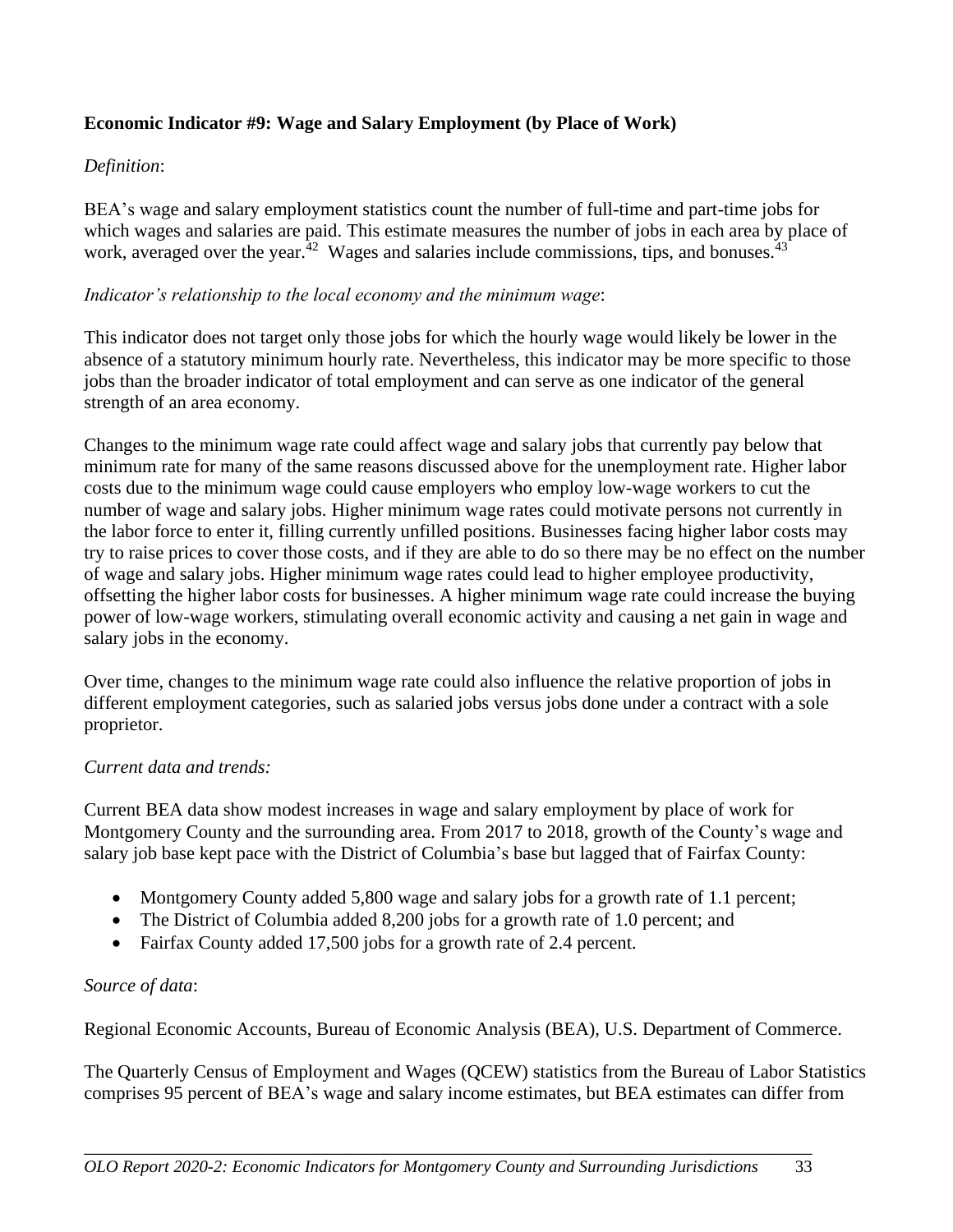the QCEW statistics because BEA makes adjustments to include employment and wages not covered by public unemployment insurance programs. (For example, QCEW statistics do not include domestic servants in private households or employees of religiously-affiliated private schools.)



![](_page_38_Figure_2.jpeg)

\*BEA modifies the FIPS Codes to combine Fairfax County (FIPS 51059), Fairfax City (FIPS 51600) and Falls Church (FIPS 51610) into a single FIPS Code 51919. Separate estimates for the jurisdictions making up 51919 are not available. Data source: Regional Economic Accounts, Bureau of Economic Analysis (BEA), U.S. Department of Commerce.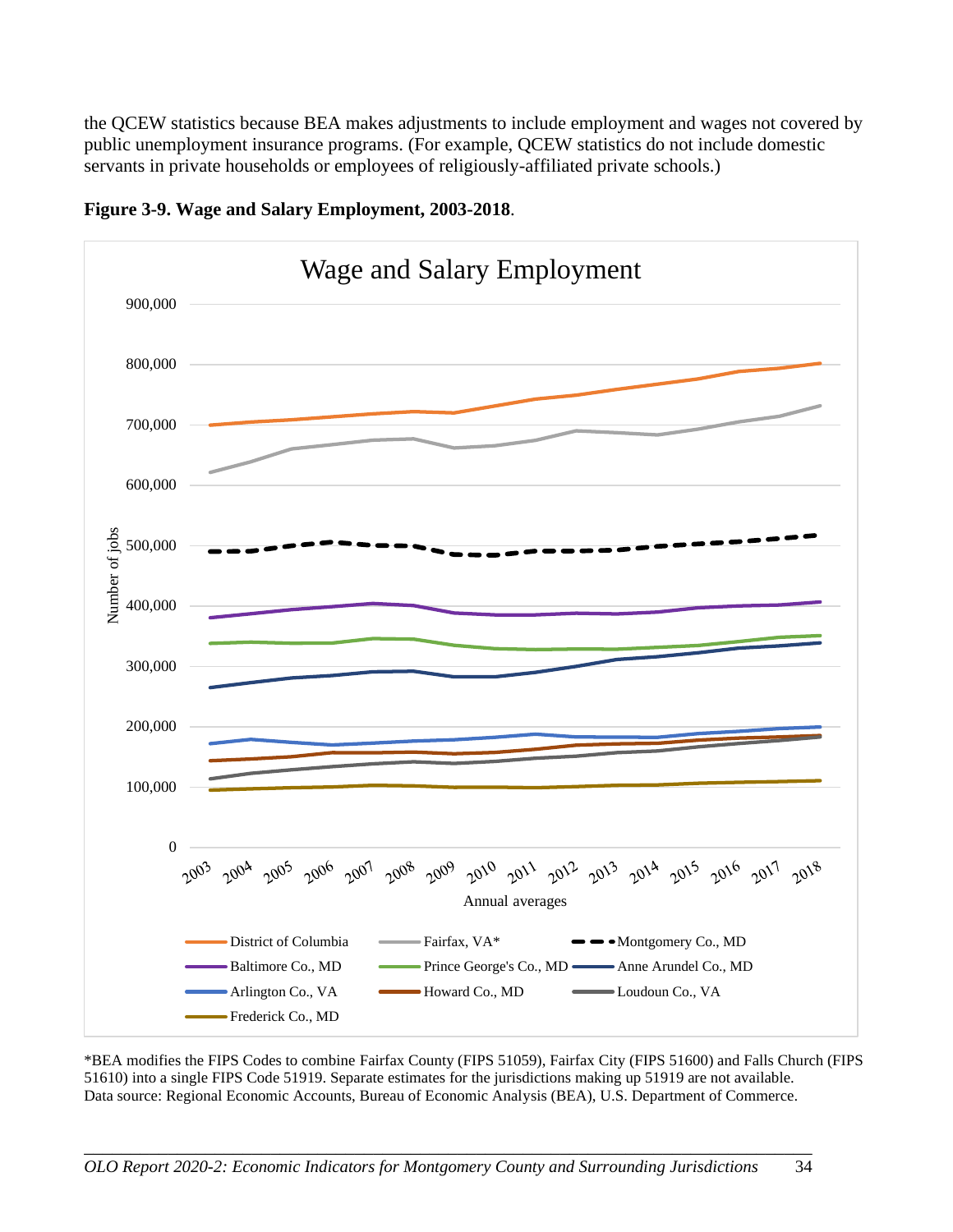|  |  |  | Table 3-9. Wage and salary employment, 2003-2018. |  |
|--|--|--|---------------------------------------------------|--|
|--|--|--|---------------------------------------------------|--|

| Wage and salary employment (Number of jobs) |                                                                                                              |         |         |         |         |         |         |         |                               |  |
|---------------------------------------------|--------------------------------------------------------------------------------------------------------------|---------|---------|---------|---------|---------|---------|---------|-------------------------------|--|
|                                             | Source: Regional Economic Accounts (CAINC4), Bureau of Economic Analysis (BEA), U.S. Department of Commerce. |         |         |         |         |         |         |         |                               |  |
|                                             |                                                                                                              |         |         |         |         |         |         |         |                               |  |
| <b>FIPS</b>                                 | <b>Name</b>                                                                                                  | 2003    | 2004    | 2005    | 2006    | 2007    | 2008    | 2009    | 2010                          |  |
| 11001                                       | District of Columbia                                                                                         | 699,519 | 704,817 | 708,380 | 713,309 | 718,308 | 721,890 | 719,705 | 731,389                       |  |
| 51919                                       | Fairfax, VA*                                                                                                 | 621,190 | 638,932 | 660,274 | 667,303 | 674,791 | 676,747 | 661,733 | 665,417                       |  |
| 24031                                       | Montgomery Co., MD                                                                                           | 490,198 | 490,654 | 499,566 | 505,780 | 500,339 | 499,329 | 485,194 | 484,033                       |  |
| 24005                                       | Baltimore Co., MD                                                                                            | 380,554 | 387,127 | 393,948 | 398,866 | 404,186 | 400,650 | 388,574 | 385,402                       |  |
| 24033                                       | Prince George's Co., MD                                                                                      | 338,040 | 340,052 | 338,285 | 338,729 | 345,962 | 345,026 | 334,865 | 329,409                       |  |
| 24003                                       | Anne Arundel Co., MD                                                                                         | 264,872 | 273,000 | 280,982 | 284,714 | 291,071 | 292,003 | 282,621 | 282,829                       |  |
| 51013                                       | Arlington Co., VA                                                                                            | 172,059 | 179,268 | 174,150 | 169,884 | 173,088 | 176,207 | 178,389 | 182,675                       |  |
| 24027                                       | Howard Co., MD                                                                                               | 143,767 | 146,798 | 150,296 | 157,070 | 156,946 | 158,220 | 155,264 | 157,478                       |  |
| 51107                                       | Loudoun Co., VA                                                                                              | 113,718 | 122,748 | 128,747 | 134,060 | 138,490 | 141,998 | 139,239 | 142,560                       |  |
| 24021                                       | Frederick Co., MD                                                                                            | 95,146  | 97,237  | 99,006  | 100,282 | 103,068 | 102,109 | 99,821  | 100,058                       |  |
|                                             |                                                                                                              |         |         |         |         |         |         |         |                               |  |
| <b>FIPS</b>                                 | <b>Name</b>                                                                                                  | 2011    | 2012    | 2013    | 2014    | 2015    | 2016    | 2017    | 2018                          |  |
|                                             |                                                                                                              |         |         |         |         |         |         |         |                               |  |
| 11001                                       | District of Columbia                                                                                         | 742,832 | 749,247 | 758,641 | 767,306 | 775,927 | 788,290 | 793,692 | 801,884                       |  |
| 51919                                       | Fairfax, VA*                                                                                                 | 674,306 | 690,259 | 687,041 | 683,286 | 692,836 | 704,859 | 714,099 |                               |  |
| 24031                                       | Montgomery Co., MD                                                                                           | 490,982 | 491,037 | 492,602 | 498,762 | 502,893 | 506,373 | 511,694 |                               |  |
| 24005                                       | Baltimore Co., MD                                                                                            | 385,362 | 388,060 | 386,933 | 390,087 | 396,945 | 400,087 | 401,592 | 731,590<br>517,537<br>406,707 |  |
| 24033                                       | Prince George's Co., MD                                                                                      | 327,861 | 328,812 | 328,497 | 331,572 | 334,648 | 341,018 | 348,194 | 350,934                       |  |
| 24003                                       | Anne Arundel Co., MD                                                                                         | 290,026 | 300,158 | 311,460 | 316,170 | 322,725 | 330,350 | 334,055 |                               |  |
| 51013                                       | Arlington Co., VA                                                                                            | 187,670 | 183,283 | 182,787 | 182,442 | 188,732 | 192,567 | 197,081 | 338,956<br>199,684            |  |
| 24027                                       | Howard Co., MD                                                                                               | 162,641 | 169,433 | 171,784 | 172,517 | 177,763 | 181,298 | 183,281 | 185,528                       |  |
| 51107                                       | Loudoun Co., VA                                                                                              | 147,796 | 151,431 | 157,212 | 160,056 | 166,919 | 172,211 | 177,368 | 183,133                       |  |
| 24021                                       | Frederick Co., MD                                                                                            | 99,081  | 100,978 | 103,077 | 103,643 | 106,500 | 107,926 | 109,189 | 110,769                       |  |
|                                             |                                                                                                              |         |         |         |         |         |         |         |                               |  |

\* Virginia combination areas consist of one or two independent cities with 1980 populations of less than 100,000 combined with an adjacent county.

BEA modifies the FIPS Codes to combine Fairfax County (FIPS 51059), Fairfax City (FIPS 51600) and Falls Church (FIPS 51610) into a single FIPS Code 51919. Separate estimates for the jurisdictions making up 51919 are not available.

Last updated: November 14, 2019-- new statistics for 2018; revised statistics for 2001-2017.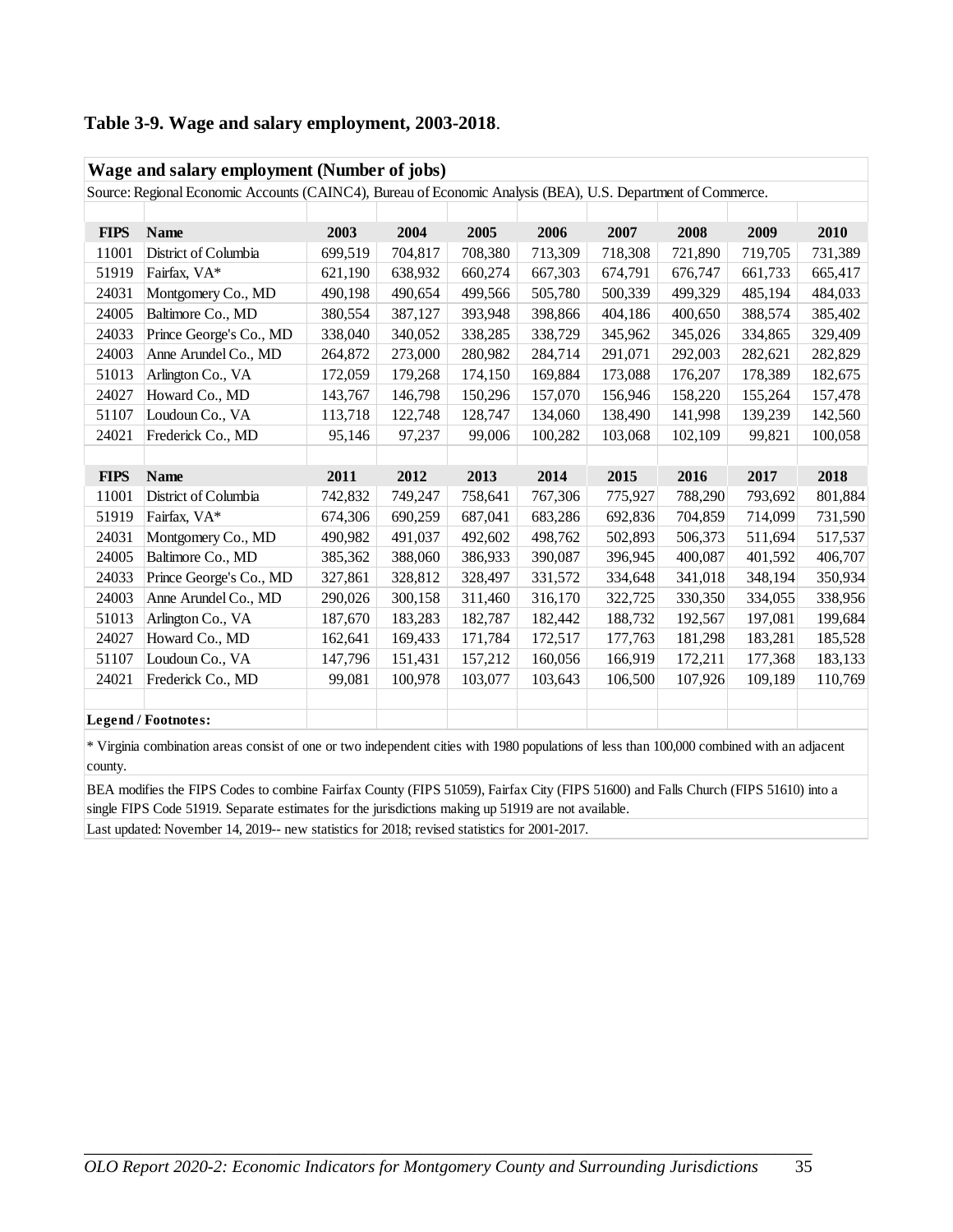### **Economic Indicator #10: Number of Private Establishments**

#### *Definition*:

BLS defines an establishment as a single physical location at which business is conducted or services or industrial operations are performed. A company or enterprise may consist of one or more establishments.

#### *Indicator's relationship to the local economy and the minimum wage*:

If the local economy expands or contracts, it may be reflected in the number of establishments. However, other factors may affect this indicator. For example, if more work is done remotely, or if work done at multiple locations is consolidated into one location, the number of establishments would decrease without necessarily lowering employment. If more work is automated in response to higher labor costs, it could result in a drop in employment without changing the number of establishments.

#### *Source of data*:

Quarterly Census of Employment and Wages (QCEW), Bureau of Labor Statistics, U.S. Department of Labor. $44$ 

QCEW statistics are derived from tabulations of monthly employment and quarterly total wages of workers covered by public unemployment insurance. QCEW statistics are classified by place of work.

#### *Current data and trends:*

The data in Figure 3-10 and Table 3-10 show little change, as compared to last year, in the number of private establishments in Montgomery County and the surrounding jurisdictions. About half of the jurisdictions saw a decline, five saw an increase and Montgomery County was virtually unchanged. The District of Columbia, with a loss of 240 private establishments, saw the biggest decline. Loudoun County, which added 139 establishments, saw the biggest increase.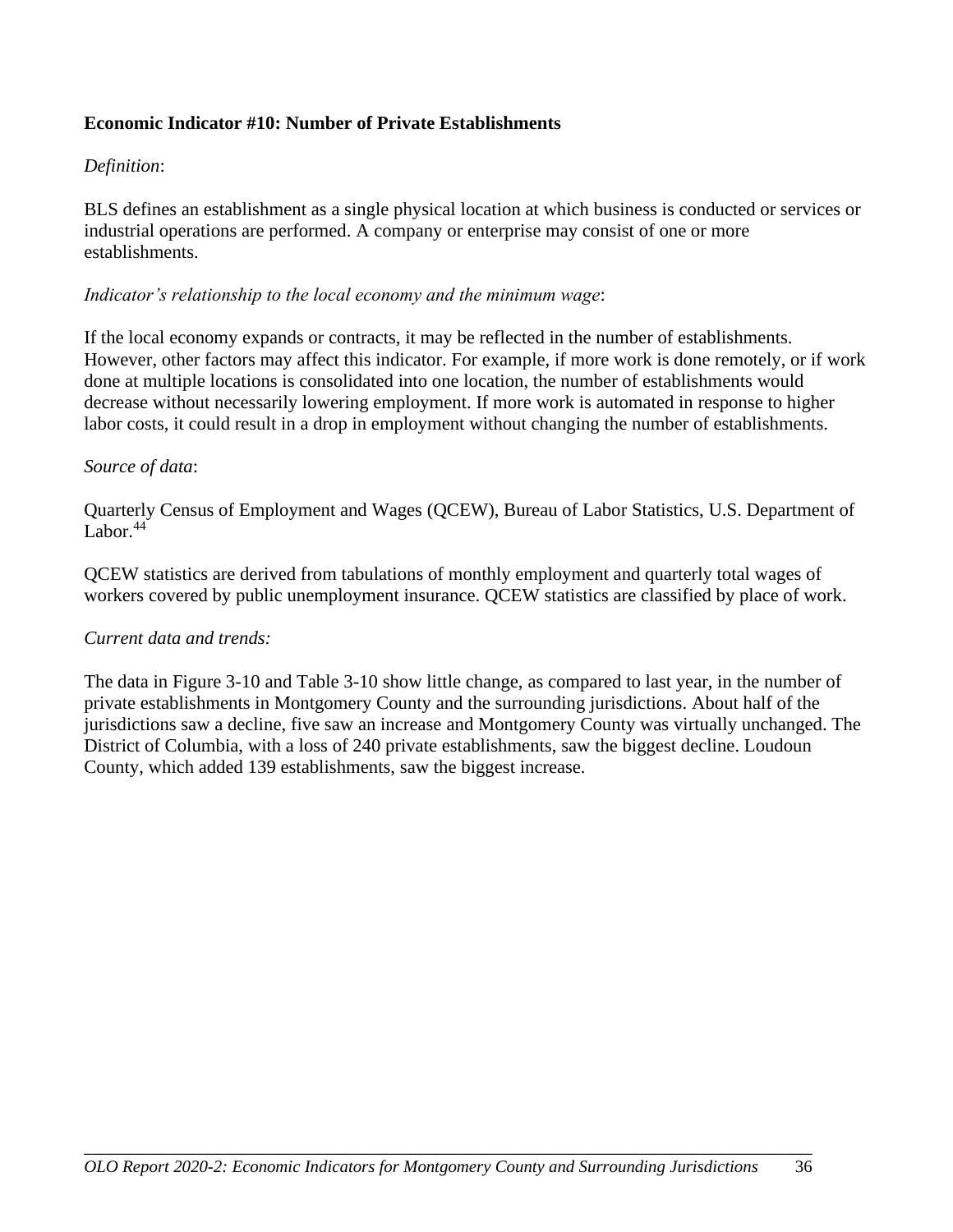![](_page_41_Figure_0.jpeg)

**Figure 3-10. Number of Private Establishments (all industries, all est. sizes), 2003-2018.**

Data source: Quarterly Census of Employment and Wages (QCEW), Bureau of Labor Statistics, U.S. Department of Labor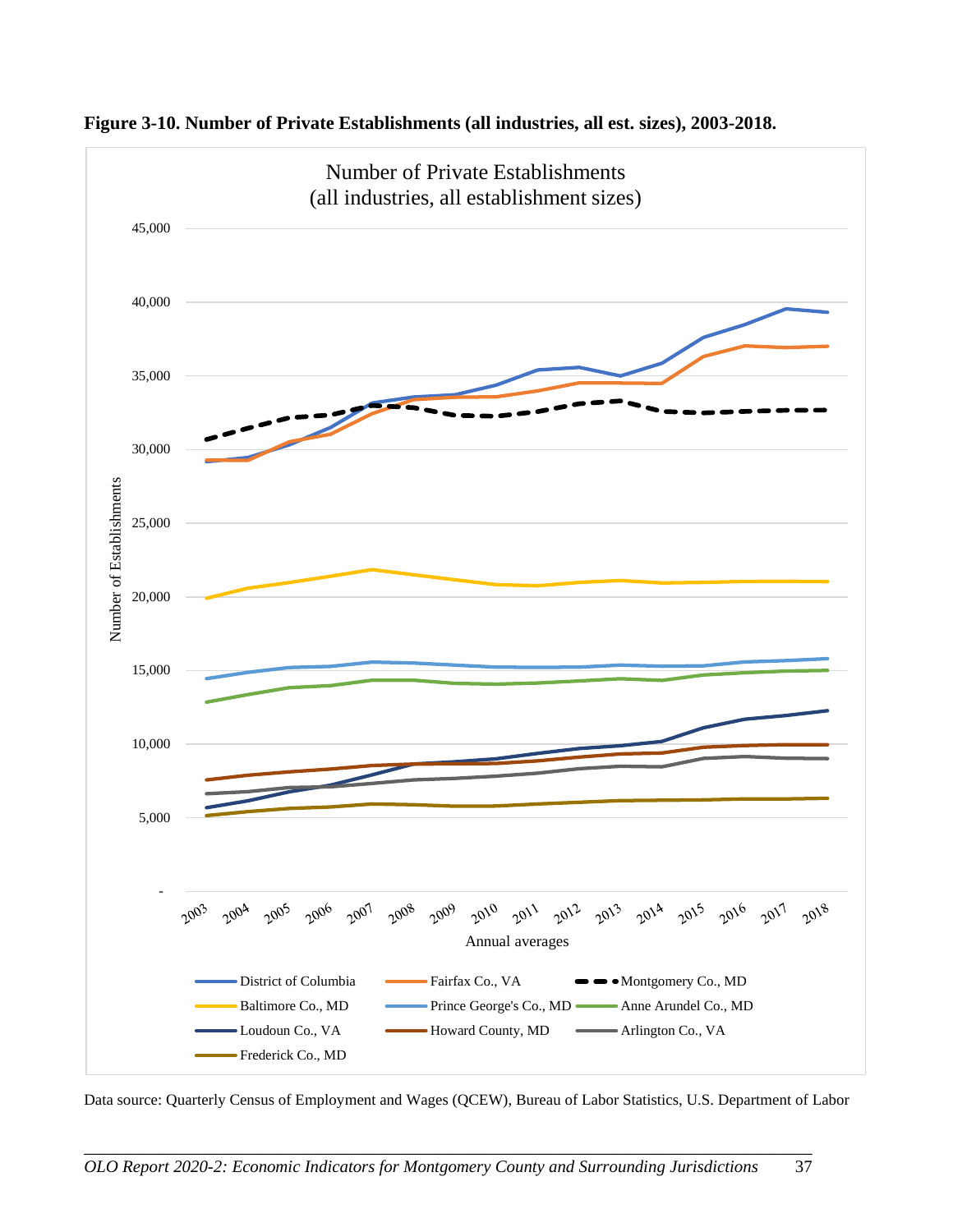|             | Number of Private Establishments (all industries, all sizes)                                                  |         |         |         |         |         |         |         |         |
|-------------|---------------------------------------------------------------------------------------------------------------|---------|---------|---------|---------|---------|---------|---------|---------|
|             | Source: Quarterly Census of Employment and Wages (QCEW), Bureau of Labor Statistics, U.S. Department of Labor |         |         |         |         |         |         |         |         |
| Series:     | Number of Establishments in Private Total, all industries for All establishment sizes -- Statewide, NSA       |         |         |         |         |         |         |         |         |
| Industry:   | Total, all industries                                                                                         |         |         |         |         |         |         |         |         |
| Owner:      | Private                                                                                                       |         |         |         |         |         |         |         |         |
| Size:       | All establishment sizes                                                                                       |         |         |         |         |         |         |         |         |
| Series Id:  | ENU2400020510                                                                                                 |         |         |         |         |         |         |         |         |
|             |                                                                                                               |         |         |         |         |         |         |         |         |
| <b>FIPS</b> | <b>Name</b>                                                                                                   | 2003    | 2004    | 2005    | 2006    | 2007    | 2008    | 2009    | 2010    |
| 11000       | District of Columbia                                                                                          | 29,180  | 29,464  | 30,322  | 31,513  | 33,162  | 33,574  | 33,723  | 34,387  |
| 51059       | Fairfax Co., VA                                                                                               | 29,291  | 29,271  | 30,532  | 31,052  | 32,448  | 33,396  | 33,567  | 33,590  |
| 24031       | Montgomery Co., MD                                                                                            | 30,689  | 31,453  | 32,163  | 32,360  | 33,005  | 32,847  | 32,337  | 32,266  |
| 24005       | Baltimore Co., MD                                                                                             | 19,903  | 20,594  | 20,977  | 21,402  | 21,851  | 21,507  | 21,165  | 20,830  |
| 24033       | Prince George's Co., MD                                                                                       | 14,447  | 14,876  | 15,200  | 15,272  | 15,566  | 15,508  | 15,362  | 15,230  |
| 24003       | Anne Arundel Co., MD                                                                                          | 12,849  | 13,358  | 13,829  | 13,974  | 14,344  | 14,345  | 14,125  | 14,074  |
| 51107       | Loudoun Co., VA                                                                                               | 5,680   | 6,150   | 6,761   | 7,211   | 7,912   | 8,644   | 8,801   | 9,001   |
| 24027       | Howard County, MD                                                                                             | 7,566   | 7,888   | 8,111   | 8,305   | 8,543   | 8,641   | 8,655   | 8,682   |
| 51013       | Arlington Co., VA                                                                                             | 6,629   | 6,771   | 7,048   | 7,099   | 7,334   | 7,568   | 7,665   | 7,823   |
| 24021       | Frederick Co., MD                                                                                             | 5,145   | 5,412   | 5,624   | 5,728   | 5,935   | 5,888   | 5,785   | 5,797   |
|             |                                                                                                               |         |         |         |         |         |         |         |         |
| 24000       | State of Maryland                                                                                             | 148,573 | 152,972 | 156,958 | 159,792 | 163,763 | 162,591 | 160,752 | 160,241 |
| 51000       | State of Virginia                                                                                             | 193,857 | 198,259 | 206,050 | 209,294 | 219,242 | 222,884 | 221,916 | 222,700 |
|             |                                                                                                               |         |         |         |         |         |         |         |         |
| <b>FIPS</b> | <b>Name</b>                                                                                                   | 2011    | 2012    | 2013    | 2014    | 2015    | 2016    | 2017    | 2018    |
| 11000       | District of Columbia                                                                                          | 35,417  | 35,584  | 35,010  | 35,871  | 37,619  | 38,491  | 39,565  | 39,325  |
| 51059       | Fairfax Co., VA                                                                                               | 33,996  | 34,541  | 34,529  | 34,495  | 36,323  | 37,046  | 36,930  | 37,016  |
| 24031       | Montgomery Co., MD                                                                                            | 32,590  | 33,120  | 33,309  | 32,593  | 32,501  | 32,599  | 32,679  | 32,680  |
| 24005       | Baltimore Co., MD                                                                                             | 20,760  | 20,982  | 21,107  | 20,950  | 20,986  | 21,042  | 21,062  | 21,031  |
| 24033       | Prince George's Co., MD                                                                                       | 15,210  | 15,230  | 15,364  | 15,285  | 15,318  | 15,582  | 15,669  | 15,803  |
| 24003       | Anne Arundel Co., MD                                                                                          | 14,144  | 14,288  | 14,444  | 14,330  | 14,699  | 14,845  | 14,966  | 15,005  |
| 51107       | Loudoun Co., VA                                                                                               | 9,372   | 9,701   | 9,888   | 10,178  | 11,105  | 11,695  | 11,950  | 12,269  |
| 24027       | Howard County, MD                                                                                             | 8,861   | 9,110   | 9,327   | 9,389   | 9,786   | 9,906   | 9,964   | 9,954   |
| 51013       | Arlington Co., VA                                                                                             | 8,032   | 8,329   | 8,494   | 8,462   | 9,023   | 9,156   | 9,035   | 9,014   |
| 24021       | Frederick Co., MD                                                                                             | 5,931   | 6,044   | 6,161   | 6,183   | 6,209   | 6,279   | 6,278   | 6,321   |
|             |                                                                                                               |         |         |         |         |         |         |         |         |
| 24000       | State of Maryland                                                                                             | 161,200 | 164,145 | 165,535 | 163,723 | 165,290 | 167,398 | 168,653 | 169,835 |
| 51000       | State of Virginia                                                                                             | 224,817 | 230,479 | 230,312 | 232,611 | 246,747 | 256,825 | 262,446 | 270,687 |

**Table 3-10. Number of Private Establishments (all industries, all est. sizes), 2003-2018**.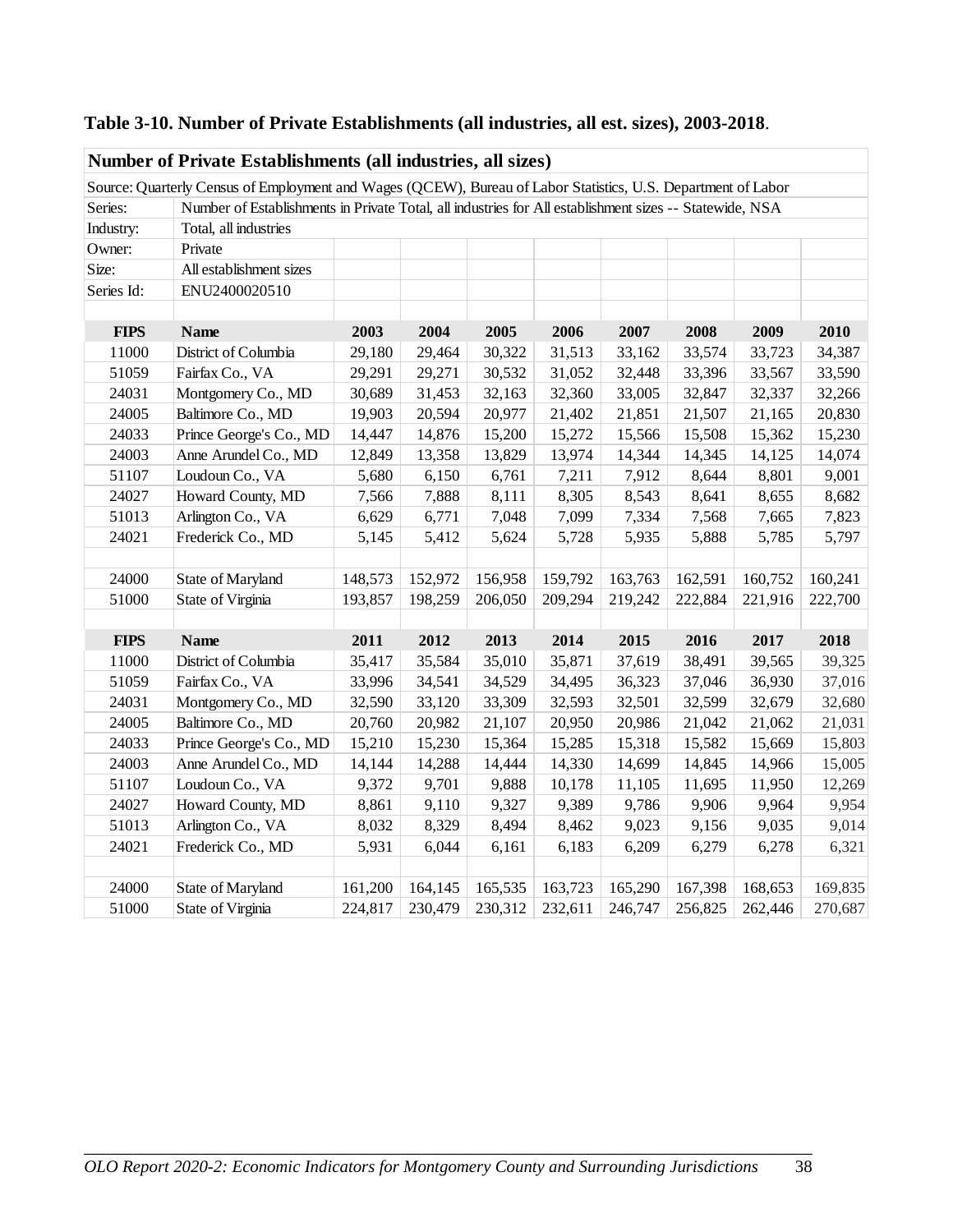## **Overview of Statistics Categorized by Industry Sector (Indicators #11-16)**

The U.S. Office of Management and Budget (OMB) defines the industry categories, occupational groups, and geographic statistical areas used by federal statistical agencies. Federal statistical agencies report data on the U.S. economy using the North American Industry Classification System (NAICS), which categorizes the economy into 20 industry sectors. Federal statistical agencies also report economic data using the Standard Occupational Classification (SOC) system, which categorizes workers into 23 major occupational groups. Every industry sector employs workers from many occupational groups, and workers in an occupational group may be employed across many industry sectors.

Economic indicators in this report focus on two industry sectors likely to employ low-wage workers: Retail Trade (NAICS Sector 44-45), and Accommodation and Food Services (NAICS Sector 72).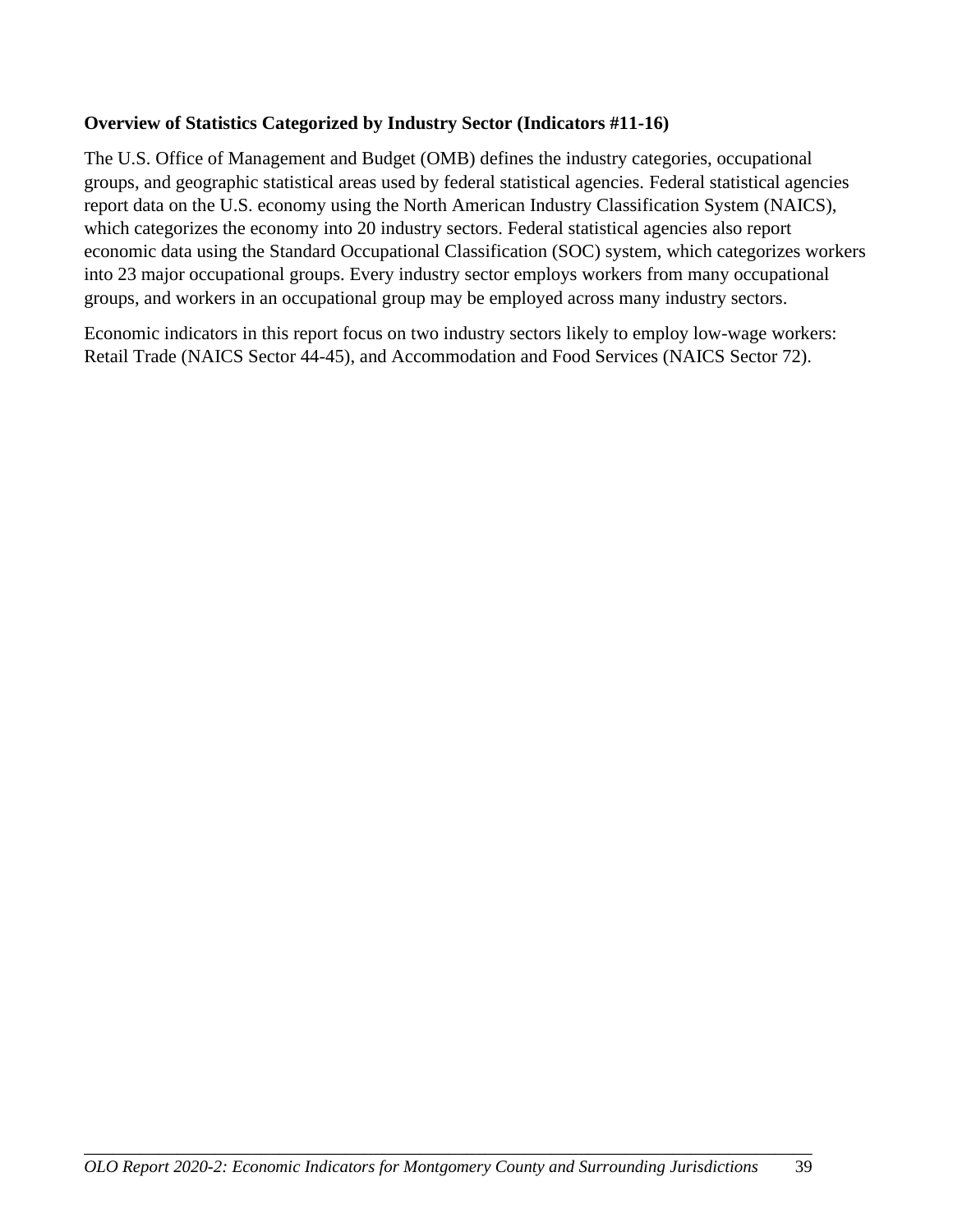#### **Economic Indicators #11-13: Employment, Compensation, and Number of Establishments for the Retail Trade Industry Sector (NAICS Sector 44-45)**

#### *Definition*:

The Retail Trade NAICS sector comprises establishments engaged in retailing merchandise as well as establishments offering services incidental to the sale of merchandise. This sector includes store and non-store retailers.

Store retailers operate fixed point-of-sale locations designed to attract a high volume of walk-in customers. As a general rule, establishments engaged in retailing merchandise and providing after-sales services are classified in this sector.

Non-store retailers are also organized to serve the general public, but their retailing methods differ from store retailers. The establishments of this subsector reach customers and market merchandise with methods such as direct-response advertising, paper and electronic catalogs, door-to-door solicitations, in-home demonstrations, selling from portable stalls (street vendors, except food), and distribution through vending machines. Establishments engaged in the direct sale (non-store) of products, such as home heating oil dealers and home delivery newspaper routes, are also included.<sup>45</sup>

#### *Indicators' relationship to the local economy and the minimum wage*:

Industry data for the Retail Trade sector (NAICS Code 44-45) are included as economic indicators because that industry sector is likely to employ low wage workers for whom the hourly rate would be lower in the absence of a minimum wage.

Figure 3-11 and Table 3-11 depict BEA statistics on employment (number of jobs) in the Retail Trade sector (NAICS Code 44-45) for 2003-2018.

Figure 3-12 and Table 3-12 depict BEA statistics on compensation to employees in the Retail Trade sector (NAICS Code 44-45) for 2003-2018. Note that dollars are shown in thousands.

Figure 3-13 and Table 3-13 depict BLS statistics on the number of private establishments of any size in the Retail Trade sector (NAICS Code 44-45) for 2003-2018.

## *Current data and trends*:

Compared to last year, the 2018 NAICS data on employment and establishments in the Retail Trade Sector show Montgomery County had 940 fewer retail trade jobs (down 1.8 percent) and 20 fewer private establishments (down 0.8 percent.)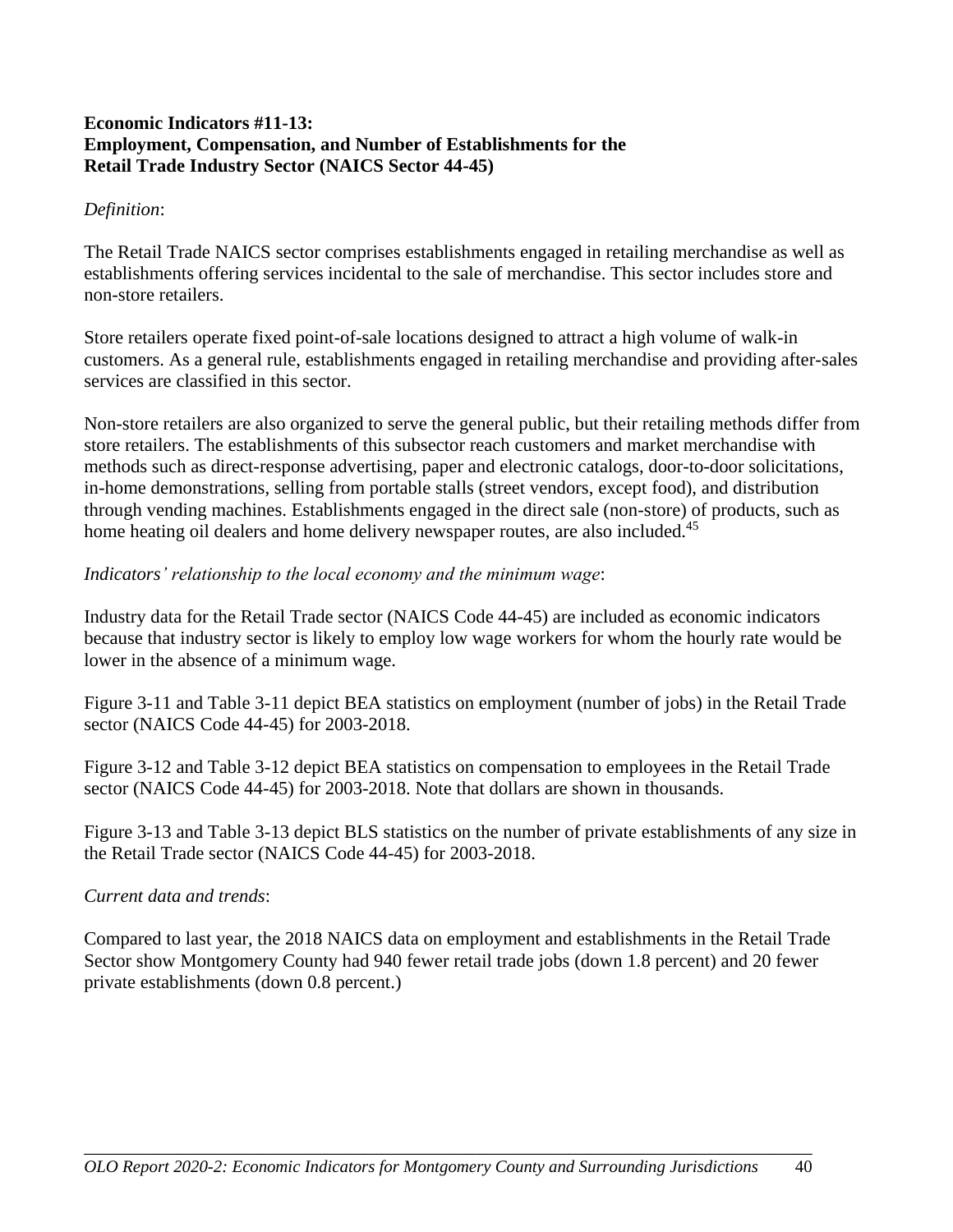Across the jurisdictions, every jurisdiction except Loudoun County also saw declines in retail trade jobs and private establishments.

• **Retail jobs**. Two other Maryland jurisdictions besides Montgomery County lost more than 500 retail job. Baltimore County lost 700 jobs (down 1.3 percent) and Prince George's County lost 677 jobs (down 1.7 percent).

Outside of Maryland, the District of Columbia lost 233 jobs (down 0.9 percent) and Arlington County lost 173 jobs (down 1.6 percent). Fairfax County and Howard County each lost fewer than 100 jobs and Loudoun County added 65 jobs.

• **Private establishments**. Declines in the number of private establishments among the jurisdictions included the loss of 49 establishments in Fairfax County (down 1.8 percent), 47 establishments in the District of Columbia (down 2.4 percent), 39 establishments in Anne Arundel County (down 2.0 percent) and 24 establishments in Baltimore County (down 0.9 percent).

Compared to last year, the 2018 NAICS data for compensation to employees in the Retail Trade Sector show Montgomery County's compensation for employees in the retail trade industry increased \$18.5M (up 0.9 percent).

Montgomery County's employee compensation was smaller and grew more slowly than the four other Maryland jurisdictions that reported compensation data. (There was no 2017 compensation data for Frederick County).

Ranked by total amount, Baltimore County's compensation increased \$39.6M (up 2.2 percent), Anne Arundel County's was up \$34.3M (up 2.6 percent%), Prince George's County's increased \$20M (up 1.2 percent) and Howard County's grew \$13.1M (up 1.8 percent).

In Fairfax County, employee compensation for retail trade was up \$133.2M or 4.8 percent. In the District of Columbia, it increased \$44.4M or 4.4 percent.

#### *Source of data*:

Regional Economic Accounts, Bureau of Economic Analysis (BEA), U.S. Department of Commerce.<sup>46</sup>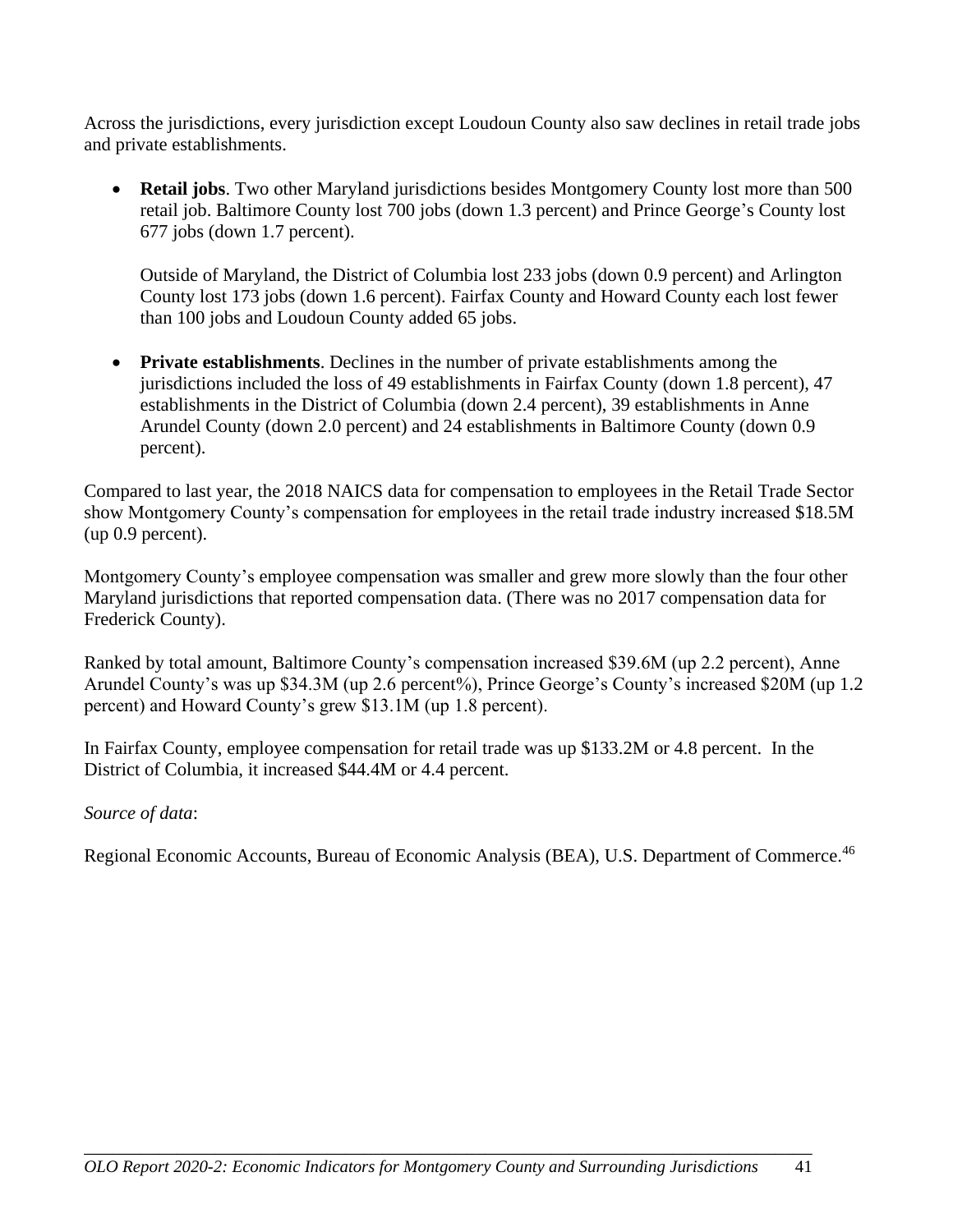![](_page_46_Figure_0.jpeg)

**Figure 3-11. Employment by Industry Sector: Retail Trade (NAICS 44-45), 2003-2018**.

\*BEA modifies the FIPS Codes to combine Fairfax County (FIPS 51059), Fairfax City (FIPS 51600) and Falls Church (FIPS 51610) into a single FIPS Code 51919. Separate estimates for the jurisdictions making up 51919 are not available.

Data source: Regional Economic Accounts, Bureau of Economic Analysis (BEA), U.S. Department of Commerce.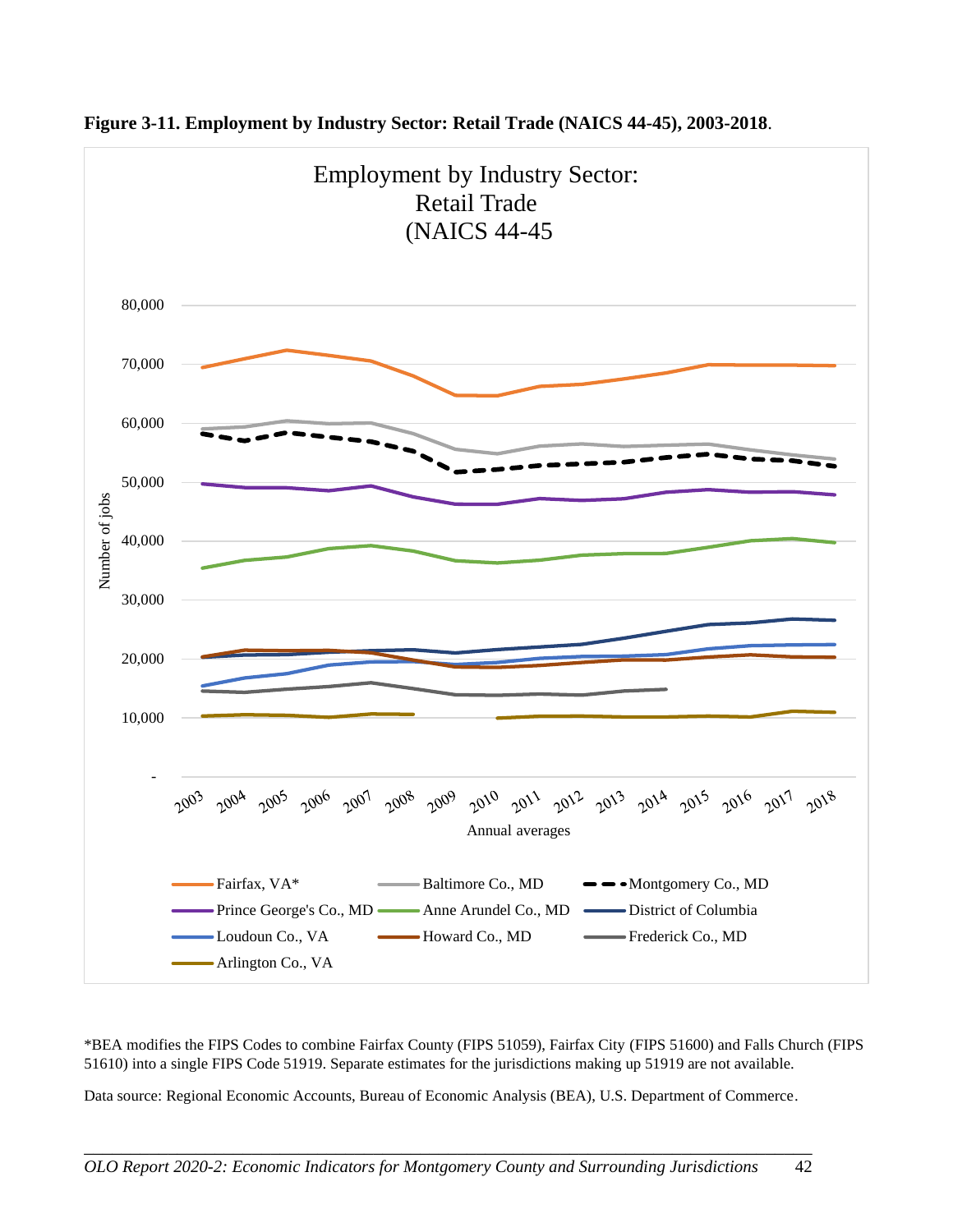|             | Private nonfarm employment: Retail trade (Number of jobs) NAICS Industry Sector 44-45               |         |         |         |         |         |         |         |         |  |
|-------------|-----------------------------------------------------------------------------------------------------|---------|---------|---------|---------|---------|---------|---------|---------|--|
|             | CAEMP25N Total Full-Time and Part-Time Employment by NAICS Industry 1/                              |         |         |         |         |         |         |         |         |  |
|             | Source: Regional Economic Accounts, Bureau of Economic Analysis (BEA), U.S. Department of Commerce. |         |         |         |         |         |         |         |         |  |
|             |                                                                                                     |         |         |         |         |         |         |         |         |  |
| <b>FIPS</b> | <b>Name</b>                                                                                         | 2003    | 2004    | 2005    | 2006    | 2007    | 2008    | 2009    | 2010    |  |
| 51919       | Fairfax, VA*                                                                                        | 69,478  | 70,945  | 72,408  | 71,540  | 70,570  | 68,029  | 64,749  | 64,674  |  |
| 24005       | Baltimore Co., MD                                                                                   | 59,058  | 59,400  | 60,424  | 59,942  | 60,059  | 58,252  | 55,606  | 54,828  |  |
| 24031       | Montgomery Co., MD                                                                                  | 58,234  | 57,030  | 58,437  | 57,659  | 56,885  | 55,261  | 51,712  | 52,157  |  |
|             |                                                                                                     |         |         |         |         |         |         |         |         |  |
| 24033       | Prince George's Co., MD                                                                             | 49,719  | 49,101  | 49,068  | 48,554  | 49,390  | 47,528  | 46,285  | 46,267  |  |
| 24003       | Anne Arundel Co., MD                                                                                | 35,426  | 36,744  | 37,327  | 38,729  | 39,233  | 38,339  | 36,680  | 36,287  |  |
| 11000       | District of Columbia                                                                                | 20,301  | 20,688  | 20,756  | 21,167  | 21,424  | 21,573  | 21,020  | 21,593  |  |
| 51107       | Loudoun Co., VA                                                                                     | 15,429  | 16,789  | 17,520  | 18,985  | 19,499  | 19,584  | 19,060  | 19,402  |  |
| 24027       | Howard Co., MD                                                                                      | 20,378  | 21,511  | 21,426  | 21,470  | 21,073  | 19,833  | 18,646  | 18,579  |  |
| 24021       | Frederick Co., MD                                                                                   | 14,581  | 14,355  | 14,888  | 15,317  | 15,977  | 14,996  | 13,931  | 13,845  |  |
| 51013       | Arlington Co., VA                                                                                   | 10,318  | 10,545  | 10,459  | 10,118  | 10,664  | 10,610  | (D)     | 9,967   |  |
|             |                                                                                                     |         |         |         |         |         |         |         |         |  |
| 51000       | Virginia                                                                                            | 480,774 | 490,295 | 499,079 | 503,912 | 508,576 | 495,859 | 474,222 | 469,984 |  |
| 24000       | Maryland                                                                                            | 349,903 | 353,173 | 358,329 | 359,833 | 362,543 | 350,624 | 334,361 | 330,859 |  |
|             |                                                                                                     |         |         |         |         |         |         |         |         |  |
| <b>FIPS</b> | <b>Name</b>                                                                                         | 2011    | 2012    | 2013    | 2014    | 2015    | 2016    | 2017    | 2018    |  |
| 51919       | Fairfax, VA*                                                                                        | 66,255  | 66,605  | 67,521  | 68,554  | 69,949  | 69,881  | 69,878  | 69,788  |  |
| 24005       | Baltimore Co., MD                                                                                   | 56,134  | 56,518  | 56,063  | 56,302  | 56,469  | 55,495  | 54,637  | 53,937  |  |
| 24031       | Montgomery Co., MD                                                                                  | 52,830  | 53,114  | 53,418  | 54,211  | 54,768  | 53,930  | 53,656  | 52,716  |  |
| 24033       | Prince George's Co., MD                                                                             | 47,231  | 46,912  | 47,213  | 48,307  | 48,748  | 48,293  | 48,390  | 47,862  |  |
| 24003       | Anne Arundel Co., MD                                                                                | 36,773  | 37,632  | 37,883  | 37,910  | 38,969  | 40,070  | 40,439  | 39,762  |  |
| 11000       | District of Columbia                                                                                | 22,059  | 22,494  | 23,545  | 24,710  | 25,845  | 26,132  | 26,800  | 26,567  |  |
| 51107       | Loudoun Co., VA                                                                                     | 20,116  | 20,446  | 20,481  | 20,756  | 21,719  | 22,259  | 22,390  | 22,455  |  |
| 24027       | Howard Co., MD                                                                                      | 18,904  | 19,410  | 19,847  | 19,818  | 20,338  | 20,719  | 20,373  | 20,301  |  |
| 24021       | Frederick Co., MD                                                                                   | 14,076  | 13,870  | 14,562  | 14,847  | (D)     | (D)     | (D)     | 16,330  |  |
| 51013       | Arlington Co., VA                                                                                   | 10,302  | 10,338  | 10,154  | 10,176  | 10,340  | 10,171  | 11,146  | 10,973  |  |
|             |                                                                                                     |         |         |         |         |         |         |         |         |  |
| 51000       | Virginia                                                                                            | 478,681 | 481,663 | 488,364 | 492,920 | 500,367 | 501,513 | 503,371 | 499,888 |  |
| 24000       | Maryland                                                                                            | 337,724 | 340,102 | 341,932 | 345,019 | 348,697 | 347,368 | 346,845 | 343,025 |  |
|             |                                                                                                     |         |         |         |         |         |         |         |         |  |
|             | <b>Legend / Footnotes:</b>                                                                          |         |         |         |         |         |         |         |         |  |

#### **Table 3-11. Employment by Industry Sector: Retail Trade (NAICS 44-45), 2003-2018**.

1/ The estimates of employment for 2001-2006 are based on the 2002 NAICS. The estimates for 2007-2010 are based on the 2007 NAICS. The estimates for 2011-2016 are based on the 2012 NAICS.

The estimates for 2017 forward are based on the 2017 NAICS.

\* BEA modifies the FIPS Codes to combine Fairfax County (FIPS 51059), Fairfax City (FIPS 51600) and Falls Church (FIPS 51610) into a single FIPS Code 51919; Separate estimates are not available.

(D) Not shown to avoid disclosure of confidential information; estimates are included in higher-level totals.

Last updated: November 14, 2019-- new statistics for 2018; revised statistics for 2001-2017.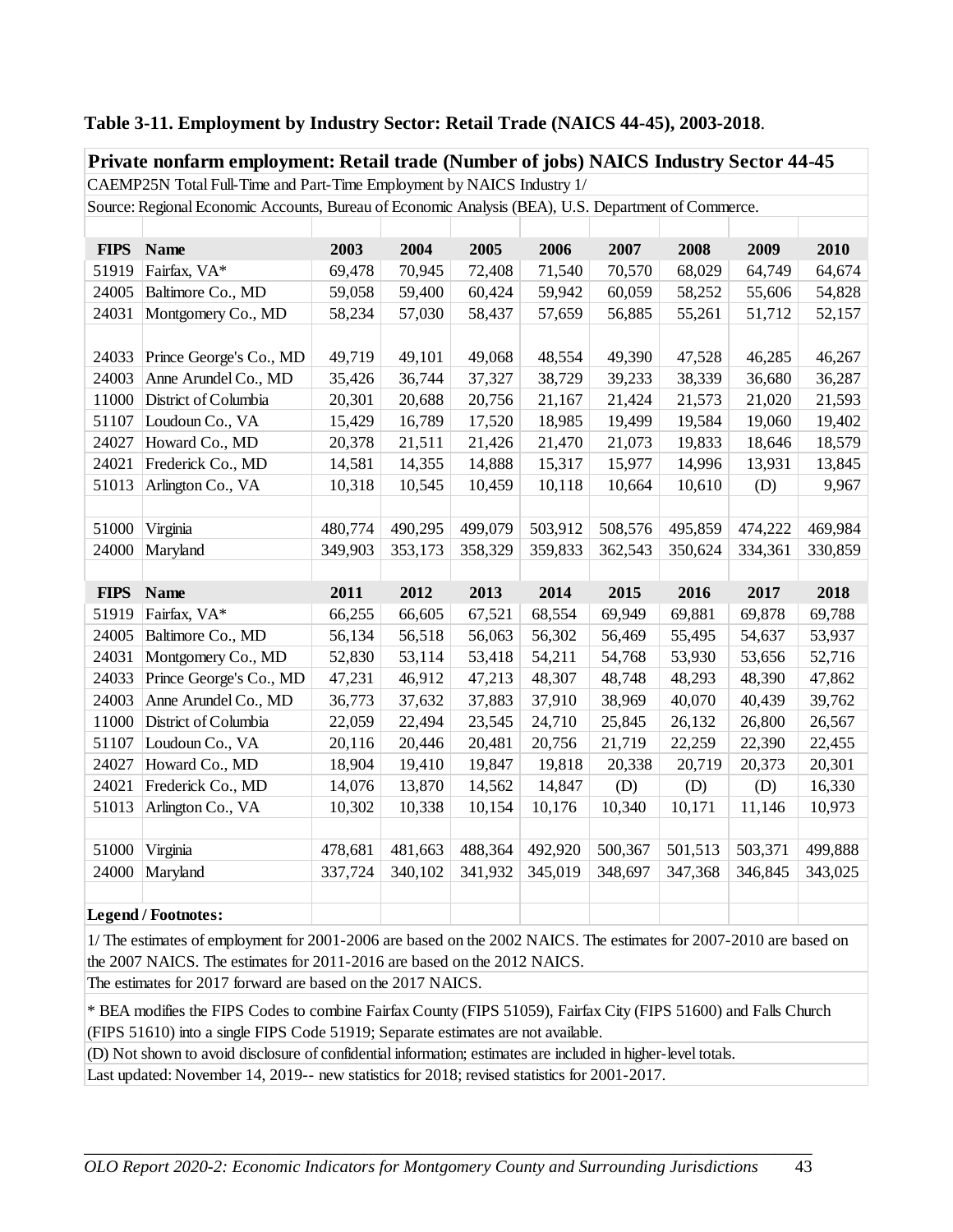![](_page_48_Figure_0.jpeg)

**Figure 3-12. Compensation of Employees by Industry Sector: Retail Trade (NAICS 44-45), 2003- 2018.**

\*BEA modifies the FIPS Codes to combine Fairfax County (FIPS 51059), Fairfax City (FIPS 51600) and Falls Church (FIPS 51610) into a single FIPS Code 51919. Separate estimates for the jurisdictions making up 51919 are not available.

Data source: Regional Economic Accounts, Bureau of Economic Analysis (BEA), U.S. Department of Commerce.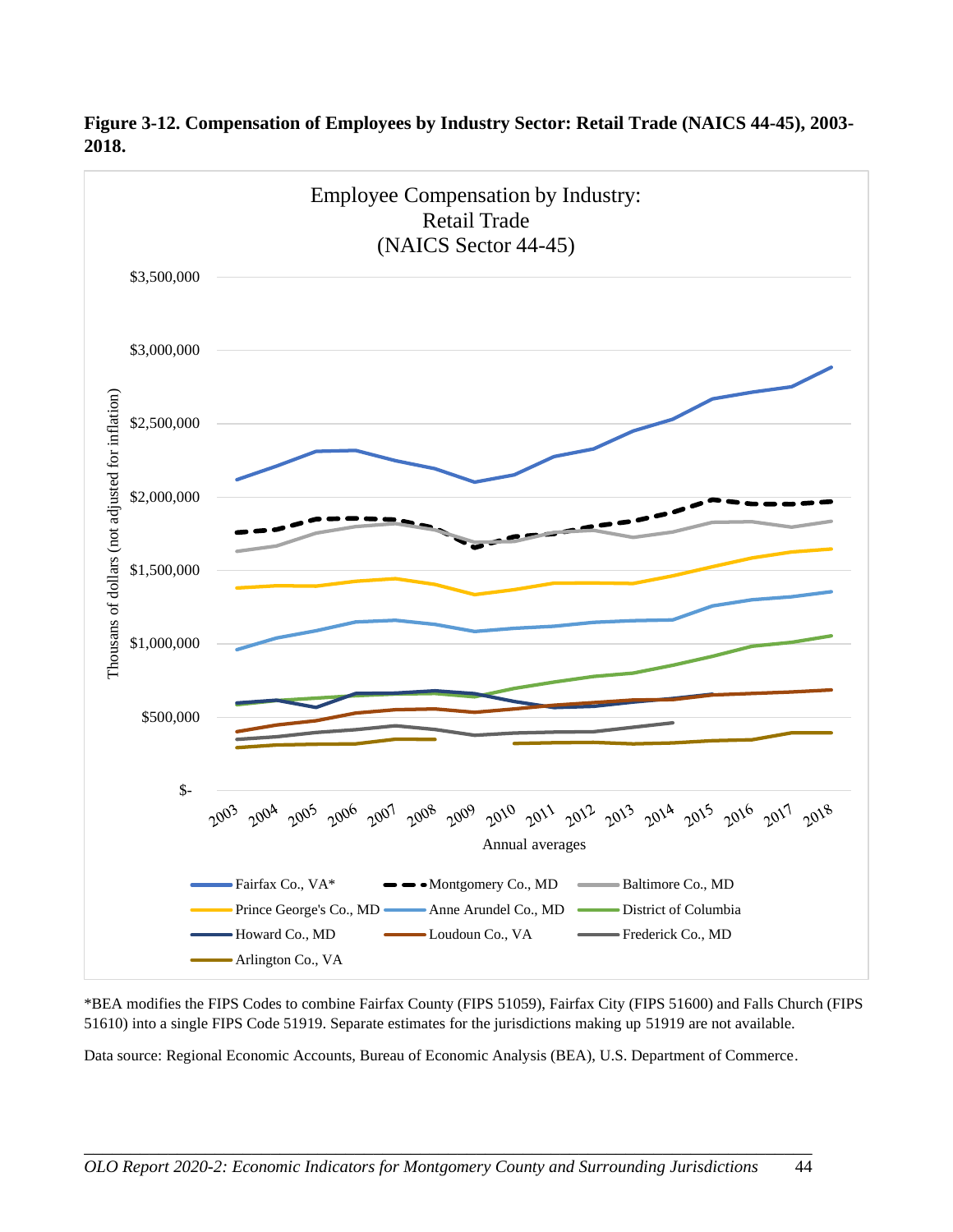## **Table 3-12. Compensation of Employees by Industry Sector: Retail Trade (NAICS 44-45), 2003- 2018.**

|             | Private nonfarm compensation: Retail trade (NAICS Sector 44-45)                                                                                       |              |              |              |              |              |              |              |              |  |
|-------------|-------------------------------------------------------------------------------------------------------------------------------------------------------|--------------|--------------|--------------|--------------|--------------|--------------|--------------|--------------|--|
|             | (Thousands of dollars)                                                                                                                                |              |              |              |              |              |              |              |              |  |
|             | Source: Regional Economic Accounts, Bureau of Economic Analysis (BEA), U.S. Department of Commerce.                                                   |              |              |              |              |              |              |              |              |  |
|             | CAINC6N Compensation of Employees by NAICS Industry                                                                                                   |              |              |              |              |              |              |              |              |  |
|             |                                                                                                                                                       |              |              |              |              |              |              |              |              |  |
| <b>FIPS</b> | Name                                                                                                                                                  | 2003         | 2004         | 2005         | 2006         | 2007         | 2008         | 2009         | 2010         |  |
| 51919       | Fairfax Co., VA*                                                                                                                                      | \$2,118,397  | \$2,211,025  | \$2,311,553  | \$2,318,592  | \$2,248,827  | \$2,194,400  | \$2,102,240  | \$2,151,654  |  |
| 24031       | Montgomery Co., MD                                                                                                                                    | \$1,758,239  | \$1,779,015  | \$1,851,004  | \$1,855,978  | \$1,846,207  | \$1,789,097  | \$1,655,705  | \$1,730,909  |  |
| 24005       | Baltimore Co., MD                                                                                                                                     | \$1,630,668  | \$1,667,218  | \$1,754,742  | \$1,799,405  | \$1,819,459  | \$1,776,877  | \$1,692,049  | \$1,697,468  |  |
| 24033       | Prince George's Co., MD                                                                                                                               | \$1,381,020  | \$1,396,124  | \$1,393,951  | \$1,426,561  | \$1,444,220  | \$1,405,617  | \$1,335,797  | \$1,369,922  |  |
| 24003       | Anne Arundel Co., MD                                                                                                                                  | \$960,675    | \$1,040,803  | \$1,090,373  | \$1,149,271  | \$1,161,111  | \$1,133,482  | \$1,085,019  | \$1,105,769  |  |
| 11001       | District of Columbia                                                                                                                                  | \$585,691    | \$614,644    | \$630,449    | \$646,881    | \$659,036    | \$662,869    | \$639,463    | \$696,773    |  |
| 24027       | Howard Co., MD                                                                                                                                        | \$566,634    | \$662,523    | \$665,370    | \$680,531    | \$661,581    | \$607,674    | \$566,531    | \$574,113    |  |
| 51107       | Loudoun Co., VA                                                                                                                                       | \$401,991    | \$446,855    | \$476,887    | \$529,325    | \$552,054    | \$556,795    | \$534,472    | \$556,613    |  |
| 24021       | Frederick Co., MD                                                                                                                                     | \$349,561    | \$367,742    | \$396,131    | \$415,586    | \$442,420    | \$416,475    | \$377,649    | \$392,819    |  |
| 51013       | Arlington Co., VA                                                                                                                                     | \$293,140    | \$310,917    | \$316,185    | \$318,698    | \$350,946    | \$350,045    | (D)          | \$321,755    |  |
|             |                                                                                                                                                       |              |              |              |              |              |              |              |              |  |
| 51000       | Virginia                                                                                                                                              | \$11,379,330 | \$12,024,724 | \$12,581,543 | \$12,930,324 | \$13,177,835 | \$13,064,765 | \$12,578,542 | \$12,673,569 |  |
| 24000       | Maryland                                                                                                                                              | \$9,246,263  | \$9,684,991  | \$9,973,732  | \$10,218,975 | \$10,352,208 | \$10,046,524 | \$9,505,215  | \$9,678,250  |  |
|             |                                                                                                                                                       |              |              |              |              |              |              |              |              |  |
| <b>FIPS</b> | <b>Name</b>                                                                                                                                           | 2011         | 2012         | 2013         | 2014         | 2015         | 2016         | 2017         | 2018         |  |
| 51919       | Fairfax Co., VA*                                                                                                                                      | \$2,276,467  | \$2,328,161  | \$2,450,316  | \$2,530,883  | \$2,669,650  | \$2,714,811  | \$2,751,630  | \$2,884,825  |  |
| 24031       | Montgomery Co., MD                                                                                                                                    | \$1,749,842  | \$1,802,212  | \$1,836,267  | \$1,896,714  | \$1,982,998  | \$1,953,620  | \$1,951,691  | \$1,970,149  |  |
| 24005       | Baltimore Co., MD                                                                                                                                     | \$1,759,900  | \$1,774,505  | \$1,725,784  | \$1,762,843  | \$1,829,078  | \$1,832,009  | \$1,796,108  | \$1,835,693  |  |
| 24033       | Prince George's Co., MD                                                                                                                               | \$1,414,448  | \$1,414,830  | \$1,411,973  | \$1,464,146  | \$1,525,975  | \$1,586,263  | \$1,626,775  | \$1,646,724  |  |
| 24003       | Anne Arundel Co., MD                                                                                                                                  | \$1,120,209  | \$1,147,229  | \$1,158,634  | \$1,163,212  | \$1,259,031  | \$1,300,402  | \$1,321,431  | \$1,355,694  |  |
| 11001       | District of Columbia                                                                                                                                  | \$740,232    | \$778,204    | \$801,680    | \$854,511    | \$916,000    | \$984,271    | \$1,010,582  | \$1,055,016  |  |
| 24027       | Howard Co., MD                                                                                                                                        | \$603,918    | \$628,627    | \$657,150    | \$676,644    | \$719,772    | \$755,061    | \$739,671    | \$752,806    |  |
| 51107       | Loudoun Co., VA                                                                                                                                       | \$582,621    | \$600,542    | \$617,347    | \$620,702    | \$652,679    | \$662,361    | \$673,077    | \$686,581    |  |
| 24021       | Frederick Co., MD                                                                                                                                     | \$399,701    | \$401,229    | \$432,013    | \$462,304    | (D)          | (D)          | (D)          | \$553,923    |  |
| 51013       | Arlington Co., VA                                                                                                                                     | \$326,062    | \$328,766    | \$319,437    | \$325,618    | \$340,756    | \$347,523    | \$394,365    | \$394,292    |  |
|             |                                                                                                                                                       |              |              |              |              |              |              |              |              |  |
| 51000       | Virginia                                                                                                                                              | \$12,922,997 | \$13,230,410 | \$13,693,129 | \$13,983,359 | \$14,552,224 | \$14,638,540 | \$14,935,564 | \$15,291,613 |  |
| 24000       | Maryland                                                                                                                                              | \$9,943,553  | \$10,112,426 | \$10,201,708 | \$10,480,816 | \$10,972,910 | \$11,143,098 | \$11,154,096 | \$11,385,761 |  |
|             |                                                                                                                                                       |              |              |              |              |              |              |              |              |  |
|             | $*BEA$ modifies the EIDS Codes to combine Feirfox County (FIDS 51050) Feirfox City (FIDS 51600) and Fells Church (FIDS 51610) into a single FIDS Code |              |              |              |              |              |              |              |              |  |

\*BEA modifies the FIPS Codes to combine Fairfax County (FIPS 51059), Fairfax City (FIPS 51600) and Falls Church (FIPS 51610) into a single FIPS Code 51919. Separate estimates for the jurisdictions making up 51919 are not available.

BEA Notes: All dollar estimates are in thousands of current dollars (not adjusted for inflation). Statistics presented in thousands of dollars do not indicate more precision than statistics presented in millions of dollars.

Last updated: November 14, 2019-- new statistics for 2018; revised statistics for 2001-2017.

(D) Not shown to avoid disclosure of confidential information; estimates are included in higher-level totals.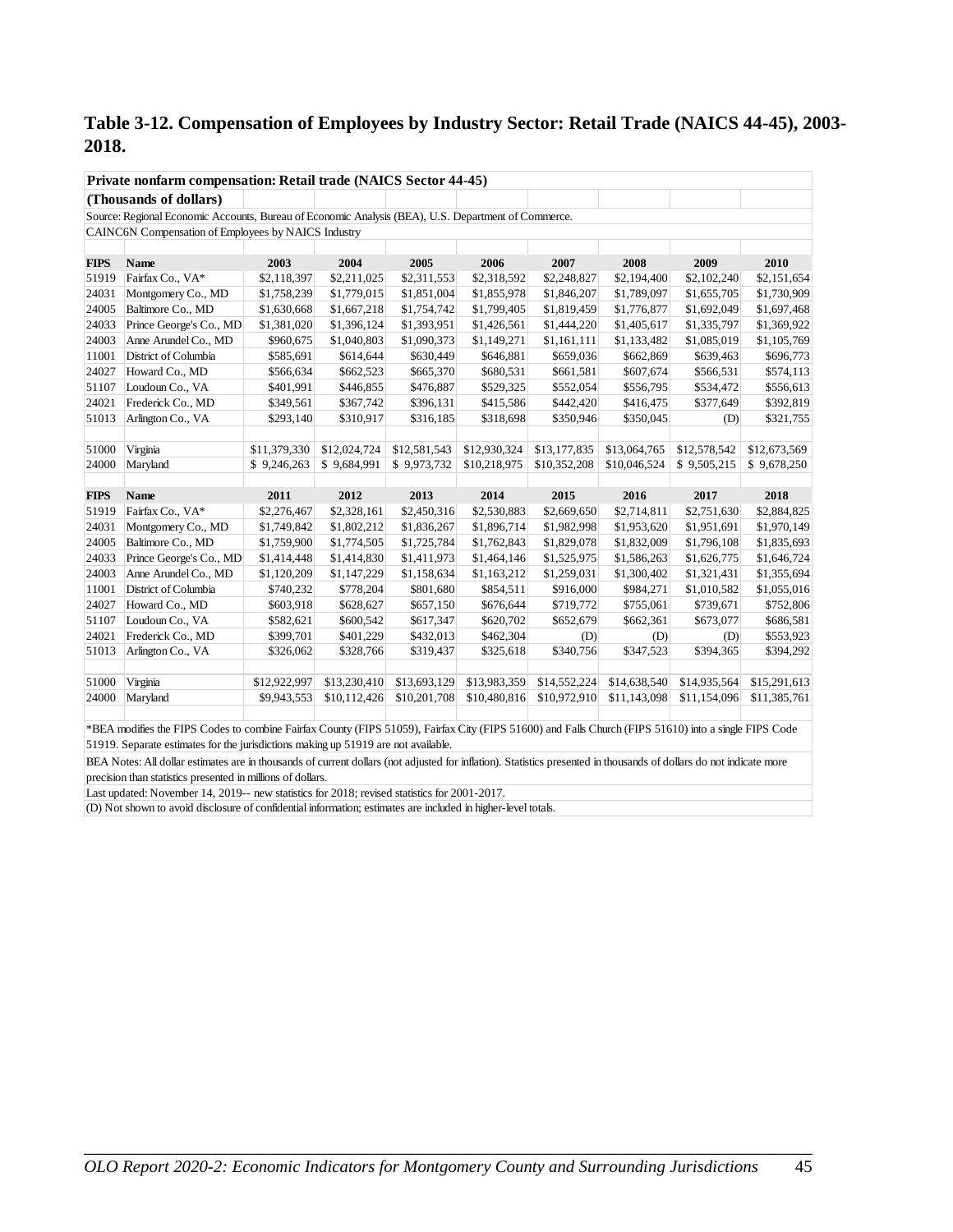![](_page_50_Figure_0.jpeg)

**Figure 3-13. Number of Establishments by Industry: Retail Trade (NAICS 44-45), 2003-2018**

Data source: Quarterly Census of Employment and Wages (QCEW), Bureau of Labor Statistics, U.S. Department of Labor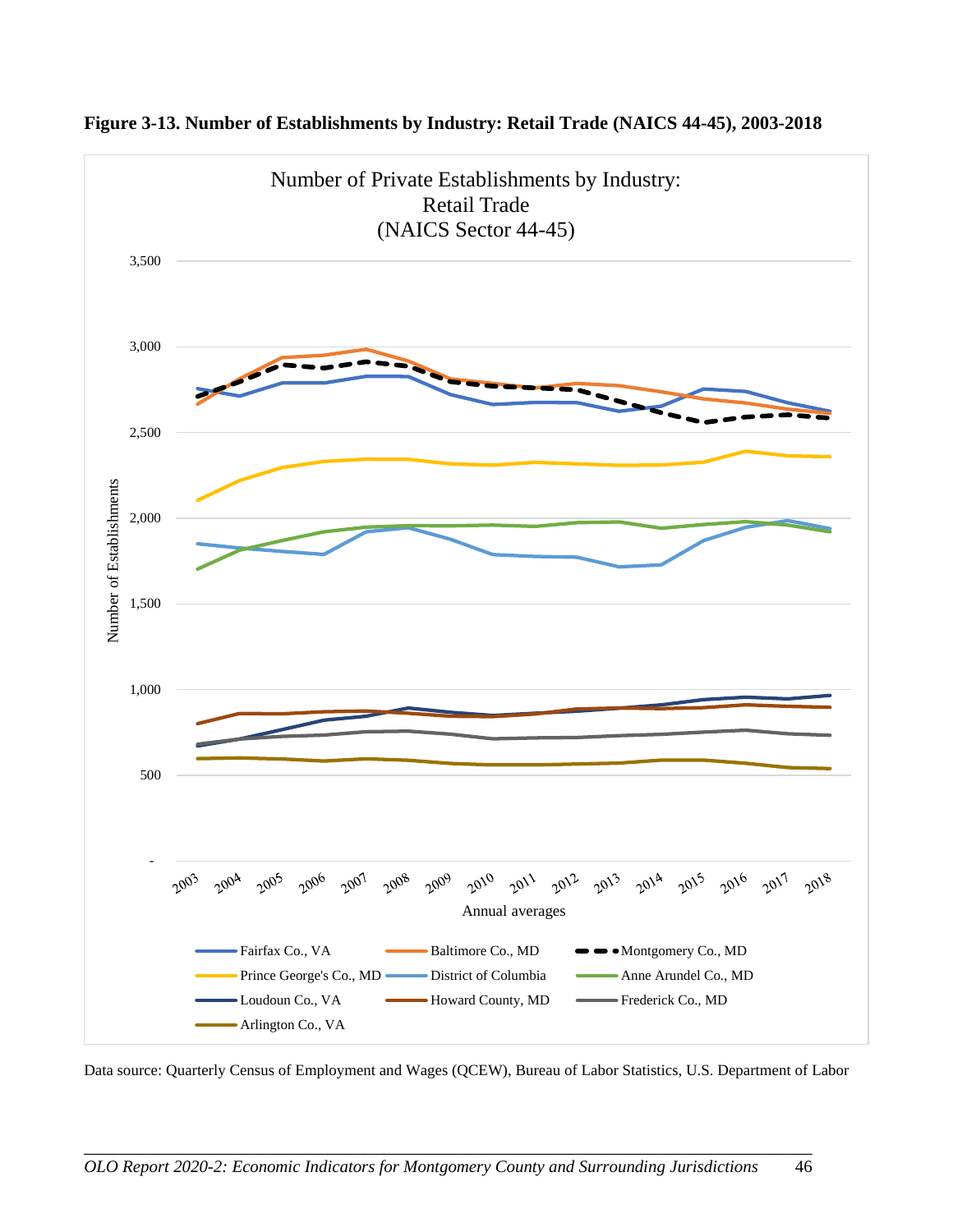| Series:     | Number of Establishments in private Retail Trade (NAICS 44-45) for all establishment sizes.        |        |        |        |        |        |        |        |        |
|-------------|----------------------------------------------------------------------------------------------------|--------|--------|--------|--------|--------|--------|--------|--------|
|             | Quarterly Census of Employment and Wages (QCEW), Bureau of Labor Statistics (BLS), U.S. Department |        |        |        |        |        |        |        |        |
| Source:     | of Labor                                                                                           |        |        |        |        |        |        |        |        |
| Industry:   | NAICS 44-45 Retail trade                                                                           |        |        |        |        |        |        |        |        |
| Owner:      | Private                                                                                            |        |        |        |        |        |        |        |        |
| Size:       | All establishment sizes                                                                            |        |        |        |        |        |        |        |        |
| Type:       | Number of Establishments                                                                           |        |        |        |        |        |        |        |        |
| Series Id:  | ENU[FIPS]20544-45                                                                                  |        |        |        |        |        |        |        |        |
|             |                                                                                                    |        |        |        |        |        |        |        |        |
| <b>FIPS</b> | <b>Name</b>                                                                                        | 2003   | 2004   | 2005   | 2006   | 2007   | 2008   | 2009   | 2010   |
| 51059       | Fairfax Co., VA                                                                                    | 2,756  | 2,713  | 2,789  | 2,789  | 2,828  | 2,827  | 2,721  | 2,664  |
| 24005       | Baltimore Co., MD                                                                                  | 2,666  | 2,814  | 2,937  | 2,951  | 2,986  | 2,917  | 2,813  | 2,787  |
| 24031       | Montgomery Co., MD                                                                                 | 2,710  | 2,797  | 2,896  | 2,876  | 2,913  | 2,887  | 2,796  | 2,770  |
| 24033       | Prince George's Co., MD                                                                            | 2,104  | 2,220  | 2,295  | 2,331  | 2,344  | 2,343  | 2,317  | 2,309  |
| 11000       | District of Columbia                                                                               | 1,851  | 1,826  | 1,806  | 1,789  | 1,921  | 1,945  | 1,877  | 1,788  |
| 24003       | Anne Arundel Co., MD                                                                               | 1,703  | 1,814  | 1,869  | 1,921  | 1,948  | 1,957  | 1,956  | 1,960  |
| 51107       | Loudoun Co., VA                                                                                    | 671    | 711    | 766    | 821    | 844    | 892    | 867    | 849    |
| 24027       | Howard County, MD                                                                                  | 801    | 861    | 859    | 871    | 875    | 862    | 844    | 842    |
| 24021       | Frederick Co., MD                                                                                  | 681    | 712    | 727    | 734    | 754    | 757    | 740    | 713    |
| 51013       | Arlington Co., VA                                                                                  | 597    | 601    | 595    | 583    | 596    | 587    | 569    | 560    |
|             |                                                                                                    |        |        |        |        |        |        |        |        |
| 24000       | State of Maryland                                                                                  | 18,059 | 18,797 | 19,284 | 19,467 | 19,661 | 19,523 | 19,148 | 18,928 |
| 51000       | State of Virginia                                                                                  | 26324  | 26413  | 26845  | 26804  | 27050  | 27110  | 26,403 | 25,928 |
|             |                                                                                                    |        |        |        |        |        |        |        |        |
| <b>FIPS</b> | <b>Name</b>                                                                                        | 2011   | 2012   | 2013   | 2014   | 2015   | 2016   | 2017   | 2018   |
| 51059       | Fairfax Co., VA                                                                                    | 2,676  | 2,674  | 2,624  | 2,654  | 2,754  | 2,740  | 2,673  | 2,624  |
| 24005       | Baltimore Co., MD                                                                                  | 2,760  | 2,787  | 2,774  | 2,738  | 2,696  | 2,672  | 2,636  | 2,612  |
| 24031       | Montgomery Co., MD                                                                                 | 2,761  | 2,750  | 2,682  | 2,616  | 2,558  | 2,591  | 2,604  | 2,584  |
| 24033       | Prince George's Co., MD                                                                            | 2,326  | 2,317  | 2,308  | 2,311  | 2,327  | 2,391  | 2,364  | 2,359  |
| 11000       | District of Columbia                                                                               | 1,777  | 1,773  | 1,716  | 1,728  | 1,869  | 1,947  | 1,986  | 1,939  |
| 24003       | Anne Arundel Co., MD                                                                               | 1,952  | 1,974  | 1,978  | 1,941  | 1,963  | 1,980  | 1,960  | 1,921  |
| 51107       | Loudoun Co., VA                                                                                    | 862    | 874    | 891    | 911    | 941    | 956    | 946    | 966    |
| 24027       | Howard County, MD                                                                                  | 858    | 887    | 892    | 889    | 895    | 911    | 902    | 897    |
| 24021       | Frederick Co., MD                                                                                  | 718    | 720    | 731    | 739    | 752    | 763    | 742    | 733    |
| 51013       | Arlington Co., VA                                                                                  | 560    | 566    | 571    | 588    | 588    | 570    | 545    | 539    |
|             |                                                                                                    |        |        |        |        |        |        |        |        |
| 24000       | State of Maryland                                                                                  | 18,938 | 18,985 | 18,887 | 18,610 | 18,562 | 18,719 | 18,561 | 18,434 |
| 51000       | State of Virginia                                                                                  | 25,784 | 25,776 | 25,553 | 25,483 | 26,104 | 26,089 | 25,901 | 25,844 |

## **Table 3-13. Number of Establishments by Industry: Retail Trade (NAICS 44-45), 2003-2018**.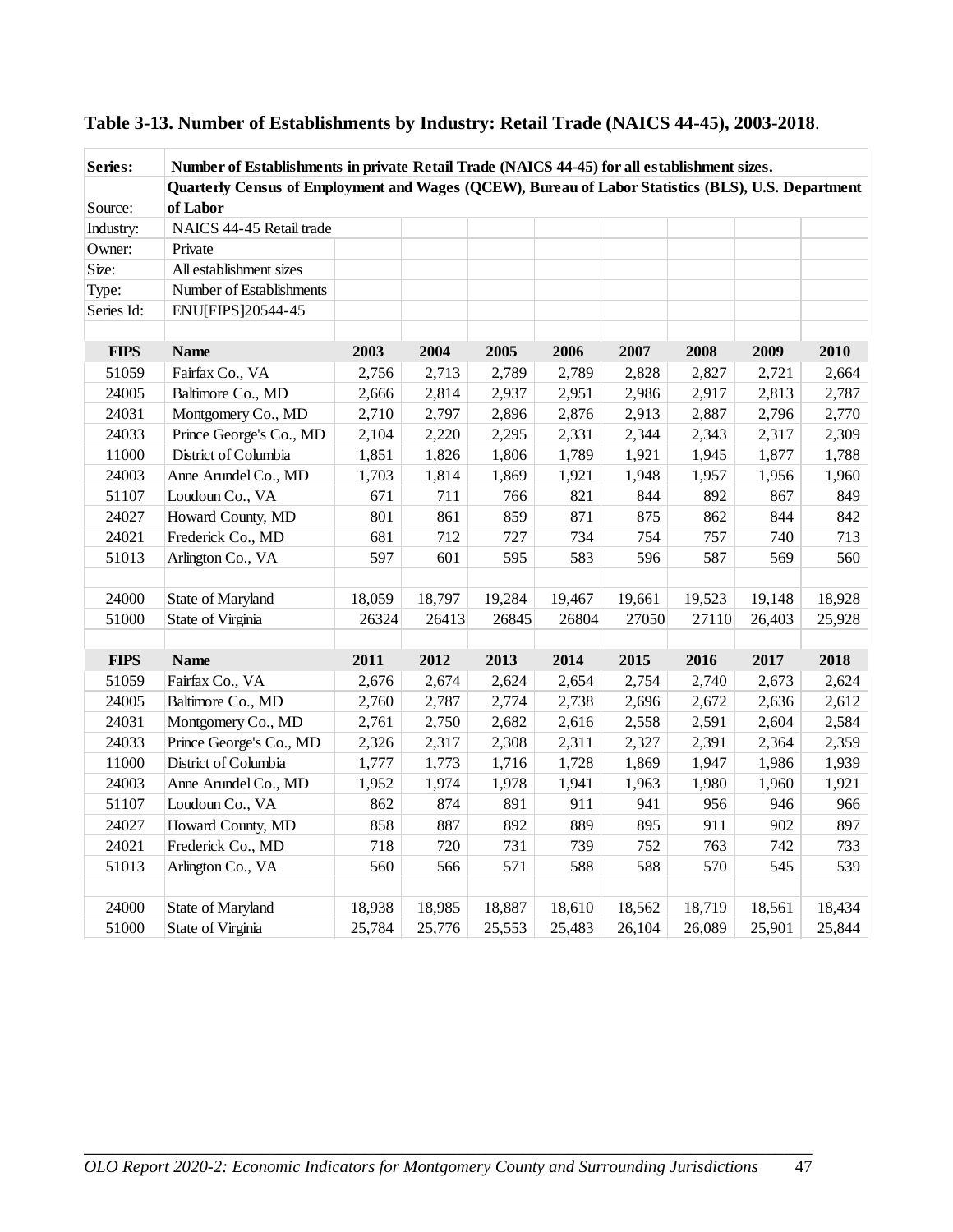#### **Economic Indicators #14-16: Employment, Compensation, and Number of Establishments for Accommodation and Food Services Industry Sector (NAICS Sector 72)**

#### *Definition*:

The Accommodation and Food Services NAICS sector comprises establishments providing customers with lodging, meals, snacks, and/or beverages for immediate consumption. The sector includes both accommodation and food services establishments because those activities may be combined at the same establishment.<sup>47</sup>

#### *Indicators' relationship to the local economy and the minimum wage*:

Industry statistics for the Accommodation and Food Services sector (NAICS Code 72) are included as economic indicators because that industry sector is likely to employ low wage workers whose hourly rate would be lower in the absence of a minimum wage.

Figure 3-14 and Tables 3-14 depict BEA statistics on employment (number of jobs) in the Accommodation and Food Services sector (NAICS Code 72) for 2003-2018.

Figure 3-15 and Tables 3-15 depict BEA statistics on compensation to employees in the Accommodation and Food Services sector (NAICS Code 72) for 2003-2018. Note that dollars are in thousands.

Figure 3-16 and Tables 3-16 depict BLS statistics on the number of private establishments of any size in the Accommodation and Food Services sector (NAICS Code 72) for 2003-2018.

## *Current data and trends*:

Compared to the prior year, the 2018 data show Montgomery County's Accommodation and Food Services sector added 217 jobs (up 0.5 percent) and four private establishments. The District of Columbia saw the largest increases, adding 2,462 jobs (up 3.4 percent) and 118 private establishments (up 4.7 percent). Prince George's County added 254 jobs (up 0.7 percent) and 17 establishments (up 1.2 percent). Fairfax County added 705 jobs (up 1.3 percent) and eight establishments (up 0.4 percent).

In Montgomery County, employee compensation grew by \$34.8M or 2.9 percent. Growth in Arlington County (up 2.3 percent) and Anne Arundel County (up 2.7 percent) also fell below 3.0 percent. In six jurisdictions total compensation increases exceeded 3.0 percent, including an increase of \$205.3M (up 7.1 percent) in the District of Columbia and an increase of \$80.4M (up 5.1 percent) in Fairfax County.

#### *Source of data*:

Statistics on employment (number of jobs) and employee compensation comes from the Regional Economic Accounts, Bureau of Economic Analysis (BEA), U.S. Department of Commerce.<sup>48</sup> Statistics on the number of establishments come from the Quarterly Census of Employment and Wages (QCEW), Bureau of Labor Statistics, U.S. Department of Labor.<sup>49</sup> QCEW statistics are derived from tabulations of monthly employment and quarterly total wages of workers covered by public unemployment insurance. QCEW statistics are classified by place of work.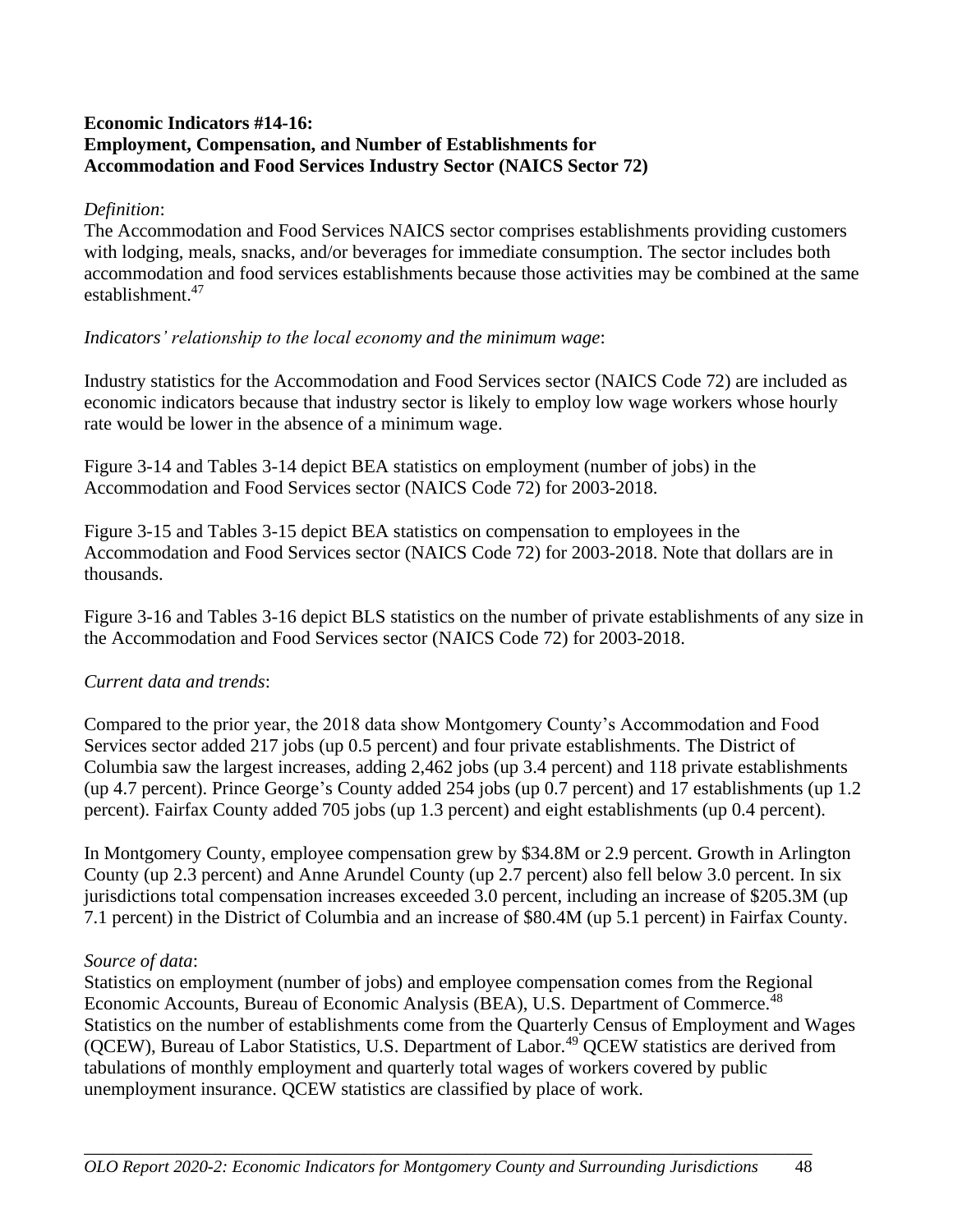![](_page_53_Figure_0.jpeg)

**Figure 3-14. Employment by Industry: Accommodation & Food Services (NAICS 72), 2003-2018.**

\*BEA modifies the FIPS Codes to combine Fairfax County (FIPS 51059), Fairfax City (FIPS 51600) and Falls Church (FIPS 51610) into a single FIPS Code 51919. Separate estimates for the jurisdictions making up 51919 are not available.

Data source: Regional Economic Accounts, Bureau of Economic Analysis (BEA), U.S. Department of Commerce.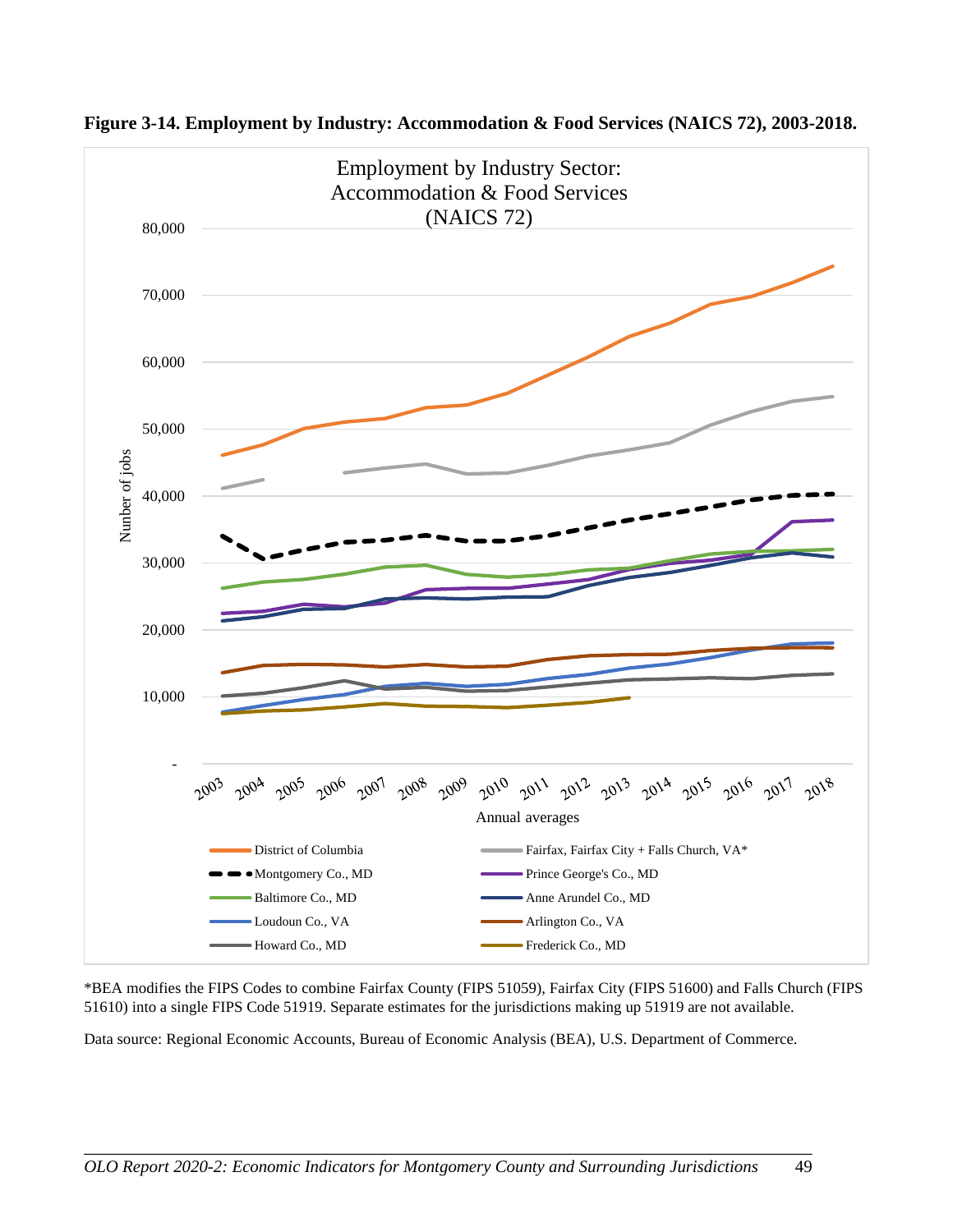| Private nonfarm employment: Accommodation & Food Services (Number of jobs) in NAICS 72 |                                                                        |         |         |         |         |         |         |         |         |  |
|----------------------------------------------------------------------------------------|------------------------------------------------------------------------|---------|---------|---------|---------|---------|---------|---------|---------|--|
|                                                                                        | CAEMP25N Total Full-Time and Part-Time Employment by NAICS Industry 1/ |         |         |         |         |         |         |         |         |  |
|                                                                                        | Source: Bureau of Economic Analysis, U.S. Department of Commerce       |         |         |         |         |         |         |         |         |  |
|                                                                                        |                                                                        |         |         |         |         |         |         |         |         |  |
| <b>FIPS</b>                                                                            | <b>Name</b>                                                            | 2003    | 2004    | 2005    | 2006    | 2007    | 2008    | 2009    | 2010    |  |
| 11001                                                                                  | District of Columbia, DC                                               | 46,125  | 47,671  | 50,101  | 51,094  | 51,609  | 53,218  | 53,607  | 55,375  |  |
| 51919                                                                                  | Fairfax Co., VA*                                                       | 41,165  | 42,474  | (D)     | 43,498  | 44,211  | 44,807  | 43,313  | 43,456  |  |
| 24031                                                                                  | Montgomery, MD                                                         | 34,027  | 30,632  | 31,977  | 33,131  | 33,411  | 34,136  | 33,291  | 33,303  |  |
| 24033                                                                                  | Prince George's, MD                                                    | 22,492  | 22,805  | 23,869  | 23,463  | 24,033  | 26,041  | 26,234  | 26,233  |  |
| 24005                                                                                  | Baltimore, MD                                                          | 26,249  | 27,165  | 27,565  | 28,349  | 29,396  | 29,680  | 28,317  | 27,905  |  |
| 24003                                                                                  | Anne Arundel, MD                                                       | 21,373  | 22,001  | 23,113  | 23,224  | 24,644  | 24,803  | 24,633  | 24,913  |  |
| 51107                                                                                  | Loudoun, VA                                                            | 7,729   | 8,720   | 9,641   | 10,343  | 11,586  | 12,019  | 11,574  | 11,885  |  |
| 51013                                                                                  | Arlington, VA                                                          | 13,623  | 14,706  | 14,872  | 14,790  | 14,494  | 14,839  | 14,498  | 14,592  |  |
| 24027                                                                                  | Howard, MD                                                             | 10,133  | 10,541  | 11,375  | 12,417  | 11,201  | 11,440  | 10,848  | 10,972  |  |
| 24021                                                                                  | Frederick, MD                                                          | 7,514   | 7,900   | 8,059   | 8,506   | 9,019   | 8,614   | 8,562   | 8,396   |  |
|                                                                                        |                                                                        |         |         |         |         |         |         |         |         |  |
| 51000                                                                                  | Virginia                                                               | 282,472 | 293,508 | 301,958 | 311,341 | 317,527 | 320,770 | 313,871 | 313,576 |  |
| 24000                                                                                  | Maryland                                                               | 198,116 | 198,399 | 204,281 | 208,627 | 212,654 | 215,136 | 210,368 | 209,486 |  |
|                                                                                        |                                                                        |         |         |         |         |         |         |         |         |  |
| <b>FIPS</b>                                                                            | <b>Name</b>                                                            | 2011    | 2012    | 2013    | 2014    | 2015    | 2016    | 2017    | 2018    |  |
| 11001                                                                                  | District of Columbia, DC                                               | 58,094  | 60,823  | 63,849  | 65,860  | 68,677  | 69,824  | 71,897  | 74,359  |  |
| 51919                                                                                  | Fairfax Co., VA*                                                       | 44,608  | 46,001  | 46,933  | 47,988  | 50,637  | 52,635  | 54,179  | 54,884  |  |
| 24031                                                                                  | Montgomery, MD                                                         | 34,106  | 35,275  | 36,440  | 37,387  | 38,376  | 39,455  | 40,106  | 40,323  |  |
| 24033                                                                                  | Prince George's, MD                                                    | 26,875  | 27,540  | 29,035  | 29,966  | 30,440  | 31,321  | 36,176  | 36,430  |  |
| 24005                                                                                  | Baltimore, MD                                                          | 28,265  | 28,982  | 29,239  | 30,356  | 31,347  | 31,740  | 31,839  | 32,061  |  |
| 24003                                                                                  | Anne Arundel, MD                                                       | 24,960  | 26,645  | 27,859  | 28,600  | 29,646  | 30,790  | 31,520  | 30,909  |  |
| 51107                                                                                  | Loudoun, VA                                                            | 12,762  | 13,382  | 14,327  | 14,923  | 15,886  | 17,015  | 17,918  | 18,071  |  |
| 51013                                                                                  | Arlington, VA                                                          | 15,605  | 16,145  | 16,319  | 16,384  | 16,944  | 17,283  | 17,366  | 17,362  |  |
| 24027                                                                                  | Howard, MD                                                             | 11,503  | 12,063  | 12,560  | 12,700  | 12,878  | 12,722  | 13,226  | 13,450  |  |
| 24021                                                                                  | Frederick, MD                                                          | 8,762   | 9,188   | 9,882   | (D)     | (D)     | (D)     | (D)     | 11,647  |  |
|                                                                                        |                                                                        |         |         |         |         |         |         |         |         |  |
| 51000                                                                                  | Virginia                                                               | 322,396 | 329,873 | 336,965 | 344,219 | 355,765 | 367,764 | 376,396 | 380,982 |  |
| 24000                                                                                  | Maryland                                                               | 214,167 | 222,362 | 229,814 | 235,156 | 241,466 | 246,651 | 255,759 | 257,449 |  |
|                                                                                        |                                                                        |         |         |         |         |         |         |         |         |  |
|                                                                                        | <b>Legend / Footnotes:</b>                                             |         |         |         |         |         |         |         |         |  |

#### **Table 3-14. Employment by Industry: Accommodation & Food Services (NAICS 72), 2003-2018.**

1/ The estimates of employment for 2001-2006 are based on the 2002 North American Industry Classification System (NAICS). The estimates for 2007-2010 are based on the 2007 NAICS.

The estimates for 2011-2016 are based on the 2012 NAICS. The estimates for 2017 forward are based on the 2017 NAICS.

(D) Not shown to avoid disclosure of confidential information; estimates are included in higher-level totals. Last updated: November 14, 2019-- new statistics for 2018; revised statistics for 2001-2017. \*BEA modifies the FIPS Codes to combine Fairfax County (FIPS 51059), Fairfax City (FIPS 51600) and Falls Church (FIPS 51610) into a single FIPS Code 51919. Separate estimates for the jurisdictions making up 51919 are not available.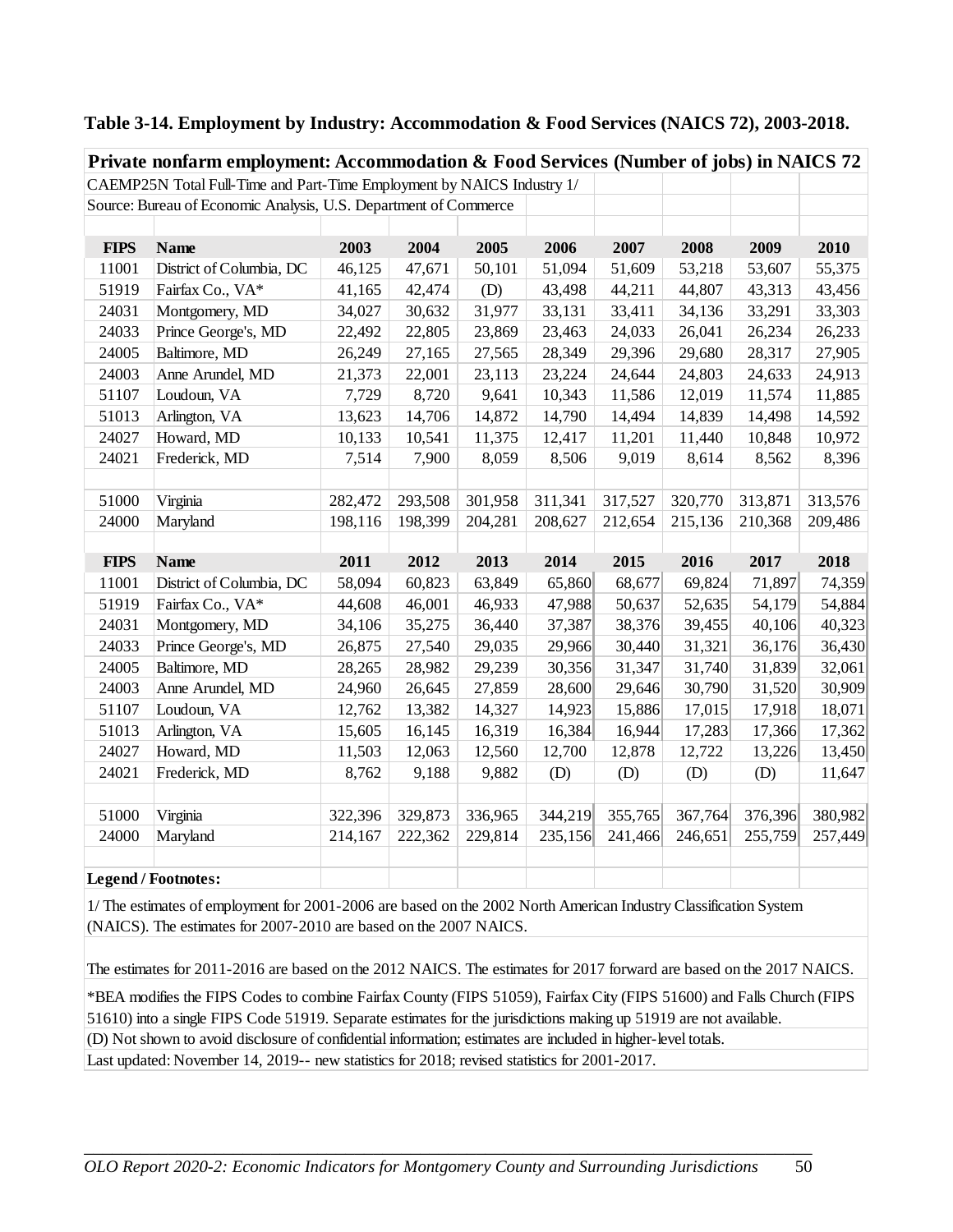![](_page_55_Figure_0.jpeg)

**Figure 3-15. Compensation of Employees by Industry: Accommodation & Food Services, 2003- 2018**

\*BEA modifies the FIPS Codes to combine Fairfax County (FIPS 51059), Fairfax City (FIPS 51600) and Falls Church (FIPS 51610) into a single FIPS Code 51919. Separate estimates for the jurisdictions making up 51919 are not available.

Data source: Regional Economic Accounts, Bureau of Economic Analysis (BEA), U.S. Department of Commerce.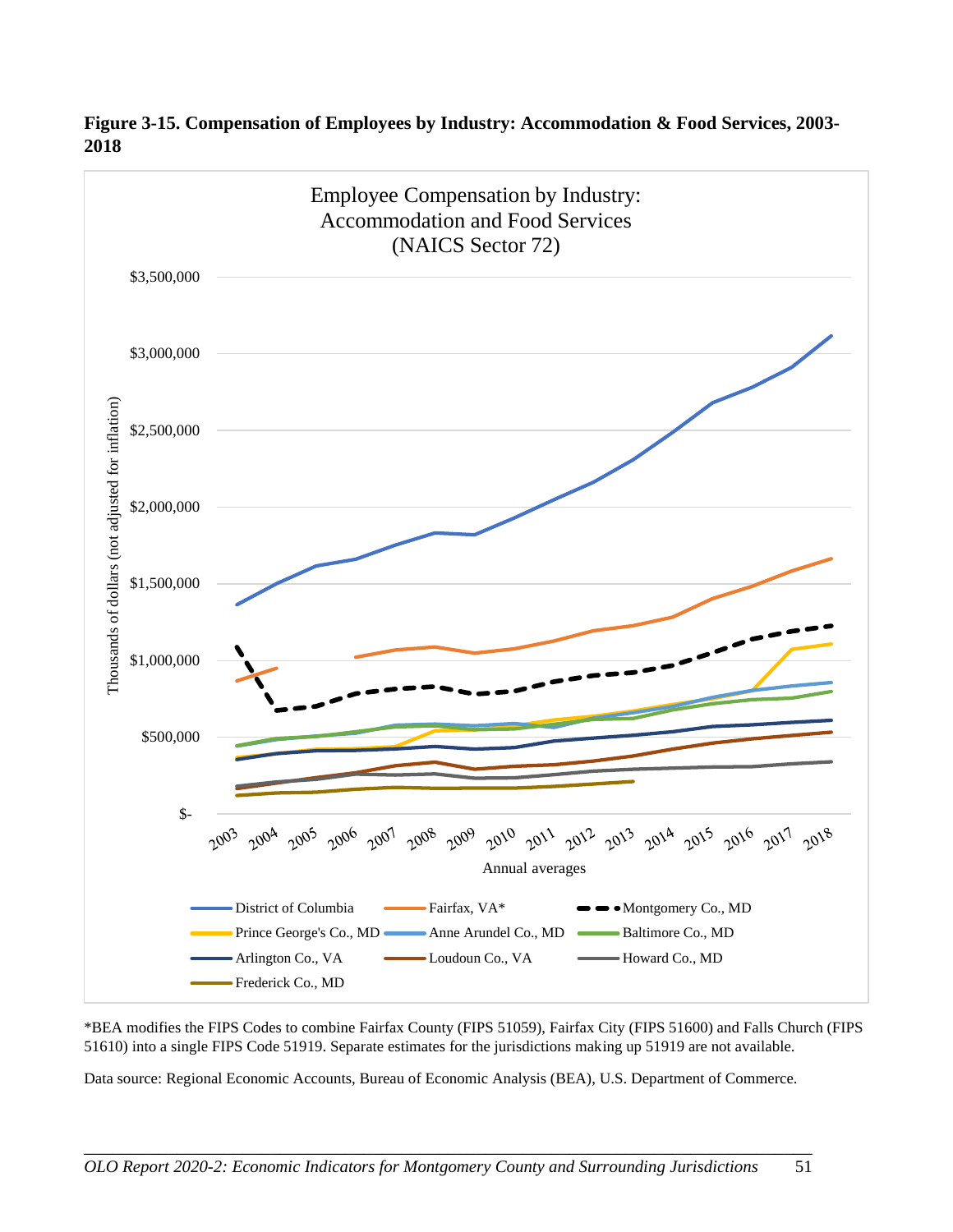#### **Table 3-15. Compensation of Employees by Industry: Accommodation & Food Services (NAICS 72), 2003-2018.**

|             | Private nonfarm compensation: Accommodation & Food Services (NAICS Sector 72)                            |             |             |             |             |             |             |             |             |  |
|-------------|----------------------------------------------------------------------------------------------------------|-------------|-------------|-------------|-------------|-------------|-------------|-------------|-------------|--|
|             | (Thousands of dollars)                                                                                   |             |             |             |             |             |             |             |             |  |
|             | Data Source: Regional Economic Accounts, Bureau of Economic Analysis (BEA), U.S. Department of Commerce. |             |             |             |             |             |             |             |             |  |
|             | CAINC6N Compensation of Employees by NAICS Industry                                                      |             |             |             |             |             |             |             |             |  |
|             |                                                                                                          |             |             |             |             |             |             |             |             |  |
| <b>FIPS</b> | Name                                                                                                     | 2003        | 2004        | 2005        | 2006        | 2007        | 2008        | 2009        | 2010        |  |
| 11001       | District of Columbia                                                                                     | \$1,364,194 | \$1,501,580 | \$1,616,662 | \$1,661,304 | \$1,753,170 | \$1,832,169 | \$1,820,253 | \$1,929,956 |  |
| 51919       | Fairfax, VA*                                                                                             | \$868,108   | \$950,226   | (D)         | \$1,021,891 | \$1,069,142 | \$1,088,936 | \$1,048,828 | \$1,076,396 |  |
| 24031       | Montgomery Co., MD                                                                                       | \$1,088,402 | \$675,216   | \$701,620   | \$785,489   | \$815,092   | \$830,661   | \$781,297   | \$800,269   |  |
| 24033       | Prince George's Co., MD                                                                                  | \$368,530   | \$393,718   | \$422,252   | \$426,186   | \$440,014   | \$543,068   | \$548,555   | \$575,504   |  |
| 24003       | Anne Arundel Co., MD                                                                                     | \$443,026   | \$485,936   | \$509,048   | \$526,676   | \$578,925   | \$586,957   | \$575,929   | \$590,065   |  |
| 24005       | Baltimore Co., MD                                                                                        | \$445,453   | \$492,579   | \$505,553   | \$536,659   | \$567,931   | \$576,231   | \$550,512   | \$554,524   |  |
| 51013       | Arlington Co., VA                                                                                        | \$355,560   | \$394,470   | \$412,970   | \$415,187   | \$425,439   | \$440,669   | \$423,290   | \$433,834   |  |
| 51107       | Loudoun Co., VA                                                                                          | \$166,187   | \$202,365   | \$238,090   | \$268,913   | \$314,996   | \$338,947   | \$292,494   | \$312,316   |  |
| 24027       | Howard Co., MD                                                                                           | \$181,201   | \$209,516   | \$226,154   | \$260,146   | \$254,591   | \$261,308   | \$233,657   | \$236,149   |  |
| 24021       | Frederick Co., MD                                                                                        | \$121,272   | \$137,505   | \$142,049   | \$162,056   | \$174,481   | \$168,564   | \$169,191   | \$169,089   |  |
|             |                                                                                                          |             |             |             |             |             |             |             |             |  |
| 24000       | Maryland                                                                                                 | \$3,948,034 | \$3,792,190 | \$3,963,421 | \$4,213,944 | \$4,432,888 | \$4,570,513 | \$4,443,612 | \$4,523,362 |  |
| 51000       | Virginia                                                                                                 | \$4,846,051 | \$5,311,762 | \$5,572,548 | \$5,840,958 | \$6,173,265 | \$6,328,314 | \$6,166,860 | \$6,277,085 |  |
|             |                                                                                                          |             |             |             |             |             |             |             |             |  |
| <b>FIPS</b> | Name                                                                                                     | 2011        | 2012        | 2013        | 2014        | 2015        | 2016        | 2017        | 2018        |  |
| 11001       | District of Columbia                                                                                     | \$2,049,288 | \$2,162,907 | \$2,309,266 | \$2,488,288 | \$2,680,114 | \$2,780,668 | \$2,911,342 | \$3,116,637 |  |
| 51919       | Fairfax, VA*                                                                                             | \$1,127,384 | \$1,194,381 | \$1,227,904 | \$1,283,551 | \$1,404,655 | \$1,484,177 | \$1,583,781 | \$1,664,151 |  |
| 24031       | Montgomery Co., MD                                                                                       | \$862,706   | \$902,386   | \$922,367   | \$968,462   | \$1,051,571 | \$1,139,876 | \$1,191,520 | \$1,226,341 |  |
| 24033       | Prince George's Co., MD                                                                                  | \$613,499   | \$637,833   | \$672,360   | \$714,353   | \$752,175   | \$803,468   | \$1,073,613 | \$1,108,072 |  |
| 24003       | Anne Arundel Co., MD                                                                                     | \$564,196   | \$625,887   | \$660,800   | \$700,508   | \$761,001   | \$805,006   | \$834,873   | \$857,414   |  |
| 24005       | Baltimore Co., MD                                                                                        | \$585,682   | \$617,143   | \$623,409   | \$679,276   | \$719,672   | \$746,586   | \$756,021   | \$798,921   |  |
| 51013       | Arlington Co., VA                                                                                        | \$476,229   | \$495,234   | \$513,302   | \$536,256   | \$570,323   | \$582,159   | \$597,302   | \$611,148   |  |
| 51107       | Loudoun Co., VA                                                                                          | \$321,806   | \$346,298   | \$378,559   | \$423,070   | \$462,189   | \$490,059   | \$512,713   | \$533,840   |  |
| 24027       | Howard Co., MD                                                                                           | \$256,849   | \$279,897   | \$292,225   | \$300,089   | \$306,805   | \$308,715   | \$327,199   | \$340,898   |  |
| 24021       | Frederick Co., MD                                                                                        | \$180,937   | \$196,462   | \$212,406   | (D)         | (D)         | (D)         | (D)         | \$283,449   |  |
|             |                                                                                                          |             |             |             |             |             |             |             |             |  |
| 24000       | Maryland                                                                                                 | \$4,734,657 | \$5,089,503 | \$5,268,851 | \$5,556,706 | \$5,931,020 | \$6,240,938 | \$6,703,168 | \$6,976,025 |  |
| 51000       | Virginia                                                                                                 | \$6,548,678 | \$6,973,777 | \$7,202,219 | \$7,579,466 | \$8,128,497 | \$8,497,559 | \$8,844,374 | \$9,204,917 |  |
|             |                                                                                                          |             |             |             |             |             |             |             |             |  |

(D) Not shown to avoid disclosure of confidential information; estimates are included in higher-level totals.

\*BEA modifies the FIPS Codes to combine Fairfax County (FIPS 51059), Fairfax City (FIPS 51600) and Falls Church (FIPS 51610) into a single FIPS Code 51919. Separate estimates for the jurisdictions making up 51919 are not available.

Note-- All dollar estimates are in thousands of current dollars (not adjusted for inflation). Statistics presented in thousands of dollars do not indicate more precision than statistics presented in millions of dollars.

Last updated: November 14, 2019-- new statistics for 2018; revised statistics for 2001-2017.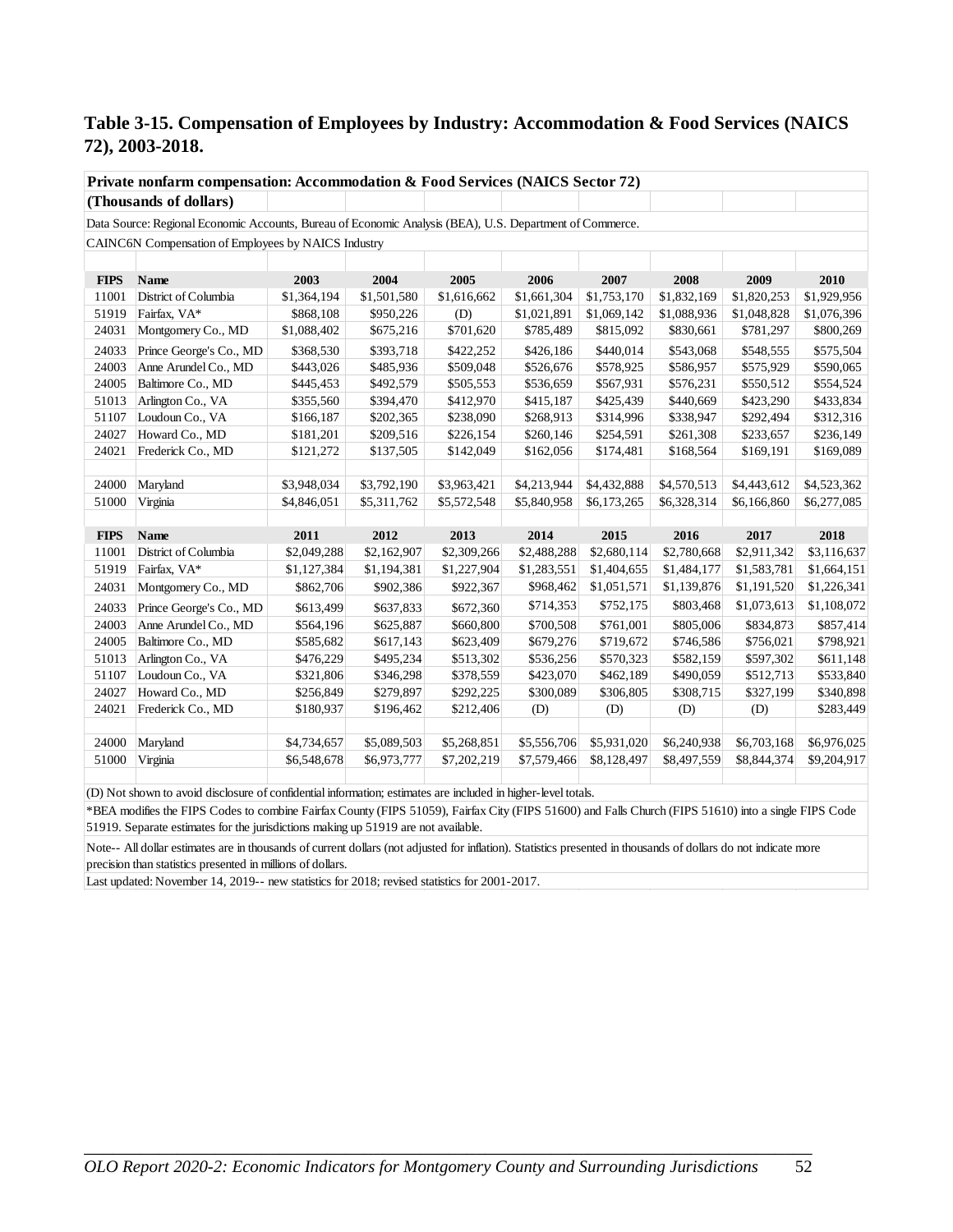![](_page_57_Figure_0.jpeg)

**Figure 3-16. Number of Establishments by Industry: Accommodation and Food Services (NAICS 72), 2003-2018.**

Data source: Quarterly Census of Employment and Wages (QCEW), Bureau of Labor Statistics, U.S. Department of Labor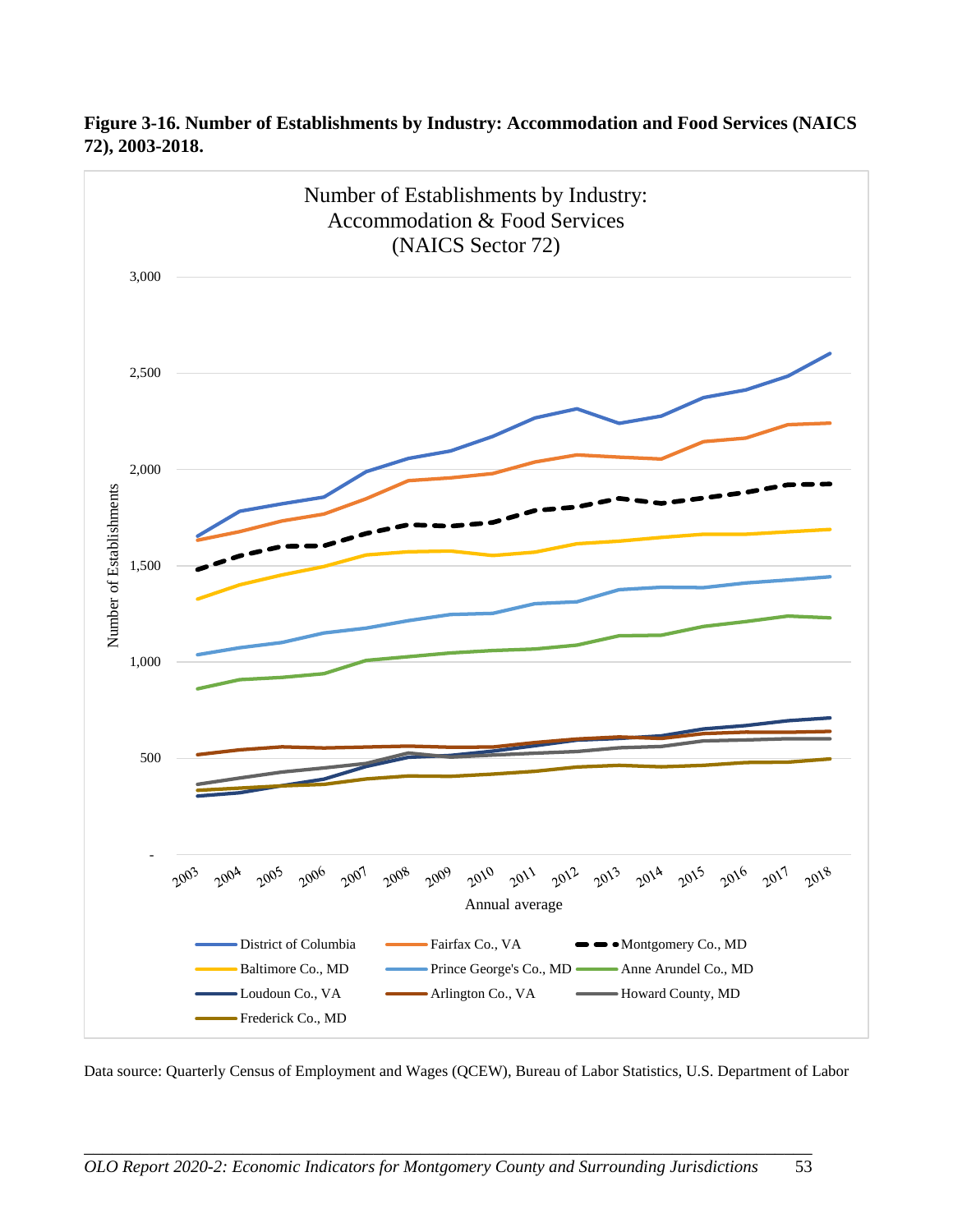| Series:     | Number of Establishments in private Accommodation & Food Services (NAICS 72) for all establishment sizes     |        |        |        |        |        |        |        |        |
|-------------|--------------------------------------------------------------------------------------------------------------|--------|--------|--------|--------|--------|--------|--------|--------|
| Series Id:  | <b>ENU[FIPS]20572</b>                                                                                        |        |        |        |        |        |        |        |        |
| Industry:   | NAICS 72 Accommodation and food services                                                                     |        |        |        |        |        |        |        |        |
| Owner:      | Private                                                                                                      |        |        |        |        |        |        |        |        |
| Size:       | All establishment sizes                                                                                      |        |        |        |        |        |        |        |        |
| Type:       | Number of Establishments                                                                                     |        |        |        |        |        |        |        |        |
| Source:     | Quarterly Census of Employment and Wages (QCEW), Bureau of Labor Statistics (BLS), U.S. Department of Labor. |        |        |        |        |        |        |        |        |
|             |                                                                                                              |        |        |        |        |        |        |        |        |
| <b>FIPS</b> | <b>Name</b>                                                                                                  | 2003   | 2004   | 2005   | 2006   | 2007   | 2008   | 2009   | 2010   |
| 11000       | District of Columbia                                                                                         | 1,654  | 1,783  | 1,822  | 1,857  | 1,989  | 2,058  | 2,096  | 2,172  |
| 51059       | Fairfax Co., VA                                                                                              | 1,633  | 1,678  | 1,733  | 1,769  | 1,848  | 1,942  | 1,957  | 1,979  |
| 24031       | Montgomery Co., MD                                                                                           | 1,480  | 1,552  | 1,601  | 1,604  | 1,668  | 1,713  | 1,706  | 1,725  |
| 24005       | Baltimore Co., MD                                                                                            | 1,327  | 1,401  | 1,453  | 1,496  | 1,556  | 1,573  | 1,577  | 1,553  |
| 24033       | Prince George's Co., MD                                                                                      | 1,038  | 1,075  | 1,102  | 1,151  | 1,176  | 1,215  | 1,247  | 1,253  |
| 24003       | Anne Arundel Co., MD                                                                                         | 861    | 909    | 920    | 940    | 1,009  | 1,028  | 1,047  | 1,060  |
| 51107       | Loudoun Co., VA                                                                                              | 304    | 321    | 358    | 392    | 458    | 505    | 515    | 537    |
| 51013       | Arlington Co., VA                                                                                            | 519    | 544    | 560    | 554    | 559    | 564    | 558    | 559    |
| 24027       | Howard County, MD                                                                                            | 365    | 398    | 429    | 450    | 473    | 528    | 506    | 517    |
| 24021       | Frederick Co., MD                                                                                            | 334    | 345    | 357    | 365    | 393    | 408    | 407    | 418    |
| 24000       | State of Maryland                                                                                            | 9,503  | 9,827  | 10,115 | 10,376 | 10,820 | 11,025 | 11,079 | 11,150 |
| 51000       | State of Virginia                                                                                            | 12,914 | 13,386 | 13,887 | 14,210 | 14,776 | 15,404 | 15,324 | 15,357 |
|             |                                                                                                              |        |        |        |        |        |        |        |        |
| <b>FIPS</b> | <b>Name</b>                                                                                                  | 2011   | 2012   | 2013   | 2014   | 2015   | 2016   | 2017   | 2018   |
| 11000       | District of Columbia                                                                                         | 2,268  | 2,316  | 2,240  | 2,278  | 2,374  | 2,413  | 2,485  | 2,603  |
| 51059       | Fairfax Co., VA                                                                                              | 2,039  | 2,076  | 2,064  | 2,055  | 2,145  | 2,163  | 2,233  | 2,241  |
| 24031       | Montgomery Co., MD                                                                                           | 1,787  | 1,806  | 1,850  | 1,824  | 1,852  | 1,881  | 1,921  | 1,925  |
| 24005       | Baltimore Co., MD                                                                                            | 1,571  | 1,615  | 1,628  | 1,648  | 1,664  | 1,664  | 1,677  | 1,689  |
| 24033       | Prince George's Co., MD                                                                                      | 1,303  | 1,313  | 1,376  | 1,389  | 1,387  | 1,411  | 1,426  | 1,443  |
| 24003       | Anne Arundel Co., MD                                                                                         | 1,068  | 1,088  | 1,137  | 1,139  | 1,185  | 1,210  | 1,239  | 1,230  |
| 51107       | Loudoun Co., VA                                                                                              | 566    | 595    | 603    | 617    | 653    | 670    | 695    | 710    |
| 51013       | Arlington Co., VA                                                                                            | 582    | 600    | 611    | 603    | 629    | 636    | 635    | 640    |
| 24027       | Howard County, MD                                                                                            | 527    | 535    | 555    | 562    | 591    | 596    | 602    | 601    |
| 24021       | Frederick Co., MD                                                                                            | 433    | 455    | 464    | 456    | 464    | 478    | 480    | 497    |
|             |                                                                                                              |        |        |        |        |        |        |        |        |
| 24000       | State of Maryland                                                                                            | 11,389 | 11,623 | 11,863 | 11,777 | 11,945 | 12,104 | 12,268 | 12,298 |
| 51000       | State of Virginia                                                                                            | 15,713 | 16,029 | 15,939 | 16,001 | 16,691 | 16,965 | 17,277 | 17,378 |

## **Table 3-16: Number of Establishments by Industry: Accommodation and Food Services (NAICS 72), 2001-2018**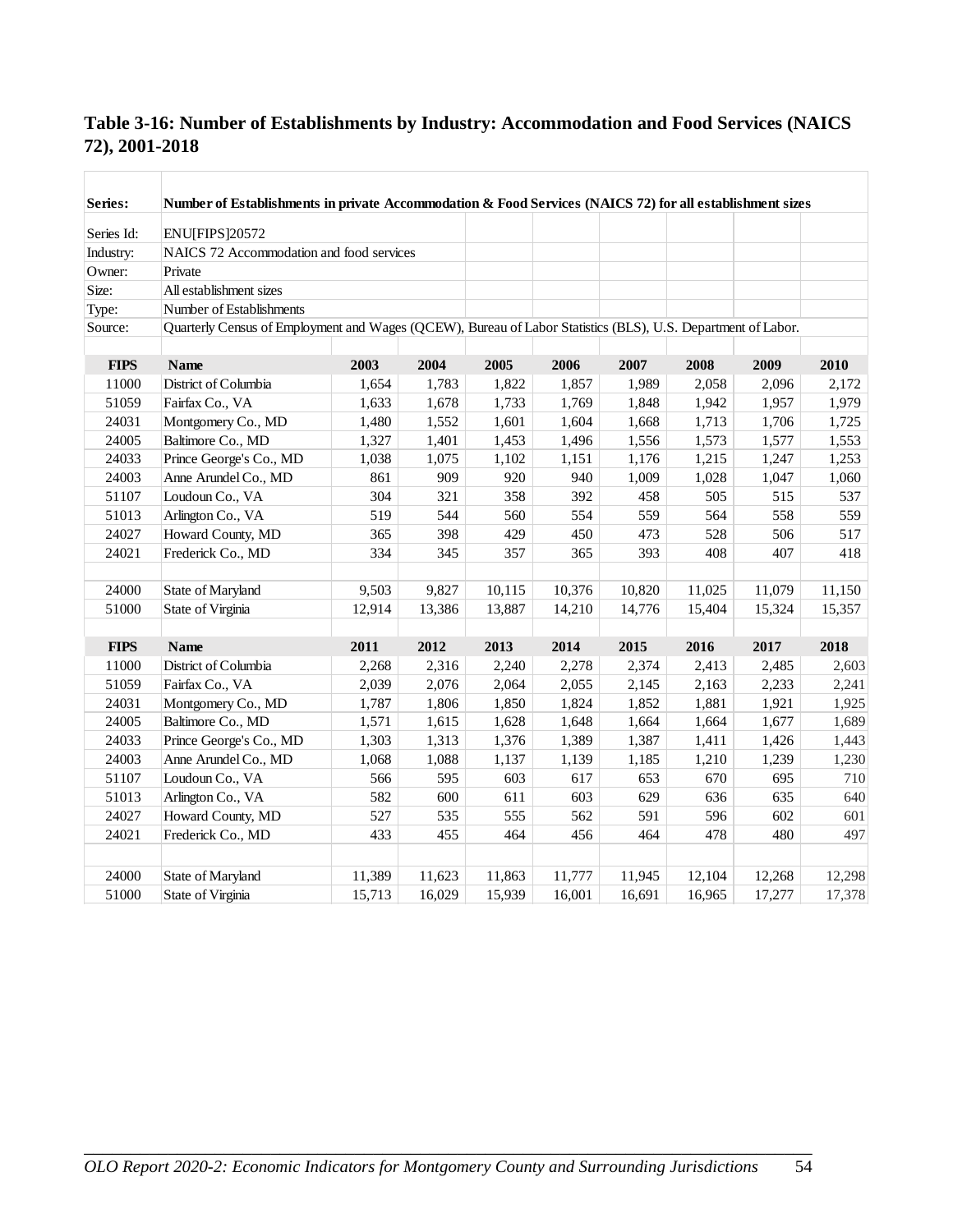## **Economic Indicator #17: Employment and Wage Estimates Categorized by Major Occupational Group**

## *Definition*:

The U.S. Office of Management and Budget (OMB) defines the industry categories, occupational groups, and geographic statistical areas used by federal statistical agencies. Federal statistical agencies report data on the U.S. economy using the North American Industry Classification System (NAICS), which categorizes the economy into 20 industry sectors. Federal statistical agencies also report economic data using the Standard Occupational Classification (SOC) system, which categorizes workers into 23 major occupational groups. Every industry sector employs workers from many occupational groups, and workers in a major occupational group may be employed across many industry sectors.

The economic indicators for this report focus on three major occupational groups likely to have low hourly wages $50$ :

- Food Preparation and Serving Related Occupations (SOC code 35-0000)
- Building and Grounds Cleaning and Maintenance Occupations (SOC code 37-0000)
- Personal Care and Service Occupations (SOC code 39-0000)

**Food Preparation and Serving Related Occupations**. As of May 2017, BLS' OES program data showed that 25 percent of workers in Food Preparation and Serving-Related Occupations in the Silver Spring-Frederick-Rockville, Maryland Metropolitan Division (FIPS 43524) were paid less than \$9.50 per hour.<sup>2</sup> This major occupational group includes occupations such as: Chefs; Supervisors of Food Preparation and Serving Workers; Restaurant, Fast Food, and Short Order Cooks; Institutional and Cafeteria Cooks; Food Preparation Workers; Fast Food Workers; Counter Attendants for Cafeteria, Food Concession, and Coffee Shop; Waiters and Waitresses; Bartenders; Dining Room and Cafeteria Attendants and Bartender Helpers; Dishwashers; and Restaurant and Lounge Hosts and Hostesses.

**Building and Grounds Cleaning and Maintenance Occupations**. As of May 2017, BLS' OES program data showed that 25 percent of workers in Buildings and Grounds Cleaning and Maintenance Occupations in the Silver Spring-Frederick-Rockville, Maryland Metropolitan Division (FIPS 43524) were paid less than \$10.75 per hour. This major occupational group includes occupations such as: First-Line Supervisors of Housekeepers, Janitors and Groundskeepers; Janitors, Maids and Housekeeping Cleaners; Pest Control Workers; Landscaping and Groundskeeping Workers; Pesticide Handlers, Sprayers, and Applicators; and Tree Trimmers and Pruners.

**Personal Care and Service Occupations**. As of May 2017, BLS' OES program data showed that 25 percent of workers in Personal Care and Service Occupations in the Silver Spring-Frederick-Rockville, Maryland Metropolitan Division (FIPS 43524) were paid less than \$9.75 per hour. This major occupational group includes occupations such as: First-Line Supervisors of Gaming Workers and Personal Service Workers; Animal Trainers; Nonfarm Animal Caretakers; Gaming Dealers and Service Workers; Projectionists; Ushers and Ticket Takers; Amusement and Recreation Attendants and Workers; Locker Room, Coatroom, and Dressing Room Attendants; Embalmers; Funeral Attendants;

2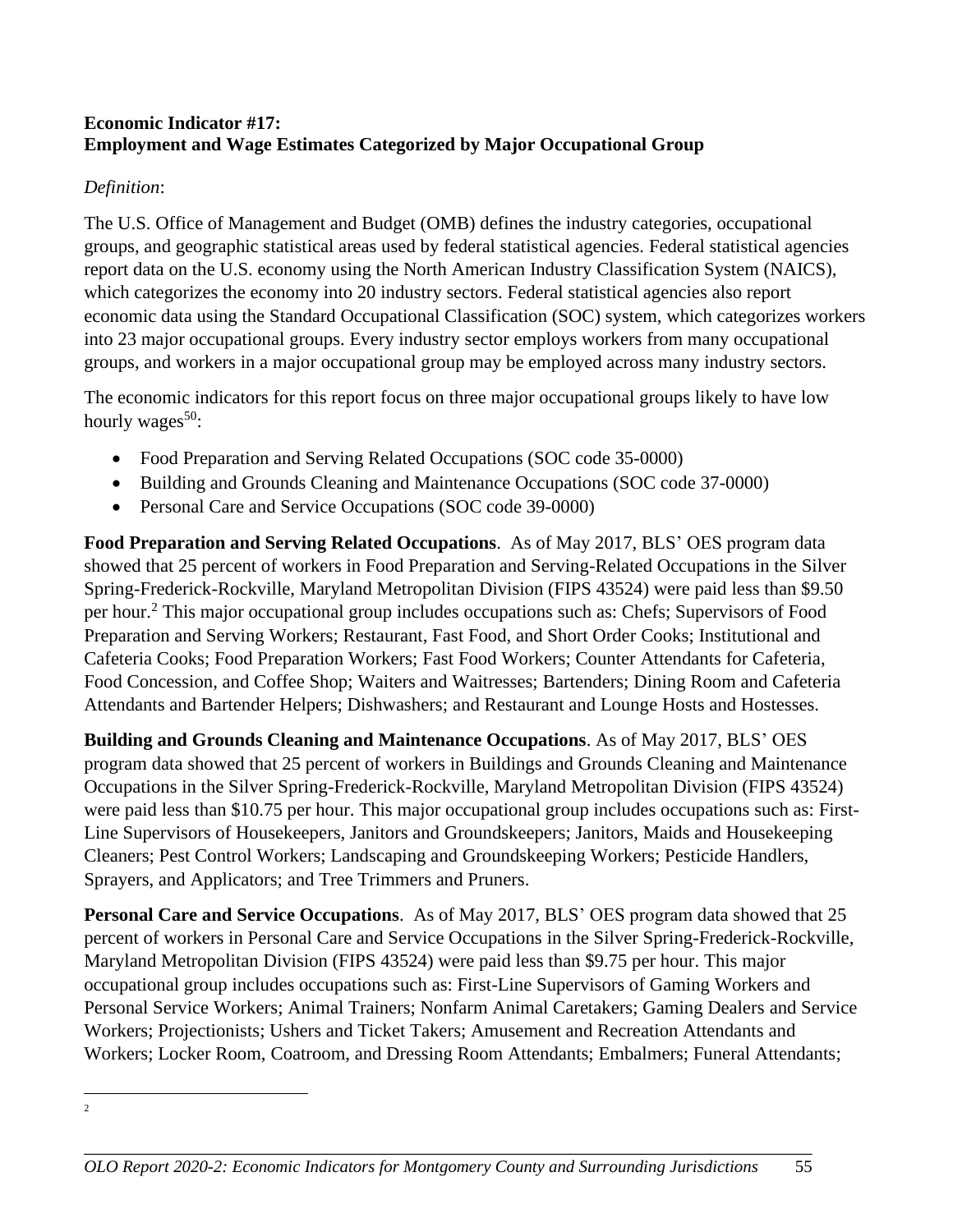Morticians, Undertakers, and Funeral Directors; Barbers; Hairdressers, Hairstylists, and Cosmetologists; Manicurists and Pedicurists; Shampooers; Skincare Specialists; Porters and Bellhops; Concierges; Tour and Travel Guides; Childcare Workers; Personal Care Aides; Fitness Trainers and Aerobics Instructors; and Residential Advisors.

## *Indicators' relationship to the local economy and the minimum wage*:

The economic indicators for this report focus on three major occupational groups likely to employ workers paid a low hourly wage, of which a significant portion will have higher wages as a result of the County and State minimum wage increases. Increases to the minimum hourly wage rate could reduce total employment in the lower-wage occupational groups if employers reduce the number of jobs in response to higher labor costs. However, employers might also respond to higher labor costs by reducing the number of hours of employment for each job while keeping the number of jobs constant. A reduction of hours at a higher hourly pay rate could result in a net decrease or increase in total annual wages for any individual worker. Employers might also respond to higher hourly labor costs by passing the costs on through higher prices for goods and services.

#### *Sources of data*:

• Occupational Employment Statistics (OES) Survey Data, Bureau of Labor Statistics (BLS), U.S. Department of Labor.

*Technical note*: Because BLS' OES data for 2017 showed that within the Silver Spring-Frederick-Rockville, Maryland Metropolitan Division a relatively large percentage of the occupations in three major occupational groups (SOC codes 35-0000, 37-0000, and 39-0000) earned less than the County minimum wage, OLO focused on these occupational groups to report employment and wage estimates from DLLR. However, BLS no longer reports OES data in this geographic detail. Because the OES sample has been reduced, the level of detail available has been reduced. In March 2019, BLS announced that it will only publish OES program data for the larger Washington-Arlington-Alexandria, DC-VA-MD-WV metropolitan region. As a result, OLO may need to revise this indicator in future years.

• Maryland Occupational Wages Estimates for Workforce Regions (May 2017 and May 2018), Office of Workforce Information & Performance, Maryland Department of Labor, Licensing and Regulation (DLLR).

DLLR data for the Maryland workforce region estimates is generated from the Maryland Occupational Employment Statistics (OES) Program and the Quarterly Census of Employment and Wages (QCEW) Program, both of which are conducted in cooperation with BLS. All DLLR statistics are based on place of work and represent numbers of jobs, both full-time and part-time. Occupations covered reflect the Standard Occupational Classification (SOC) System.

Regarding the Workforce Region OES estimates, DLLR has provided several extensions to the official OES data series (which were developed in cooperation with BLS). These additional products have not been validated by BLS and are not, therefore, official BLS data series. DLLR feels, however, that they provide additional information that is useful to the users of DLLR statistics.<sup>51</sup>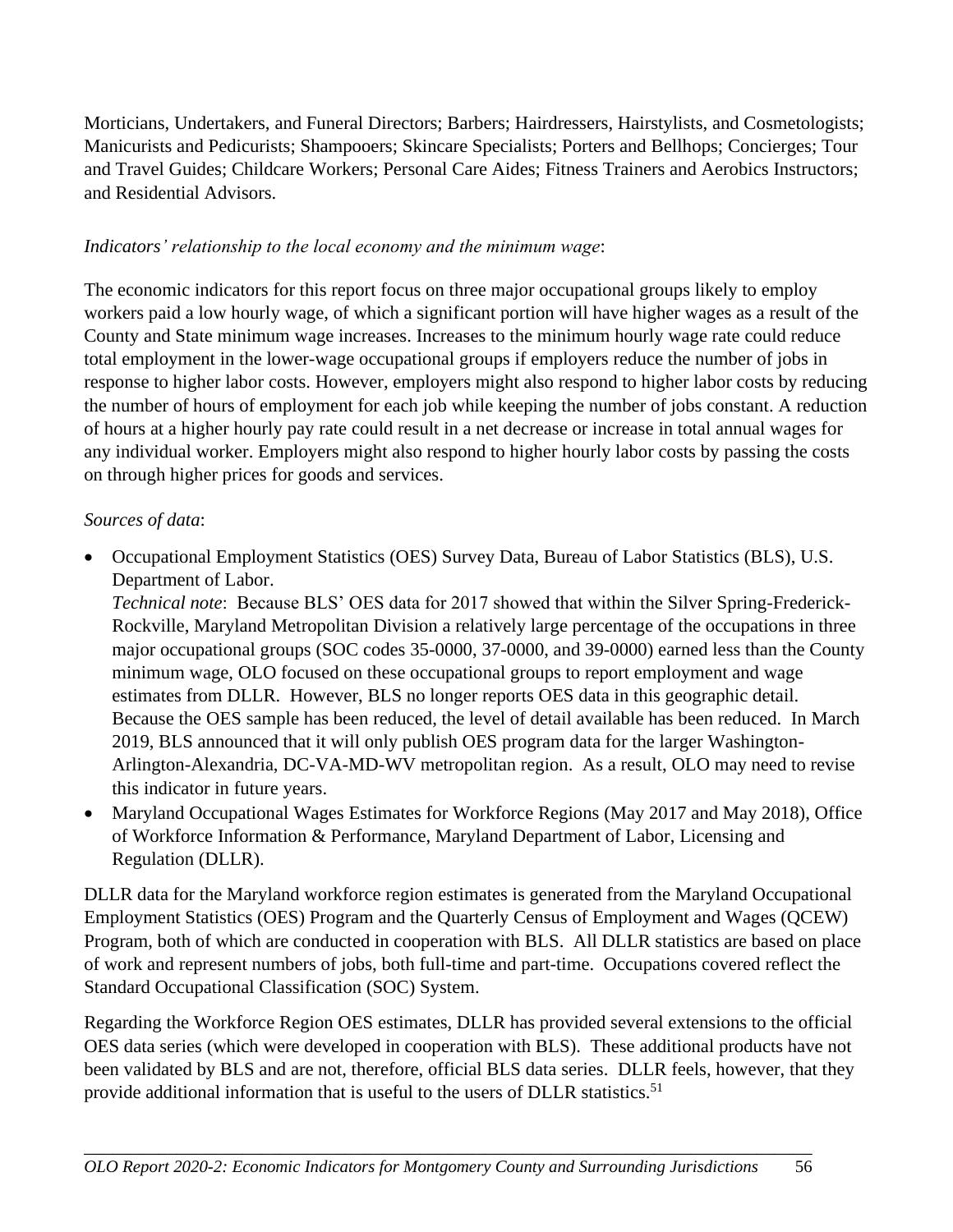## *Current data*:

Table 3-17 shows DLLR data by workforce region as of May 2018 for the three major occupational groups. Table 3-18 shows that DLLR data as of May 2017 and Table 3-19 compares the 2018 data to the 2017 data. Of note,

- For **Food Preparation and Serving Related Occupations**, three workforce regions (Montgomery County, Baltimore County and Frederick County) saw declines in total jobs and increases in entry hourly wages.
	- o In terms of jobs, Baltimore County saw the steepest decline with a loss of 3,910 jobs (down 13.1 percent) followed by Montgomery County with a loss of 3,890 jobs (down 12.2 percent) and Frederick with a loss of 1,050 jobs (down 7.6 percent).
	- o In terms of wages, entry hourly wages were up 39 cents (4.2 percent) in Baltimore County, 74 cents (7.8 percent) in Montgomery County and 54 cents (5.9 percent) in Frederick County.
- Two jurisdictions saw increases in total jobs and in entry hourly wages for **Food Preparation Occupations**. Prince George's County added 3,820 jobs (up 14.5 percent) and its entry hourly wage increased 70 cents (7.3 percent). Anne Arundel County added 2,270 jobs (up 6.2 percent) and its entry hourly wage rose 39 cents (up 4.3 percent).
- For **Buildings and Grounds and Cleaning and Maintenance Occupations**, two regions (Montgomery County and Baltimore County) saw increases in jobs and in entry hourly wages, while three workforce regions saw declines in total jobs and increases in entry hourly wages.
	- o Montgomery County's 810 new jobs (up 4.5 percent) and its hourly wage increase of 67 cents (up 6.5 percent) outpaced Baltimore County's growth which saw 420 new jobs (up 3.1 percent) and an hourly wage increase of 50 cents (up 5.2 percent).
	- o Among the regions with job declines and wage increases, Prince George's saw the steepest job declines, losing 1,560 jobs (down 13.9 percent) followed by Frederick which lost 230 jobs (down 5.1 percent) and Anne Arundel which lost 130 jobs (down 1.6 percent).
	- o Wage growth was highest in Frederick which saw an hourly increase of 93 cents (up 9.1 percent) followed by Prince George's increase of 61 cents (up 5.9 percent) and Anne Arundel's increase of 55 cents (up 5.4 percent).
- For the **Personal Care and Service Occupations**, all five workforce regions saw increases in total jobs and in entry hourly wages.
	- o Montgomery County's 670 new jobs (up 4.3 percent) trailed Prince George's gain of 1,250 jobs (up 11.9 percent), Anne Arundel's gain of 540 jobs (up 6.9 percent) and Baltimore County's gain of 910 jobs (6.8 percent).
	- o Montgomery County's hourly wage increase of 87 cents (up 9.0 percent) exceeded gains elsewhere, including Frederick County's gain of 67 cents (up 7.1 percent), Baltimore County's increase of 45 cents (up 4.6 percent), Anne Arundel County's increase of 38 cents (up 4.1 percent) and Prince George's County (up 3.4 percent).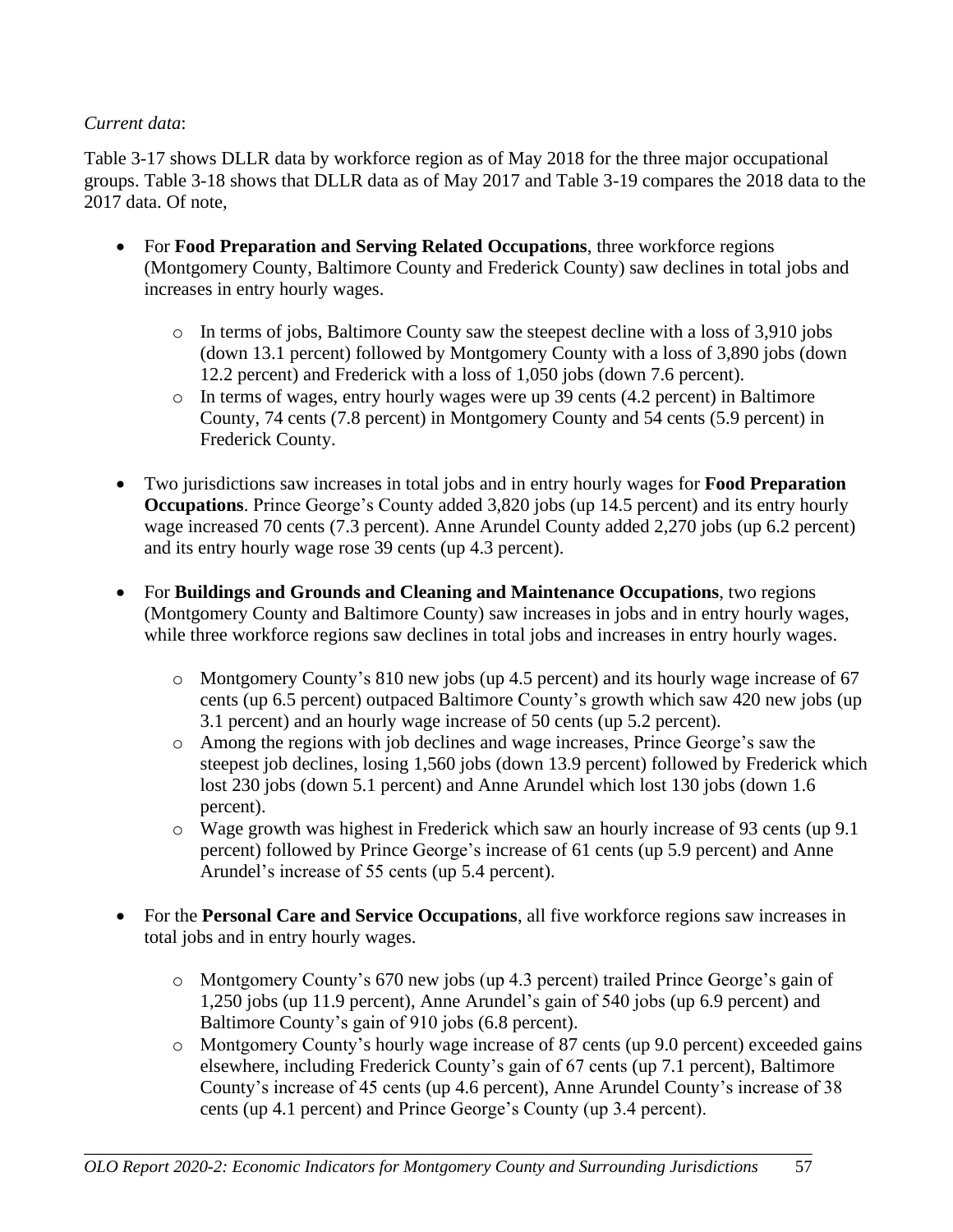## **Table 3-17. Maryland Employment and Wage Estimates by Major Occupational Group, May 2018.**

| <b>Employment and Wage Estimates by Major Occupational Group</b>                   |            |                    |                            |              |           |
|------------------------------------------------------------------------------------|------------|--------------------|----------------------------|--------------|-----------|
| Source: Maryland Department of Labor, Licensing and Regulation (DLLR)              |            |                    |                            |              |           |
| Occupational Employment Statistics Program                                         |            |                    |                            |              |           |
| Standard Occupational Classification (SOC) Codes: 35-0000, 37-0000, 39-0000.       |            |                    |                            |              |           |
| (Estimates as of May 2018; updated April 2019; retrieved December 2019)            |            |                    |                            |              |           |
|                                                                                    |            |                    | Workforce Region           |              |           |
| Major Occupational Group                                                           | Montgomery | Prince<br>George's | <b>Baltimore</b><br>County | Anne Arundel | Frederick |
| <b>Food Preparation and Serving-Related</b><br>Occupations (SOC 35-0000)           |            |                    |                            |              |           |
| Estimated employment                                                               | 28,710     | 30,150             | 26,030                     | 38,840       | 12,720    |
| Entry wage - hourly                                                                | \$10.19    | \$10.35            | \$9.66                     | \$9.54       | \$9.77    |
| Entry wage - annual                                                                | \$21,193   | \$21,525           | \$20,089                   | \$19,833     | \$20,324  |
| Mean wage - hourly                                                                 | \$13.80    | \$13.45            | \$12.06                    | \$12.09      | \$12.90   |
| Mean wage - annual                                                                 | \$28,707   | \$27,984           | \$25,093                   | \$25,137     | \$26,823  |
| Median wage - hourly                                                               | \$11.86    | \$11.73            | \$10.76                    | \$10.37      | \$11.68   |
| Median wage - annual                                                               | \$24,676   | \$24,404           | \$22,371                   | \$21,578     | \$24,289  |
| <b>Buildings and Grounds Cleaning and</b><br>Maintenance Occupations (SOC 37-0000) |            |                    |                            |              |           |
| Estimated employment                                                               | 18,830     | 9,650              | 13,860                     | 7,950        | 4,310     |
| Entry wage - hourly                                                                | \$11.02    | \$10.92            | \$10.20                    | \$10.79      | \$11.16   |
| Entry wage - annual                                                                | \$22,912   | \$22,712           | \$21,219                   | \$22,450     | \$23,220  |
| Mean wage - hourly                                                                 | \$15.16    | \$16.31            | \$14.15                    | \$15.29      | \$15.10   |
| Mean wage - annual                                                                 | \$31,530   | \$33,917           | \$29,432                   | \$31,807     | \$31,398  |
| Median wage - hourly                                                               | \$13.81    | \$14.13            | \$12.63                    | \$14.07      | \$13.81   |
| Median wage - annual                                                               | \$28,715   | \$29,380           | \$26,261                   | \$29,258     | \$28,734  |
| <b>Personal Care and Service Occupations</b><br>$(SOC 39-0000)$                    |            |                    |                            |              |           |
| Estimated employment                                                               | 16,190     | 11,780             | 14,220                     | 8,310        | 4,160     |
| Entry wage - hourly                                                                | \$10.59    | \$9.47             | \$10.23                    | \$9.69       | \$10.13   |
| Entry wage - annual                                                                | \$22,025   | \$19,702           | \$21,289                   | \$20,165     | \$21,080  |
| Mean wage - hourly                                                                 | \$15.17    | \$13.16            | \$15.24                    | \$14.50      | \$16.31   |
| Mean wage - annual                                                                 | \$31,546   | \$27,370           | \$31,700                   | \$30,166     | \$33,933  |
| Median wage - hourly                                                               | \$12.89    | \$9.77             | \$12.51                    | \$11.94      | \$11.89   |
| Median wage - annual                                                               | \$26,819   | \$20,332           | \$26,027                   | \$24,833     | \$24,736  |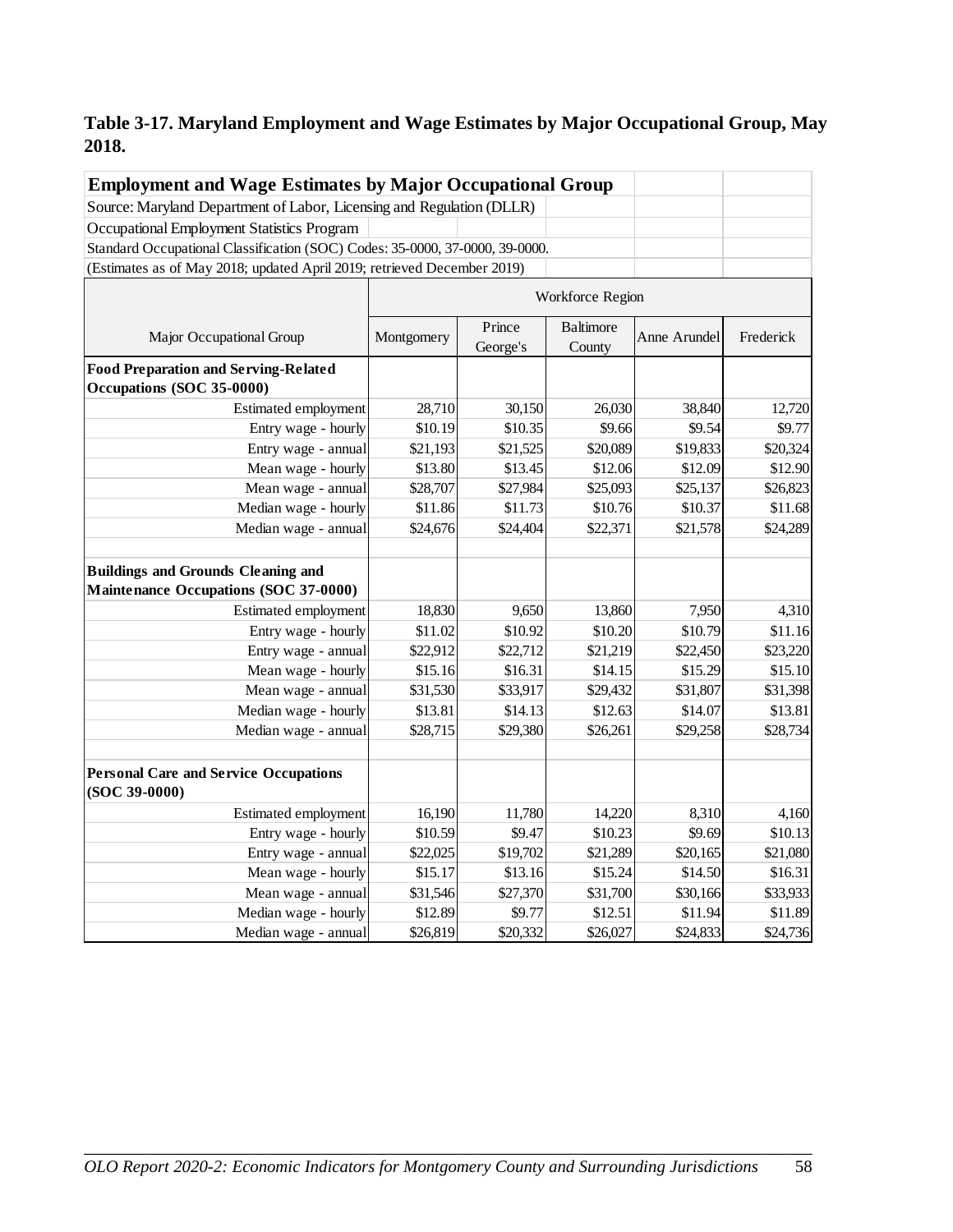## **Table 3-18. Maryland Employment and Wage Estimates by Major Occupational Group, May 2017.**

| <b>Employment and Wage Estimates by Major Occupational Group</b>                   |            |                    |                            |                 |           |  |  |  |
|------------------------------------------------------------------------------------|------------|--------------------|----------------------------|-----------------|-----------|--|--|--|
| Source: Maryland Department of Labor, Licensing and Regulation (DLLR)              |            |                    |                            |                 |           |  |  |  |
| Occupational Employment Statistics Program                                         |            |                    |                            |                 |           |  |  |  |
| Standard Occupational Classification (SOC) Codes: 35-0000, 37-0000, 39-0000.       |            |                    |                            |                 |           |  |  |  |
| (Estimates as of May 2017; updated April 2018; retrieved January 2019)             |            |                    |                            |                 |           |  |  |  |
|                                                                                    |            |                    | Workforce Region           |                 |           |  |  |  |
| Major Occupational Group                                                           | Montgomery | Prince<br>George's | <b>Baltimore</b><br>County | Anne<br>Arundel | Frederick |  |  |  |
| <b>Food Preparation and Serving-Related</b><br>Occupations (SOC 35-0000)           |            |                    |                            |                 |           |  |  |  |
| Estimated employment                                                               | 32,600     | 26,330             | 29,940                     | 36,570          | 13,770    |  |  |  |
| Entry wage - hourly                                                                | \$9.45     | \$9.65             | \$9.27                     | \$9.15          | \$9.23    |  |  |  |
| Entry wage - annual                                                                | \$19,666   | \$20,076           | \$19,289                   | \$19,041        | \$19,192  |  |  |  |
| Mean wage - hourly                                                                 | \$13.19    | \$13.52            | \$11.93                    | \$11.77         | \$12.12   |  |  |  |
| Mean wage - annual                                                                 | \$27,446   | \$28,114           | \$24,821                   | \$24,482        | \$25,219  |  |  |  |
| Median wage - hourly                                                               | \$11.14    | \$11.15            | \$10.20                    | \$9.83          | \$10.62   |  |  |  |
| Median wage - annual                                                               | \$23,180   | \$23,188           | \$21,223                   | \$20,452        | \$22,080  |  |  |  |
| <b>Buildings and Grounds Cleaning and</b><br>Maintenance Occupations (SOC 37-0000) |            |                    |                            |                 |           |  |  |  |
| Estimated employment                                                               | 18,020     | 11,210             | 13,440                     | 8,080           | 4,540     |  |  |  |
| Entry wage - hourly                                                                | \$10.35    | \$10.31            | \$9.70                     | \$10.24         | \$10.23   |  |  |  |
| Entry wage - annual                                                                | \$21,521   | \$21,437           | \$20,173                   | \$21,306        | \$21,272  |  |  |  |
| Mean wage - hourly                                                                 | \$14.44    | \$16.04            | \$13.70                    | \$14.88         | \$14.43   |  |  |  |
| Mean wage - annual                                                                 | \$30,038   | \$33,354           | \$28,498                   | \$30,944        | \$30,018  |  |  |  |
| Median wage - hourly                                                               | \$12.84    | \$13.69            | \$12.46                    | \$13.40         | \$13.31   |  |  |  |
| Median wage - annual                                                               | \$26,699   | \$28,471           | \$25,992                   | \$27,876        | \$27,684  |  |  |  |
| <b>Personal Care and Service Occupations</b><br>$(SOC 39-0000)$                    |            |                    |                            |                 |           |  |  |  |
| Estimated employment                                                               | 15,520     | 10,530             | 13,310                     | 7,770           | 4,030     |  |  |  |
| Entry wage - hourly                                                                | \$9.72     | \$9.16             | \$9.78                     | \$9.31          | \$9.46    |  |  |  |
| Entry wage - annual                                                                | \$20,226   | \$19,051           | \$20,338                   | \$19,358        | \$19,685  |  |  |  |
| Mean wage - hourly                                                                 | \$15.33    | \$12.55            | \$14.94                    | \$14.07         | \$15.35   |  |  |  |
| Mean wage - annual                                                                 | \$31,889   | \$26,098           | \$31,070                   | \$29,259        | \$31,924  |  |  |  |
| Median wage - hourly                                                               | \$12.34    | \$9.90             | \$12.62                    | \$11.75         | \$11.53   |  |  |  |
| Median wage - annual                                                               | \$25,658   | \$20,600           | \$26,260                   | \$24,443        | \$23,983  |  |  |  |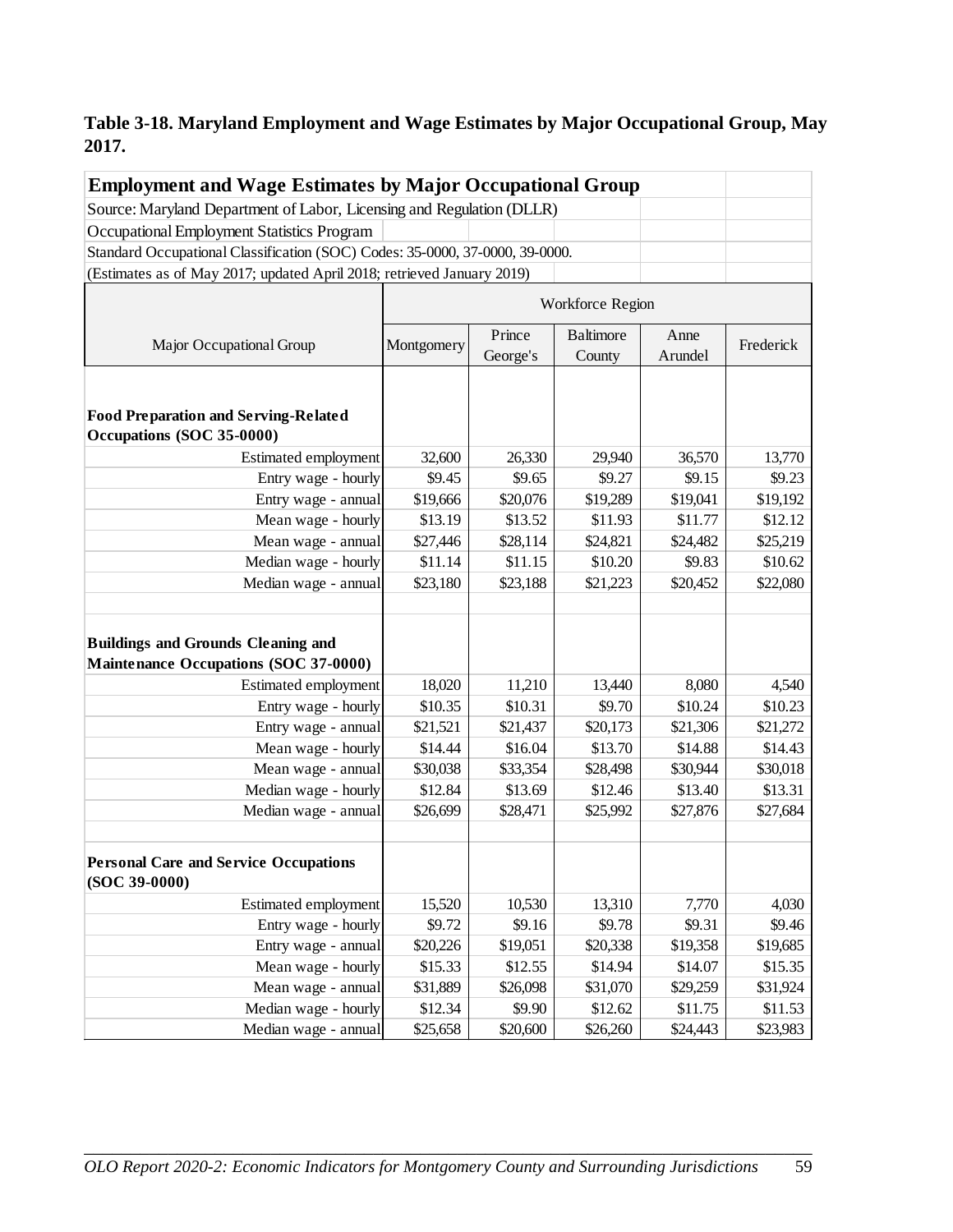## **Table 3-19. Maryland Employment and Wage Estimates by Major Occupational Group, Changes from May 2017 to 2018**

| <b>Employment and Wage Estimates by Major Occupational Group</b>                   |                  |                    |                            |                 |            |
|------------------------------------------------------------------------------------|------------------|--------------------|----------------------------|-----------------|------------|
| Source: Maryland Department of Labor, Licensing and Regulation (DLLR)              |                  |                    |                            |                 |            |
| Occupational Employment Statistics Program                                         |                  |                    |                            |                 |            |
| Standard Occupational Classification (SOC) Codes: 35-0000, 37-0000, 39-0000.       |                  |                    |                            |                 |            |
| (Estimates as of May 2018; updated April 2019; retrieved December 2019)            |                  |                    |                            |                 |            |
|                                                                                    | Workforce Region |                    |                            |                 |            |
| Major Occupational Group                                                           | Montgomery       | Prince<br>George's | <b>Baltimore</b><br>County | Anne<br>Arundel | Frederick  |
| <b>Food Preparation and Serving-Related</b><br>Occupations (SOC 35-0000)           |                  |                    |                            |                 |            |
| Estimated employment                                                               | $-3,890$         | $+3,820$           | $-3,910$                   | $+2,270$        | $-1,050$   |
| Entry wage - hourly                                                                | $+$0.74$         | $+\$0.70$          | $+$ \$0.39                 | $+$ \$0.39      | $+$ \$0.54 |
| Entry wage - annual                                                                | $+\$1,527$       | $+ $1,449$         | $+$ \$800                  | $+ $792$        | $+ $1,132$ |
| Mean wage - hourly                                                                 | $+$ \$0.61       | $-$ \$0.07         | $+$ \$0.13                 | $+$ \$0.32      | $+ $0.78$  |
| Mean wage - annual                                                                 | $+ $1,261$       | $-$130$            | $+ $272$                   | $+$ \$655       | $+ $1,604$ |
| Median wage - hourly                                                               | $+\$0.72$        | $+$ \$0.58         | $+$ \$0.56                 | $+$ \$0.54      | $+ $1.06$  |
| Median wage - annual                                                               | $+ $1,496$       | $+ $1,216$         | $+ $1,148$                 | $+ $1,126$      | $+ $2,209$ |
| <b>Buildings and Grounds Cleaning and</b><br>Maintenance Occupations (SOC 37-0000) |                  |                    |                            |                 |            |
| Estimated employment                                                               | $+810$           | $-1,560$           | $+420$                     | $-130$          | $-230$     |
| Entry wage - hourly                                                                | $+$ \$0.67       | $+$ \$0.61         | $+$ \$0.50                 | $+$ \$0.55      | $+$ \$0.93 |
| Entry wage - annual                                                                | $+ $1,391$       | $+\$1,275$         | $+ $1,046$                 | $+ $1,144$      | $+ $1,948$ |
| Mean wage - hourly                                                                 | $+\$0.72$        | $+$ \$0.27         | $+$ \$0.45                 | $+$ \$0.41      | $+$ \$0.67 |
| Mean wage - annual                                                                 | $+ $1,492$       | $+$ \$563          | $+$ \$934                  | $+$ \$863       | $+ $1,380$ |
| Median wage - hourly                                                               | $+$ \$0.97       | $+$ \$0.44         | $+$ \$0.17                 | $+$ \$0.67      | $+$ \$0.5  |
| Median wage - annual                                                               | $+ $2,016$       | $+$ \$909          | $+$ \$269                  | $+ $1,382$      | $+ $1,050$ |
| <b>Personal Care and Service Occupations</b><br>(SOC 39-0000)                      |                  |                    |                            |                 |            |
| Estimated employment                                                               | $+670$           | $+1,250$           | $+910$                     | $+540$          | $+130$     |
| Entry wage - hourly                                                                | $+ $0.87$        | $+$ \$0.31         | $+$ \$0.45                 | $+$ \$0.38      | $+\$0.67$  |
| Entry wage - annual                                                                | $+ $1,799$       | $+$ \$651          | $+$ \$951                  | $+$ \$807       | $+ $1,395$ |
| Mean wage - hourly                                                                 | $-$ \$0.16       | $+$ \$0.61         | $+\$0.30$                  | $+$ \$0.43      | $+\$0.96$  |
| Mean wage - annual                                                                 | $-$ \$343        | $+\$1,272$         | $+$ \$630                  | $+$ \$907       | $+ $2,009$ |
| Median wage - hourly                                                               | $+$ \$0.55       | $-$ \$0.13         | $-$ \$0.11                 | $+$ \$0.19      | $+\$0.36$  |
| Median wage - annual                                                               | $+ $1,161$       | $-$ \$268          | $-$ \$233                  | $+$ \$390       | $+ $753$   |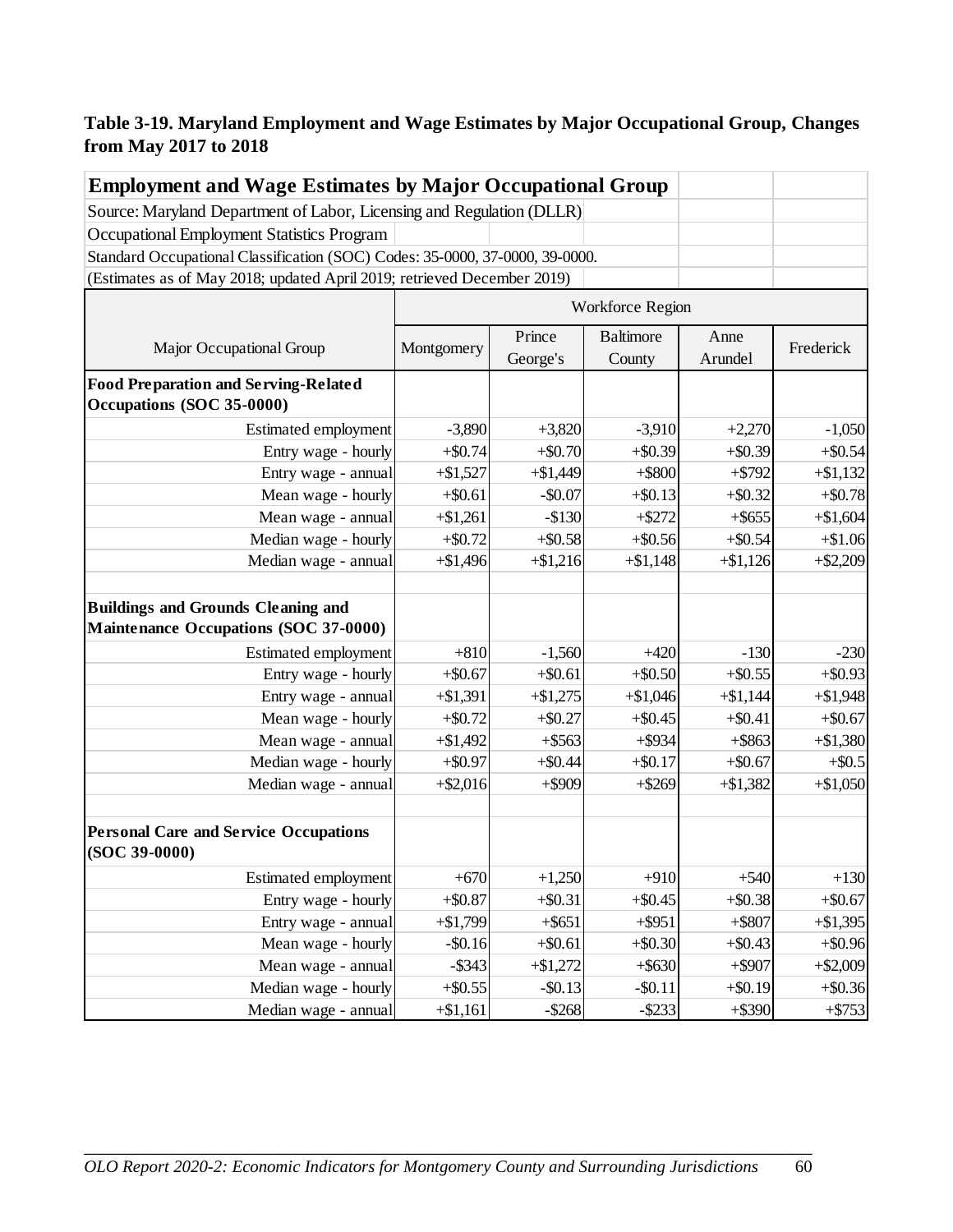# **Appendix A. Acronyms**

| <b>ANSI</b>   | American National Standards Institute; defines uniform codes for geographic entities.           |
|---------------|-------------------------------------------------------------------------------------------------|
| <b>BEA</b>    | Bureau of Economic Analysis, within the U.S. Department of Commerce.                            |
| <b>BLS</b>    | Bureau of Labor Statistics, within the U.S. Department of Labor.                                |
| <b>CBSA</b>   | Core based statistical area; defined by U.S. OMB.                                               |
| <b>CES</b>    | Current Employment Statistics survey; establishment-based data published by BLS.                |
| <b>CPS</b>    | Current Population Survey; residence-based data collected by the Census Bureau.                 |
| <b>CSA</b>    | Combined statistical area; a subdivision of core based statistical areas defined by U.S. OMB.   |
| <b>DLLR</b>   | Maryland Department of Labor, Licensing and Regulation.                                         |
| <b>ESS</b>    | Employment Standards Service; a unit within DLLR.                                               |
| <b>FIPS</b>   | Federal Information Processing Series; includes commonly-used geographic codes.                 |
| <b>GDP</b>    | Gross Domestic Product.                                                                         |
| <b>GNIS</b>   | Geographic Names Information System.                                                            |
| <b>INCITS</b> | InterNational Committee for Information Technology Standards.                                   |
| <b>ISO</b>    | International Organization for Standardization.                                                 |
| LAUS          | Local Area Unemployment Statistics; residence-based data published by BLS.                      |
| <b>MSA</b>    | Metropolitan statistical areas; distinct from Metropolitan Divisions; both defined by U.S. OMB. |
| <b>NAICS</b>  | North American Industry Classification System.                                                  |
| <b>NBER</b>   | National Bureau of Economic Research; a private, nonprofit, nonpartisan organization.           |
| <b>OES</b>    | Occupational Employment Statistics.                                                             |
| <b>OMB</b>    | U.S. Office of Management and Budget; OMB manages the 13 federal statistical agencies.          |
| <b>PCPI</b>   | Per capita personal income.                                                                     |
| <b>PPI</b>    | Producer Price Index; a measure of inflation.                                                   |
| <b>QCEW</b>   | Quarterly Census of Employment and Wages program; place of work data published by BLS.          |
| <b>SAIPE</b>  | Small Area Income and Poverty Estimates; U.S. Census Bureau.                                    |
| <b>SOC</b>    | Standard Occupational Classifications; used by federal statistical agencies.                    |
| UI            | Unemployment Insurance programs; used for QCEW data.                                            |
|               |                                                                                                 |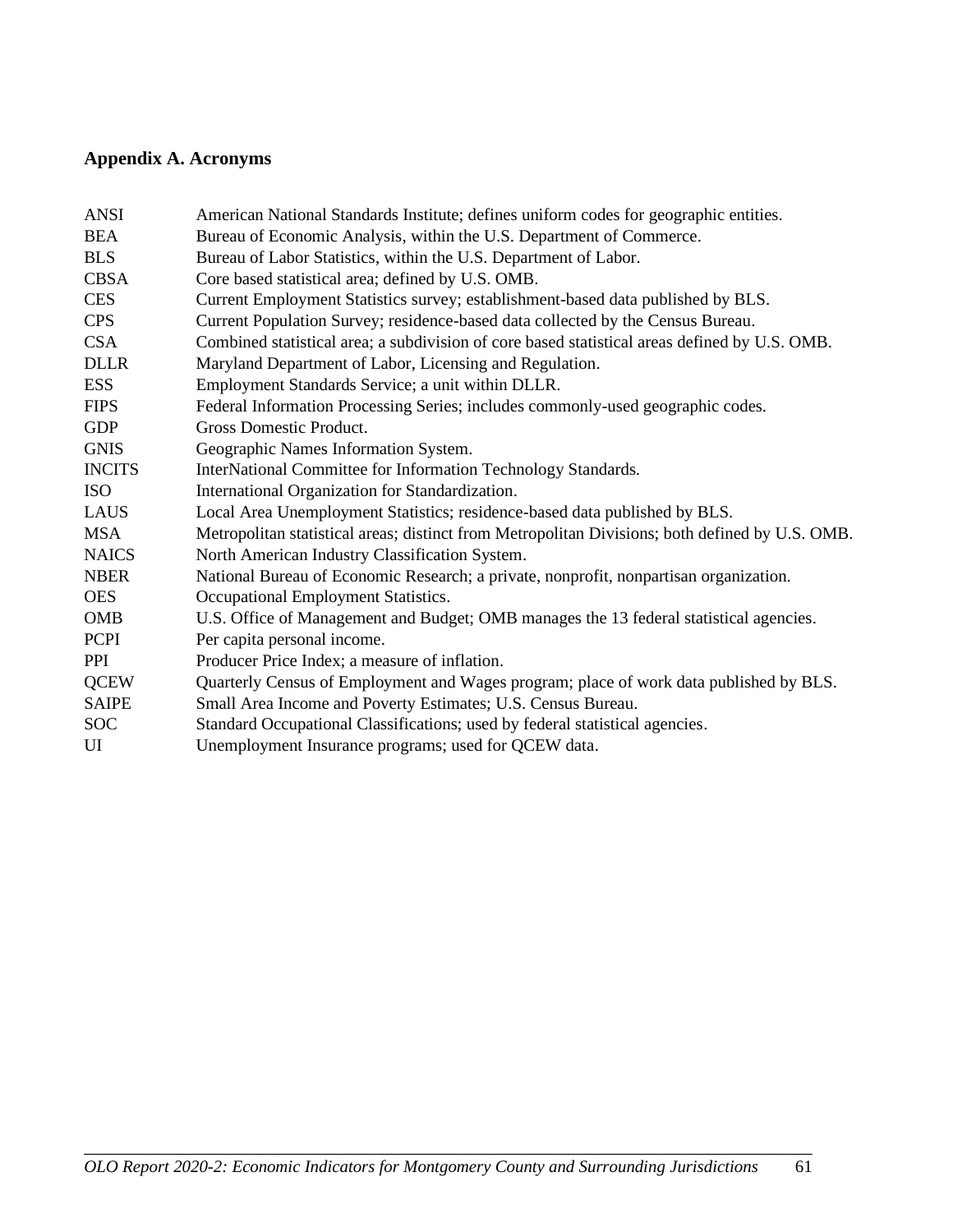## **Appendix B. Glossary of Economic Terms**

**Bureau of Labor Statistics (BLS):** BLS is housed with the U.S. Department of Labor. BLS publishes three different establishment-based employment measures:

- Quarterly Census of Employment and Wages (QCEW) a count of UI administrative records submitted by 10 million establishments.
- Business Employment Dynamics (BED) a count of longitudinally-linked UI administrative records from 8 million private-sector employers.
- Current Employment Statistics (CES) a sample survey of 651,000 establishments.

These measures use quarterly unemployment insurance (UI) employment reports to produce data. Major exclusions from UI coverage include: self-employed workers, most agricultural workers on small farms, all members of the Armed Forces, elected officials in most states, most employees of railroads, some domestic workers, most student workers at schools, and employees of certain small nonprofit organizations.

**Business Dynamics Statistics (BDS):** BDS provides annual measures of business dynamics (such as job creation and destruction, establishment births and deaths, and firm startups and shutdowns) for the economy and aggregated by establishment and firm characteristics. The BDS series provides annual statistics for 1977–2016 for the nation, states, and Metro/Non-metro and MSA.

**Business Employment Dynamics (BED):** BED is a set of statistics generated from the Quarterly Census of Employment and Wages (QCEW) program. BED measures the net change in employment at the establishment level. These quarterly data series consist of statistics from 1992 forward. These data help to provide a picture of the dynamic state of the labor market.

**Census:** A census collects information about every member of the population. In contrast, a survey collects data from a sample of the population.

**Current Employment Statistics (CES):** CES is a BLS program that produces detailed industry estimates of nonfarm employment, hours, and earnings of workers on payrolls. CES data are collected through monthly surveys of business establishments and government agencies at about 651,000 individual worksites. CES data are based on place of work (establishment-based) and categorized using NAICS industry codes. CES National Estimates produces data for the nation; CES State and Metro Area produces estimates for all 50 States, the District of Columbia, Puerto Rico, the Virgin Islands, and about 450 metropolitan areas and divisions.<sup>52</sup> *CES data are not currently available at the County level*.

**Current Population Survey (CPS):** The CPS is a monthly survey of about 60,000 households (nationally) conducted by the Census Bureau for the Bureau of Labor Statistics. CPS data are based on place of residence. The CPS provides comprehensive data on the labor force, employment, unemployment, persons not in the labor force, hours of work, earnings, and other demographic and labor force characteristics.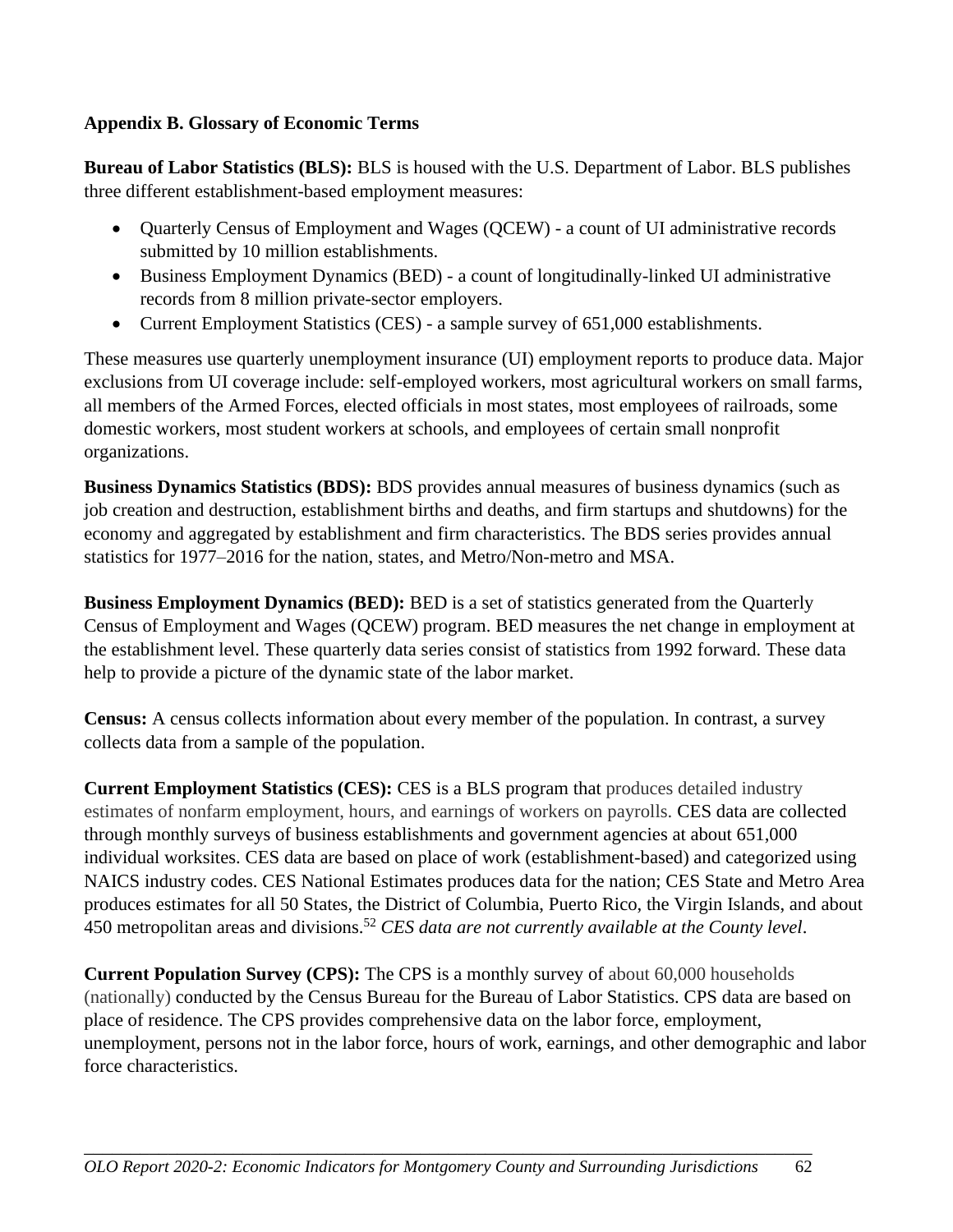**Economic Census:** Every five years, the U.S. Census Bureau conducts an official count that serves as the foundation for the measurement of U.S. businesses and their economic impact. Businesses of all sizes covering most industries and all geographic areas of the United States receive surveys tailored to their primary business activity. In addition to the quinquennial economic census, the Census Bureau conducts numerous economic surveys.

**Economic Output (gross domestic product - GDP)**: Total value of goods and services produced by a county economy, also known as GDP. BEA is developing County-level GDP statistics starting in December 2019.<sup>53</sup>

**Enterprise:** An enterprise (or "company") is a business organization consisting of one or more domestic establishments under common ownership or control. For single-establishment firms, the enterprise and the establishment are the same. A multi-establishment company forms one enterprise.

**Establishment:** An establishment is a single physical location at which business is conducted or operations are performed. An enterprise (company) may consist of one or more establishments.

**Household**: "Household" data (as from the Current Population Survey) pertain to individuals where they reside. (In contrast, "establishment" data pertain to jobs (persons on payrolls) where those jobs are located.

## **Industry**: see NAICS.

**Jobs**: Jobs may be full-time or part-time, temporary or permanent. A count of jobs is not necessarily a count of employed people.

**Local Area Unemployment Statistics (LAUS) program**: LAUS is a federal-state cooperative effort in which monthly estimates of total employment and unemployment are prepared for states, counties, metropolitan divisions, and metropolitan statistical areas. LAUS data are published by BLS. Concepts and definitions underlying LAUS data come from the Current Population Survey (CPS), which is the household survey that generates the national unemployment rate. To produce the LAUS, BLS models combine current and historical data from the CPS, the Current Employment Statistics (CES) survey, and state unemployment insurance (UI) systems.<sup>54</sup>

**National Bureau of Economic Research (NBER)**: NBER is a private, non-profit, non-partisan organization that conducts economic research and disseminates research findings among academics, public policy makers, and business professionals. Montgomery County Bill No. 28-17 (Sec. 27-70A), *Concerning: Human Rights and Civil Liberties – County Minimum Wage – Amount – Annual Adjustment*, provides that minimum wage increases are contingent on certain economic conditions that include a determination by NBER as to whether the U.S. economy is in recession.

**Nominal value**: The value of anything expressed simply as the dollars of the day. Money can lose value over time as a result of inflation causing nominal figures to be misleading when comparing dollars in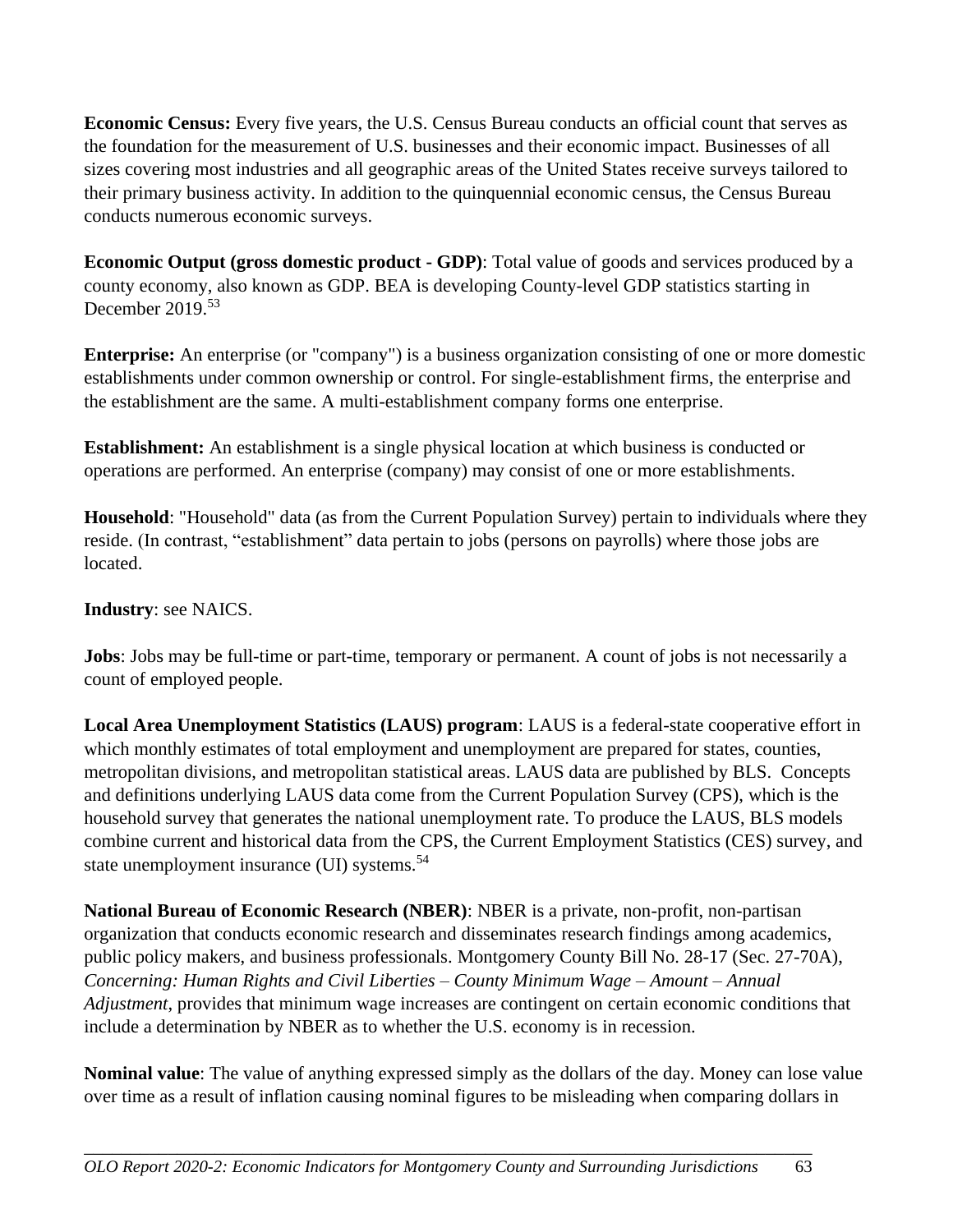different periods. When nominal dollars have been adjusted for inflation, they are called real (or constant) dollars.

**North American Industry Classification System (NAICS):** NAICS is the system used by federal statistical agencies to classify business establishments for the purpose of collecting, analyzing, and publishing statistical data related to the U.S. business economy. NAICS is organized hierarchically. The 2017 NAICS divides the economy into 20 sectors (two-digit level), 99 subsectors (three-digit level), 311 industry groups (four-digit level), and 709 industries (five-digit level).<sup>55</sup> In 2016, for establishments with one or more paid employees in Montgomery County, NAICS Sector 44-45 (Retail trade) and NAICS Sector 72 (Accommodation and food services) had relatively low average payroll per employee:<sup>56</sup>

**Peak**: The highest annual value of an economic indicator (the lowest for the unemployment rate) between two selected points in time.

**Poverty:** Federal poverty thresholds (FPTSs) are used to calculate all federal poverty population statistics. FPTs vary by family size, number of related children, and age of householder. Federal poverty thresholds do not vary geographically. The thresholds are updated by the Census Bureau annually to reflect changes in the cost of living. Federal poverty guidelines (FPGs) are a simplified version of FPTs used to determine household eligibility for certain public benefits. According to the U.S. Department of Health and Human Services, "The poverty guidelines are sometimes loosely referred to as the "federal poverty level" (FPL), but that phrase is ambiguous and should be avoided, especially in situations (e.g., legislative or administrative) where precision is important."<sup>57</sup>

**Quarterly Census of Employment and Wages (QCEW) program:** The Bureau of Labor Statistics (within the U.S. Dept. of Labor) derives QCEW data from quarterly tax reports submitted to state workforce agencies by employers who are subject to state and federal unemployment insurance laws. Each quarter, state agencies send the information to BLS' national office in Washington, DC. QCEW statistics are categorized using the NAICS codes. The QCEW program provides the most complete set of monthly employment and quarterly wage data by 6-digit industry at the national, state, combined metropolitan statistical area, metropolitan statistical area, and county levels. Data have broad economic significance for the evaluation of labor market trends and major industry developments, for time-series analyses, and for interindustry comparisons.<sup>58</sup> OCEW statistics are not designed as a time series. Establishments can move in or out of a county or industry for a number of reasons that reflect economic events or administrative changes.<sup>59</sup>

**Real value**: Nominal values (such as dollars) that have been adjusted for inflation. Money can lose value over time as a result of inflation causing nominal figures to be misleading when comparing dollars in different periods. Real dollars may also be referred to as constant dollars.

**Recession:** An economic downturn. The National Bureau of Economic Research (NBER), a private nonprofit organization, is one entity that defines the start and end of U.S. economic recessions. **Standard Occupational Classification (SOC) system:** The SOC system is a federal statistical standard used by federal agencies to classify workers into occupational categories for the purpose of collecting, calculating, or disseminating data. All workers are classified into one of 867 detailed occupations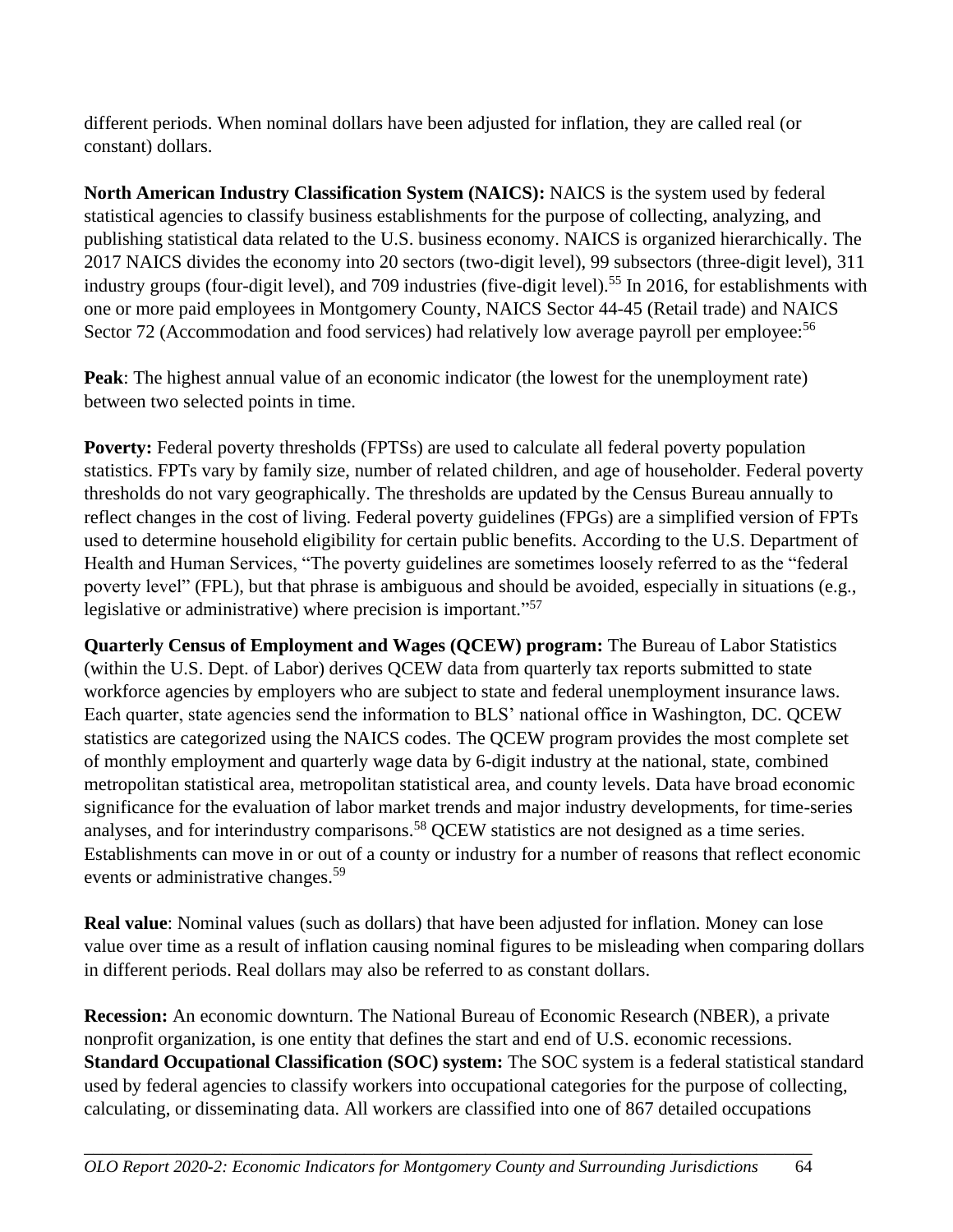according to their occupational definition. To facilitate classification, detailed occupations are combined to form hundreds of broad occupations, about one hundred minor groups, and 23 major groups.<sup>60</sup> The SOC system helps ensure that occupational data produced across the federal statistical system are comparable and can be used together in analysis.

**Survey:** A survey is data collection from a sample of the population. In contrast, a census collects information about every member of the population.

**Survey of Business Owners and Self-Employed Persons (SBO):** The Census Bureau conducts the SBO every five years as part of the Economic Census. The Annual Survey of Entrepreneurs (ASE) is a supplement to the SBO. The SBO samples both employer and non-employer firms, while the ASE samples only employer firms. ASE estimates are published in less detail than the SBO, with ASE statistics available only at the U.S., State, and top fifty metro areas level of geography, and at the 2-digit industry sector.<sup>61</sup>

**Trough**: The lowest annual value of an economic indicator (the highest for the unemployment rate) between two selected points in time.

**Unemployment Rate:** The proportion of the civilian labor force that is unemployed in an economy. Persons are classified as unemployed if they do not have a job, have actively looked for work in the prior four weeks and are currently available for work. The monthly Current Population Survey of households is the source of federal data on the unemployment rate.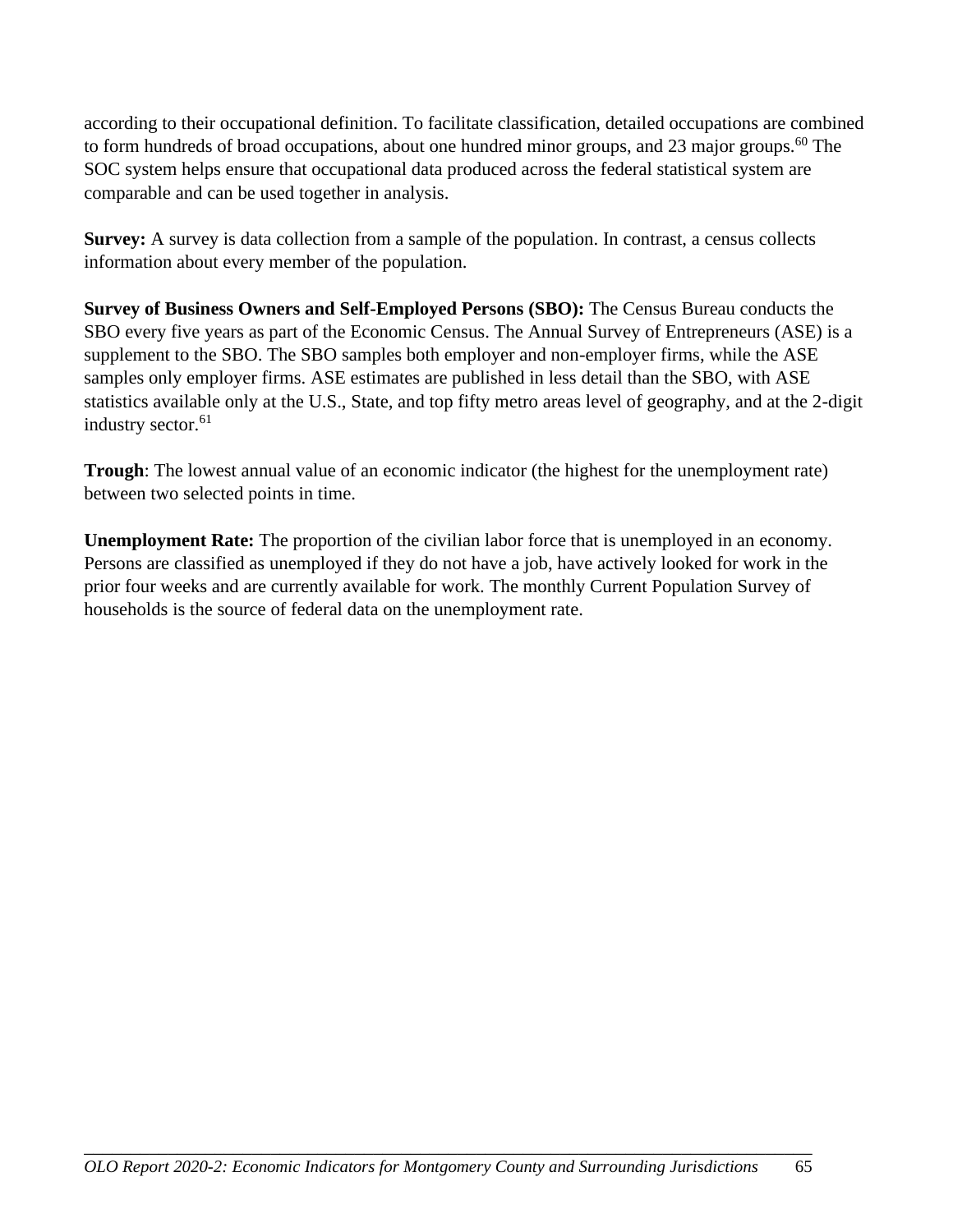### **Appendix C. Glossary of Geographic Units and Terms**

**Combined Statistical Area:** The U.S. OMB may group adjacent Metropolitan and Micropolitan Statistical Areas into complementary Combined Statistical Areas.<sup>62</sup>

**Core based statistical areas (CBSAs)<sup>63</sup>:** The U.S. Office of Management and Budget (OMB) delineates Core Based Statistical Areas (CBSAs) to provide consistency for federal statistics across geographic areas. A CBSA is a geographic entity associated with at least one urban area core and adjacent territory with a high degree of social and economic integration.<sup>64</sup> Subdivisions of CBSAs include Metropolitan Statistical Areas, Micropolitan Statistical Areas, and Metropolitan Divisions. 65

**Federal Information Processing Series (FIPS) codes**: FIPS codes were developed by the federal government to help ensure computer security and interoperability where industry standards did not exist. FIPS geographic codes provide unique identifiers for geographic areas. For example, the FIPS code for Fairfax County is 51059; BEA modifies the FIPS Codes to combine Fairfax County (FIPS 51059), Fairfax City (FIPS 51600) and Falls Church (FIPS 51610) into a single FIPS Code 51919. In this example, the FIPS codes clarify that similarly named geographic entities may be distinct: data for FIPS 51059 is not necessarily identical to FIPS 51919. The American National Standards Institute (ANSI) continues to publish FIPS codes but the federal government is in the process of replacing FIPS geographic codes with codes defined by the International Organization for Standardization (ISO) and the InterNational Committee for Information Technology Standards (INCITS).

**Metropolitan Division**: A grouping of counties. U.S. OMB may subdivide a Metropolitan Statistical Area into smaller groupings of counties called Metropolitan Divisions. *Metropolitan Divisions can be directly compared with each other but not with Metropolitan Statistical Areas*. <sup>66</sup> Examples include:

- **Silver Spring-Frederick-Rockville, MD Metropolitan Division** (FIPS Code 43524), comprised of: Montgomery County, MD and Frederick County, MD.
- **Washington-Arlington-Alexandria, DC-VA-MD-WV Metropolitan Division** (FIPS Code 47894), comprised of the District of Columbia and 20 surrounding jurisdictions.
- **Baltimore-Columbia-Towson, MD Metropolitan Division** (FIPS Code 12580), comprised of Baltimore City and six surrounding counties.

**Metropolitan Statistical Area**: A grouping of entities, including counties and other types of jurisdictions, with at least one urbanized area with a population of at least 50,000, plus adjacent territory that has a high degree of social and economic integration and a core with commuting ties. For example, the **Washington-Arlington-Alexandria, DC-VA-MD-WV Metropolitan Statistical Area** (FIPS Code 47900) comprised of: D.C., Montgomery County, and 23 additional counties.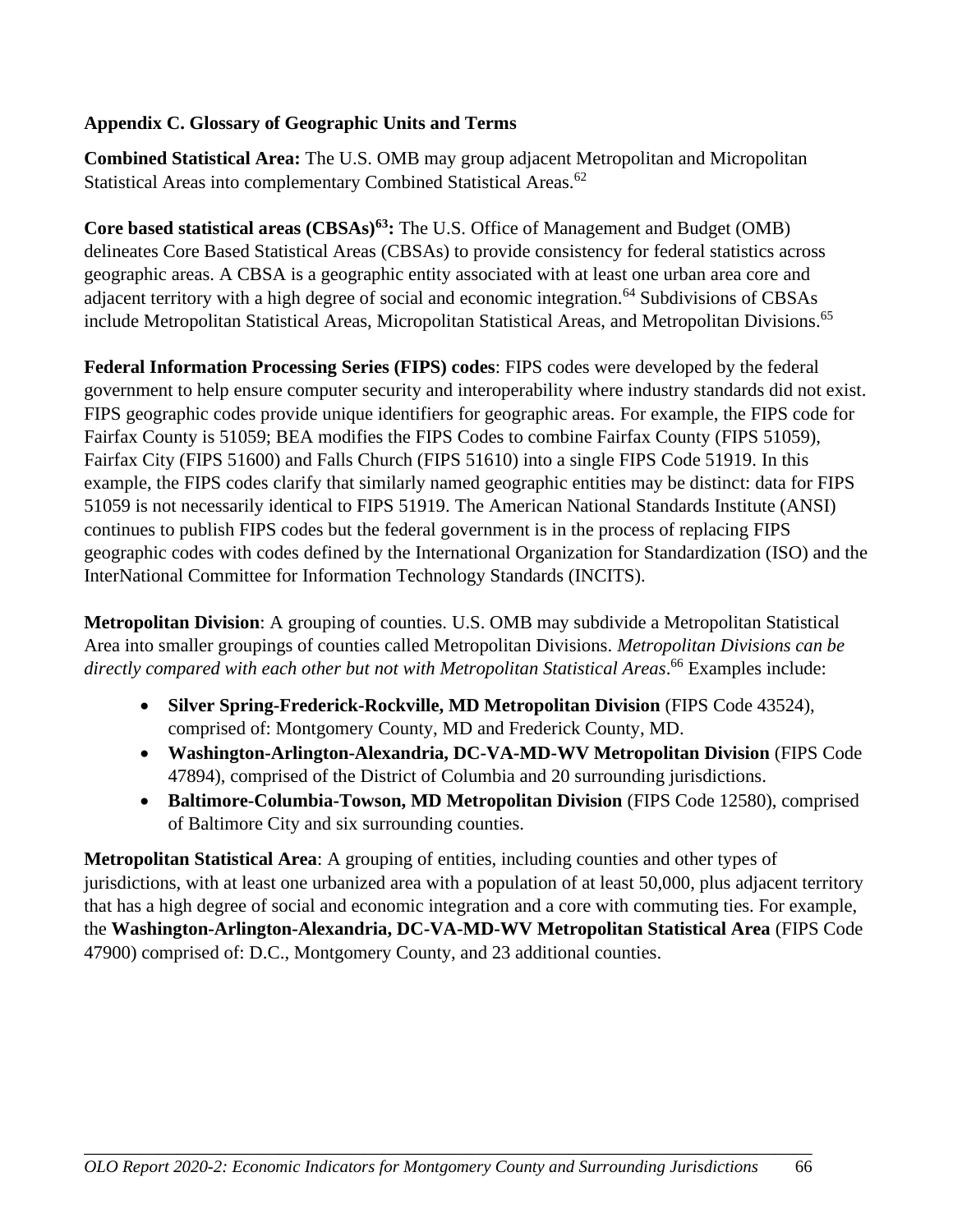## **Endnotes**

<sup>1</sup> County Council Bill No. 28-17, *Concerning: Human Rights and Civil Liberties – County Minimum Wage – Amount – Annual Adjustment*, enacted Nov. 7, 2017, effective July 1, 2018;

https://apps.montgomerycountymd.gov/ccllims/bill\_details.aspx?doc=1454&hl=3360

<sup>2</sup> County Council Bill No. 28-17, *Concerning: Human Rights and Civil Liberties – County Minimum Wage – Amount – Annual Adjustment*, enacted Nov. 7, 2017, effective July 1, 2018;

https://apps.montgomerycountymd.gov/ccllims/bill\_details.aspx?doc=1454&hl=3360

<sup>3</sup> Montgomery County Code Sec. 27-70A. Annual impact analysis; retrieved from

http://library.amlegal.com/nxt/gateway.dll/Maryland/montgom/partiilocallawsordinancesresolutionsetc/chapter27humanright sandcivilliberties?f=templates\$fn=default.htm\$3.0\$vid=amlegal:montgomeryco\_md\_mc\$anc=JD\_27-70A.

<sup>4</sup> *Economic Indicators for Montgomery County and Surrounding Jurisdictions*, OLO Report 2019-1 (January 15, 2019).

 $<sup>5</sup>$  For a more detailed discussion of the different ways that federal statistical agencies measure county employment and wages,</sup> see: *What is the difference between BEA employment and wages and BLS and Census employment and wages?* (U.S. Bureau of Economic Analysis, FAQ, 2006); retrieved from www.bea.gov/help/faq/104.

<sup>6</sup> Bureau of Economic Analysis Data Availability retrieved from https://apps.bea.gov/regional/docs/DataAvailability.cfm.

<sup>7</sup> Occupational Employment Statistics: May 2018 Occupational Employment and Wage Estimates for the Silver Spring-Frederick-Rockville, MD Metropolitan Division, retrieved from [XXX].

<sup>8</sup> *The Federal Minimum Wage: In Brief*, by D.H. Bradley, Specialist in Labor Economics, Congressional Research Service, June 2, 2017 (R43089); retrieved from www.crs.gov.

<sup>9</sup> *The Federal Minimum Wage: In Brief*, by D.H. Bradley, Specialist in Labor Economics, Congressional Research Service, June 2, 2017 (R43089) p. 6; retrieved from www.crs.gov.

<sup>10</sup> State Minimum Wages: 2018 Minimum Wage by State (as of July 1, 2018), National Conference of State Legislatures (contact: Jackson Brainerd); retrieved from www.ncsl.org/research/labor-and-employment/state-minimum-wagechart.aspx#Table.

<sup>11</sup> Labor and Employment Article, Title 3, Subtitle 4, Annotated Code of Maryland. For a more detailed discussion of the 2019 change to the Maryland minimum wage rate, see: *The 90 Day Report: A Review of the 2019 Legislative Session* (Department of Legislative Services, April 12, 2019), pp. H-28-29; retrievable from

http://dls.maryland.gov/pubs/prod/RecurRpt/2019rs-90-day-report.pdf

<sup>12</sup> Memorandum: Minimum Wage Economic Indicators, From: Jenna Bauer, To: OLO Staff, Summer 2018.

<sup>13</sup> For a complete list of all state and local minimum wage rates higher than the federal minimum wage, see the Economic Policy Institute's Minimum Wage Tracker; www.epi.org/minimum-wage-tracker/#/min\_wage.

<sup>14</sup> The federal minimum wage provisions are contained in the Fair Labor Standards Act (FLSA). See U.S. Department of Labor website: www.dol.gov/whd/minimumwage.htm

<sup>15</sup> Code of the District of Columbia Chapter 10 Section 32-1003

<sup>16</sup> Labor and Employment Article, Title 3, Subtitle 4, Annotated Code of Maryland

 $(htp://mgaleg.marvland.gov/webmga/frmStatusText.aspx?article=gle&section=3-$ 

401&ext=html&session=2018RS&tab=subject5); also see website for DLLR, which enforces the Montgomery County minimum wage: [www.dllr.state.md.us/labor/wages/wagehrfacts.shtml](http://www.dllr.state.md.us/labor/wages/wagehrfacts.shtml)

<sup>17</sup> County Council Bill No. 28-17, *Concerning: Human Rights and Civil Liberties – County Minimum Wage – Amount – Annual Adjustment*, enacted Nov. 7, 2017, effective July 1, 2018;

https://apps.montgomerycountymd.gov/ccllims/bill\_details.aspx?doc=1454&hl=3360.

<sup>18</sup> Montgomery County Code Sec. 27-70A. Annual impact analysis; retrieved from

http://library.amlegal.com/nxt/gateway.dll/Maryland/montgom/partiilocallawsordinancesresolutionsetc/chapter27humanright sandcivilliberties?f=templates\$fn=default.htm\$3.0\$vid=amlegal:montgomeryco\_md\_mc\$anc=JD\_27-70A.

<sup>19</sup> <sup>19</sup> *Economic Indicators for Montgomery County and Surrounding Jurisdictions*, OLO Report 2019-1 (January 15, 2019).

 $20$  For a more detailed discussion of the different ways that federal statistical agencies measure county employment and wages, see: *What is the difference between BEA employment and wages and BLS and Census employment and wages?* (U.S. Bureau of Economic Analysis, FAQ, 2006); retrieved from www.bea.gov/help/faq/104.

<sup>21</sup> Bureau of Economic Analysis Data Availability retrieved from https://apps.bea.gov/regional/docs/DataAvailability.cfm.

<sup>22</sup> Occupational Employment Statistics: May 2017 Occupational Employment and Wage Estimates for the Silver Spring-Frederick-Rockville, MD Metropolitan Division.

<sup>23</sup> R. Florida, *The Power of Density* (The Atlantic, Sept. 8, 2010); retrieved from

www.theatlantic.com/business/archive/2010/09/the-power-of-density/62569/.

\_\_\_\_\_\_\_\_\_\_\_\_\_\_\_\_\_\_\_\_\_\_\_\_\_\_\_\_\_\_\_\_\_\_\_\_\_\_\_\_\_\_\_\_\_\_\_\_\_\_\_\_\_\_\_\_\_\_\_\_\_\_\_\_\_\_\_\_\_\_\_\_\_\_\_\_\_\_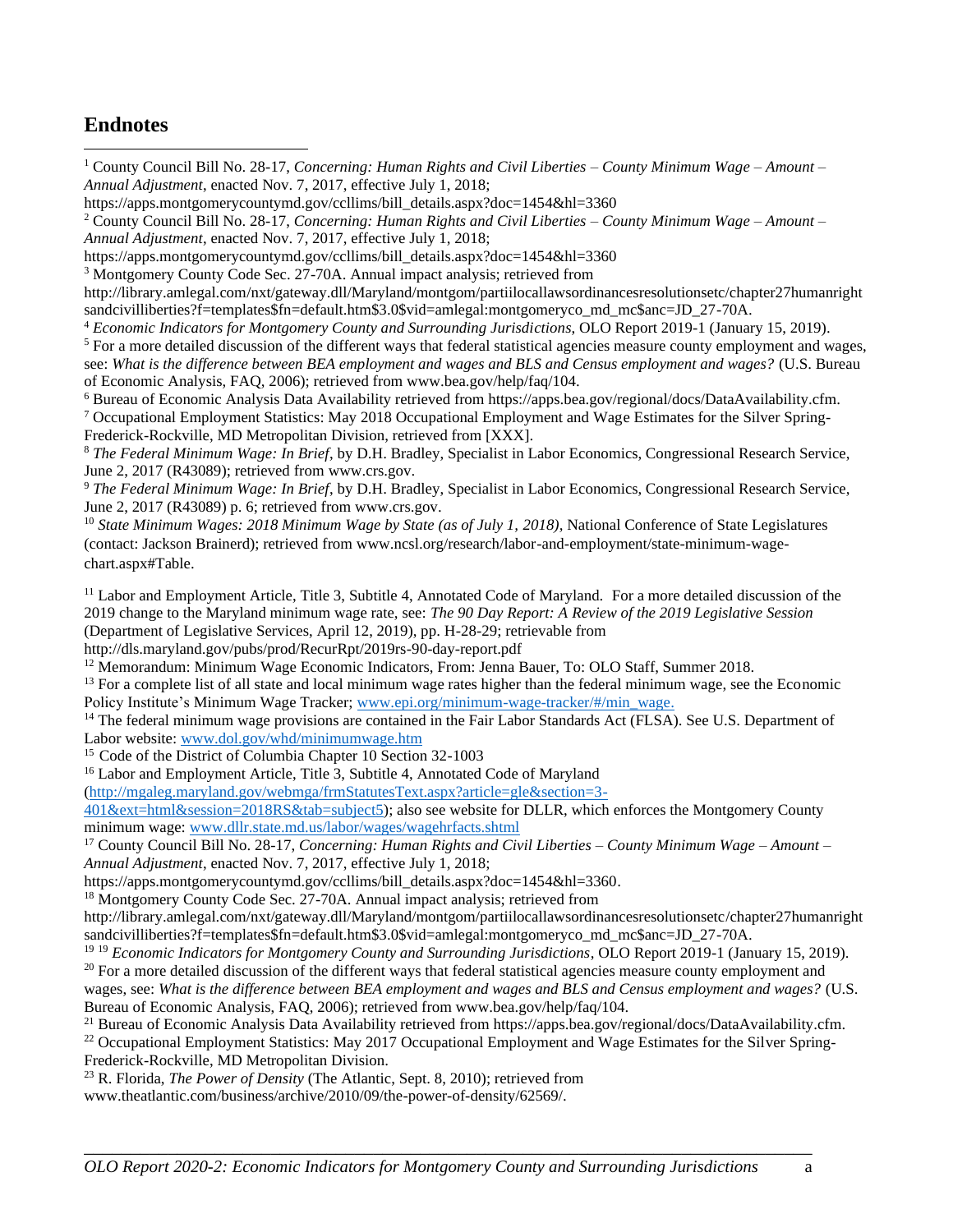<sup>24</sup> Interactive Data Tables: Regional Economic Accounts, Bureau of Economic Analysis, U.S. Dept. of Commerce; retrieved from www.bea.gov/data/economic-accounts/regional.

<sup>25</sup> Small Area Income and Poverty Estimates (SAIPE) data sets, Census Bureau, U.S. Department of Commerce; retrieved from www.census.gov/programs-surveys/saipe.html.

<sup>26</sup> Census Bureau annual tables of federal poverty thresholds by size of family and number of children are available from www.census.gov/data/tables/time-series/demo/income-poverty/historical-poverty-thresholds.html.

<sup>27</sup> *What Does the Minimum Wage Do?* D. Belman and P.J. Wolfson, (W.E. Upjohn Institute for Employment Research, Upjohn Institute Press, 2014), Introduction: p. 2.

<sup>28</sup> Poverty estimates in this report are from the Small Area Income and Poverty Estimates (SAIPE) derived from ongoing household surveys by the Census Bureau. In selecting a data source, the Census Bureau recommends using: the SAIPE for county estimates, the American Community Survey (ACS) for state estimates, and the Annual Social and Economic Supplement to the Current Population Survey (CPS ASEC) for national estimates. For a longer discussion, see: U.S. Census Bureau, Guidance, "Poverty: Which Data Source to Use?" retrieved from www.census.gov/topics/incomepoverty/guidance/data-sources.html.

<sup>29</sup> USDA Food and Nutrition Service; retrieved from https://www.fns.usda.gov/snap/eligibility.

<sup>30</sup> *What Does the Minimum Wage Do?* D. Belman and P.J. Wolfson, (W.E. Upjohn Institute for Employment Research, Upjohn Institute Press, 2014), Introduction: p. 2 and p. 8.

<sup>31</sup> Small Area Income and Poverty Estimates (SAIPE), Census Bureau, U.S. Department of Commerce (Release date: December 2018); retrieved from www.census.gov/data/datasets/time-series/demo/saipe/model-tables.html.

<sup>32</sup>USDA, "Regulatory Reform at a Glance, Final Rule: Employment for Work-Capable Adults," December 2019, [https://www.usda.gov/sites/default/files/documents/abawd-factsheet.pdf.](https://www.usda.gov/sites/default/files/documents/abawd-factsheet.pdf) (accessed January 13, 2020).

<sup>33</sup> Bureau of Economic Analysis (U.S. Dept. of Commerce): *What is the difference between BEA employment and wages and BLS and Census employment and wages?*; retrieved from www.bea.gov/help/faq/104.

<sup>34</sup> Ibid, p. II-8.

<sup>35</sup> Bureau of Labor Statistics, U.S. Dept of Labor, Economic News Release: State Employment and Unemployment Technical Note (version last modified Nov. 16, 2018); retrieved from www.bls.gov/news.release/laus.tn.htm.

<sup>36</sup> The Census Bureau (U.S. Dept. of Commerce) collects unemployment data through the monthly Current Population Survey (CPS). For a discussion of measuring employment versus unemployment, see: J. Shiskin, "Employment and unemployment: The doughnut or the hole?" (*Monthly Labor Review*, 1976); retrieved from

```
www.bls.gov/opub/mlr/1976/article/employment and unemployment the doughnut.htm.
```
<sup>37</sup> *Economy Stats: Seven Causes of Unemployment*, K. Amadeo (The Balance, Oct. 31, 2018); retrieved from www.thebalance.com/causes-of-unemployment-7-main-reasons-3305596.

<sup>38</sup> *The Curse of Econ 101: Economism and the Minimum Wage*, J. Kwak (*The Atlantic*, Jan. 14, 2017); retrieved from www.theatlantic.com/business/archive/2017/01/economism-and-the-minimum-wage/513155/.

<sup>39</sup> Bureau of Economic Analysis (U.S. Dept. of Commerce): Regional Definitions

<sup>40</sup> *Tracking the gig economy: New numbers*, I. Hathaway and M. Muro (Brookings, October 13, 2016); retrieved from www.brookings.edu/research/tracking-the-gig-economy-new-numbers/.

<sup>41</sup> Earnings Without a Salary: Trends in Proprietors' Income in the Washington Region, E. Harpel (The Stephen S. Fuller Institute for Research on the Washington Region's Economic Future, April 30, 2018) p. 1.

 $42$  Bureau of Economic Analysis (U.S. Dept. of Commerce): Regional Definitions

<sup>43</sup> Bureau of Economic Analysis (U.S. Dept. of Commerce*), State Personal Income and Employment: Concepts, Data Sources, and Statistical Methods* (September 2018), pdf p.23); retrieved from www.bea.gov/system/files/2018- 11/SPI2017.pdf.

<sup>44</sup> Quarterly Census of Employment and Wages (QCEW), Bureau of Labor Statistics, U.S. Department of Labor; retrieved using multi-screen data search in December 2018 from www.bls.gov/cew/data.htm.

<sup>45</sup> Definition from Bureau of Economic Analysis website: https://apps.bea.gov/regional/definitions/.

<sup>46</sup> Interactive Data Tables: Regional Accounts Data, Bureau of Economic Analysis, U.S. Dept. of Commerce; retrieved from https://apps.bea.gov/iTable/iTable.cfm?reqid=70&step=29&isuri=1&tableid=20&category=720&classification=nonindustry&area\_type=4.

<sup>47</sup> Definition from Bureau of Economic Analysis website: https://apps.bea.gov/regional/definitions/.

<sup>48</sup> Interactive Data Tables: Regional Accounts Data, Bureau of Economic Analysis, U.S. Dept. of Commerce; retrieved from https://apps.bea.gov/iTable/iTable.cfm?reqid=70&step=29&isuri=1&tableid=20&category=720&classification=nonindustry&area\_type=4.

<sup>49</sup> Quarterly Census of Employment and Wages (QCEW), Bureau of Labor Statistics, U.S. Department of Labor; retrieved using multi-screen data search in December 2018 from www.bls.gov/cew/data.htm.

\_\_\_\_\_\_\_\_\_\_\_\_\_\_\_\_\_\_\_\_\_\_\_\_\_\_\_\_\_\_\_\_\_\_\_\_\_\_\_\_\_\_\_\_\_\_\_\_\_\_\_\_\_\_\_\_\_\_\_\_\_\_\_\_\_\_\_\_\_\_\_\_\_\_\_\_\_\_